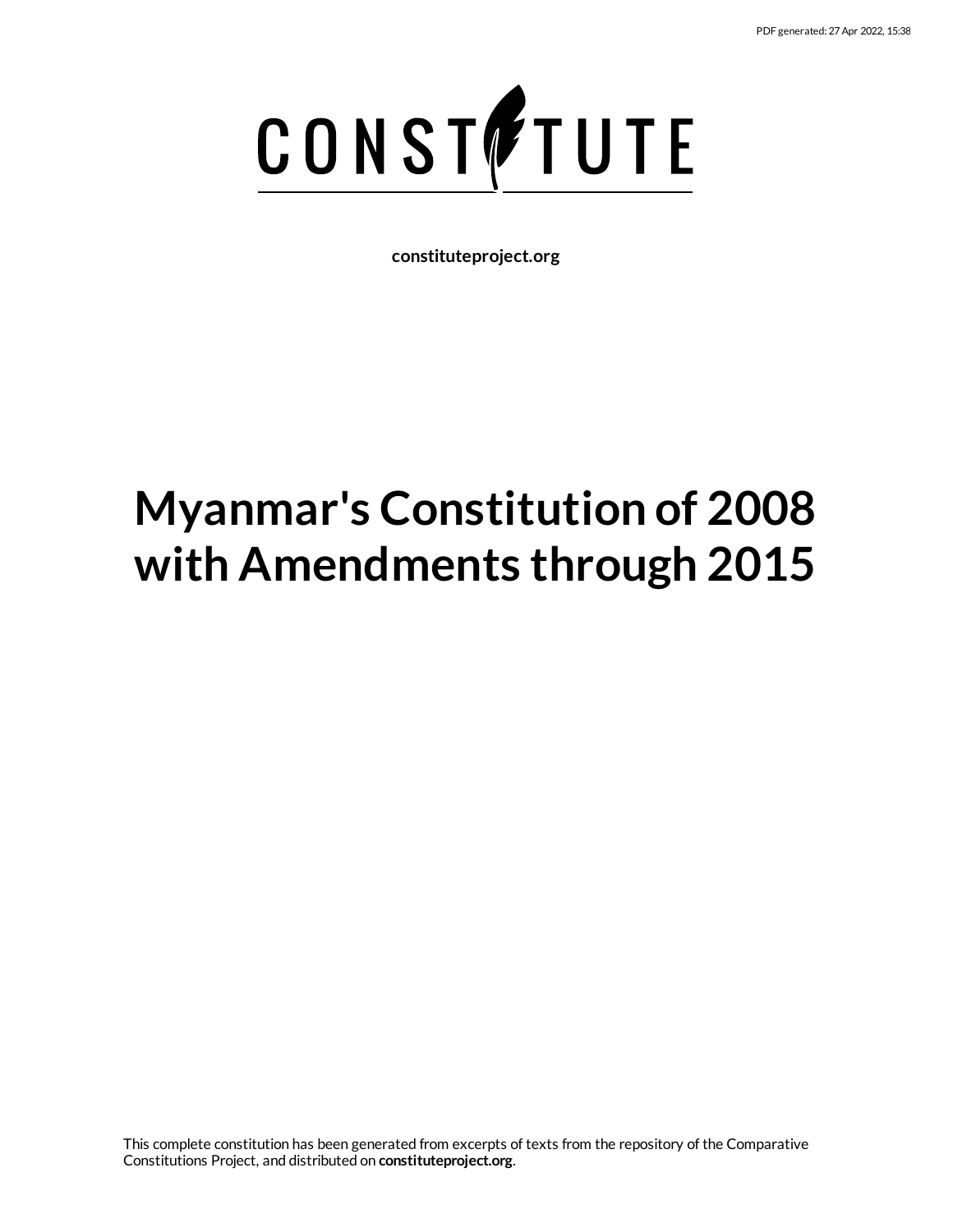# **Table of contents**

| Chapter III. Head of State - The President and Vice-Presidents 11                      |  |  |  |
|----------------------------------------------------------------------------------------|--|--|--|
|                                                                                        |  |  |  |
|                                                                                        |  |  |  |
|                                                                                        |  |  |  |
|                                                                                        |  |  |  |
|                                                                                        |  |  |  |
|                                                                                        |  |  |  |
|                                                                                        |  |  |  |
|                                                                                        |  |  |  |
|                                                                                        |  |  |  |
|                                                                                        |  |  |  |
|                                                                                        |  |  |  |
|                                                                                        |  |  |  |
|                                                                                        |  |  |  |
|                                                                                        |  |  |  |
|                                                                                        |  |  |  |
|                                                                                        |  |  |  |
|                                                                                        |  |  |  |
|                                                                                        |  |  |  |
|                                                                                        |  |  |  |
|                                                                                        |  |  |  |
|                                                                                        |  |  |  |
|                                                                                        |  |  |  |
| Chapter VIII. Citizen, Fundamental Rights and Duties of the Citizens 70                |  |  |  |
|                                                                                        |  |  |  |
|                                                                                        |  |  |  |
|                                                                                        |  |  |  |
|                                                                                        |  |  |  |
|                                                                                        |  |  |  |
|                                                                                        |  |  |  |
|                                                                                        |  |  |  |
|                                                                                        |  |  |  |
| Part 5. Impeachment of the Chairman or the members of the Union Election Commission 75 |  |  |  |
|                                                                                        |  |  |  |
|                                                                                        |  |  |  |
|                                                                                        |  |  |  |
|                                                                                        |  |  |  |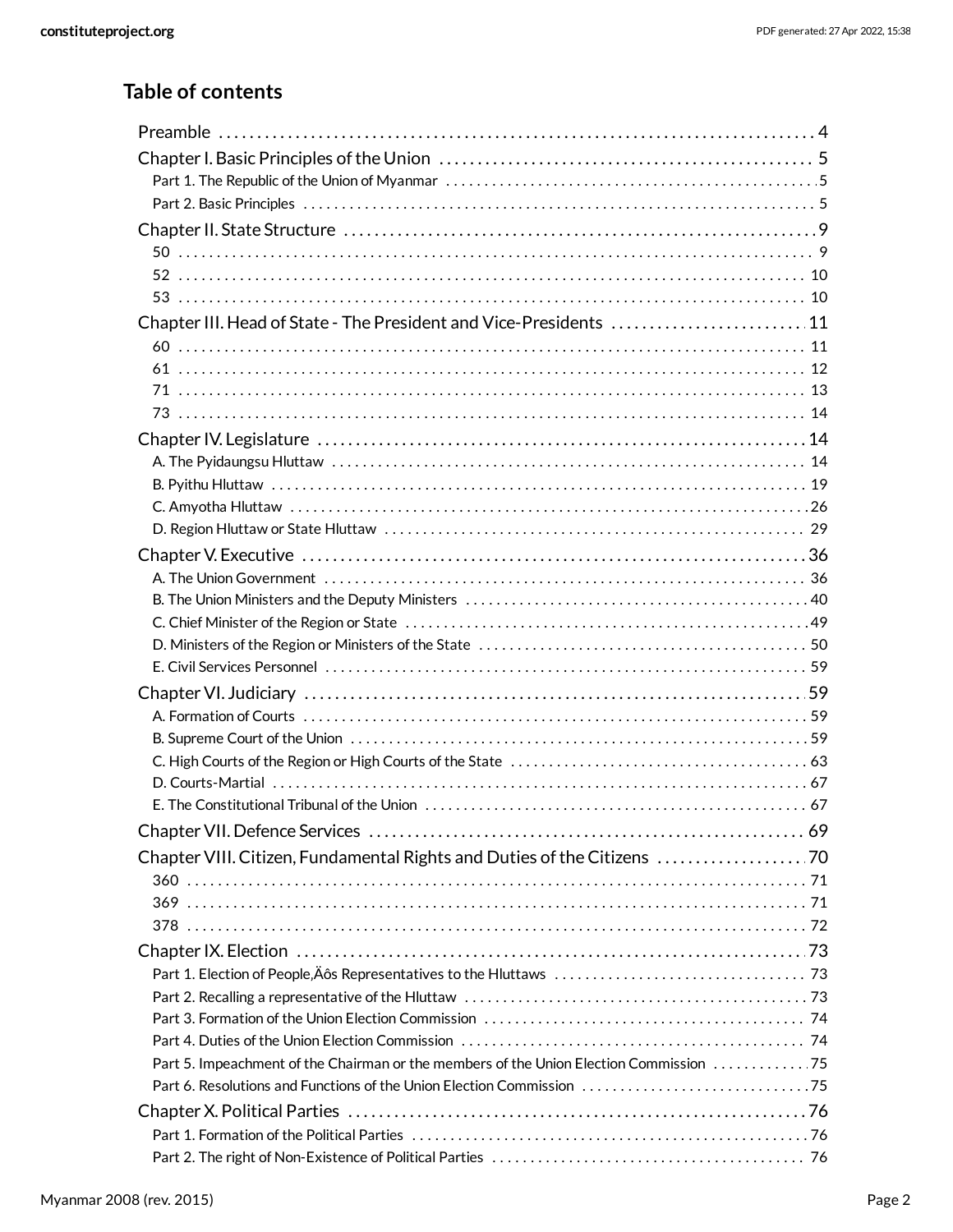| Chapter XIII. State Flag, State Seal, National Anthem and the Capital 80             |  |
|--------------------------------------------------------------------------------------|--|
|                                                                                      |  |
|                                                                                      |  |
|                                                                                      |  |
|                                                                                      |  |
|                                                                                      |  |
|                                                                                      |  |
|                                                                                      |  |
|                                                                                      |  |
|                                                                                      |  |
|                                                                                      |  |
|                                                                                      |  |
|                                                                                      |  |
|                                                                                      |  |
|                                                                                      |  |
|                                                                                      |  |
|                                                                                      |  |
|                                                                                      |  |
|                                                                                      |  |
|                                                                                      |  |
| SCHEDULE 2. Region or State Legislative List (Refer to Section 188)  85              |  |
|                                                                                      |  |
|                                                                                      |  |
|                                                                                      |  |
|                                                                                      |  |
|                                                                                      |  |
|                                                                                      |  |
|                                                                                      |  |
|                                                                                      |  |
| SCHEDULE 3. List of Legislation of the Leading Body of Self-Administered Division or |  |
| SCHEDULE 4. Form of Oaths or Affirmation (Refer to Section 125) 88                   |  |
|                                                                                      |  |
| SCHEDULE 5. Taxes Collected by Region or States (Refer to Section 254) 88            |  |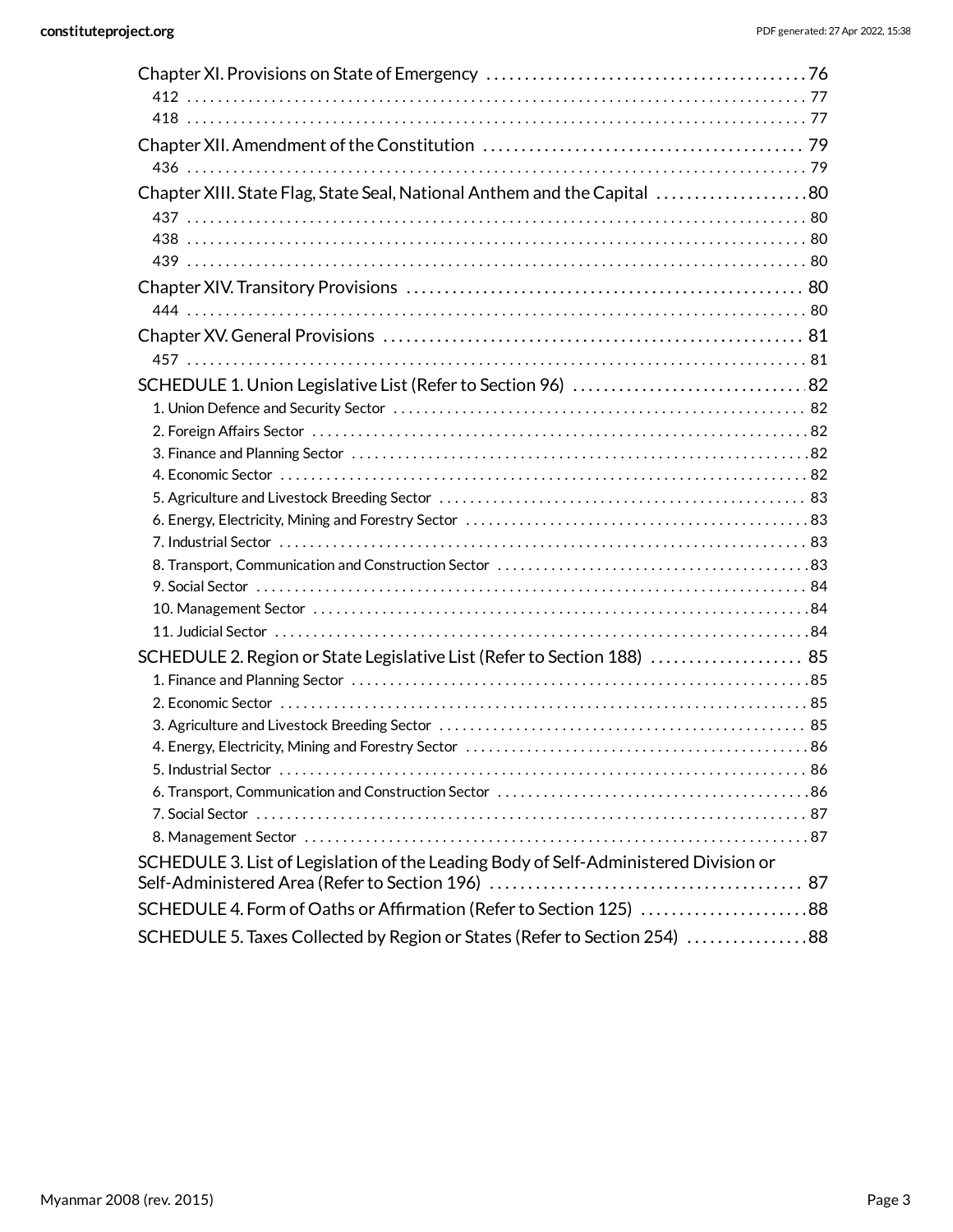| Preamble |
|----------|

# <span id="page-3-0"></span>**Preamble**

Myanmar is a Nation with magnificent historical traditions. We, the National people, have been living in unity and oneness, setting up an independent sovereign State and standing tall with pride.

- Due to colonial intrusion, the Nation lost her sovereign power in 1885. The National people launched anti-colonialist struggles and National liberation struggles, with unity in strength, sacrificing lives and hence the Nation became an independent sovereign State again on 4th January 1948. • Reference to country's history
- In order to gain independence speedily, the Constitution was hastily drafted, and it was adopted by the Constituent Assembly on 24th September 1947. After attaining independence, Parliamentary Democracy System was practised in the State in accord with the Constitution of the Union of Myanmar. However, as democratic system could not be effectively materialized, the new Constitution of the Socialist Republic of the Union of Myanmar was drafted based on the single party system, and after holding a National Referendum, a socialist democratic State was set up in 1974. The Constitution came to an end because of the general situation occurred in 1988. • Reference to country's history
- Later, due to public aspirations, the State Peace and Development Council made efforts to adopt multi-party democratic system and market economy in accord with the National situation. • Reference to country's history
- As an enduring Constitution, that guarantees long-term benefits, has become essential for the future nation, the State Peace and Development Council convened the National Convention in 1993. Motives for writing constitution

Persons who are well experienced in various aspects of politics, security, administration, economics, social and law as well as National races representatives of all townships in the Nation took part in the National Convention.

Despite many difficulties and disturbances encountered the National Convention, it was unwaveringly reconvened in 2004 in accord with the seven-step Roadmap adopted in 2003. As the National Convention was able to adopt the Basic Principles and Detailed Basic Principles for formulating a Constitution, it successfully concluded on 3rd September 2007.

We, the National people, drafted this Constitution of the Republic of the Union of Myanmar in accord with the Basic Principles and Detailed Basic Principles laid down by the National Convention.

We, the National people, firmly resolve that we shall:

- steadfastly adhere to the objectives of non-disintegration of the Union, nondisintegration of National solidarity, and perpetuation of sovereignty;
- stalwartly strive for further burgeoning the eternal principles namely justice, liberty, equality and perpetuation of peace and prosperity of the National people;
- uphold racial equality, living eternally in unity fostering the firm Union Spirit of true patriotism;
- constantly endeavour to uphold the principles of peaceful co-existence among nations with a view to having world peace and friendly relations among nations.
- DO HEREBY ADOPT this Constitution of the Republic of the Union of Myanmar through a nation-wide referendum on the Tenth day of Kasone Waning, 1370 M.E. (The Twenty-Ninth day of May, 2008 A.D.) • Source of constitutional authority

Source of constitutional authority

Motives for writing constitution • Reference to fraternity/solidarity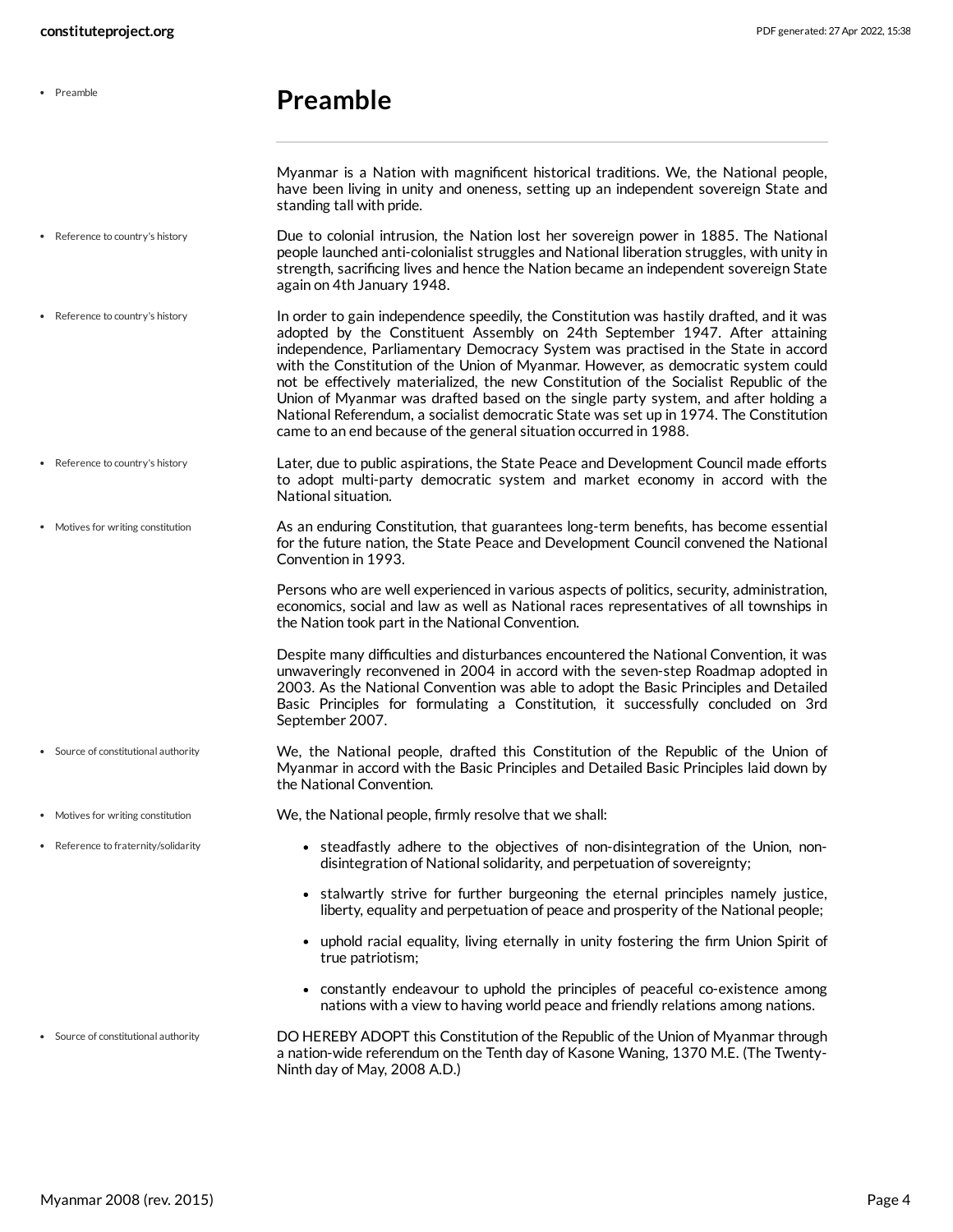# <span id="page-4-0"></span>**Chapter I. Basic Principles of the Union**

# <span id="page-4-1"></span>**Part 1. The Republic of the Union of Myanmar**

- **1.** Myanmar is an independent sovereign Nation.
- **2.** The State shall be known as the Republic of the Union of Myanmar.
- **3.** The State is where multi-National races collectively reside.
- **4.** The Sovereign power of the Union is derived from the citizens and is in force in the entire country.
- **5.** The territory of the State shall be the land, sea, and airspace which constitutes its territory on the day this Constitution is adopted.

# <span id="page-4-2"></span>**Part 2. Basic Principles**

- **6.** The Union's consistent objectives are:
	- **a.** non-disintegration of the Union;
		- **b.** non-disintegration of National solidarity;
	- **c.** perpetuation of sovereignty;
	- **d.** flourishing of a genuine, disciplined multi-party democratic system;
	- **e.** enhancing the eternal principles of Justice, Liberty and Equality in the Union and;
	- **f.** enabling the Defence Services to be able to participate in the National political leadership role of the State.
- **7.** The Union practises genuine, disciplined multi-party democratic system.
- **8.** The Union is constituted by the Union system.
	- **9**
- **a.** The existing seven Divisions are designated as seven Regions and the existing seven States are designated as seven States. Those seven Regions and seven States are of equal status.
- **b.** The names of those seven Regions and seven States are retained as they exist.
- **c.** If it is desired to change the name of a Region or a State, it shall be done so with the enactment of a law after ascertaining the desire of citizens residing in the Region or State concerned.
- **10.** No part of the territory constituted in the Union such as Regions, States, Union Territories and Self-Administered Areas shall ever secede from the Union.

#### **11**

- **a.** The three branches of sovereign power namely, legislative power, executive power and judicial power are separated, to the extent possible, and exert reciprocal control, check and balance among themselves.
- **b.** The three branches of sovereign power, so separated are shared among the Union, Regions, States and Self-Administered Areas.

#### **12**

- **a.** The legislative power of the Union is shared among the Pyidaungsu Hluttaw, Region Hluttaws and State Hluttaws. Legislative power stipulated by this Constitution shall be shared to the Self-Administered Areas.
- **b.** The Pyidaungsu Hluttaw consisting of two Hluttaws, one Hluttaw elected on the basis of township as well as population, and the other on an equal

• Reference to fraternity/solidarity

Type of government envisioned

Subsidiary unit government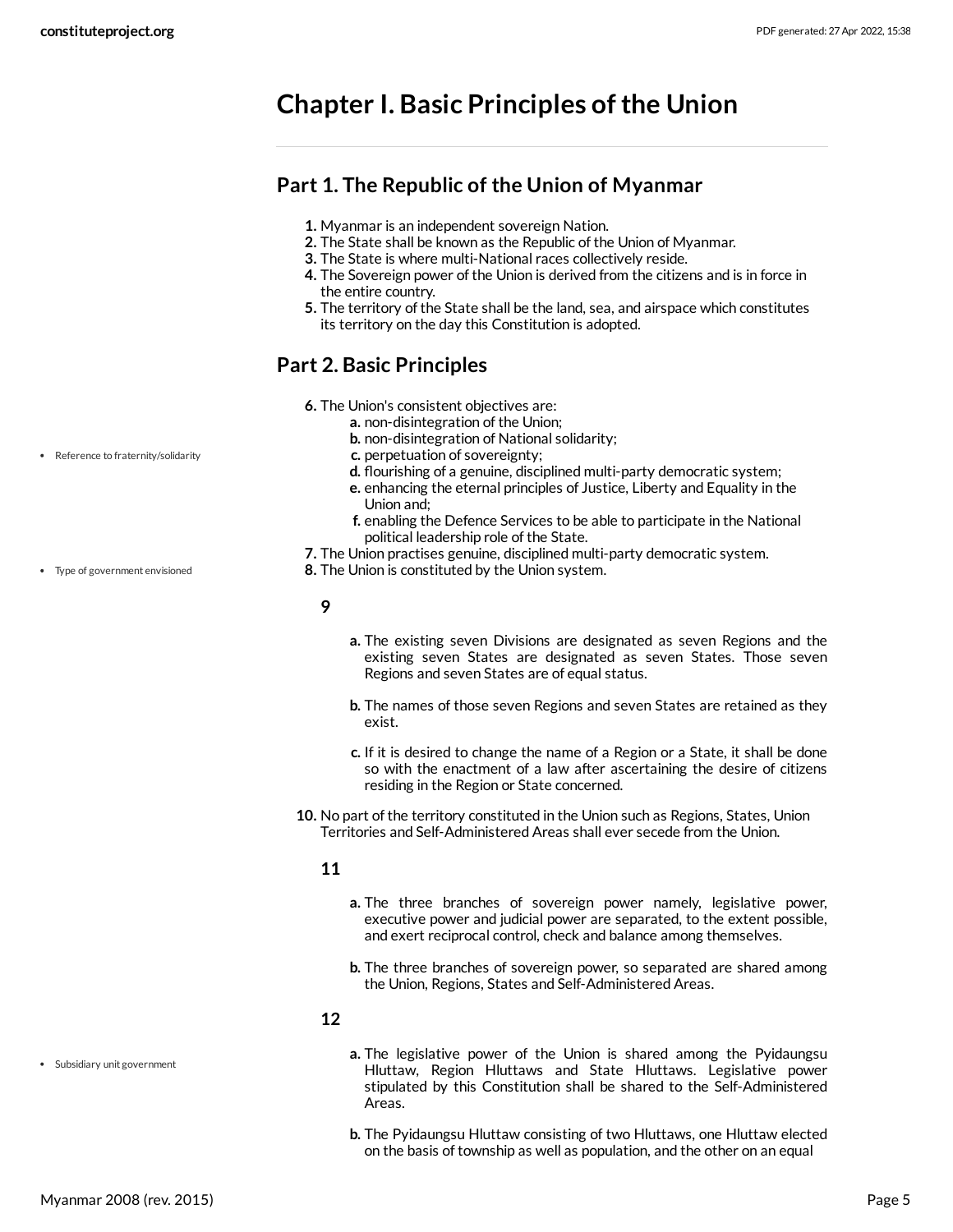**b.** number of representatives elected from Regions and States.

- **13.** There shall be a Region Hluttaw in each of the seven Regions, and a State Hluttaw in each of the seven States.
- **14.** The Pyidaungsu Hluttaw, the Region Hluttaws and the State Hluttaws include the Defence Services personnel as Hluttaw representatives nominated by the Commander-in-Chief of the Defence Services in numbers stipulated by this Constitution.
- **15.** For National races with suitable population, National races representatives are entitled to participate in legislature of Regions or States and Self-Administered Areas concerned.
- **16.** The Head of the Union and the Head of Executive of the Union is the President.
	- **17**

# **a.** The executive power of the Union is shared among the Pyidaungsu, Regions and States; Self-Administrative power shall be shared between Self-Administered Areas as prescribed by this Constitution.

- **b.** In the executive of the Union, Regions, States, Union Territory, Self-Administered Areas and districts, Defence Services personnel, nominated by the Commander-in-Chief of the Defence Services to undertake responsibilities of the defence, security, border administration, so forth, shall be included.
- **c.** For National races of which representatives are so permitted to participate in legislature of Regions, States or Self-Administered Areas in accord with Section 15, such representatives are to be permitted to participate, mainly, to undertake their National races affairs.

#### **18**

- **a.** The judicial power of the Union is shared among the Supreme Court of the Union, High Courts of the Regions, High Courts of the States and Courts of different levels including Courts of Self-Administered Areas.
- **b.** There shall be one Supreme Court of the Union. The Supreme Court of the Union is the highest Court of the Republic.
- **c.** The Supreme Court of the Union has powers to issue writs.
- **d.** A High Court of the Region or State is constituted in each Region or State.
- **19.** The following are prescribed as judicial principles:
	- **a.** to administer justice independently according to law;
	- **b.** to dispense justice in open court unless otherwise prohibited by law;
	- **c.** to guarantee in all cases the right of defence and the right of appeal under law.

#### **20**

- **a.** The Defence Services is the sole patriotic defence force which is strong, competent and modern.
- **b.** The Defence Services has the right to independently administer and adjudicate all affairs of the armed forces.
- **c.** The Commander-in-Chief of the Defence Services is the Supreme Commander of all armed forces.
- **d.** The Defence Services has the right to administer for participation of the entire people in Union security and defence.
- **e.** The Defence Services is mainly responsible for safeguarding the nondisintegration of the Union, the non-disintegration of National solidarity and the perpetuation of sovereignty.
- Name/structure of executive(s)
- Subsidiary unit government

• Structure of the courts

- Judicial independence
- Right to public trial
- Right to counsel
- Right to appeal judicial decisions

• Reference to fraternity/solidarity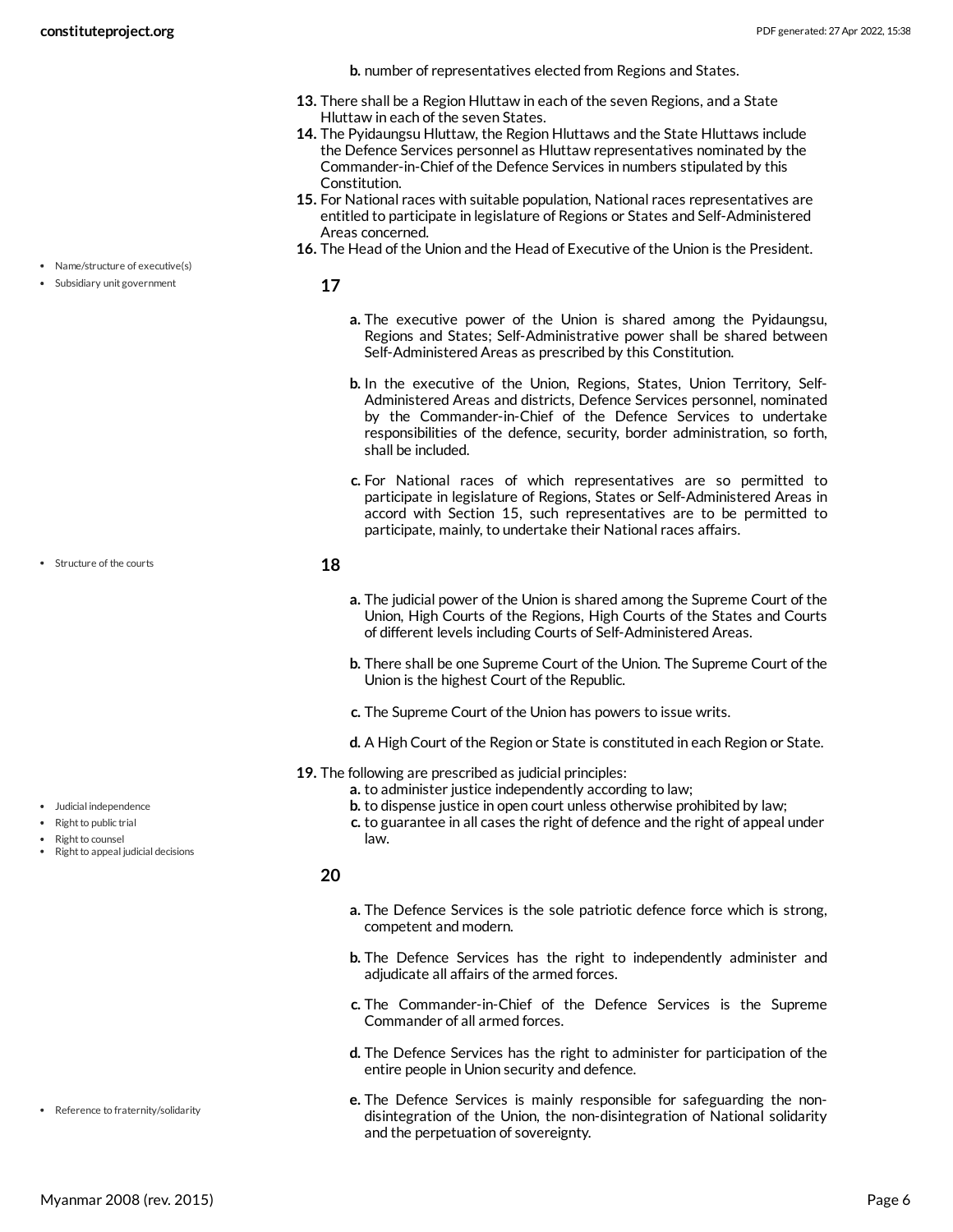• General guarantee of equality

Protection from unjustified restraint

**f.** The Defence Services is mainly responsible for safeguarding the Constitution.

#### **21**

- **a.** Every citizen shall enjoy the right of equality, the right of liberty and the right of justice, as prescribed in this Constitution.
- **b.** No citizen shall be placed in custody for more than 24 hours without the permission of a Court.
- **c.** Every citizen is responsible for public peace and tranquility and prevalence of law and order.
- **d.** Necessary law shall be enacted to make citizens' freedoms, rights, benefits, responsibilities and restrictions effective, steadfast and complete.
- **22.** The Union shall assist:
	- **a.** to develop language, literature, fine arts and culture of the National races; **b.** to promote solidarity, mutual amity and respect and mutual assistance
	- among the National races;
		- **c.** to promote socio-economic development including education, health, economy, transport and communication, so forth, of less-developed National races.
- **23.** The Union shall:
	- **a.** enact necessary laws to protect the rights of the peasants;
	- **b.** assist peasants to obtain equitable value of their agricultural produce.
- **24.** The Union shall enact necessary laws to protect the rights of workers.
- **25.** The Union shall assist to promote the interests of the intellectuals and intelligentsia.

#### **26**

- **a.** Civil Services personnel shall be free from party politics.
- **b.** The Union shall enact necessary laws for Civil Services personnel to have security and sufficiency of food, clothing and shelter, to get maternity benefits for married women in service, and to ease livelihood for welfare of retired Service personnel.
- **27.** The Union shall assist development, consolidation and preservation of National
- culture. **28.** The Union shall:
	- **a.** earnestly strive to improve education and health of the people;
	- **b.** enact the necessary law to enable National people to participate in matters of their education and health;
	- **c.** implement free, compulsory primary education system;
	- **d.** implement a modern education system that will promote all-around correct thinking and a good moral character contributing towards the building of the Nation.
- **29.** The Union shall provide inputs, such as technology, investments, machinery, raw materials, so forth, to the extent possible for changeover from manual to mechanized agriculture.
- **30.** The Union shall provide inputs, such as technology, investments, machinery, raw materials, so forth, to the extent possible, for development of industries.
- **31.** The Union shall, to the extent possible, assist to reduce unemployment among the people.
- **32.** The Union shall:
	- **a.** care for mothers and children, orphans, fallen Defence Services personnel's children, the aged and the disabled;
	- **b.** ensure disabled ex-Defence Services personnel a decent living and free vocational training.
- **33.** The Union shall strive for youth to have strong and dynamic patriotic spirit, the correct way of thinking and to develop the five noble strengths.
- Integration of ethnic communities
- Right to culture
- Reference to art Protection of language use Reference to fraternity/solidarity
- Mentions of social class

- Right to culture
- Compulsory education
- Free education
- Right to work
- State support for the disabled
- State support for children State support for the elderly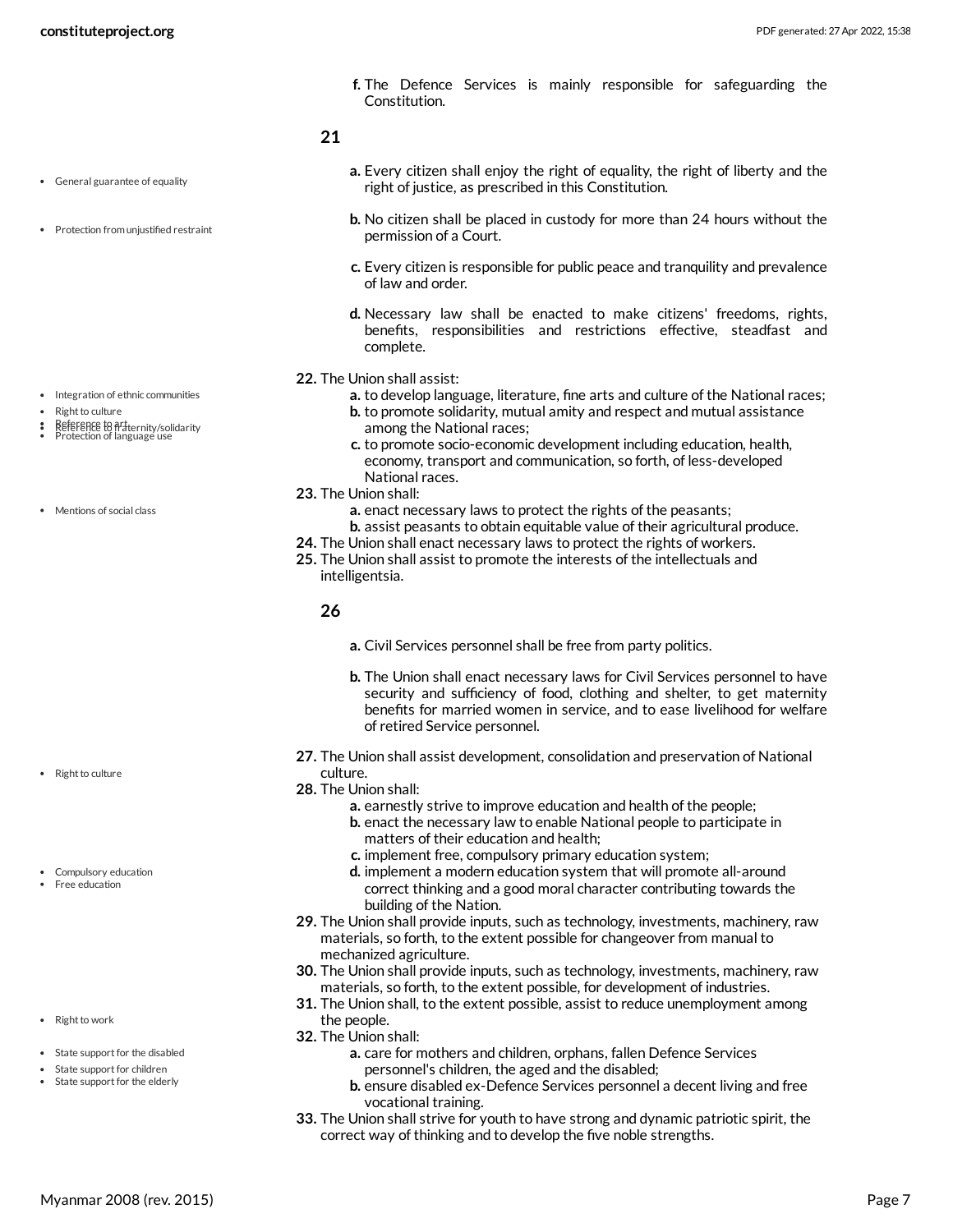#### **constituteproject.org** PDF generated: 27 Apr 2022, 15:38

- Freedom of opinion/thought/conscience
- Freedom of religion
- Right to competitive marketplace
- Right to competitive marketplace
- Right to reasonable standard of living
- Ownership of natural resources
- Provisions for intellectual property
- Right to transfer property
- Right to own property

• Emergency provisions

- 
- **34.** Every citizen is equally entitled to freedom of conscience and the right to freely profess and practise religion subject to public order, morality or health and to the other provisions of this Constitution.
- **35.** The economic system of the Union is market economy system.
- **36.** The Union shall:
	- **a.** permit all economic forces such as the State, regional organizations, cooperatives, joint-ventures, private individual, so forth, to take part in economic activities for the development of National economy;
	- **b.** protect and prevent acts that injure public interests through monopolization or manipulation of prices by an individual or group with intent to endanger fair competition in economic activities;
	- **c.** strive to improve the living standards of the people and development of investments;
	- **d.** not nationalize economic enterprises;
	- **e.** not demonetize the currency legally in circulation.
- **37.** The Union:
	- **a.** is the ultimate owner of all lands and all natural resources above and below the ground, above and beneath the water and in the atmosphere in the Union;
	- **b.** shall enact necessary law to supervise extraction and utilization of Stateowned natural resources by economic forces;
	- **c.** shall permit citizens right of private property, right of inheritance, right of private initiative and patent in accord with the law.
	- **38**
- **a.** Every citizen shall have the right to elect and be elected in accord with the law.
- **b.** Electorate concerned shall have the right to recall elected people's representatives in accord with the provisions of this Constitution.
- **39.** The Union shall enact necessary law to systematically form political parties for flourishing of a genuine, disciplined multi-party democratic system.
	- **40**
- **a.** If there arises a state of emergency characterized by inability to perform executive functions in accord with the provisions of the Constitution in a Region or a State or a Self-Administered Area, the President is empowered to exercise executive power in that Region, State or Self-Administered Area and, if necessary in doing so, the President is empowered to exercise legislative powers concerning that Region, State or Self-Administered Area in accord with the provisions of this Constitution.
- **b.** If there arises or there is sufficient reason to arise a state of emergency endangering life and property of the people in a Region, State or Self-Administered Area, the Defence Services has the right, in accord with the provisions of this Constitution, to prevent that danger and provide protection.
- **c.** If there arises a state of emergency that could cause disintegration of the Union, disintegration of national solidarity and loss of sovereign power or attempts therefore by wrongful forcible means such as insurgency or violence, the Commander-in-Chief of the Defence Services has the right to take over and exercise State sovereign power in accord with the provisions of this Constitution.
- **41.** The Union practises independent, active and non-aligned foreign policy aimed at world peace and friendly relations with nations and upholds the principles of peaceful coexistence among nations.
	- **42**
- **a.** The Union shall not commence aggression against any nation.

• Reference to fraternity/solidarity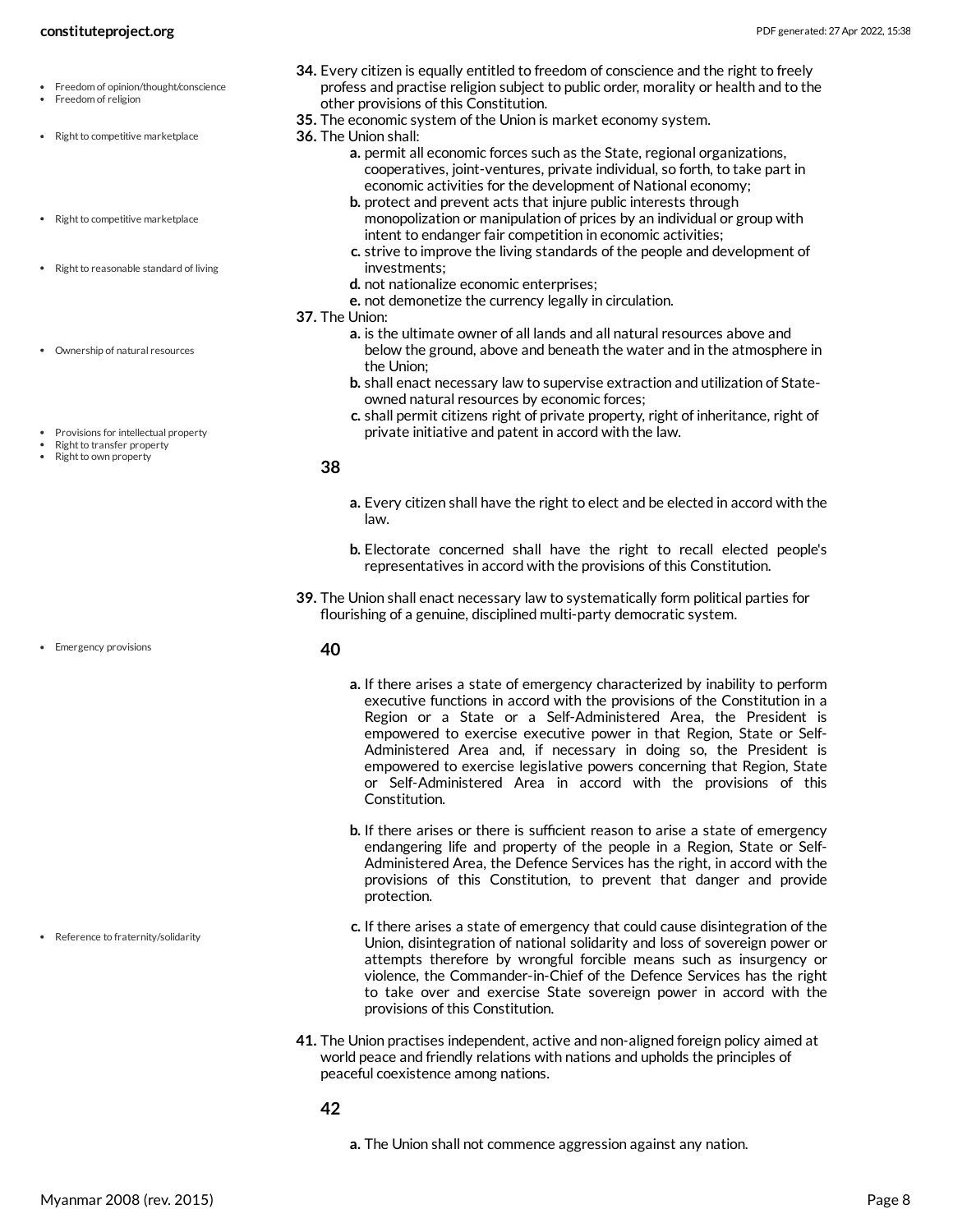• Protection from ex post facto laws

• Protection of environment Constitutional interpretation Constitutional court powers Federal review of subnational legislation Establishment of constitutional court

• Human dignity

- **b.** No foreign troops shall be permitted to be deployed in the territory of the Union.
- **43.** No Penal law shall be enacted to provide retrospective effect.
- **44.** No penalty shall be prescribed that violates human dignity.
- **45.** The Union shall protect and conserve natural environment.
- **46.** A Constitutional Tribunal shall be set up to interpret the provisions of the Constitution, to scrutinize whether or not laws enacted by the Pyidaungsu Hluttaw, the Region Hluttaws and the State Hluttaws and functions of executive authorities of Pyidaungsu, Regions, States and Self-Administered Areas are in conformity with the Constitution, to decide on disputes relating to the Constitution between Pyidaungsu and Regions, between Pyidaungsu and States, among Regions, among States, and between Regions or States and Self-Administered Areas and among Self-Administered Areas themselves, and to perform other duties prescribed in this Constitution.
- **47.** The Basic Principles set forth in this Chapter, and Chapter 8, Citizen, Fundamental Rights, and Duties of the Citizen, the term "Union" means person or body exercising the legislative or executive authority of the Union under this Constitution according as the context may require.
- **48.** The Basic Principles of the Union shall be the guidance in enacting laws by legislature and in interpreting the provisions of this Constitution and other laws.

# <span id="page-8-0"></span>**Chapter II. State Structure**

- **49.** The Union is delineated and constituted by seven Regions, seven States and the Union territories as follows:
	- **a.** Kachin State;
	- **b.** Kayah State;
	- **c.** Kayin State;
	- **d.** Chin State;
	- **e.** Sagaing Region;
	- **f.** Taninthayi Region;
	- **g.** Bago Region;
	- **h.** Magway Region;
	- **i.** Mandalay Region;
	- **j.** Mon State;
	- **k.** Rakhine State;
	- **l.** Yangon Region;
	- **m.** Shan State;
	- **n.** Ayeyawady Region; and
	- **o.** Union territories.

# <span id="page-8-1"></span>**50**

National capital

- **a.** Nay Pyi Taw, the capital of the Union, prescribed as Union territory, shall be under the direct administration of the President.
- **b.** If there arises a need to specify areas that have special situations concerning national defence, security, administration and economy, so forth, those areas may be prescribed as Union territories under the direct administration of the President after enacting law.
- **51.** The Union is constituted as follows:
	- **a.** villages are organized as village-tract;
	- **b.** wards are organized as town or township;
	- **c.** village-tracts and wards or towns are organized as township;
	- **d.** townships are organized as district;
	- **e.** districts are organized as Region or State;
		- **f.** townships in a Self-Administered Zone are organized as Self-Administered Zone;
		- **g.** townships in a Self-Administered Division are organized as District and such Districts are organized as Self-Administered Division;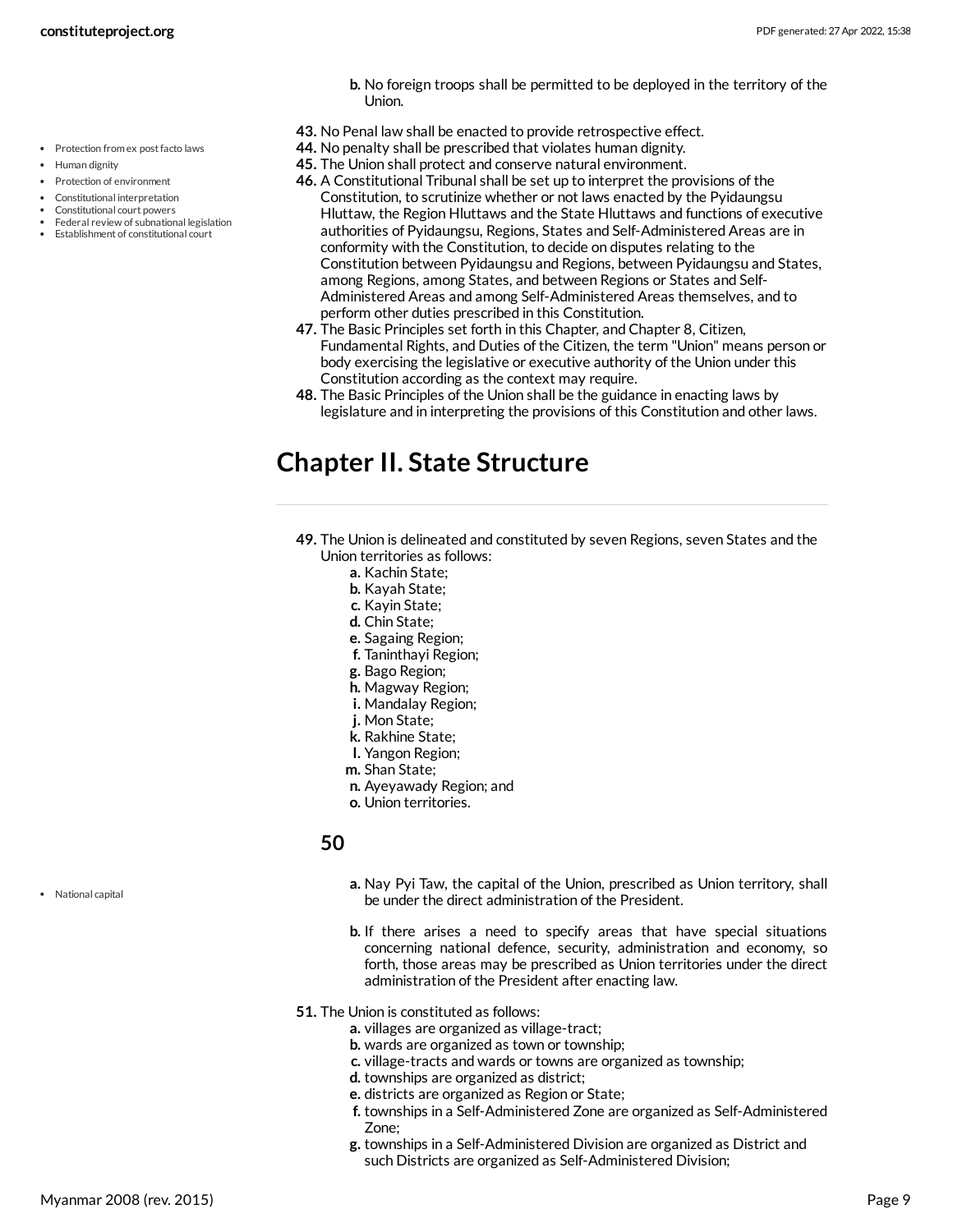- **51. h.** If there are Self-Administrated Zone or Self-Administered Division in a Region or a State, those Self-Administered Divisions, Self-Administered Zones and Districts are organized as Region or State;
	- **i.** Regions, States and Union territories are organized as the Republic.

#### <span id="page-9-0"></span>**52**

- **a.** If there arises a need to re-delineate the territorial boundary of the Union, the President shall firstly intimate the Head of the Pyidaungsu Hluttaw to ask for the opinion of the Pyidaungsu Hluttaw.
- **b.** The Head of the Pyidaungsu Hluttaw, after receiving the intimation of the President, shall obtain the opinion of the Hluttaw representatives as follows:
	- **i.** assenting votes of more than half of the total number of representatives in the Hluttaw, elected in equal numbers from Regions and States;
	- **ii.** assenting votes of more than half of the total number of representatives in the Hluttaw, elected as representatives on the basis of township as well as population;
	- **iii.** assenting votes of more than half of the total number of representatives of the two Hluttaws from the Region or State involved in the boundary concerned.
- **c.** The Head of the Pyidaungsu Hluttaw, after obtaining the assenting votes as mentioned above, shall inform the President for re-delineating the territorial boundary of the Union as necessary.
- **d.** In accord with the above-mentioned procedures, if either of the Hluttaws, or representatives from the Region or State involved in the territorial boundary concerned resolve against re-delineation, the opinion of the Pyidaungsu Hluttaw shall be obtained. If three-fourths and above of the total number of the Pyidaungsu Hluttaw representatives cast assenting votes, the Head of the Pyidaungsu Hluttaw shall inform the President to re-delineate the territorial boundary as necessary.
- **e.** The President shall take necessary measures for re-delineation of the territorial boundary of the Union, as necessary, after obtaining the opinion of the Pyidaungsu Hluttaw.

# <span id="page-9-1"></span>**53**

- **a.** If there arises a cause to re-delineate the territorial boundary of a Region or a State, the prior consent of the electorate residing within the township concerned shall be obtained.
- **b.** In obtaining consent, re-delineation of the territorial boundary shall not be executed at all in the absence of assenting votes of more than half of the total number of the electorate residing within the township concerned.
- **c.** If more than half of the total number of eligible voters residing within the township concerned cast assenting vote for re-delineation of the territorial boundary, the consent of the Hluttaw representatives of the Region or State involved in the territorial boundary concerned shall be obtained.
- **d.** The President shall re-delineate the territorial boundary of the Region or State concerned with the consent of the Pyidaungsu Hluttaw, after obtaining the assenting votes of three-fourths and above of the total number of representatives from the Region or the State concerned.
- **e.** The resolution of the Pyidaungsu Hluttaw shall be obtained if a Region Hluttaw or a State Hluttaw concerned decided against re-delineation of

Accession of territory

Secession of territory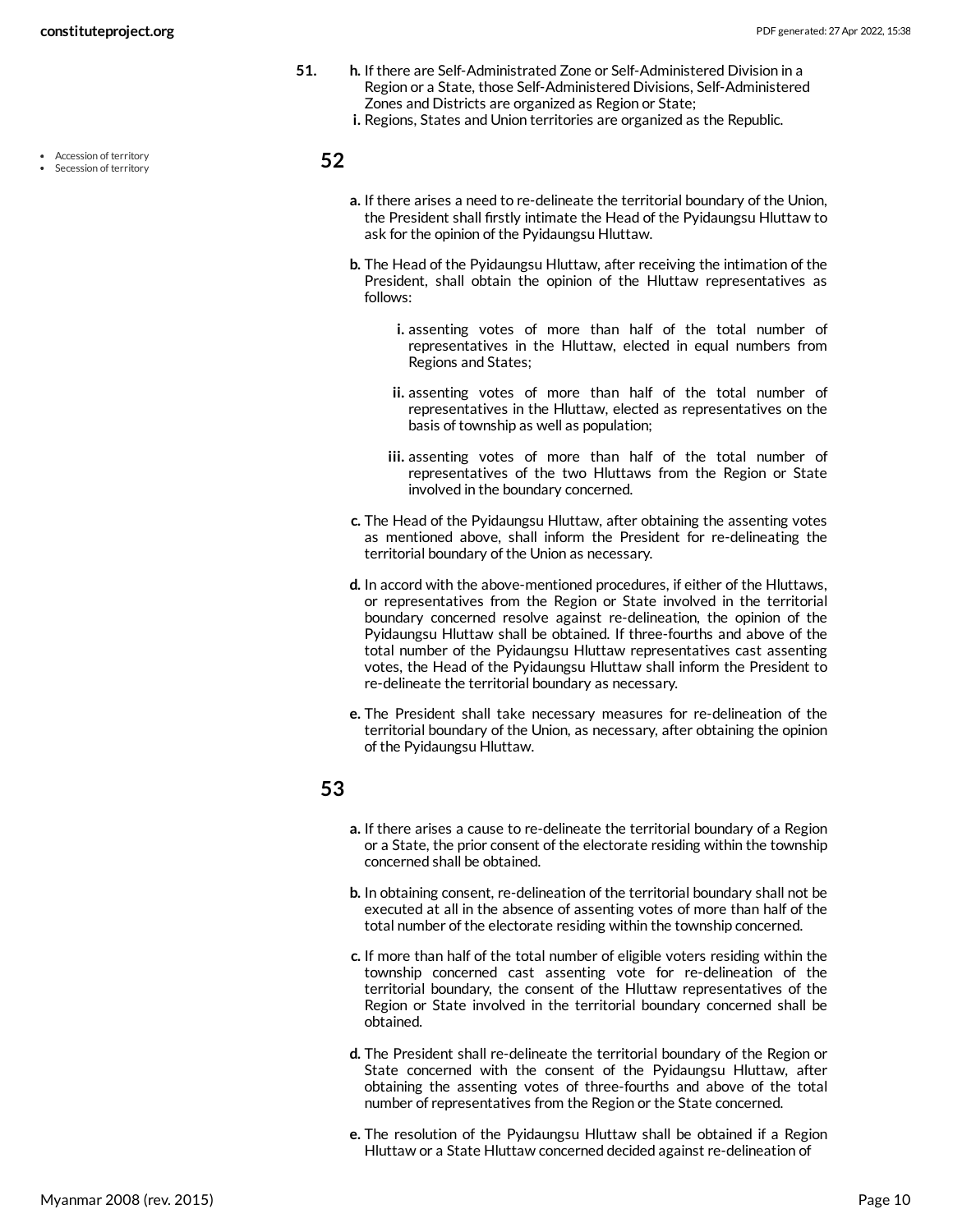- **e.** the territorial boundary.
- **f.** The President shall, as necessary, re-delineate the territorial boundary of a Region or a State if three-fourths and above of the total number of representatives in the Pyidaungsu Hluttaw assent to the re-delineation of the territorial boundary.
- **54.** Where there arises a situation to alter or form the territorial boundary or change the name of a village, village-tract, ward, town, township or district of a Region, State, Self-Administered Division or Self-Administered Zone concerned, the President shall act, as necessary, upon the recommendation of the Chief Minister of the Region or State concerned.
- **55.** If it is desired to change the name of a Self-Administered Division or Self-Administered Zone, the same procedure shall be applied as in the case of changing the name of a Region or State.
- **56.** The Self-Administered Divisions and Self-Administered Zones are delineated as follows:
	- **a.** grouping Leshi, Lahe and Namyun townships in Sagaing Division as Naga Self-Administered Zone;
	- **b.** grouping Ywangan and Pindaya townships in Shan State as Danu Self-Administered Zone;
	- **c.** grouping HoPong, HsiHseng and Pinlaung townships in Shan State as Pa-O Self-Administered Zone;
	- **d.** grouping Namhsan and Manton townships in Shan State as Pa Laung Self-Administered Zone;
	- **e.** grouping Konkyan and Laukkai townships in Shan State as Kokang Self-Administered Zone;
	- **f.** grouping six townships √± Hopang, Mongma, Panwai, Nahpan, Metman and Pangsang (Pankham) townships in Shan State as two districts which are forged into 'Wa' Self-Administered Division.

# <span id="page-10-0"></span>**Chapter III. Head of State - The President and Vice-Presidents**

**57.** The President and Vice-Presidents represent the Union. **58.** The President of the Republic of the Union of Myanmar takes precedence over all other persons throughout the Republic of the Union of Myanmar. **59.** Qualifications of the President and Vice-Presidents are as follows: **a.** shall be loyal to the Union and its citizens; **b.** shall be a citizen of Myanmar who was born of both parents who were born in the territory under the jurisdiction of the Union and being Myanmar Nationals; **c.** shall be an elected person who has attained at least the age of 45; **d.** shall be well acquainted with the affairs of the Union such as political, administrative, economic and military; **e.** shall be a person who has resided continuously in the Union for at least 20 years up to the time of his election as President; Proviso: An official period of stay in a foreign country with the permission of the Union shall be counted as a residing period in the Union; **f.** shall he himself, one of the parents, the spouse, one of the legitimate children or their spouses not owe allegiance to a foreign power, not be subject of a foreign power or citizen of a foreign country. They shall not be persons entitled to enjoy the rights and privileges of a subject of a foreign government or citizen of a foreign country; **g.** shall possess prescribed qualifications of the President, in addition to qualifications prescribed to stand for election to the Hluttaw. • Deputy executive Eligibility for head of state Minimum age of head of state

# <span id="page-10-1"></span>**60**

**a.** The President shall be elected by the Presidential Electoral College.

- Deputy executive
- Head of state selection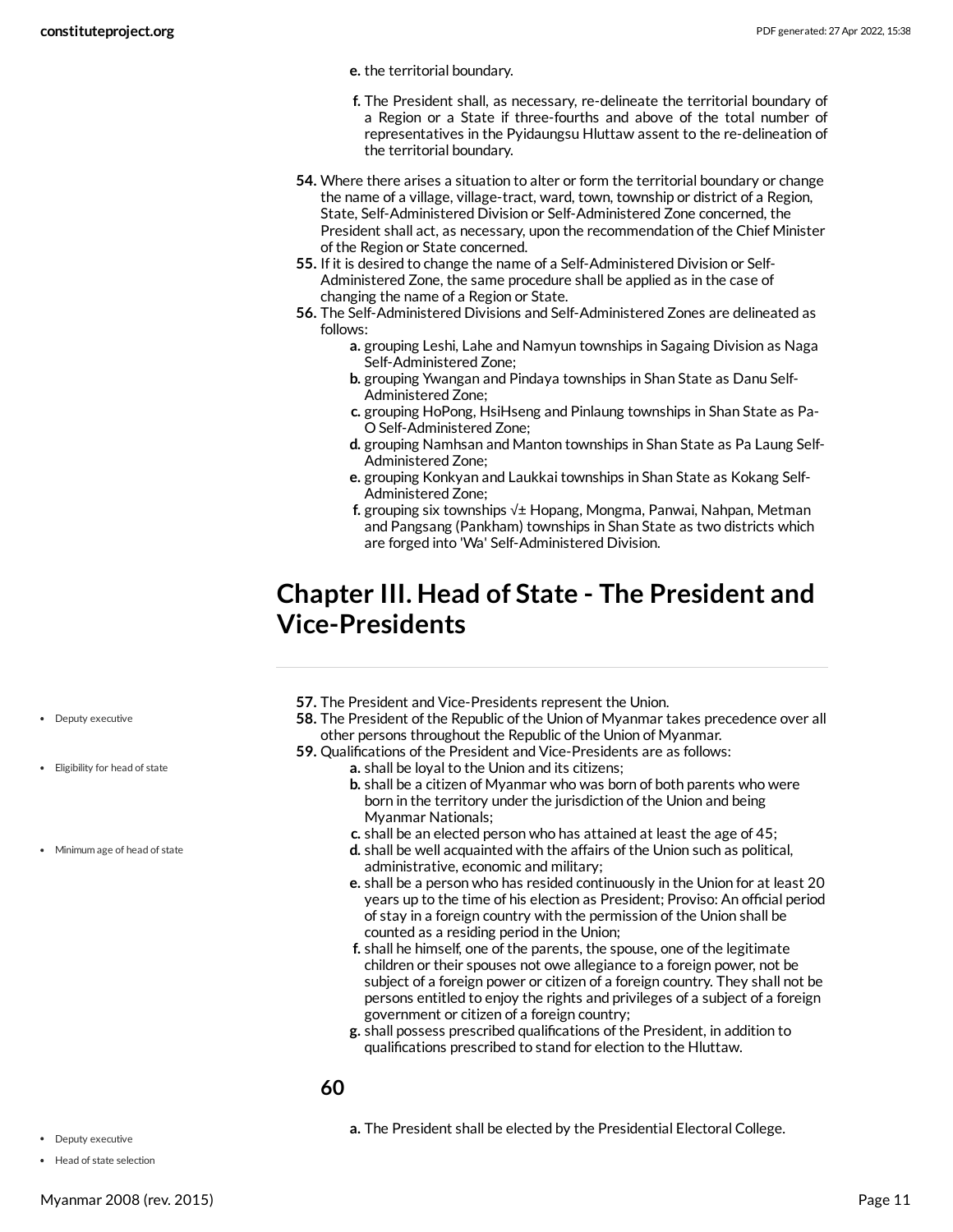- **b.** The Presidential Electoral College shall be formed with three groups of the Pyidaungsu Hluttaw representatives as follows:
	- **i.** group formed with elected Hluttaw representatives in the Hluttaw with an equal number of representatives elected from Regions and States;
	- **ii.** group formed with elected Hluttaw representatives in the Hluttaw elected on the basis of township and population;
	- **iii.** group formed with the Defence Services personnel Hluttaw representatives nominated by the Commander-in-Chief of the Defence Services for the said two Hluttaws.
- **c.** Each group shall elect a Vice-President from among the Hluttaw representatives or from among persons who are not Hluttaw representatives.
- **d.** The Pyidaungsu Hluttaw and a Body comprising the Heads and Deputy Heads of the two Hluttaws in the Pyidaungsu Hluttaw shall scrutinize whether or not the Vice-Presidents possess the qualifications prescribed for the President.
- **e.** The Presidential Electoral College comprising all the Pyidaungsu Hluttaw representatives shall elect by vote one of the three Vice-Presidents who are Presidential candidates, as the President.
- **f.** Necessary law shall be enacted for the election of President and Vice-Presidents.

# <span id="page-11-0"></span>**61**

- **a.** The term of office of the President or the Vice-Presidents is five years.
- **b.** After the expiry of the incumbent term, the President and the Vice-Presidents shall continue their duties until the time the new President is duly elected.
- **c.** The President and the Vice-Presidents shall not serve more than two terms.
- **d.** An interim period to serve as the President or the Vice-President shall not be counted as one term of office.
- **e.** If a vacancy is filled for the President or the Vice-President for any reason, the term of office of the new President or the new Vice-President shall be up to the expiry of the original term of office.
- **62.** The President or the Vice-Presidents shall not be representative of any Hluttaw.
- **63.** If the President or the Vice-Presidents are Hluttaw representatives, they shall be deemed to have resigned from their seats in that Hluttaw, and if the President or the Vice Presidents are the Civil Services personnel, they shall be deemed to have resigned or retired from their offices from the day of their election.
- **64.** If the President or the Vice-Presidents are members of a political party, they shall not take part in its party activities during their term of office from the day of their election.
- **65.** The President and the Vice-Presidents shall make an affirmation as follows:

"I ........... do solemnly and sincerely promise and declare that I will be loyal to the Republic of the Union of Myanmar and the citizens and hold always in esteem non-disintegration of the Union, non-disintegration of national solidarity and perpetuation of sovereignty.

I will uphold and abide by the Constitution and its Laws. I will carry out the responsibilities uprightly to the best of my ability and strive for further flourishing

• Head of state term length

• Head of state term limits

- Oaths to abide by constitution
- Reference to fraternity/solidarity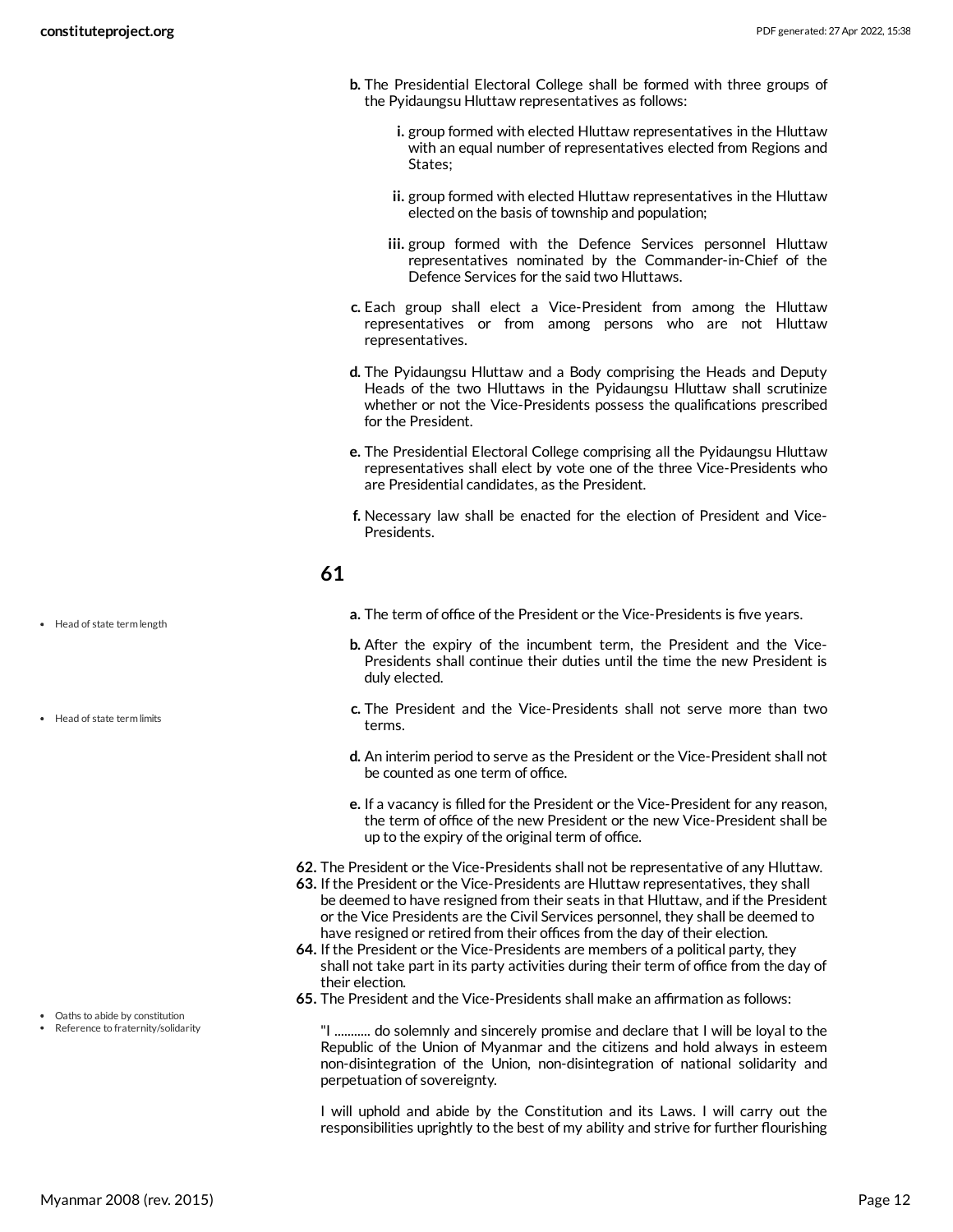• Deputy executive Head of state powers

- **65.** the eternal principles of justice, liberty and equality. I will dedicate myself to the service of the Republic of the Union of Myanmar."
- **66.** The President or the Vice-Presidents shall exercise duties and powers vested by this Constitution and other laws.
- **67.** The President and the Vice-Presidents shall not hold any other office or position of emolument.
- **68.** The President and the Vice-Presidents shall furnish a list of family assets under his direction, namely land, houses, buildings, businesses, savings and other valuables together with their values to the Head of the Pyidaungsu Hluttaw.
- **69.** The President and the Vice-Presidents shall receive the emoluments, allowances and insignia of office as prescribed by law. Each shall also be provided with an appropriate official residence.
- <span id="page-12-0"></span>**70.** Except in the case of removal from office following impeachment, the President and the Vice-Presidents shall enjoy pension and suitable allowances on retirement in accord with the law after the expiry of the term of office.
	- **71**
		- **a.** The President or any Vice-President may be impeached for one of the following reasons:

**i.** high treason;

- **ii.** breach of the provisions of this Constitution;
- **iii.** misconduct;
- **iv.** being disqualified for the President or Vice-President under provisions as prescribed in this Constitution;
- **v.** inefficient discharge of duties assigned by law.
- **b.** If it be required to impeach the President or any Vice-President, a charge signed by not less than one-fourth of the total number of representatives of either Hluttaw included in the Pyidaungsu Hluttaw shall be submitted to the Head of the Hluttaw concerned.
- **c.** Action shall proceed only when this charge is supported by not less than two-thirds of the total number of representatives of the Hluttaw concerned.
- **d.** If one Hluttaw supports the taking of action, the other Hluttaw shall form a Body to investigate this charge.
- **e.** The President or the Vice-President shall have the right to refuse the charge himself in person or through a representative when it is investigated.
- **f.** If, after the investigation, not less than two-thirds of the total number of representatives of the Hluttaw which investigated the charge or caused the investigation to be initiated passed the resolution that the charge has been substantiated and renders the President or the Vice-President unfit to continue in office, the Hluttaw concerned shall submit to the Head of the Pyidaungsu Hluttaw such resolution to remove the impeached President or the impeached Vice-President from office.
- **g.** The Head of the Pyidaungsu Hluttaw shall declare the removal of the President or the Vice-President immediately after the receipt of the submission.
- **72.** The President or any of the Vice-Presidents shall be allowed to resign from office of his own volition before the expiry of the term of office.

Cabinet removal

• Head of state removal

Deputy executive Head of state replacement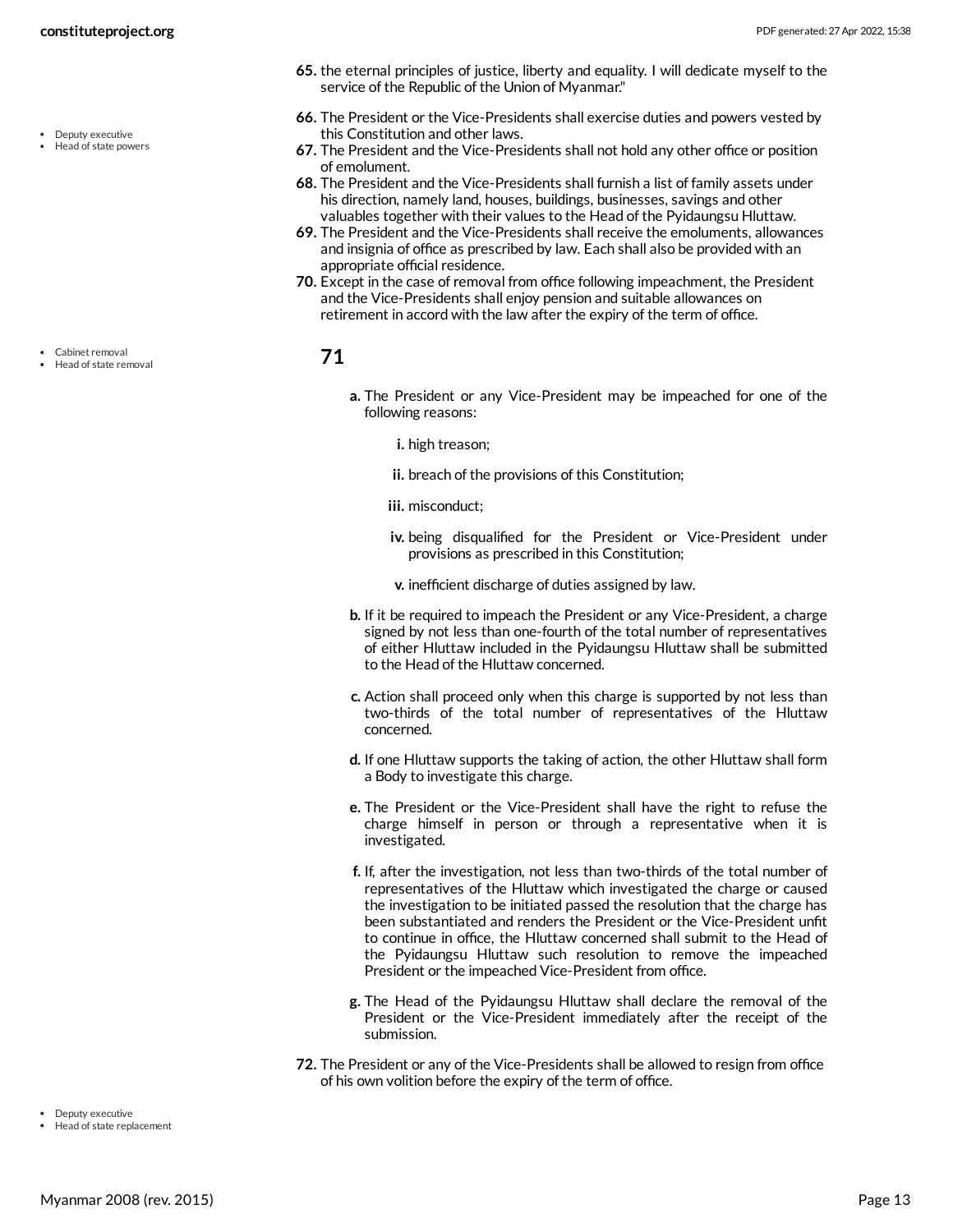## <span id="page-13-0"></span>**73**

- **a.** One of the two Vice-Presidents who has won the second highest votes in the Presidential election shall serve as Acting President if the office of the President falls vacant due to his resignation, death, permanent disability or any other cause.
- **b.** If the office of the President becomes vacant when the Pyidaungsu Hluttaw is in session, the Acting President shall promptly intimate the Head of the Pyidaungsu Hluttaw to fill the vacancy within seven days.
- **c.** On receipt of the intimation from the Acting President, the Head of the Pyidaungsu Hluttaw shall proceed to elect a Vice-President by the group of Hluttaw representatives concerned that initially elected the Vice-President who subsequently got elected President, the office now being vacant.
- **d.** After the group of Hluttaw representatives concerned has elected a Vice-President, the Electoral College comprising all the Pyidaungsu Hluttaw representatives shall elect the President from among the three Vice-Presidents.
- **e.** If the office of the President becomes vacant when the Pyidaungsu Hluttaw is not in session, the Head of the Pyidaungsu Hluttaw shall summon the Pyidaungsu Hluttaw within 21 days from the day of receipt of the intimation from the Acting President and proceed to hold election to fill the vacant office of the President in accord with the above procedure.
- **f.** If the office of a Vice-President becomes vacant before the expiry of the term by reason of his resignation, death, permanent disability or any other cause when the Pyidaungsu Hluttaw is in session, the President shall promptly intimate the Head of the Pyidaungsu Hluttaw to elect a Vice-President within seven days by the group of Hluttaw representatives concerned that elected the said Vice-President.
- **g.** When the Pyidaungsu Hluttaw is not in session, the Head of the Pyidaungsu Hluttaw shall summon the Pyidaungsu Hluttaw within 21 days from the day of receipt of the intimation from the President and proceed with the election of a Vice-President by the group of Hluttaw representatives concerned in accord with the prescribed procedure.

# <span id="page-13-1"></span>**Chapter IV. Legislature**

# <span id="page-13-2"></span>**A. The Pyidaungsu Hluttaw**

#### **Part 1. The formation of the Pyidaungsu**

**74.** The Pyidaungsu Hluttaw comprises of the following two Hluttaws:

- **a.** in accord with the provisions of Section 109, the Pyithu Hluttaw formed with Hluttaw representatives elected on the basis of township as well as population and Hluttaw representatives being the Defence Services Personnel nominated by the Commander-in-Chief of the Defence Services;
- **b.** in accord with the provisions of Section 141, the Amyotha Hluttaw formed with Hluttaw representatives elected in equal numbers from Regions and States and Hluttaw representatives being the Defence Services Personnel nominated by the Commander-in-Chief of the Defence Services.

#### **Part 2. The Head and the Deputy Heads of the respective Hluttaws**

**75.** On the day of commencement of the first Hluttaw session for each term of the Hluttaw concerned, the person who is to conduct and supervise the Hluttaw

• Structure of legislative chamber(s)

Leader of first chamber Leader of second chamber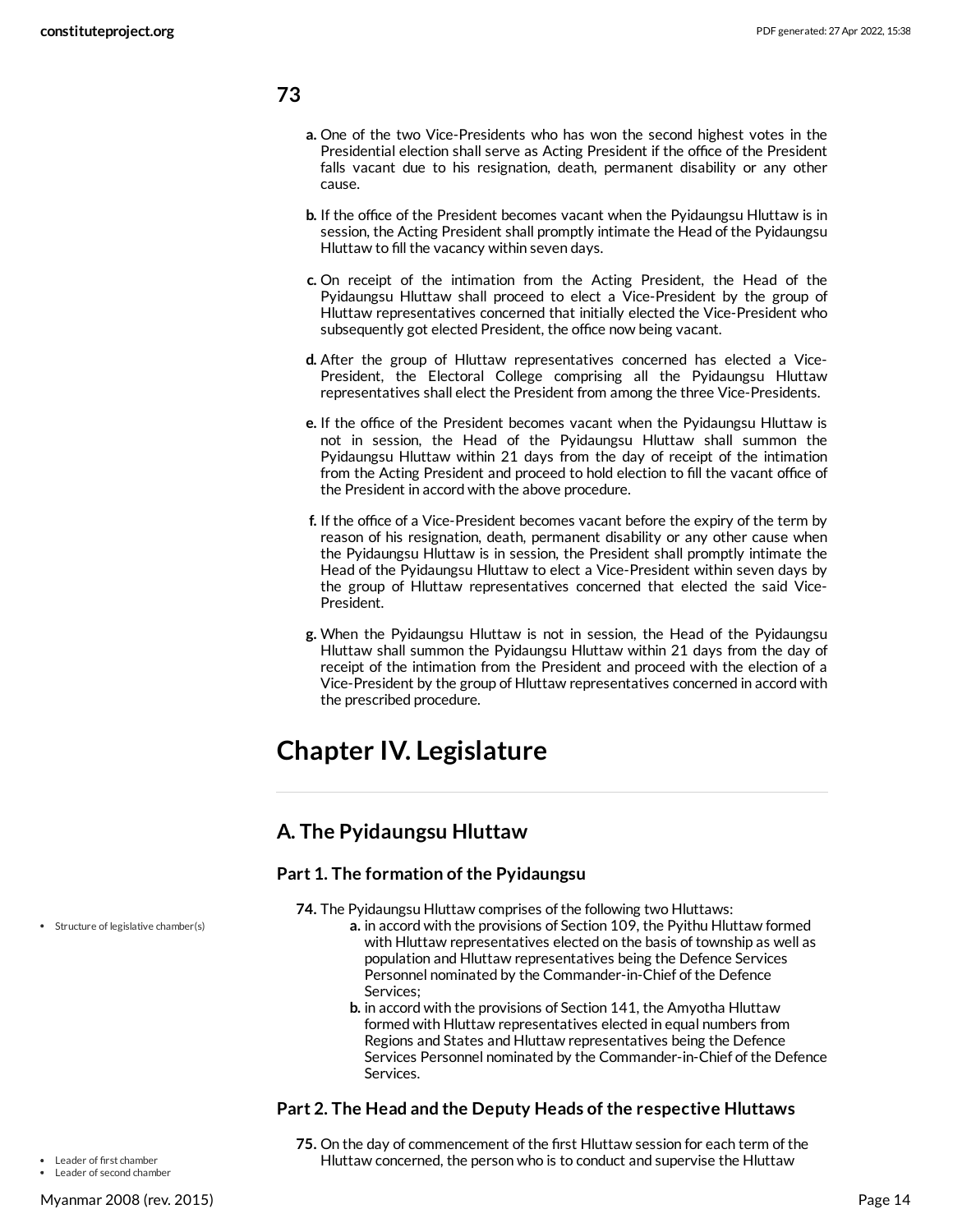**75.** session held for the taking of affirmation of office by Hluttaw representatives and for electing the Hluttaw Speaker and Deputy Speaker shall be called the Chairperson, the Head and the Deputy Head of the Pyidaungsu Hluttaw shall be called the Speaker and the Deputy Speaker, the Head and the Deputy Head of the Pyithu Hluttaw, the Amyotha Hluttaw, the Region Hluttaw or the State Hluttaw shall be called the Speaker and the Deputy Speaker.

## **Part 3. Performance of duties by the Speaker and the Deputy Speaker of the Pyidaungsu Hluttaw**

#### **76**

- **a.** The Speaker and the Deputy Speaker of the Amyotha Hluttaw shall also serve as the Speaker and the Deputy Speaker of the Pyidaungsu Hluttaw from the day of term of the Pyithu Hluttaw commences up to the end of 30 months and the Speaker and the Deputy Speaker of the Pyithu Hluttaw shall also serve as the Speaker and the Deputy Speaker of the Pyidaungsu Hluttaw for the remaining term.
- **b.** When the Speaker of the Pyidaungsu Hluttaw is unable to perform the duties of the Speaker, the Deputy Speaker shall temporarily perform the duties of the Speaker.

## **Part 4. Functions of the Speaker of the Pyidaungsu Hluttaw**

- **77.** The Speaker of the Pyidaungsu Hluttaw shall:
	- **a.** supervise the Pyidaungsu Hluttaw sessions;
	- **b.** invite the President, if he is intimated of the President's desire to address the Pyidaungsu Hluttaw;
	- **c.** have the right to invite organizations or persons representing any of the Union level organizations formed under the Constitution to attend the Pyidaungsu Hluttaw session and give clarifications on matters relating to ongoing discussions, if necessary;
	- **d.** perform other duties and powers prescribed by the Constitution or any law.

# **Part 5. Convening the Sessions of the Pyidaungsu Hluttaw**

- **78.** The first regular session of the Pyidaungsu Hluttaw shall be held within 15 days from the first day of the commencement of the first session of the Pyithu Hluttaw. The Speaker of the Pyidaungsu Hluttaw shall convene the Pyidaungsu Hluttaw.
- **79.** The Speaker of the Pyidaungsu Hluttaw shall convene the Pyidaungsu Hluttaw regular session at least once a year. The maximum interval between the two regular sessions shall not exceed twelve months.
- **80.** The following functions shall be carried out at the Pyidaungsu Hluttaw session:
	- **a.** recording the address delivered by the President;
	- **b.** reading and recording the message sent by the President and other messages permitted by the Speaker;
	- **c.** submitting, discussing and resolving on a Bill;
	- **d.** discussing and resolving on the remarks of the President concerning a Bill approved by the Pyidaungsu Hluttaw;
	- **e.** discussing and resolving on matters to be undertaken by the Pyidaungsu Hluttaw in accord with the provisions of the Constitution;
	- **f.** discussing, resolving and recording the reports submitted to the Pyidaungsu Hluttaw;
	- **g.** submitting proposals, discussing and resolving;
	- **h.** raising questions and replying;
	- **i.** undertaking matters approved by the Speaker of the Pyidaungsu Hluttaw.
- **81.** Matters that require resolutions, consents and approvals of the Pyidaungsu
	- Hluttaw shall be implemented as follows:
		- **a.** if the Pyidaungsu Hluttaw is in session, the matter shall be discussed and resolved at that session;
		- **b.** if the Pyidaungsu Hluttaw is not in session, the matter shall be discussed and resolved at the nearest Pyidaungsu Hluttaw session;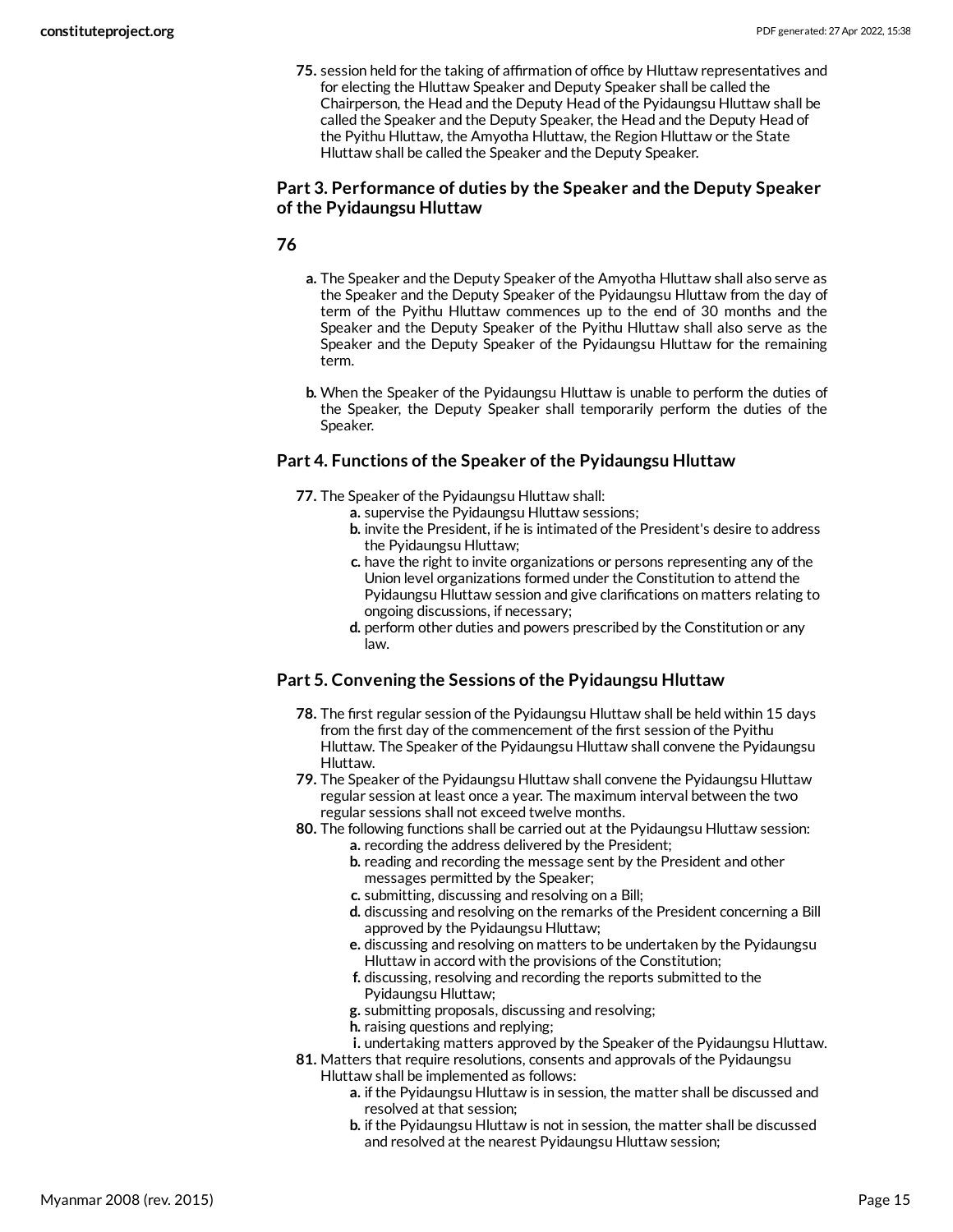- Extraordinary legislative sessions
- Extraordinary legislative sessions
- Extraordinary legislative sessions
- Quorum for legislative sessions

Attendance by legislators

Publication of deliberations

• Immunity of legislators

**85**

require.

emergency session, if necessary.

**a.** The first day session of the Pyidaungsu Hluttaw shall be valid if more than half of the total number, who have the right to attend the session, are present. The session, if invalid, shall be adjourned.

and resolve matters which need urgent action in the interest of the public.

**81. c.** a special session or an emergency session shall be convened to discuss

**82.** The Speaker of the Pyidaungsu Hluttaw may convene a special session or an

**83.** The Speaker of the Pyidaungsu Hluttaw shall convene a special session or an emergency session as soon as possible when the President informs him to do so. **84.** The Speaker of the Pyidaungsu Hluttaw shall convene a special session as soon as possible, if at least one-fourth of the total number of the representatives so

> **b.** The sessions that are adjourned due to invalidity in accord with the Sub-Section (a) as well as the valid sessions that are extended shall be valid if at least one-third of the Hluttaw representatives are present.

#### **86**

- **a.** A matter that shall be resolved in the Pyidaungsu Hluttaw, save as otherwise provided by the Constitution, shall be determined by a majority of votes of the representatives of the Pyidaungsu Hluttaw who are present and voting.
- **b.** The Speaker of the Pyidaungsu Hluttaw or the Deputy Speaker acting as such shall not vote in the first instance, but shall have and exercise a casting vote in the case of an equality of votes.
- **87.** If a representative of the Pyidaungsu Hluttaw is, without permission of the Speaker of the Pyidaungsu Hluttaw, absent from sessions of the Pyidaungsu Hluttaw for a period of at least 15 consecutive days, the Speaker shall inform the Hluttaw concerned to take action against the representative according to the prescribed procedures. In computing the said period of 15 days, no account shall be taken of any period during which the session is adjourned.
- **88.** Although there are vacant seats, the Pyidaungsu Hluttaw shall have the right to carry out its functions. Moreover, the resolutions and proceedings of the Pyidaungsu Hluttaw shall not be annulled, notwithstanding the acts of some person who was not entitled to do so sat or voted or took part in the proceedings are later discovered.
- **89.** The proceedings and the records of the Pyidaungsu Hluttaw shall be published. However, the proceedings and the records prohibited by any law or the resolution of the Pyidaungsu Hluttaw shall not be published.
- **90.** Members of the organizations representing any of the Union level organizations formed under the Constitution while attending the Pyidaungsu Hluttaw with the permission of the Speaker have the right to explain, converse and discuss the Bills and other matters in connection with the respective organization.
- **91.** The Union level organizations formed under the Constitution may submit the general situation in connection with the respective organization, which should be submitted to the Pyidaungsu Hluttaw with the permission of the Speaker.

#### **92**

- **a.** Subject to the provisions of the Constitution and the provisions of the law relating to the Pyidaungsu Hluttaw, the representatives of the Pyidaungsu Hluttaw shall have freedom of speech and voting at the Pyidaungsu Hluttaw and the Pyidaungsu Hluttaw Joint Committee. Concerning the submitting, discussing and performing at the Pyidaungsu Hluttaw and the Joint Committee, no action shall be taken against, a representative of the Pyidaungsu Hluttaw, except under its law.
- **b.** Subject to the provisions of the Constitution and the provisions of the law relating to the Pyidaungsu Hluttaw, members of the organizations or persons representing any of the Union level organizations formed under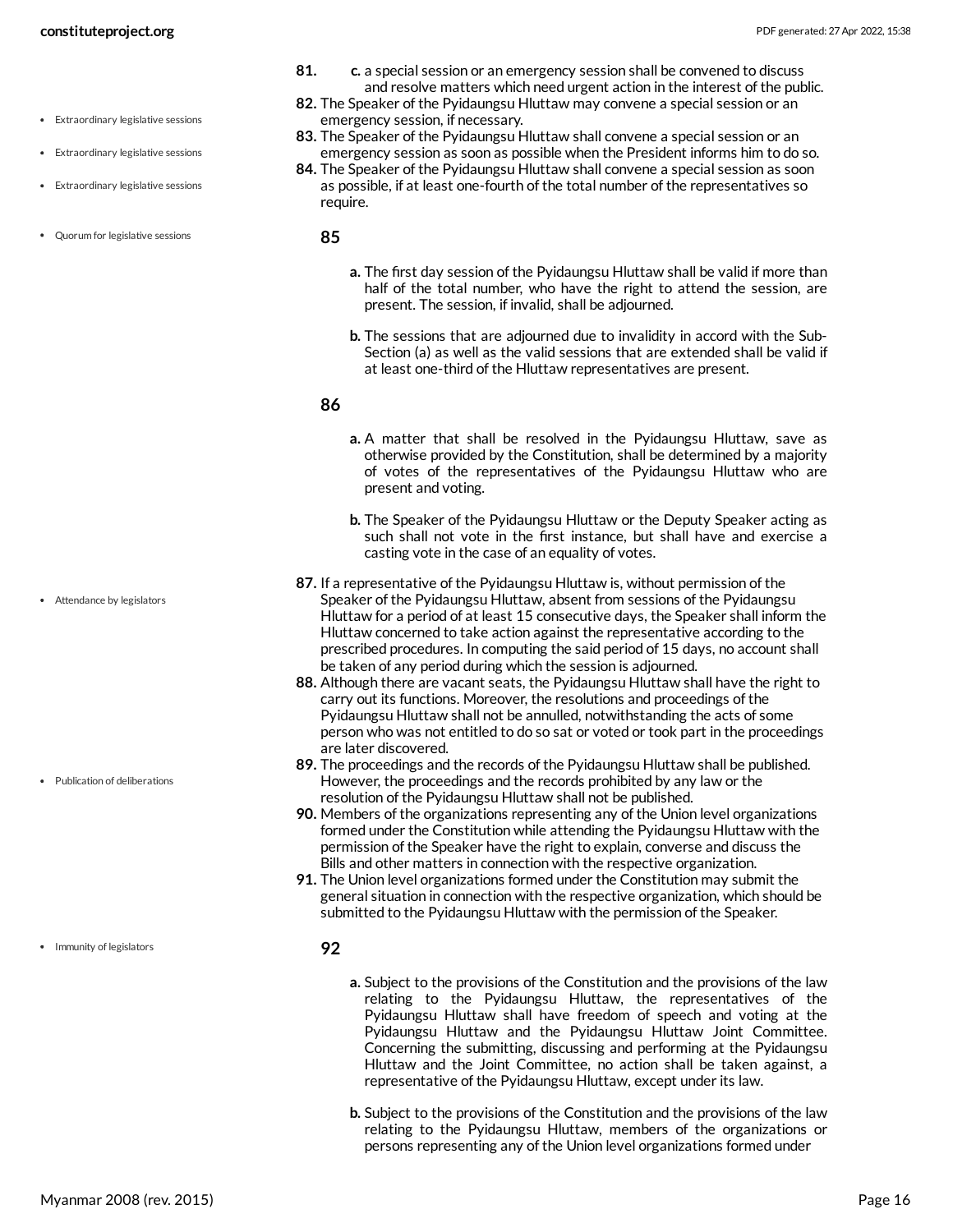- **b.** the Constitution who are invited to attend the Pyidaungsu Hluttaw session have the freedom of speech. No action shall be taken against such members or persons for their submission and speeches in Pyidaungsu Hluttaw by other law except under its law.
- **c.** If the persons mentioned in Sub-Sections (a) and (b) committed assault in exercising the said privileges, they shall be liable to punishment under the regulations, by-laws, procedures of the Pyidaungsu Hluttaw or the existing law.
- **93.** If there is a need to arrest a Pyidaungsu Hluttaw representative attending the Pyidaungsu Hluttaw session or a person attending the Pyidaungsu Hluttaw session with the permission or invitation of the Speaker of the Pyidaungsu Hluttaw, credible evidence shall be submitted to the Speaker of the Pyidaungsu Hluttaw. He shall not be arrested without the prior permission of the Speaker of the Pyidaungsu Hluttaw.
- **94.** No action shall be instituted relating to the reports, documents, and Hluttaw records published by the Pyidaungsu Hluttaw or under its authority.

#### **Part 6. Legislation**

#### **95**

- **a.** If a Bill initiated in the Pyithu Hluttaw or the Amyotha Hluttaw is approved by both Hluttaws, it shall be deemed that the Bill is approved by the Pyidaungsu Hluttaw.
- **b.** If there is a disagreement between the Pyithu Hluttaw and the Amyotha Hluttaw concerning a Bill, the Bill shall be discussed and resolved in the Pyidaungsu Hluttaw.
- **96.** The Pyidaungsu Hluttaw shall have the right to enact laws for the entire or any part of the Union related to matters prescribed in Schedule One of the Union Legislative List.

#### **97**

- **a.** When the Pyidaungsu Hluttaw enacts a law, it may:
	- **i.** authorize to issue rules, regulations and by-laws concerning that law to any Union level organization formed under the Constitution;
	- **ii.** authorize to issue notifications, orders, directives and procedures to the respective organization or authority.
- **b.** The rules, regulations, notifications, orders, directives, and procedures issued under the power conferred by any law shall be in conformity with the provisions of the Constitution and the relevant law.
- **c.** If both the Pyithu Hluttaw and the Amyotha Hluttaw resolve to annul or amend any rule, regulation or by-law, it shall be deemed that the rule, regulation, or bylaw is annulled or amended by the Pyidaungsu Hluttaw.
- **d.** If there is a disagreement to annul or amend any rule, regulation or by-law between the Pyithu Hluttaw and the Amyotha Hluttaw, it shall be discussed and resolved at the Pyidaungsu Hluttaw.
- **e.** If a resolution is passed to annul or amend any rule, regulation or by-law under Sub-Section (c) or (d), the resolution shall be without prejudice to the validity of any action previously taken under the relevant rule, regulation or by-law.

## **Part 7. Legislation relating to Other Matters**

**98.** The legislative power is vested in the Pyidaungsu Hluttaw relating to other matters not enumerated in the legislative list of the Union, Region or State and Self-Administered Division Leading Body or Self-Administered Zone Leading Body.

• Immunity of legislators

• Immunity of legislators

Joint meetings of legislative chambers Division of labor between chambers

Myanmar 2008 (rev. 2015) Page 17

Subsidiary unit government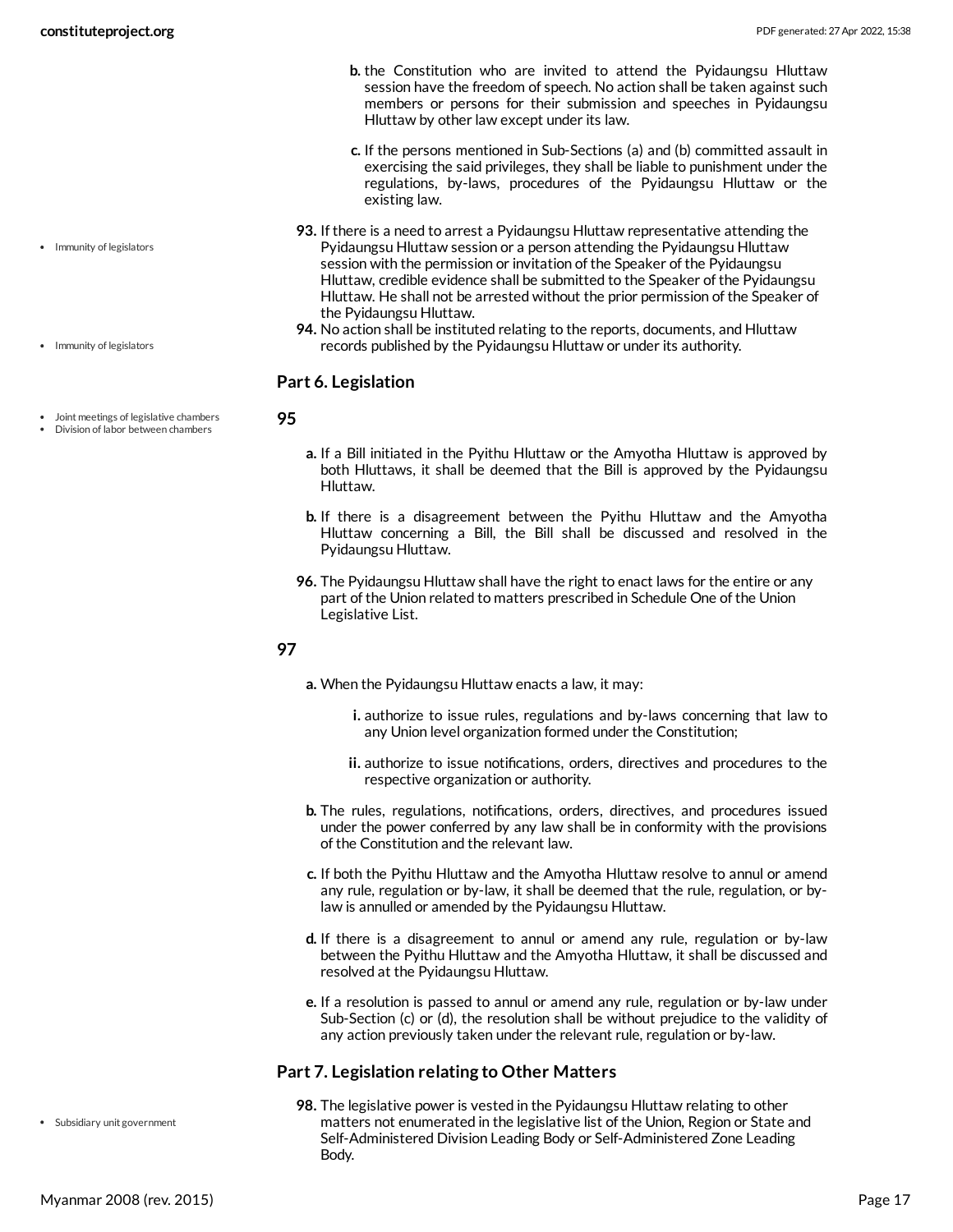## **Part 8. Legislation relating to Union Territories**

**99.** The Pyidaungsu Hluttaw shall enact the required laws if the need arises to do so for the Union territories relating to matters for which legislative powers are vested to the Region Hluttaw or the State Hluttaw, or Self-Administered Division Leading Body or Self-Administered Zone Leading Body.

#### **Part 9. Submission of a Bill**

#### **100**

|                                     | a. The Union level organizations formed under the Constitution shall have the right |
|-------------------------------------|-------------------------------------------------------------------------------------|
| • Initiation of general legislation | to submit the Bills relating to matters they administered among the matters         |
|                                     | included in the Union Legislative List to the Pyidaungsu Hluttaw in accord with     |

the prescribed procedures.

- **b.** Bills relating to national plans, annual budgets and taxation, which are to be submitted exclusively by the Union Government shall be discussed and resolved at the Pyidaungsu Hluttaw in accord with the prescribed procedures.
- **101.** The Bills submitted to the Pyidaungsu Hluttaw by the Union level organizations formed under the Constitution, except the Bills that are prescribed in the Constitution to be discussed and resolved exclusively at the Pyidaungsu Hluttaw, are entitled to initiate and discuss at either the Pyithu Hluttaw or the Amyotha Hluttaw in accord with the prescribed procedures.
- **102.** The Bills, which are to be discussed and resolved exclusively at the Pyidaungsu Hluttaw need to be vetted before being discussed at the Pyidaungsu Hluttaw, those Bills shall be vetted jointly by the Pyithu Hluttaw Bill Committee and the Amyotha Hluttaw Bill Committee, and the findings and remarks of the Joint Committee together with the Bill may be submitted to the Pyidaungsu Hluttaw session in accord with the prescribed procedures.

## **Part 10. Submission of the Union Budget Bill**

#### **103**

- **a.** The President or the person assigned by him, on behalf of the Union Government, shall submit the Union Budget Bill to the Pyidaungsu Hluttaw.
- **b.** The following matters included in the Union Budget Bill shall be discussed at the Pyidaungsu Hluttaw but not refused or curtailed:
	- **i.** salary and allowance of Heads and Members of the Union level organizations formed under the Constitution and expenditures of those organizations;
	- **ii.** debts for which the Union is liable and expenses relating to the debts, and other expenses relating to the loans taken out by the Union;
	- **iii.** expenditures required to satisfy judgment, order, decree of any Court or Tribunal;
	- **iv.** other expenditures which are to be charged by any existing law or any international treaty.
- **c.** Approval, refusal and curtailing of other expenditures except the expenditures specified in Sub-Section (b) shall be passed by the majority consent of the Pyidaungsu Hluttaw.
- **d.** The Union Government shall perform as necessary in accord with the Union Budget Law enacted by the Pyidaungsu Hluttaw.
- **e.** If in respect of the relevant financial year a need has arisen to authorize the estimated receipts and authorized expenditures in the Union Budget Law enacted by the Pyidaungsu Hluttaw and in addition to estimate receipts and to

Spending bills Budget bills

Tax bills

Joint meetings of legislative chambers

Myanmar 2008 (rev. 2015) Page 18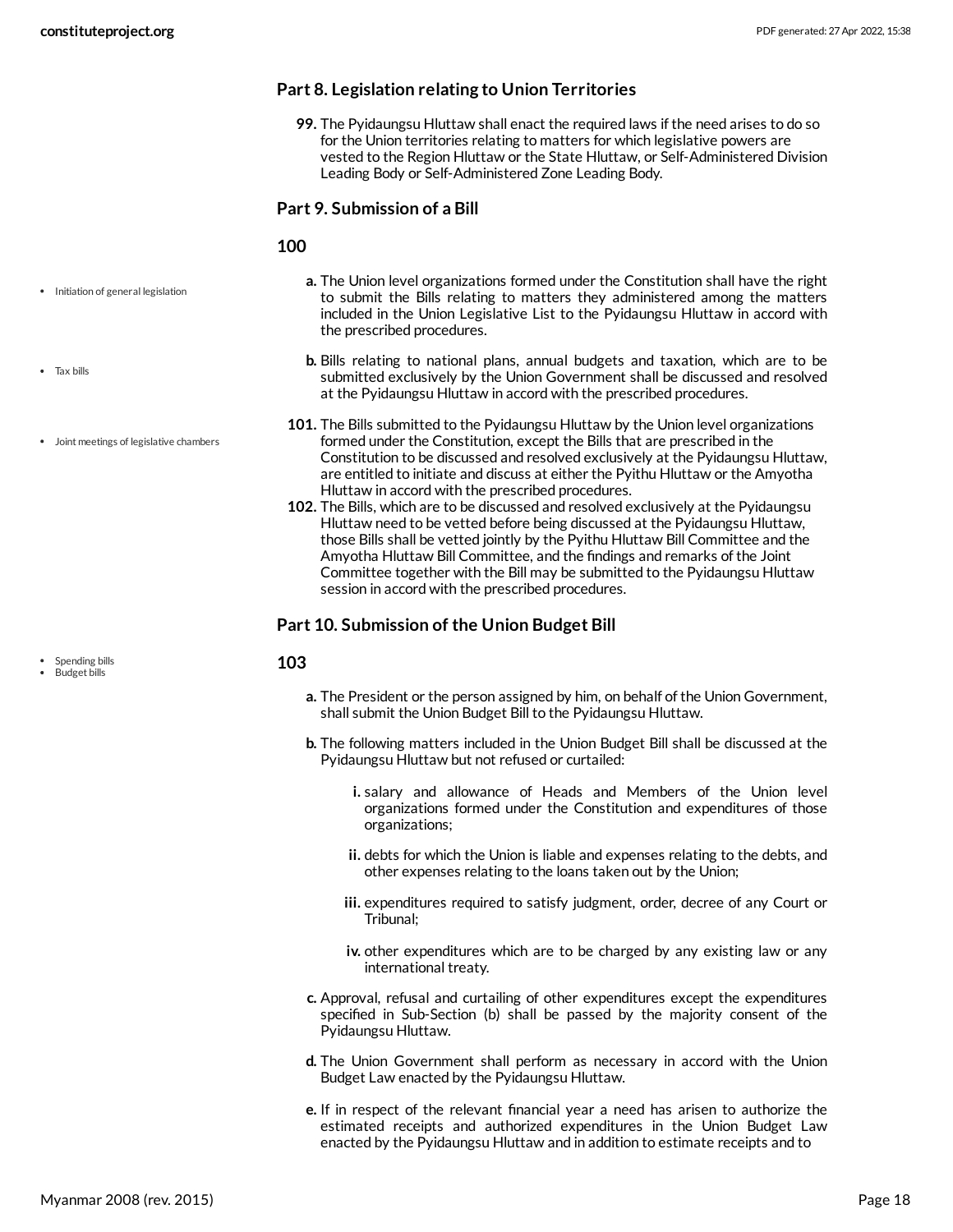- **constituteproject.org** PDF generated: 27 Apr 2022, 15:38 **e.** authorize expenditures, the Supplementary Appropriation law shall be enacted in the above manner. **f.** The Union Government shall perform as necessary in accord with the Supplementary Appropriation Law enacted by the Pyidaungsu Hluttaw. **Part 11. Ordinance 104.** When the President after promulgating an Ordinance submits it to the Pyidaungsu Hluttaw for approval, the Pyidaungsu Hluttaw shall: **a.** resolve to approve the Ordinance or not; **b.** if it is approved determine the period, the Ordinance shall continue to be in operation; **c.** if it is disapproved, cease to operate from the day of its disapproval. **Part 12. Promulgation as Law 105 a.** The President shall sign the Bills approved or the Bills deemed to be approved by the Pyidaungsu Hluttaw, within 14 days after the day of receipt, and shall promulgate it as Law. **b.** The President, within the prescribed period, may send the Bill back to the Pyidaungsu Hluttaw together with his comments. **c.** If the President does not send the Bill back to the Pyidaungsu Hluttaw together with his signature and comments within the prescribed period, or if the President does not sign to promulgate, on the day after the completion of that period, the Bill shall become a law as if he had signed it. **106 a.** If the President sends the Bill back to the Pyidaungsu Hluttaw together with his comments within the prescribed period, the Pyidaungsu Hluttaw, after discussion of the President's comments, may accept his comment and resolve to amend the Bill or may resolve to approve the Bill as it is without accepting the President's comment. **b.** When the Bill which is amended in accord with the President's comment or the Bill which is approved as it is without accepting the President's comment is sent back to him by the resolution of the Pyidaungsu Hluttaw, the President shall sign the Bill and promulgate it as law within seven days after receiving the Bill back. **c.** If the Bill sent back by the Pyidaungsu Hluttaw is not signed by the President within the prescribed period, it shall become law as if he had signed it on the last day of the prescribed period. **107.** The laws signed by the President or the laws deemed to have been signed by him shall be promulgated by publication in the official gazette. The Law shall come into operation on the day of such promulgation unless the contrary intention is expressed. Head of state decree power Approval or veto of general legislation Approval or veto of general legislation
	- **108.** The Pyidaungsu Hluttaw:
		- **a.** shall give the resolution on matters relating to ratifying, annulling and revoking from international, regional or bilateral treaties, agreements submitted by the President;
		- **b.** may confer the authority on the President to conclude, annul and revoke any kind of international, regional or bilateral treaties or agreements without the approval of the Pyidaungsu Hluttaw.

# <span id="page-18-0"></span>**B. Pyithu Hluttaw**

International law Treaty ratification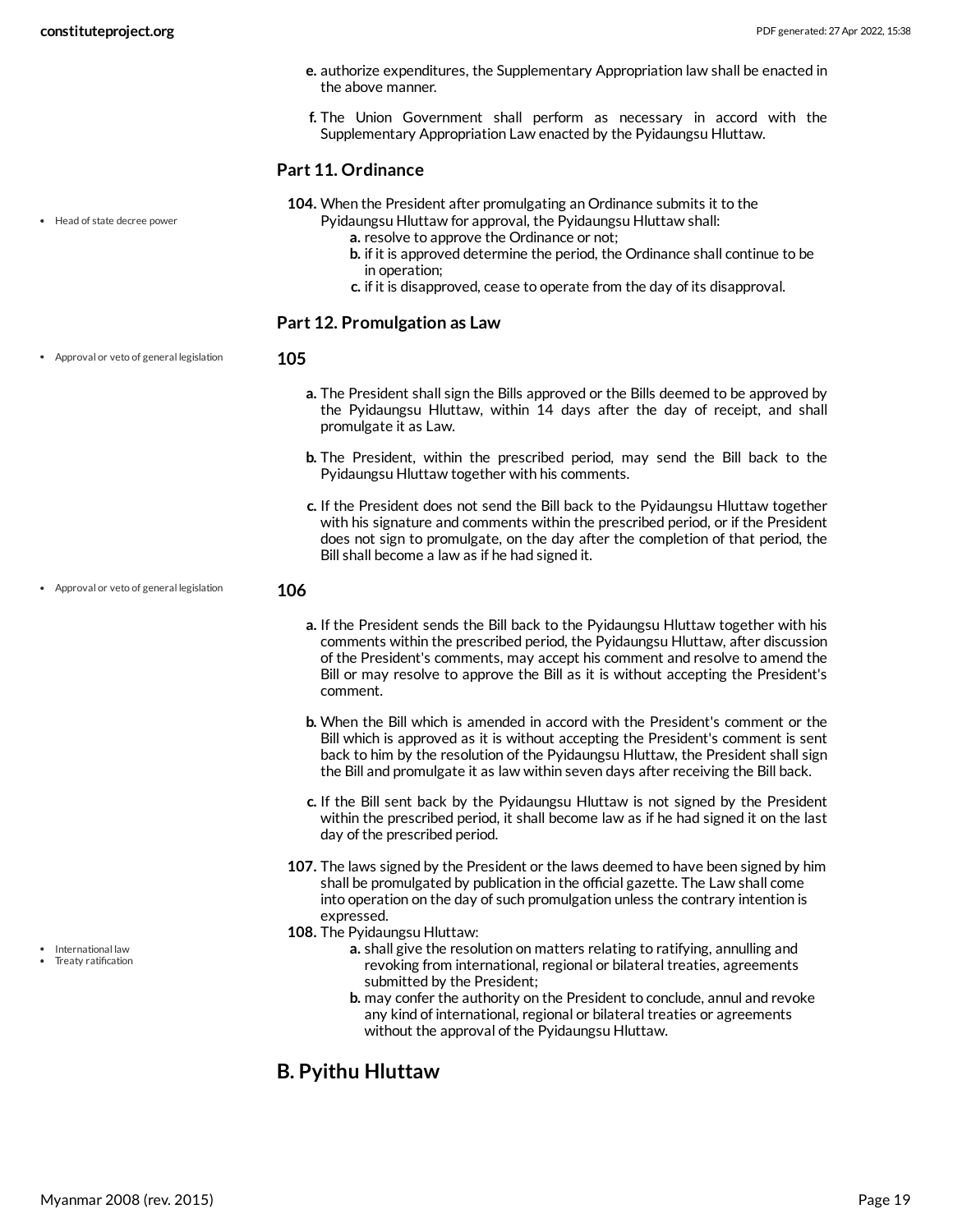- Size of first chamber
- First chamber selection

# **Part 1. Formation of the Pyithu Hluttaw**

- **109.** The Pyithu Hluttaw shall be formed with a maximum of 440 Hluttaw representatives as follows:
	- **a.** not more than 330 Pyithu Hluttaw representatives elected prescribing electorate in accord with law on the basis of township as well as population or combining with an appropriate township which is contagious to the newly-formed township if it is more than 330 townships;
	- **b.** not more than 110 Pyithu Hluttaw representatives who are the Defence Services personnel nominated by the Commander-in-Chief of the Defence Services in accord with the law.

# **Part 2. Election of the Pyithu Hluttaw Chairperson**

#### **110**

- **a.** A Pyithu Hluttaw representative shall be elected as the Chairperson at the commencement of the first session of the Pyithu Hluttaw for its term.
- **b.** The Chairperson shall take an affirmation of office before the Pyithu Hluttaw;
- **c.** The Chairperson shall supervise the Pyithu Hluttaw session up to the completion of the election of the Speaker and the Deputy Speaker of the Pyithu Hluttaw.

#### **Part 3. Election of the Speaker and the Deputy Speaker of the Pyithu Hluttaw**

#### Leader of first chamber

Leader of first chamber

- **111**
	- **a. i.** The Pyithu Hluttaw representatives shall elect a Speaker and a Deputy Speaker from among the Pyithu Hluttaw representatives.
		- **ii.** When the seat of the Speaker or the Deputy Speaker becomes vacant, the substitution shall be made at the nearest session of the Pyithu Hluttaw.
		- **iii.** When the Speaker is unable to perform the duties of the Speaker, the Deputy Speaker shall temporarily perform the duties of the Speaker.
	- **b.** The law relating to procedures to elect the Speaker and the Deputy Speaker of the Pyithu Hluttaw shall be enacted.

## **Part 4. Functions of the Speaker of the Pyithu Hluttaw**

**112.** The Speaker of the Pyithu Hluttaw shall:

- **a.** supervise the Pyithu Hluttaw sessions;
- **b.** invite the President, if he is intimated of the President's desire to address the Pyithu Hluttaw;
- **c.** have the right to invite members of the organization or persons representing any of the Union level organizations formed under the Constitution to attend the Pyithu Hluttaw and give clarifications on matters relating to ongoing discussions of the Pyithu Hluttaw session, if necessary;
- **d.** perform other duties and exercise powers prescribed by the Constitution or any law.

## **Part 5. Performance and termination of duties of the Speaker and the Deputy Speaker of the Pyithu Hluttaw**

## **113**

**a.** The Speaker and the Deputy Speaker of the Pyithu Hluttaw shall perform their duties until the first session of the next term of the Pyithu Hluttaw is held.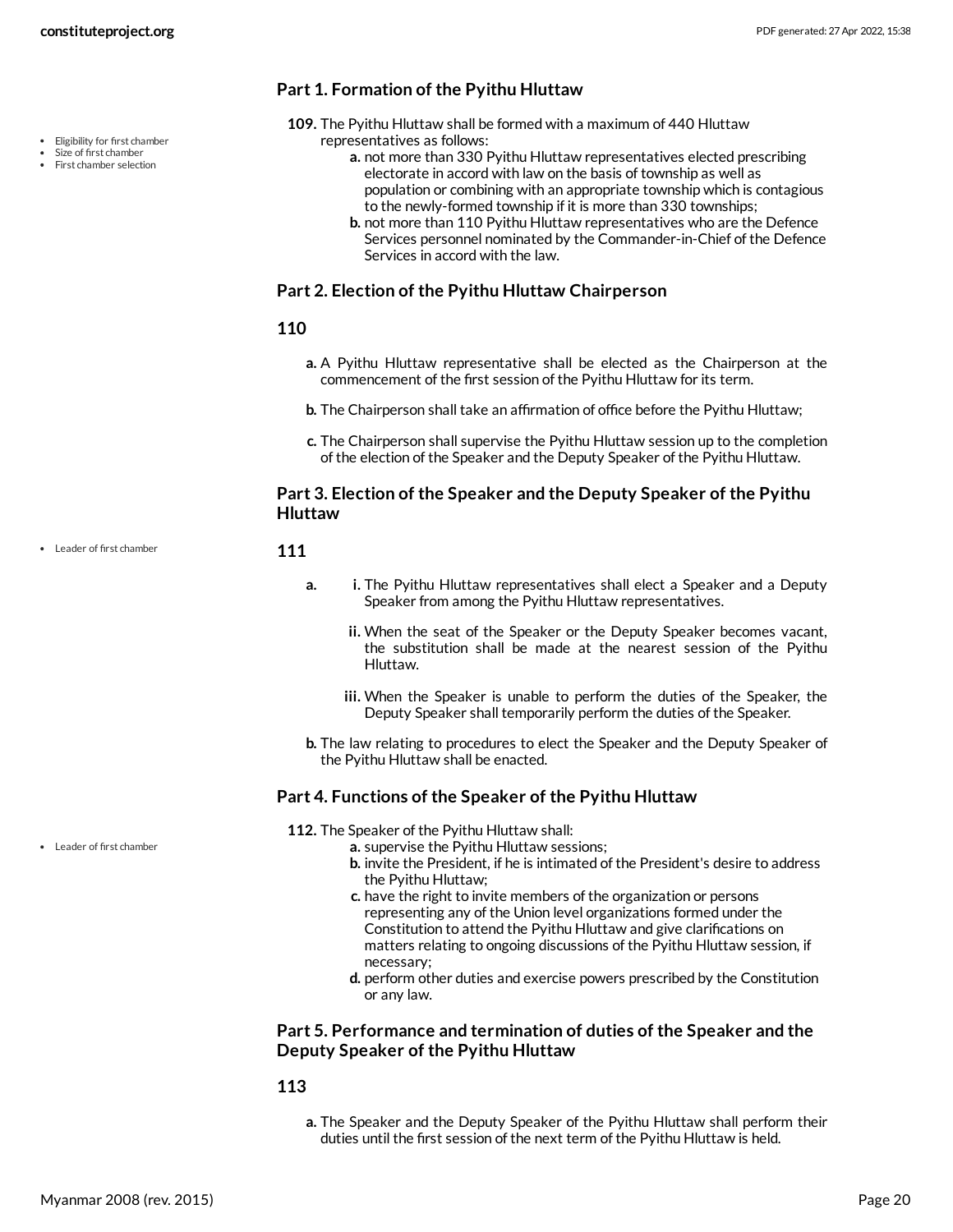- **b.** If the Speaker or the Deputy Speaker resigns or has ceased to be a Pyithu Hluttaw representative, or has no right to continue to stand as a Pyithu Hluttaw representative, or is suspended from his position as the Speaker or the Deputy Speaker by the Pyithu Hluttaw, or has passed away, he shall have ceased from his position.
- **114.** Duties, powers and rights of the Speaker and the Deputy Speaker of the Pyithu Hluttaw shall be prescribed by law. Formation of the Pyithu Hluttaw Committee, Commission and Bodies

#### **Part 6. Formation of the Pyithu Hluttaw Committee, Commission and Bodies**

#### **115**

- **a.** The Pyithu Hluttaw shall form Bill Committee, Public Accounts Committee, Hluttaw Rights Committee, and Government's Guarantees, Pledges and Undertakings Vetting Committee with the Pyithu Hluttaw representatives.
- **b.** When the occasion arises to have studies made and submitted on defence and security matters or Military affairs, the Pyithu Hluttaw shall form the Defence and Security Committee with the Pyithu Hluttaw representatives who are the Defence Services Personnel, for a limited time. The Defence and Security Committee so formed may, if necessary, be included suitable Pyithu Hluttaw representatives who are not the Defence Services Personnel in accord with the volume of work.
- **c.** If there arises a need to study and submit other affairs, in addition to legislature, executive, national races affairs, economics, finance, social and foreign affairs, Hluttaw Committees may be formed with the Pyithu Hluttaw representatives for a limited time.
- **d.** The Pyithu Hluttaw shall determine the number of members, duties, powers, rights, and terms of Pyithu Hluttaw Committees.
- **116.** If there arises a certain matter to co-ordinate with the Amyotha Hluttaw, the Pyithu Hluttaw may elect and assign its representatives who will serve with the Joint Committee comprising an equal number of representatives from the Pyithu Hluttaw and the Amyotha Hluttaw to form that Committee. The term of the Joint Committee shall be until the time they have submitted the report to the Hluttaw concerned.
- **117.** When both the Pyithu Hluttaw and the Amyotha Hluttaw have certain matters to study, apart from matters to be performed by the Committees as prescribed in Sub-Sections (a) and (b) of Section 115, the Speakers of these Hluttaws may coordinate among themselves and form a Joint Committee comprising an equal number of representatives from the Pyithu Hluttaw and the Amyotha Hluttaw. The Pyithu Hluttaw may elect and assign the Pyithu Hluttaw representatives included in that Committee. The term of the Joint Committee shall be until the time they have submitted the report to the Hluttaw concerned.

## **118**

- **a.** If there arises a need to study the remaining matters other than those studied by the Pyithu Hluttaw Committees, the Pyithu Hluttaw may form Commissions and Bodies with the Pyithu Hluttaw representatives or including suitable citizens.
- **b.** In forming the above Commissions and Bodies, the Pyithu Hluttaw shall determine the number of members, duties, powers, rights, and the terms of the said Commissions and Bodies.

## **Part 7. Term of the Pyithu Hluttaw**

**119.** The term of the Pyithu Hluttaw is five years from the day of its first session.

**.** Legislative committees

Legislative committees

- Joint meetings of legislative chambers
- Joint meetings of legislative chambers Legislative committees
- 

Term length of second chamber

Term length for first chamber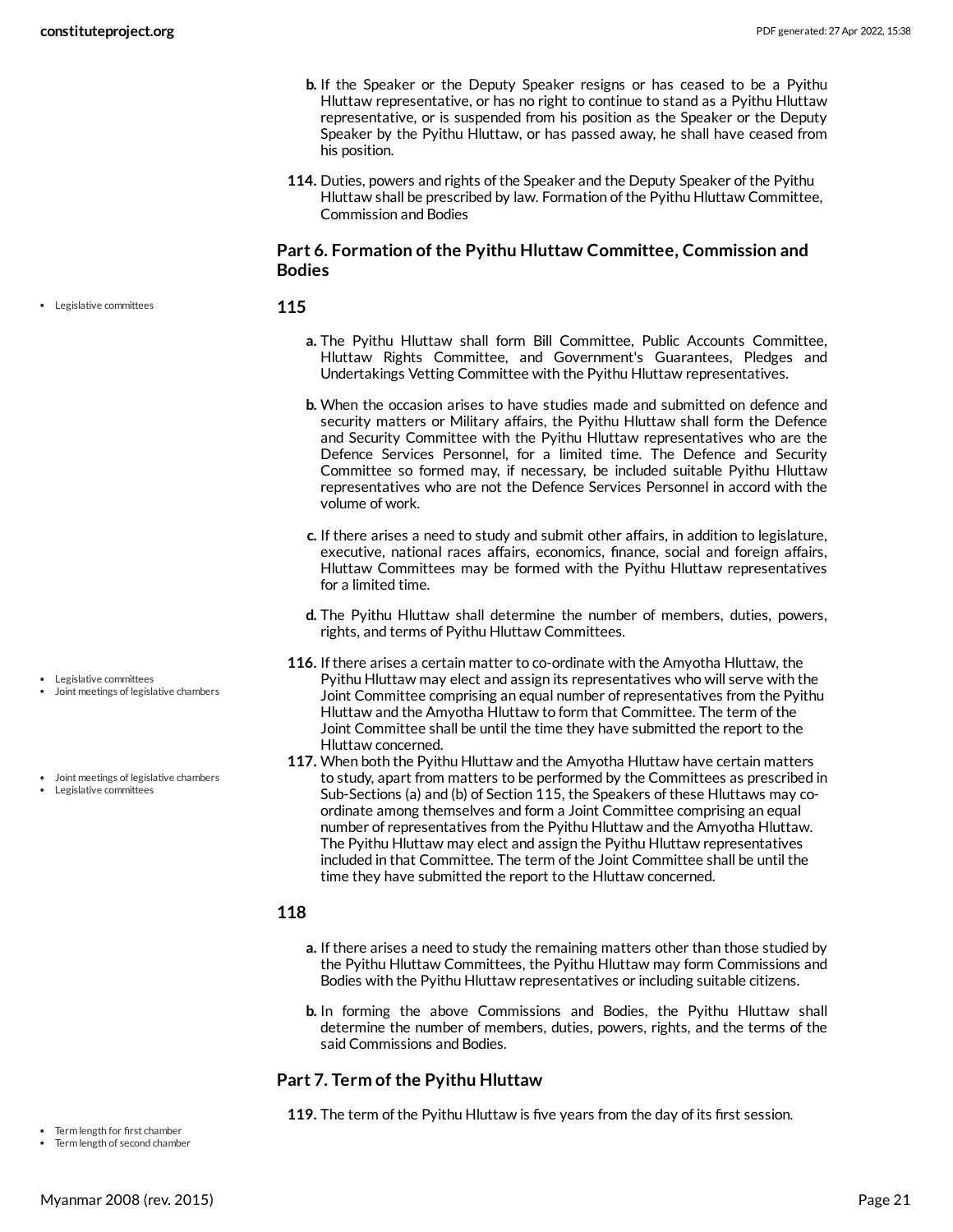• Eligibility for ordinary court judges

Eligibility for first chamber<br>Migibility for constration allows Eligibility for second chamber • Eligibility for supreme court judges

• Eligibility for cabinet

- **Part 8. Qualification of the Pyithu Hluttaw representatives**
	- **120.** Persons who possess the following qualifications shall be entitled to be elected as the Pyithu Hluttaw representatives:
		- **a.** person who has attained the age of 25 years;
		- **b.** citizen who was born of both parents who are citizens;
		- **c.** person who has resided in the Union of Myanmar for at least ten consecutive years up to the time of his election as Pyithu Hluttaw representative;

Proviso: The official period of stay in a foreign country with the permission of the Union shall be counted as a residing period in the Union,

**d.** person who possesses qualifications prescribed by the Election Law.

#### **Part 9. Disqualification for the Pyithu Hluttaw Representatives**

- **121.** The following persons shall not be entitled to be elected as the Pyithu Hluttaw representatives:
	- **a.** a person serving prison term, having been convicted by the Court concerned for having committed an offence;
	- **b.** a person who has no right to be elected a Pyithu Hluttaw representative due to having committed an offence relating to disqualification for the Pyithu Hluttaw representative and being convicted for such offence, unless the period specified by the authority for him has not expired, before or after the Constitution comes into operation;
	- **c.** person who is of unsound mind as adjudged by the relevant law;
	- **d.** person who is an undischarged insolvent as being declared by the relevant court;
	- **e.** person who owes allegiance to a foreign government, or subject to a foreign government or a citizen of a foreign country;
	- **f.** person who is entitled to enjoy the rights and privileges of a subject of a foreign government or a citizen of a foreign country;
	- **g.** person himself or is of a member of an organization who obtains and utilizes directly or indirectly the support of money, land, housing, building, vehicle, property, so forth, from government or religious organization or other organizations of a foreign country;
	- **h.** person himself or is of a member of an organization who abets the act of inciting, giving speech, conversing or issuing declaration to vote or not to vote based on religion for political purpose;
	- **i.** member of a religious order;
	- **j.** Civil Services personnel;

Proviso: The expression shall not be applied to Civil Services personnel including the Defence Services personnel selected and appointed in the Hluttaws and organizations formed under the Constitution.

**k.** person himself or is of a member of an organization who obtains and utilizes directly or indirectly the State-owned money, land, housing, building, vehicle, property, so forth;

#### Proviso:

- **i.** The expression 'State-owned money' does not include pension, allowance, money or salary, allowances, money officially granted by the Union for services rendered for the benefit of the Union;
- **ii.** The expression 'State-owned land, housing, building, vehicles and property' does not include State-owned land, housing, building and apartments, other building and apartments, State-owned aircraft, trains, vessels and motor vehicles and property, so forth, which have been permitted by the Union to be used under an existing law or as required by duty, or leased from the Union on payment.
- **l.** a person who has no right to be elected a Pyithu Hluttaw representative due to having committed a malpractice under relating to the Election Law
- 
- Eligibility for cabinet
- Outside professions of legislators
- Eligibility for const court judges Eligibility for second chamber
- Eligibility for supreme court judges
- Eligibility for ordinary court judges
- Eligibility for first chamber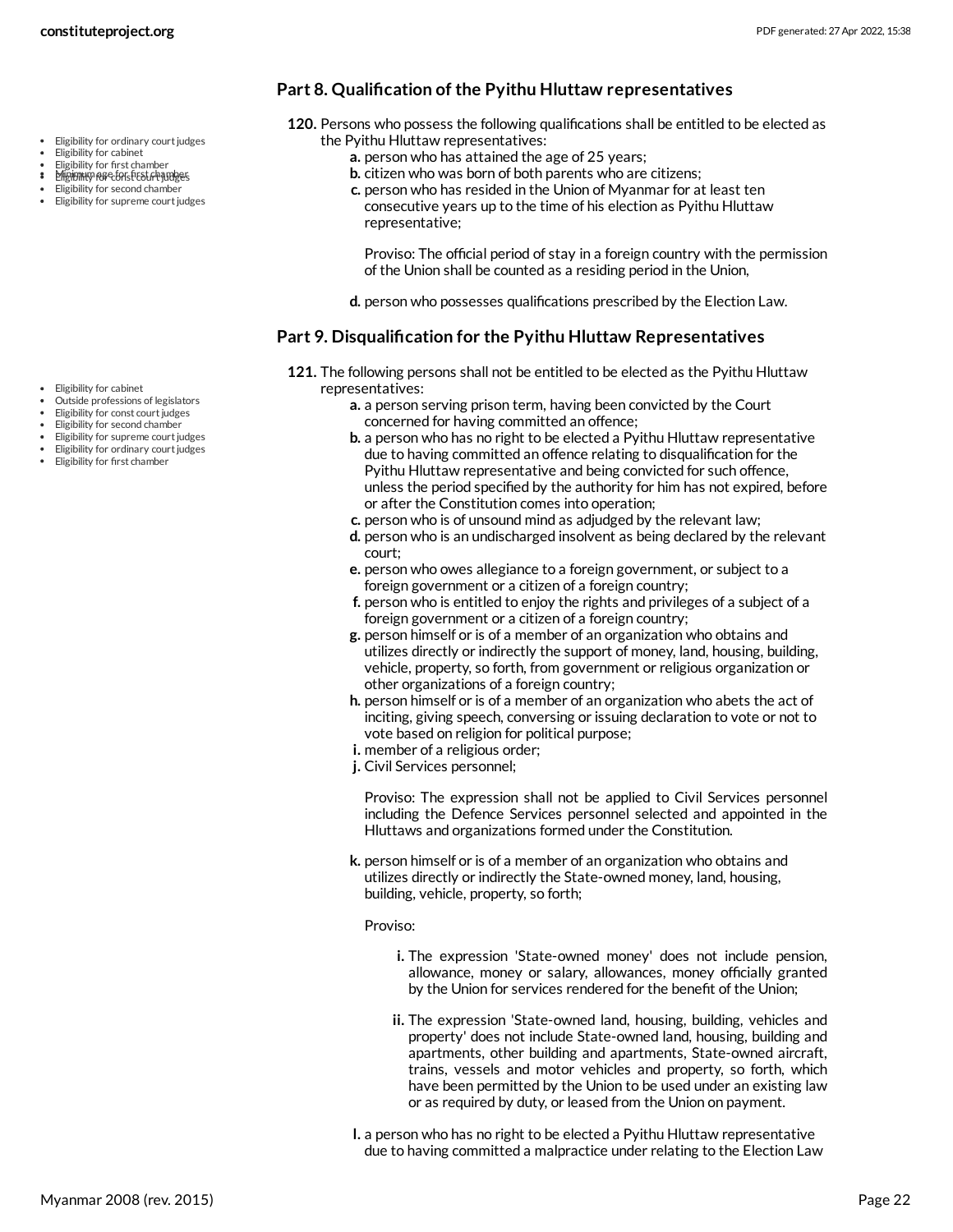Eligibility for first chamber

**121. l.** or acting an omission relating to disqualification for a Pyithu Hluttaw representative being convicted under the Election Law, the period specified by the authority for him has not expired, before or after the Constitution comes into operation.

#### **Part 10. Qualifications of the Pyithu Hluttaw representatives who are the Defence Services personnel**

**122.** The Defence Services personnel, nominated by the Commander-in-Chief of the Defence Services as Pyithu Hluttaw representatives who are the Defence Services personnel in accord with the law, shall possess the prescribed qualifications for the Pyithu Hluttaw representatives.

#### **Part 11. Convening the Pyithu Hluttaw Session**

**123.** The first regular session of a term of the Pyithu Hluttaw shall be held within 90 days after the commencement of the general election.

#### **124**

- **a.** The first regular session of the Pyithu Hluttaw shall be held by the State Peace and Development Council after the Constitution comes into operation.
- **b.** The first regular sessions for the forthcoming terms of the Pyithu Hluttaw shall be held by the Speaker of the Pyithu Hluttaw who continues to perform his duties in accord with the provisions of the Constitution.

#### **125**

- **a.** The representatives of the Pyithu Hluttaw shall take an affirmation of office as mentioned in Schedule Four before the Chairperson of the Pyithu Hluttaw at the first regular session of the Pyithu Hluttaw.
- **b.** The representatives of the Pyithu Hluttaw who have not taken an affirmation of office shall do so before the Speaker of the Hluttaw at the session of the Pyithu Hluttaw at which they first attend.
- **126.** The Speaker of the Pyithu Hluttaw shall convene the regular session at least once a year. The maximum interval between regular sessions shall not exceed 12 months.
- **127.** The following functions shall be carried out at the Pyithu Hluttaw session:
	- **a.** recording the address delivered by the President;
	- **b.** reading and recording the message sent by the President and other messages permitted by the Speaker;
	- **c.** submitting, discussing and resolving on a Bill;
	- **d.** discussing and resolving on the matters to be undertaken by the Pyithu Hluttaw in accord with the provisions of the Constitution;
	- **e.** discussing, resolving and recording the reports submitted to the Pyithu Hluttaw;
	- **f.** submitting proposals, discussing and resolving;
	- **g.** raising questions and replying;
	- **h.** performing matters approved by the Speaker of the Pyithu Hluttaw.

Quorum for legislative sessions

#### **128**

- **a.** The first day session of the Pyithu Hluttaw shall be valid if more than half of the total number of the Hluttaw representatives, who have the right to attend the session, are present. The session, if invalid, shall be adjourned.
- **b.** The sessions that are adjourned due to invalidity in accord with the Sub-Section (a) as well as the valid sessions that are extended will be valid if at least one-third of the Hluttaw representatives are present.

Oaths to abide by constitution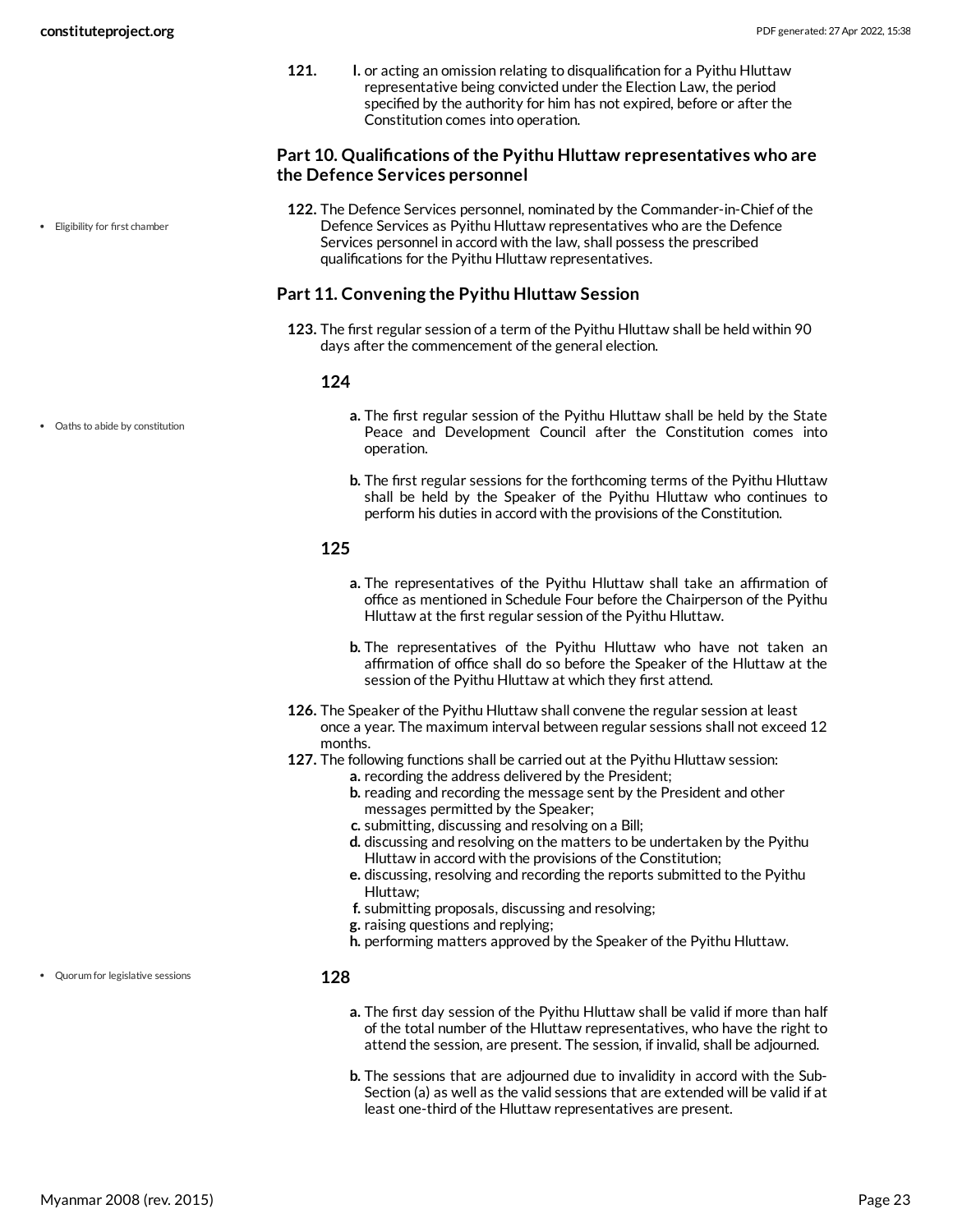#### **129**

- **a.** A matter that shall be resolved in the Pyithu Hluttaw, save as otherwise provided by the Constitution, shall be determined by a majority of votes of the Pyithu Hluttaw representatives who are present and voting.
- **b.** The Speaker of the Pyithu Hluttaw or the Deputy Speaker discharging duties as the Speaker at the Pyithu Hluttaw shall not vote in the first instance in the sessions of the Pyithu Hluttaw, but shall have and exercise a casting vote in the matter of an equality of votes.

#### **130**

- **a.** If a Pyithu Hluttaw representative is, without permission of the Pyithu Hluttaw, absent from a Pyithu Hluttaw session for a period of at least 15 consecutive days, the Pyithu Hluttaw may declare his seat vacant. In computing the said period of 15 days, no account shall be taken of any period during which the session is adjourned.
- **b.** If the Speaker of the Pyidaungsu Hluttaw informed the Pyithu Hluttaw that a Pyithu Hluttaw representative is absent from a Pyidaungsu Hluttaw session for a period of 15 consecutive days without permission, the Pyithu Hluttaw shall take action against the said representative in accord with the prescribed procedures.
- **131.** Although there are vacant seats, the Pyithu Hluttaw shall have the right to carry out its functions. Moreover, the resolutions and proceedings of the Pyithu Hluttaw shall not be annulled, notwithstanding the acts of some person who was not entitled to do so sat or voted or took part in the proceedings are later discovered.
- **132.** The proceedings and the records of the Pyithu Hluttaw shall be published. However, the proceedings and the records prohibited by any law or the resolution of the Pyithu Hluttaw shall not be published.

#### **133**

- **a.** Subject to the provisions of the Constitution and the law relating to the Pyithu Hluttaw, the Pyithu Hluttaw representatives shall have freedom of speech and voting at the Pyithu Hluttaw and the Pyithu Hluttaw Committee. Concerning the discussing, submitting and performing at the Pyithu Hluttaw and the Pyithu Hluttaw Committees, no action shall be taken against a Pyithu Hluttaw representative except under its law.
- **b.** Subject to the provisions of the Constitution and the provisions of the law relating to the Pyithu Hluttaw, members of the organizations or persons representing any of the Union level organizations formed under the Constitution who are permitted or invited to attend the session of the Pyithu Hluttaw or any committee of the Pyithu Hluttaw have the freedom of speech at the Pyithu Hluttaw and the Pyithu Hluttaw Committees. No action shall be taken against such members or persons for their submissions and speeches in the Pyithu Hluttaw and the Pyithu Hluttaw Committees by other law except under its law.
- **c.** If the persons mentioned in Sub-Sections (a) and (b) committed assault in exercising the said privileges, they shall be liable to punishment under the regulations, by-laws, procedures of the Pyithu Hluttaw or the existing laws.

#### **134**

**a.** If there is a need to arrest a Pyithu Hluttaw representative attending the session or a person attending the Pyithu Hluttaw session with the permission or invitation of the Speaker of the Pyithu Hluttaw, the credible evidence shall be submitted to the Speaker of the Pyithu Hluttaw. He

Attendance by legislators

Removal of individual legislators

- Publication of deliberations
- Immunity of legislators

• Immunity of legislators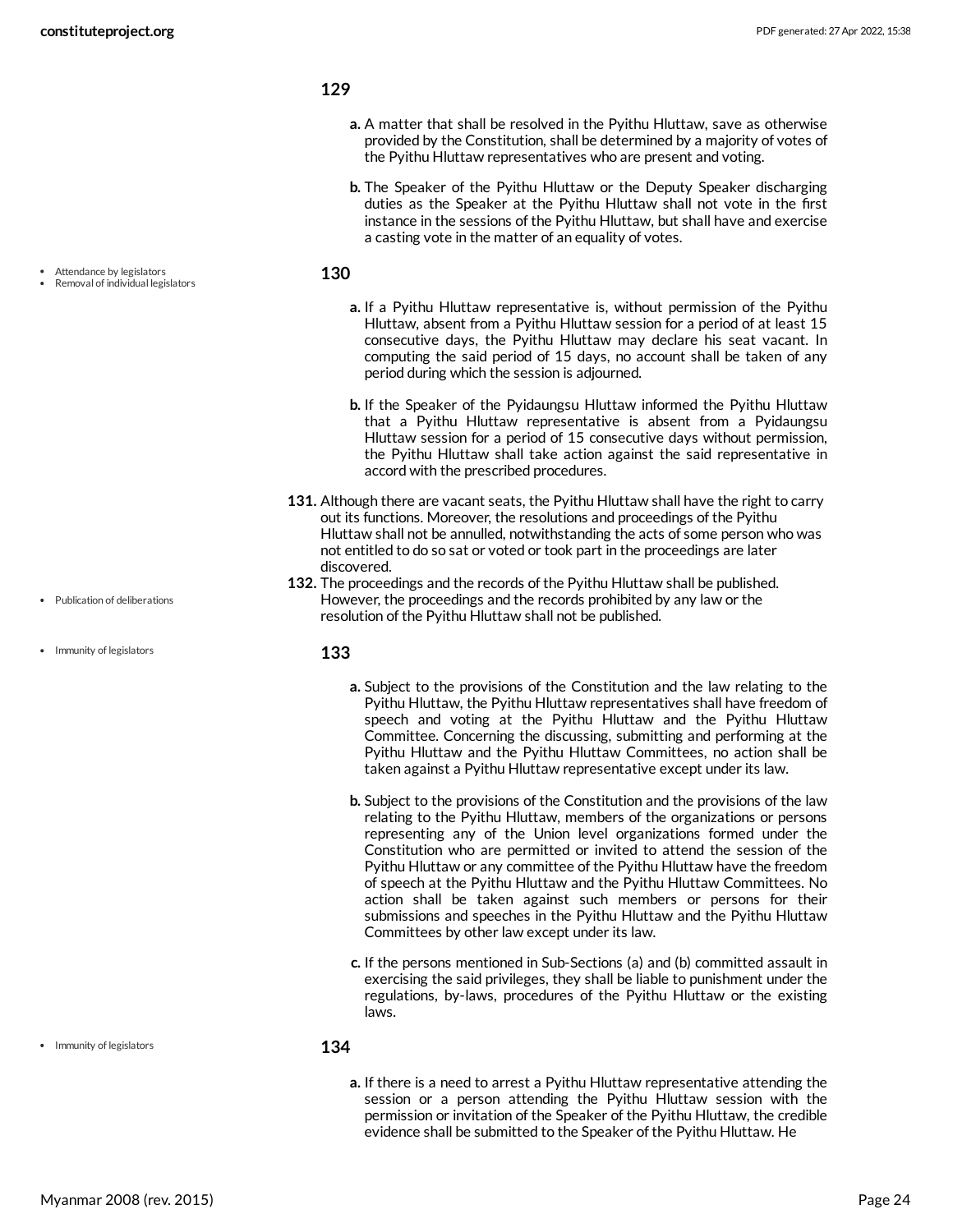- **a.** shall not be arrested without the prior permission of the Speaker of the Pyithu Hluttaw.
- **b.** If there is a need to arrest a member of a Committee or Commission or the Body of the Pyithu Hluttaw attending session of any Committee or session of Commission or the Body formed by the Pyithu Hluttaw, the credible evidence shall be submitted to the Speaker of the Pyithu Hluttaw through the Head of the Committee or Commission or Body concerned. He shall not be arrested without the prior permission of the Speaker of the Pyithu Hluttaw.
- **c.** If a Pyithu Hluttaw representative is arrested, the Pyithu Hluttaw or the Pyithu Hluttaw Committee or the Commission or the Body formed by the Pyithu Hluttaw is not in session, the credible evidence in support of such arrest shall as soon as possible be submitted to the Speaker of the Pyithu Hluttaw.
- **135.** No action shall be instituted relating to the reports, documents, and Hluttaw records published by the Pyithu Hluttaw or under its authority.

## **Part 12. Submission of Bill**

**136.** Bills relating to other matters , except the matters prescribed in the Constitution that the Bill shall be submitted and passed exclusively by the Pyidaungsu Hluttaw stated in the Schedule One of Union Legislative List, shall be initiated in the Pyithu Hluttaw in accord with the prescribed procedures.

## **137**

- **a.** After issuing any rule, regulation or by-law in accord with the law enacted by the Pyidaungsu Hluttaw, the Body concerned shall distribute and submit the said rule, regulation or by-law to its representatives at the nearest regular session of the Pyithu Hluttaw with the permitted arrangement of the Speaker of the Hluttaw.
- **b.** If it is found that a rule, regulation or by-law is in conformity with the provisions of relevant law, Hluttaw representatives may move to annul or amend the rule, regulation or by-law to the Pyithu Hluttaw within 90 days from the day that rule, regulation or by-law is submitted and distributed.
- **c.** If there is a disagreement between the Pyithu Hluttaw and the Amyotha Hluttaw to annul or amend any rule, regulation or by-law, it shall be submitted to the Pyidaungsu Hluttaw.

#### **138**

- **a.** If Bills submitted by any Union level organization formed under the Constitution are sent in accord with the prescribed procedures of the Pyidaungsu Hluttaw, it shall be deemed that such Bills are initiated in the Pyithu Hluttaw, and shall be discussed and resolved in the Pyithu Hluttaw.
- **b.** Bills relating to other matters , except the matters prescribed in the Constitution that the Bill shall be submitted and passed exclusively by the Pyidaungsu Hluttaw stated in the Union Legislative List, shall be initiated in the Pyithu Hluttaw in accord with the law. Such Bills shall be discussed and resolved by the Pyithu Hluttaw under the prescribed procedures.
- **c.** The Bills passed by the Pyithu Hluttaw shall be sent to the Amyotha Hluttaw to continue to discuss and resolve.

Division of labor between chambers

Division of labor between chambers

- **139**
	- **a.** After receiving a Bill sent by the Amyotha Hluttaw, the Pyithu Hluttaw may resolve to agree or disagree, or agree with amendments in accord with the resolution of the Amyotha Hluttaw. The Bill shall be sent back to the Amyotha Hluttaw together with the resolution of the Pyithu Hluttaw.

• Immunity of legislators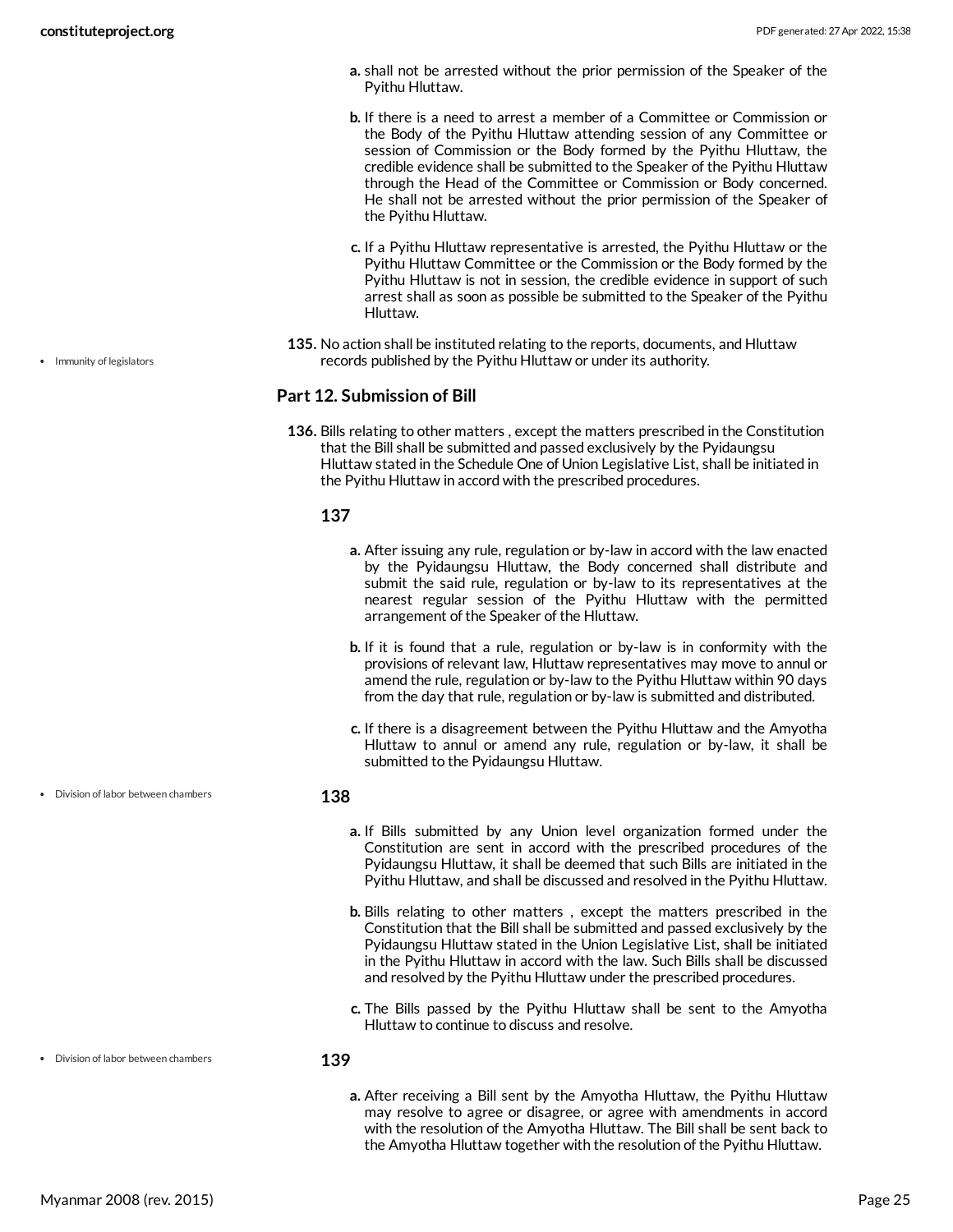- **b.** When the Pyithu Hluttaw receives the Bill with amendments from the Amyotha Hluttaw it shall, if it accepts the Bill with amendments of the Amyotha Hluttaw, send to the Speaker of the Pyidaungsu Hluttaw.
- **c.** If there is a disagreement between the Pyithu Hluttaw and the Amyotha Hluttaw relating to the Bill sent to the Amyotha Hluttaw, the Pyithu Hluttaw shall take the resolution of the Pyidaungsu Hluttaw.
- **140.** Members of the organization representing any Union level Body formed under the Constitution are entitled:
	- **a.** to explain, converse and discuss Bills or matters relating to their Bodies when they are attending the Pyithu Hluttaw session with the permission of the Speaker of the Pyithu Hluttaw;
	- **b.** to explain, converse and discuss Bills or matters relating to their Bodies when they are attending sessions of the Committees, Commissions and Bodies of the Pyithu Hluttaw with the permission of the Head of the Committee, Commission or Body concerned.

# <span id="page-25-0"></span>**C. Amyotha Hluttaw**

# **Part 1. Formation of the Amyotha Hluttaw**

- **141.** The Amyotha Hluttaw shall be formed with a maximum of 224 Hluttaw representatives as follows:
	- **a.** 168 Amyotha Hluttaw representatives elected in an equal number of 12 representatives from each Region or State inclusive of relevant Union territories and including one representative from each Self-Administered Division or Self-Administered Zone;
	- **b.** 56 Amyotha Hluttaw representatives who are the Defence Services personnel nominated by the Commander-in-Chief of the Defence Services in accord with the law, four representatives from each Region or State inclusive of relevant Union territories;
	- **c.** in forming the Amyotha Hluttaw as mentioned in Sub-Sections (a) and (b), the relevant Union Territory means the Union Territories, prescribed under the Constitution, or prescribed by law of the Pyidaungsu Hluttaw, which are inclusive in State or Division, Region or State for the purpose of electing the Amyotha Hluttaw representative.

# **Part 2. Election of Chairperson of the Amyotha Hluttaw**

**142.** Election of Chairperson of the Amyotha Hluttaw shall be carried out subject to the provisions relating to the election of Chairperson of the Pyithu Hluttaw under Section 110.

## **Part 3. Election of the Speaker and the Deputy Speaker of the Amyotha Hluttaw**

**143.** Election of the Speaker and the Deputy Speaker of the Amyotha Hluttaw shall be carried out subject to the provisions relating to the election of the Speaker and the Deputy Speaker of the Pyithu Hluttaw under Section 111.

# **Part 4. Duties of the Speaker of the Amyotha Hluttaw**

**144.** The duties of the Speaker of the Amyotha Hluttaw shall be subject to the provisions relating to the duties of the Speaker of the Pyithu Hluttaw under Section 112.

## **Part 5. Performance and termination of duties of the Speaker and the Deputy Speaker of the Amyotha Hluttaw**

**145.** Performance and termination of duties of the Speaker and the Deputy Speaker of the Amyotha Hluttaw shall be subject to the provisions relating to the

- Second chamber selection
- Size of second chamber
- Eligibility for second chamber

- Leader of second chamber
- Leader of second chamber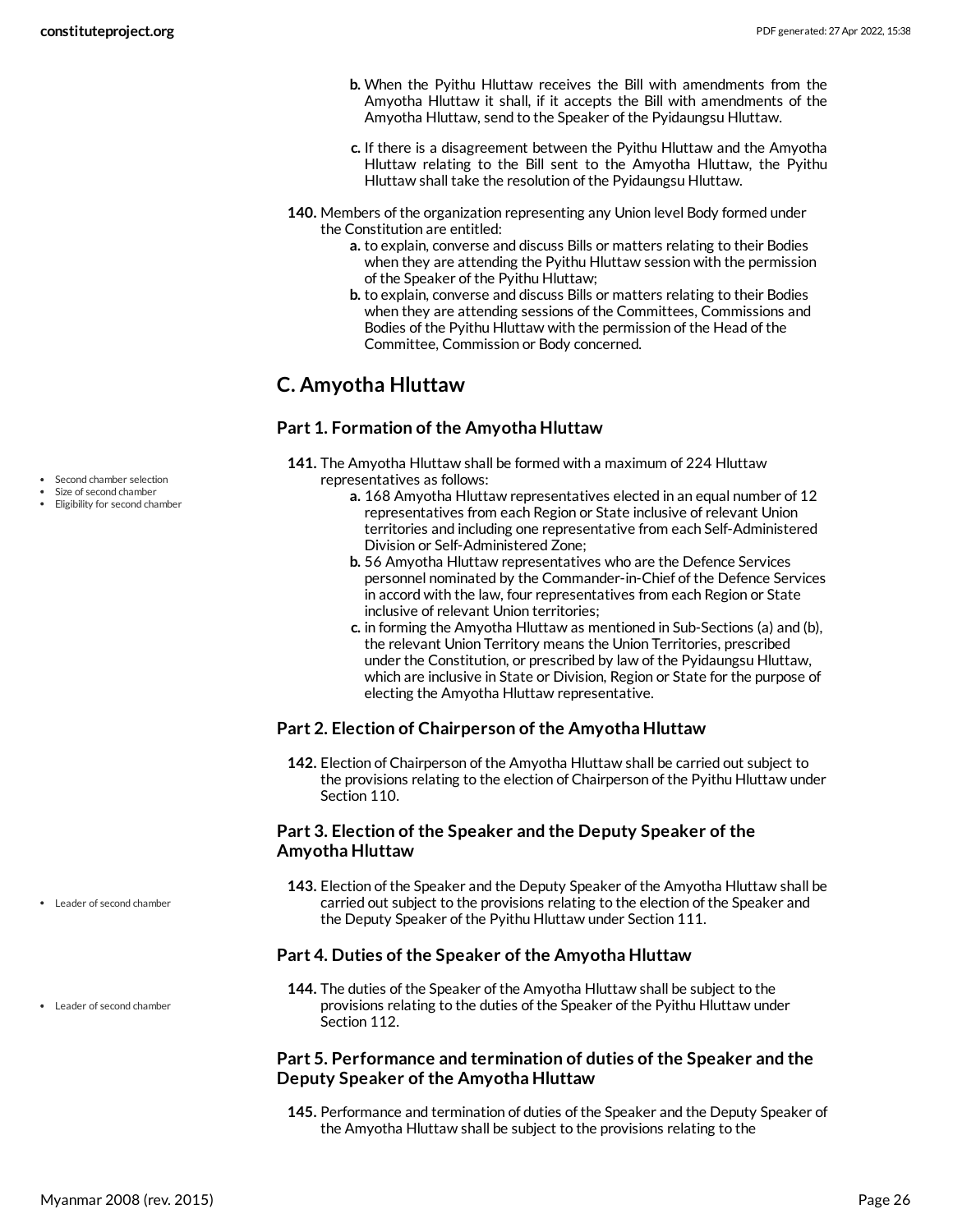- **145.** performance and termination of duties of the Speaker and the Deputy Speaker of the Pyithu Hluttaw under Section 113.
- **146.** Duties, powers and rights of the Speaker and the Deputy Speaker of the Amyotha Hluttaw shall be prescribed by law.

### **Part 6. Formation of the Amyotha Hluttaw Committees, Commissions and Bodies**

#### Legislative committees

**147**

- **a.** The Amyotha Hluttaw shall form Bill Committee, Public Accounts Committee, Hluttaw Rights Committee, and Government's Guarantees, Pledges and Undertakings Vetting Committee with the Amyotha Hluttaw representatives.
- **b.** When the occasion arises to have studies made and submitted on defence and security matters or Military affairs, the Amyotha Hluttaw shall form the Defence and Security Committee with the Amyotha Hluttaw representatives who are the Defence Services personnel, for a limited time. The Defence and Security Committee so formed may, if necessary, be included suitable Amyotha Hluttaw representatives who are not the Defence Services personnel in accord with the volume of work.
- **c.** If there arises a need to study and submit on other affairs, in addition to legislature, executive, national races affairs, economics, finance, social and foreign affairs, the Hluttaw Committees may be formed with the Amyotha Hluttaw representatives for a limited time.
- **d.** The Amyotha Hluttaw shall determine the number of members, duties, powers, rights, and term of the Amyotha Hluttaw Committees.
- **148.** If there arises a certain matter to co-ordinate with the Pyithu Hluttaw, the Amyotha Hluttaw may elect and assign its representatives who will serve with the Joint Committee comprising an equal number of representatives from the Amyotha Hluttaw and the Pyithu Hluttaw to form that Committee. The term of the Joint Committee shall be until the time they have submitted the report to the Hluttaw concerned.
- **149.** When both the Amyotha Hluttaw and the Pyithu Hluttaw have certain matters to study, apart from matters to be performed by the Committees as prescribed in Sub-Sections (a) and (b) of Section 147, the Speakers of these Hluttaws may coordinate among themselves and form a Joint Committee comprising an equal number of representatives from the Amyotha Hluttaw and the Pyithu Hluttaw. The Amyotha Hluttaw may elect and assign the Amyotha Hluttaw representatives included in that Committee. The term of the Joint Committee shall be until the time they have submitted the report to the Hluttaw concerned.
- **150.** Formation of the Amyotha Hluttaw Commissions and Bodies of the Amyotha Hluttaw shall be carried out subject to the provisions relating to the formation of Commission and Bodies of the Pyithu Hluttaw under Section 118.

## **Part 7. Term of the Amyotha Hluttaw**

**151.** The term of the Amyotha Hluttaw is the same as the term of the Pyithu Hluttaw. The term of the Amyotha Hluttaw expires on the day of the expiry of the Pyithu Hluttaw.

## **Part 8. Qualifications of the Amyotha Hluttaw representatives**

- **152.** The Amyotha Hluttaw representatives shall be:
	- **a.** persons who have attained the age of 30 years;
		- **b.** persons who have qualifications, with the exception of the age limit, entitled to be elected as Pyithu Hluttaw representatives prescribed under Section 120;
		- **c.** persons whose qualifications does not breach the provisions under Section 121 which disqualified a person from standing for election as the Pyithu Hluttaw representatives.
- Joint meetings of legislative chambers Legislative committees
- Legislative committees
- Joint meetings of legislative chambers

- Term length of second chamber
- Eligibility for second chamber
- Minimum age for second chamber
- Outside professions of legislators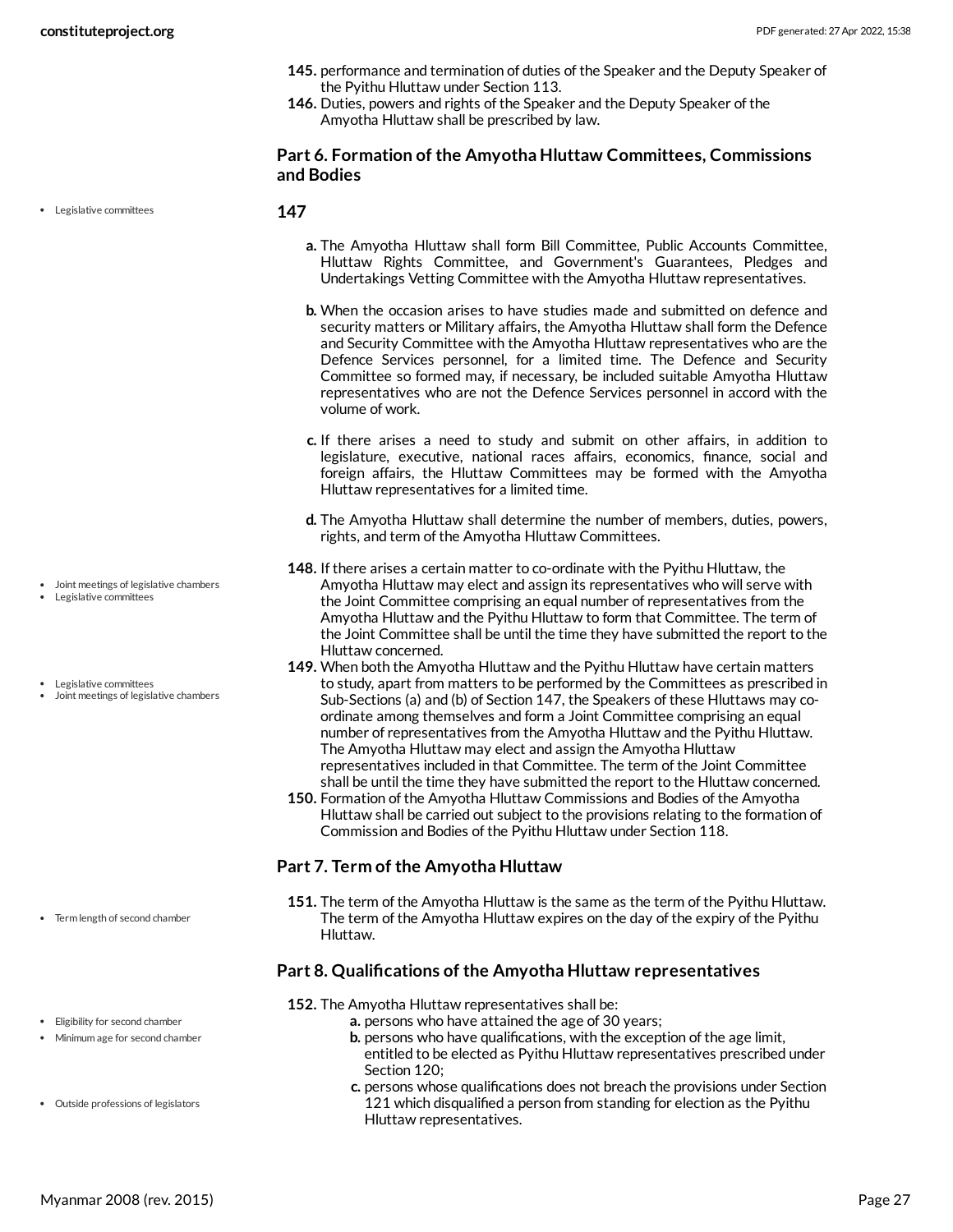#### **Part 9. Qualifications of the Amyotha Hluttaw representatives who are the Defence Services personnel**

**153.** The Defence Services personnel, nominated by the Commander-in-Chief of the Defence Services as the Amyotha Hluttaw representatives who are the Defence Services personnel in accord with the law, shall possess the prescribed qualifications for the Amyotha Hluttaw representatives.

#### **Part 10. Convening of the Amyotha Hluttaw Session**

#### **154**

- **a.** The commencement of the term of the Amyotha Hluttaw is the day of the commencement of the term of the Pyithu Hluttaw.
- **b.** The first regular session of the Amyotha Hluttaw shall be held within seven days after the commencement of the term of that Hluttaw.
- **155.** Convening the Amyotha Hluttaw session shall be carried out subject to the provisions relating to convening of the Pyithu Hluttaw sessions under Sections 124 to 135.

#### **Part 11. Submission of Bill**

**156.** Bills relating to other matters, except the matters prescribed in the Constitution that the Bill was submitted and passed exclusively by the Pyidaungsu Hluttaw stated in Union Legislative List, shall be initiated in the Amyotha Hluttaw in accord with the prescribed procedures.

#### **157**

- **a.** After issuing a rule, regulation or by-law in accord with the law enacted by the Pyidaungsu Hluttaw, the Body concerned shall distribute and submit the said rule, regulation or by-law to its representatives at the nearest regular session of the Amyotha Hluttaw with the permitted arrangement of the Speaker of the Hluttaw.
- **b.** If it is found that a rule, regulation or by-law is in conformity with the provisions of relevant law, Hluttaw representatives may move to annul or amend the rule, regulation or by-law to the Amyotha Hluttaw within 90 days from the day that rule, regulation or by-law is submitted and distributed.
- **c.** If there is a disagreement between the Amyotha Hluttaw and the Pyithu Hluttaw to annul or amend any rule, regulation or by-law, it shall be submitted to the Pyidaungsu Hluttaw.

#### **158**

- **a.** If Bills submitted by any Union level organization formed under the Constitution are sent in accord with prescribed procedures of the Pyidaungsu Hluttaw, it shall be deemed that such Bills are initiated in the Amyotha Hluttaw, and shall be discussed and resolved in the Amyotha Hluttaw.
- **b.** Bills relating to other matters, except the matters prescribed in the Constitution that the Bill was submitted and passed exclusively by the Pyidaungsu Hluttaw stated in the Union Legislative List shall be initiated in the Amyotha Hluttaw in accord with the law. Such Bills shall be discussed and resolved by the Amyotha Hluttaw under the prescribed procedures.
- **c.** The Bills passed by the Amyotha Hluttaw shall be sent to the Pyithu Hluttaw to continue to discuss and to resolve.

Eligibility for second chamber

Division of labor between chambers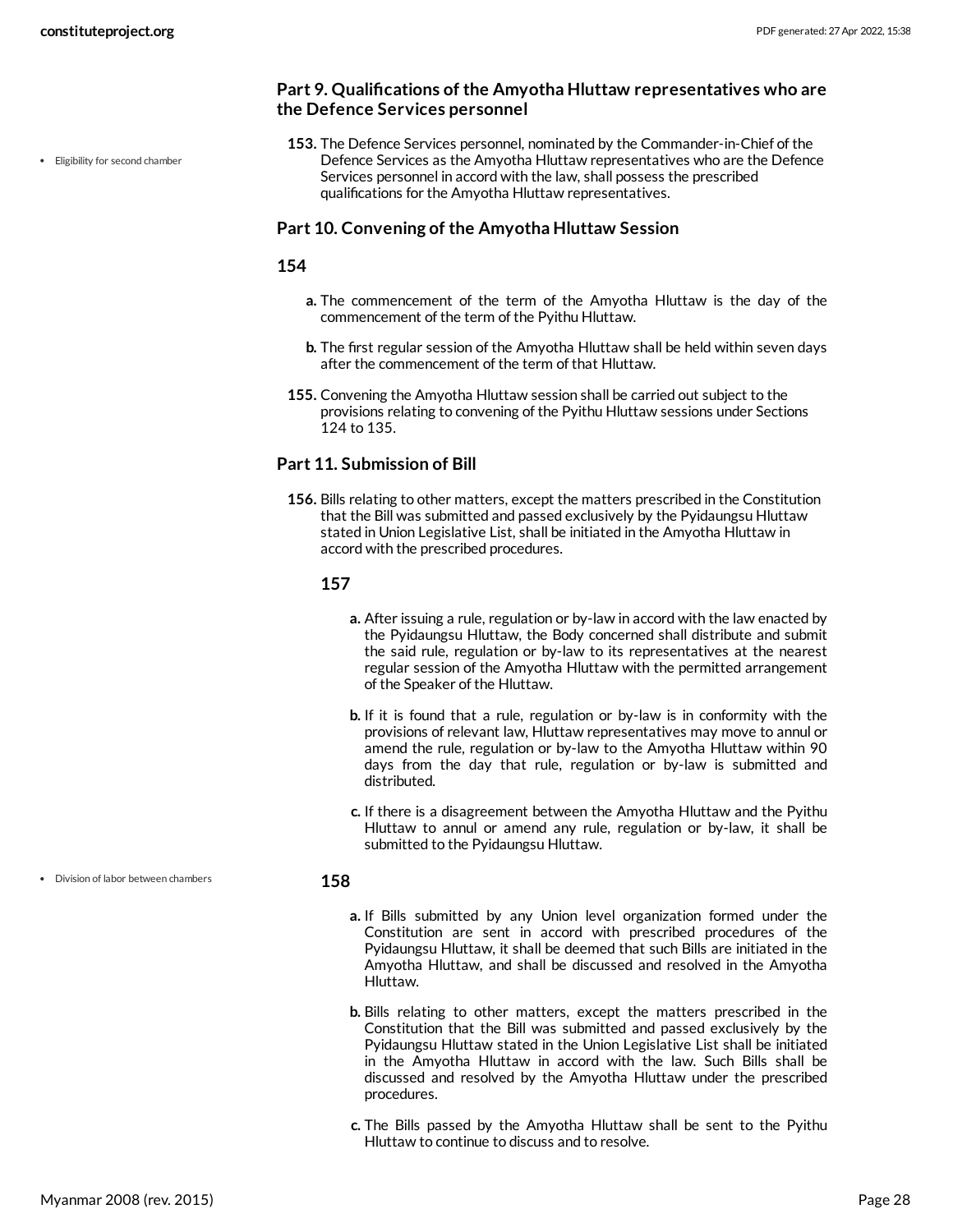Division of labor between chambers

#### **159**

- **a.** After receiving a Bill sent by the Pyithu Hluttaw, the Amyotha Hluttaw may resolve to agree or disagree, or agree with amendments in accord with the resolution of the Pyithu Hluttaw. The Bill shall be sent back to the Pyithu Hluttaw together with the resolution of the Amyotha Hluttaw.
- **b.** When the Amyotha Hluttaw receives the Bill with amendments from the Pyithu Hluttaw it shall, if it accepts the Bill with amendments of the Pyithu Hluttaw, send to the Speaker of the Pyidaungsu Hluttaw.
- **c.** If there is a disagreement between the Amyotha Hluttaw and the Pyithu Hluttaw relating to the Bill sent to the Pyithu Hluttaw, the Amyotha Hluttaw shall obtain the resolution of the Pyidaungsu Hluttaw.
- **160.** Members representing any Union level Body formed under the Constitution are entitled:
	- **a.** to explain, converse and discuss Bills or matters relating to their Bodies when they are attending the Amyotha Hluttaw session with the permission of the Speaker of the Amyotha Hluttaw;
	- **b.** to explain, converse and discuss Bills or matters relating to their Bodies when they are attending sessions of the Committees, Commissions and Bodies of the Amyotha Hluttaw with the permission of the Head of the Committee, Commission or Body concerned.

# <span id="page-28-0"></span>**D. Region Hluttaw or State Hluttaw**

## **Part 1. Formation of the Region Hluttaw or the State Hluttaw**

**161.** The Region or State Hluttaw shall be formed with the following persons:

- **a.** representatives of the Region or State Hluttaw, two of each are elected from each township in the Regions or the States;
	- **b.** representatives of the Region Hluttaw, each is elected from each national race determined by the authorities concerned as having a population which constitutes 0.1 percent and above of the population of the Union, of the remaining national races other than those who have already obtained the respective Region or a Self-Administered Area in that Region;
	- **c.** representatives of the State Hluttaw, each is elected from each national race determined by the authorities concerned as having a population which constitutes 0.1 percent and above of the population of the Union, of the remaining national races other than those who have already obtained respective State or a Self-Administered Area in that State;
	- **d.** representatives of the Region or State Hluttaw who are the Defence Services personnel nominated by the Commander-in-Chief of the Defence Services in accord with the law for an equal number of one-third of the total number of Hluttaw representatives elected under Sub-Sections (a) and (b) or (a) and (c).

# **Part 2. Election of the Chairperson of the Region or State Hluttaw**

**162.** Election of Chairperson of the Region Hluttaw or the State Hluttaw shall be carried out subject to the provisions relating to the election of Chairperson of the Pyithu Hluttaw under Section 110.

## **Part 3. Election of the Speaker and the Deputy Speaker of the Region Hluttaw or the State Hluttaw**

**163.** Election of the Speaker and the Deputy Speaker of the Region Hluttaw or the State Hluttaw shall be carried out subject to the provisions relating to the election of the Speaker and the Deputy Speaker of the Pyithu Hluttaw under Section 111. Duties of the Speaker of the Region Hluttaw or the State Hluttaw

Subsidiary unit government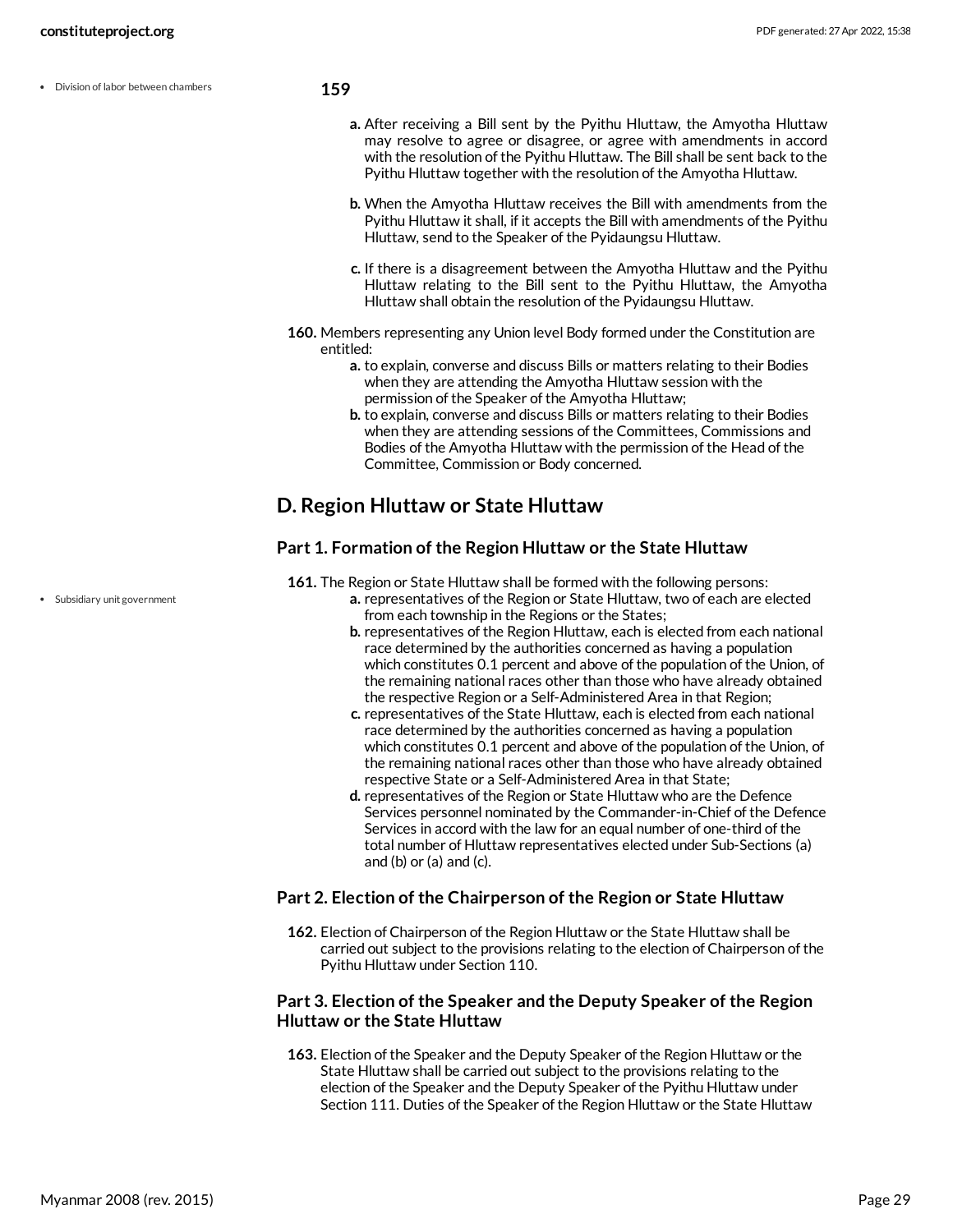## **Part 4. Duties of the Speaker of the Region Hluttaw or the State Hluttaw**

**164.** The Speaker of the Region Hluttaw or the State Hluttaw shall:

- **a.** supervise the Region Hluttaw or the State Hluttaw sessions;
- **b.** invite the President, if he is informed of the President's desire to address the Region Hluttaw or the State Hluttaw;
- **c.** make necessary arrangement if the Chief Minister of the Region or State informs his desire to address;
- **d.** have the right to invite members of the organization or persons representing any Region or State level organization formed under the Constitution to attend the session of the Region Hluttaw or the State Hluttaw and give clarifications on matters relating to ongoing discussions, if necessary;
- **e.** perform other duties and powers prescribed by the Constitution or any law.

## **Part 5. Performance and termination of duties of the Speaker and the Deputy Speaker of the Region Hluttaw or the State Hluttaw**

- **165.** Performance and termination of duties of the Speaker and the Deputy Speaker of the Region Hluttaw or the State Hluttaw shall be subject to the provisions relating to the performance and termination of duties of the Speaker and the Deputy Speaker of the Pyithu Hluttaw in Section 113.
- **166.** Duties, powers and rights of the Speaker and the Deputy Speaker of the Region Hluttaw or the State Hluttaw shall be prescribed by law. Formation of the Region Hluttaw or the State Hluttaw Committee and Bodies

## **Part 6. Formation of the Region Hluttaw or the State Hluttaw Committee and Bodies**

#### **167**

- **a.** The Region Hluttaw or the State Hluttaw may, if necessary, form Committee and Bodies with the Region or State Hluttaw representatives concerned to study and submit legislation, national races affairs vested by the Constitution.
- **b.** The Region Hluttaw or the State Hluttaw may form above Committees and Bodies including suitable citizens.
- **c.** The Region Hluttaw or the State Hluttaw shall prescribe the number of members, duties, powers, rights and terms of the Committees or Bodies in forming those Committees and Bodies.

# **Part 7. Term of the Region Hluttaw or the State Hluttaw**

**168.** The term of the Region or State Hluttaw is the same as the term of the Pyithu Hluttaw. The term of the Region or State Hluttaw expires on the day of the expiry of the Pyithu Hluttaw.

## **Part 8. Qualifications of the Region Hluttaw or the State Hluttaw representatives**

- **169.** The Region or State Hluttaw representatives shall:
	- **a.** have qualifications entitled to be elected as the Pyithu Hluttaw representatives under Section 120;
	- **b.** shall be subject to the provisions of Section 121 which provide the disqualifications to be elected as the Pyithu Hluttaw representatives.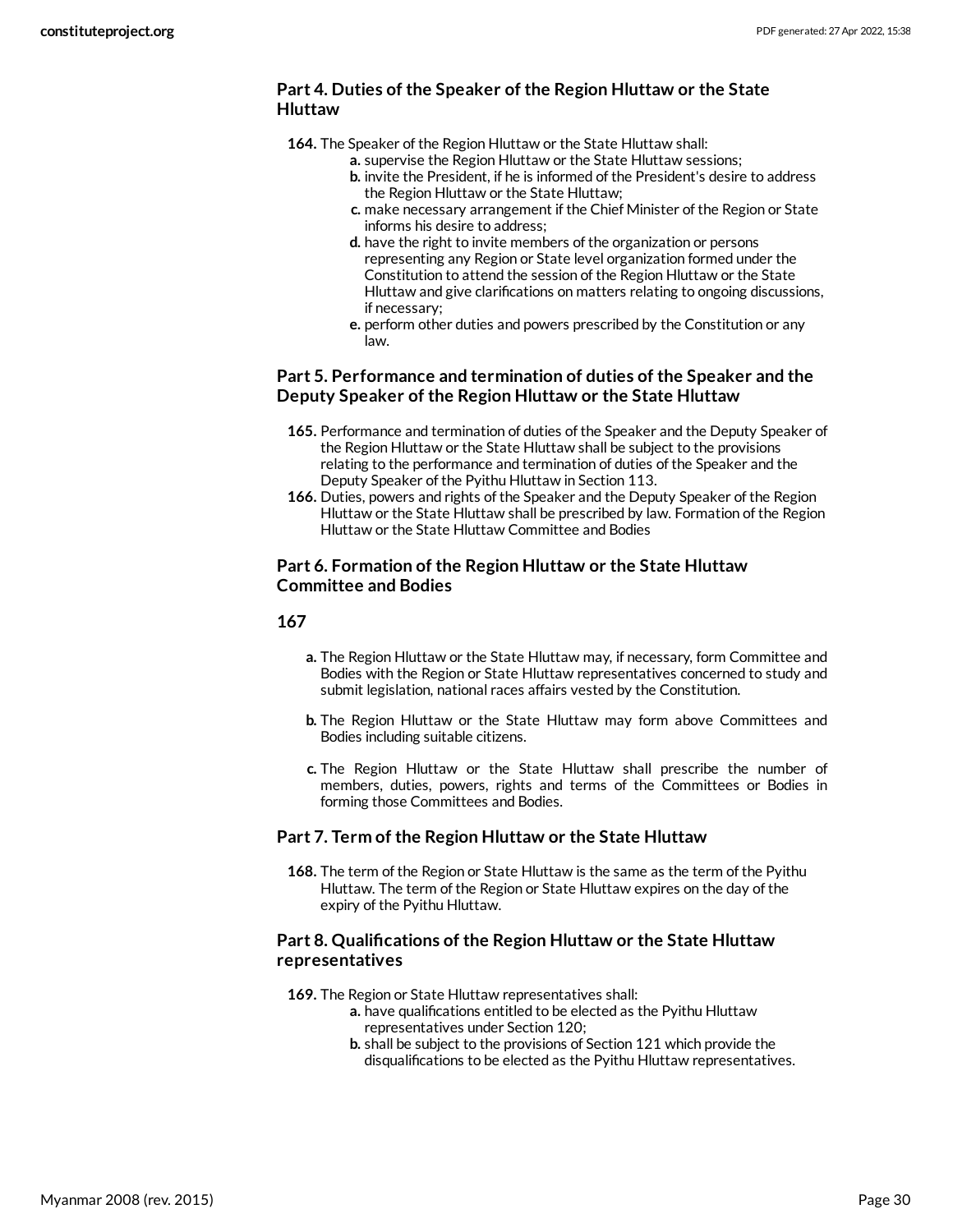#### **Part 9. Qualifications of the Region or State Hluttaw representatives who are Defence Services personnel**

**170.** The Defence Services personnel, nominated by the Commander-in-Chief of the Defence Services as the Region or State Hluttaw representatives who are the Defence Services personnel in accord with the law, shall possess the prescribed qualifications for the Region or State Hluttaw representatives.

#### **Part 10. Convening the Region or State Hluttaw Sessions**

#### **171**

- **a.** The commencement of the term of the Region or State Hluttaw is the day of the commencement of the term of the Pyithu Hluttaw.
- **b.** The first regular session of the Region or State Hluttaw shall be held within 15 days after the commencement of the term of the Hluttaw.

#### **172**

- **a.** The first regular session of the Region or State Hluttaw shall be convened by the State Peace and Development Council after the Constitution comes into operation.
- **b.** The first regular sessions for the forthcoming terms of the Region or State Hluttaw shall be held by the Speaker of the Region or State Hluttaw who continues to perform his duties in accord with the provisions of the Constitution.

#### **173**

- Oaths to abide by constitution
- **a.** The representatives of the Region or State Hluttaw shall take an affirmation of office as mentioned in Schedule Four before the Chairperson of the Region or State Hluttaw at the first regular session of the Region or State Hluttaw.
- **b.** The representatives of the Region or State Hluttaw who have not taken an affirmation of office shall do so before the Speaker of the Hluttaw at the session of the Region or State Hluttaw at which they first attend.
- **174.** The Speaker of the Region or State Hluttaw shall convene the regular session at least once a year. The maximum interval between regular sessions shall not exceed 12 months.
- **175.** The following functions shall be carried out at the Region or State Hluttaw session:
	- **a.** recording the addresses delivered by the President;
	- **b.** reading and recording the message sent by President and other messages permitted by the Speaker;
	- **c.** recording the address delivered by the Chief Minister of the Region or the State;
	- **d.** submitting, discussing and resolving on a Bill;
	- **e.** discussing and resolving on the matters to be undertaken by the Region or State Hluttaw in accord with the provisions of the Constitution;
	- **f.** discussing, resolving and recording the reports submitted to the Region or State Hluttaw;
	- **g.** submitting proposal, discussing and resolving;
	- **h.** raising questions and replying;
	- **i.** undertaking matters approved by the Speaker of the Region or State Hluttaw.
- **176.** Matters that require resolution, agreement and approval of the Region or State Hluttaw shall be implemented as follows:
	- **a.** if the Region or State Hluttaw is in session, the matter shall be resolved at that session;
	- **b.** if the Region or State Hluttaw is not in session, the matter shall be resolved at the nearest Region or State Hluttaw session;
	- **c.** a special session or an emergency session shall be convened to discuss and to resolve matters which need urgent action in the interest of the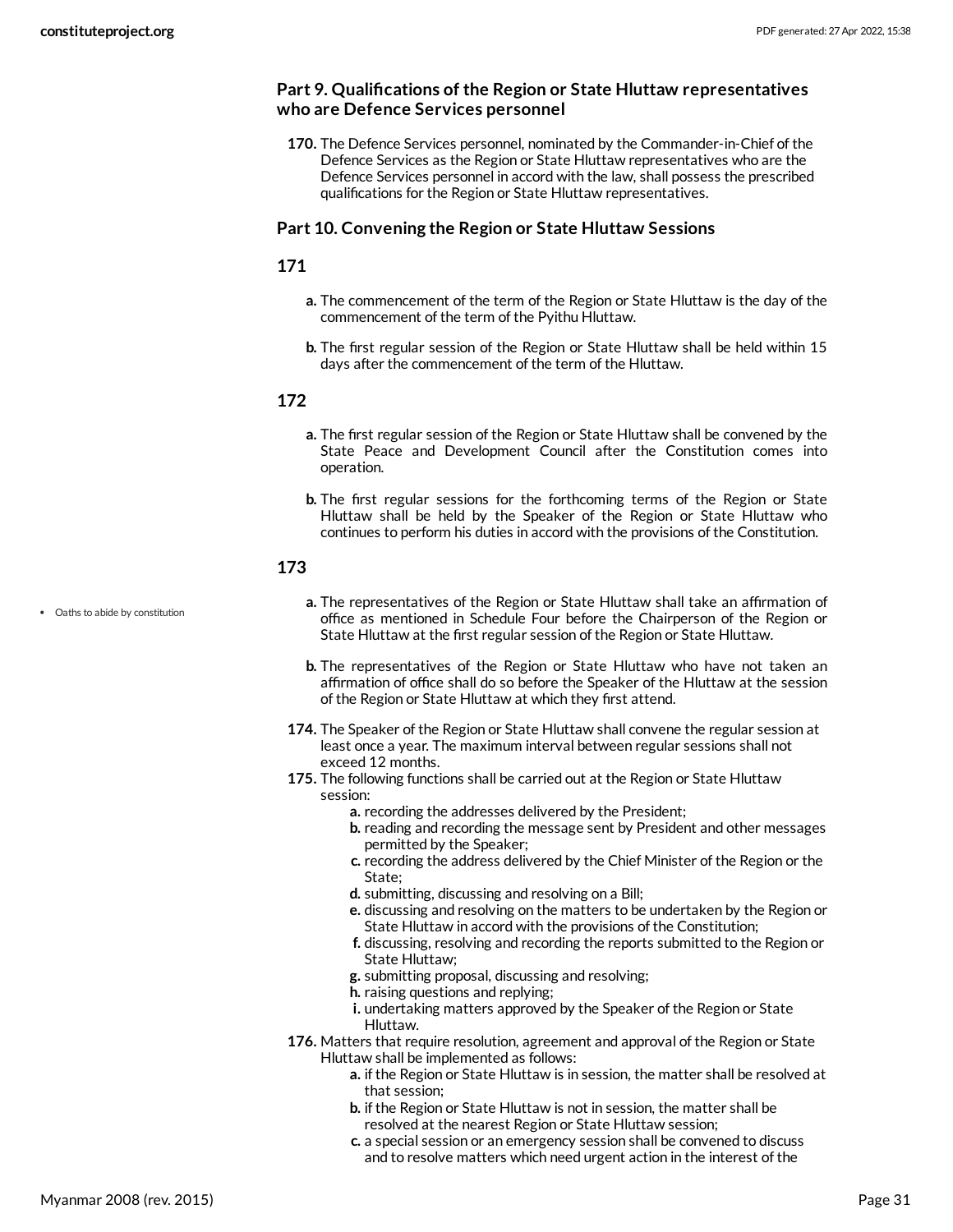**176. c.** public.

- **177.** The Speaker of the Region or State Hluttaw may convene a special session or an emergency session of the Region or State Hluttaw, if necessary.
- **178.** The Speaker of the Region or State Hluttaw shall convene a special or an emergency session of the Region or State Hluttaw as soon as possible when the Chief Minister of the Region or State informs him to do so.
- **179.** The Speaker of the Region or State Hluttaw shall convene a special session as soon as possible, if at least one-fourth of the total number of the Region or State Hluttaw representatives so require.

#### **180**

- **a.** The first day session of the Region or State Hluttaw shall be valid if more than half of the total number of Hluttaw representatives, who have the right to attend the Region or State Hluttaw session, are present. The session, if invalid, shall be adjourned.
- **b.** The sessions that are adjourned due to invalidity in accord with the Sub-Section (a) as well as the valid session that are extended will be valid if at least one-third of the Hluttaw representatives are present.

#### **181**

- **a.** A matter that shall be resolved in the Region or State Hluttaw, save as otherwise provided by the Constitution, shall be determined by a majority of votes of the Region or State Hluttaw representatives who are present and voting.
- **b.** The Speaker of the Region or State Hluttaw discharging duties as the Speaker at the Region or State Hluttaw shall not voted in the first instance in the sessions of the Region or State Hluttaw, but shall have and exercise a casting vote in the matter of an equality of votes.
- **182.** If the Region or State Hluttaw representative is, without permission of the Region or State Hluttaw, absent from a Region or a State Hluttaw session for a period of at least 15 consecutive days, the Region or State Hluttaw may declare his seat vacant. In computing the said period of 15 days, it shall not be counted of any period during which the session is adjourned.
- **183.** Although there are vacant seats, the Region or State Hluttaw shall have the right to carry out its functions. Moreover, the resolutions and proceedings of the Region or State Hluttaw shall not be annulled, notwithstanding the acts of some person who was not entitled to do so sat or voted or took part in the proceedings are later discovered.
- **184.** The proceedings and the records of the Region or State Hluttaw shall be published. However, the proceedings and the records prohibited by any law or the resolution of the Region or State Hluttaw shall not be published.

#### **185**

- **a.** Subject to the provisions of the Constitution and the provisions of the law relating to the Region or State Hluttaw, the Region or State Hluttaw representatives shall have freedom of speech and voting at the Region or State Hluttaw and the Committee and Body formed by the Region or State Hluttaw. Concerning the discussing, submitting and performing at the Region or State Hluttaw and the Region or State Hluttaw Committees and Bodies, no action shall be taken against a Region or a State Hluttaw representative except under its laws.
- **b.** Subject to the provisions of the Constitution and the provisions of the law relating to the Region or State Hluttaw, members of the organizations or persons representing any of the Region or State level organizations formed under the Constitution who are permitted or invited to attend the session of the Region or State Hluttaw or any Committee and Body of the Region or State Hluttaw have the freedom of speech at the Region or State Hluttaw or the Region or State Hluttaw Committees and Bodies. No action shall be taken against such members or persons for their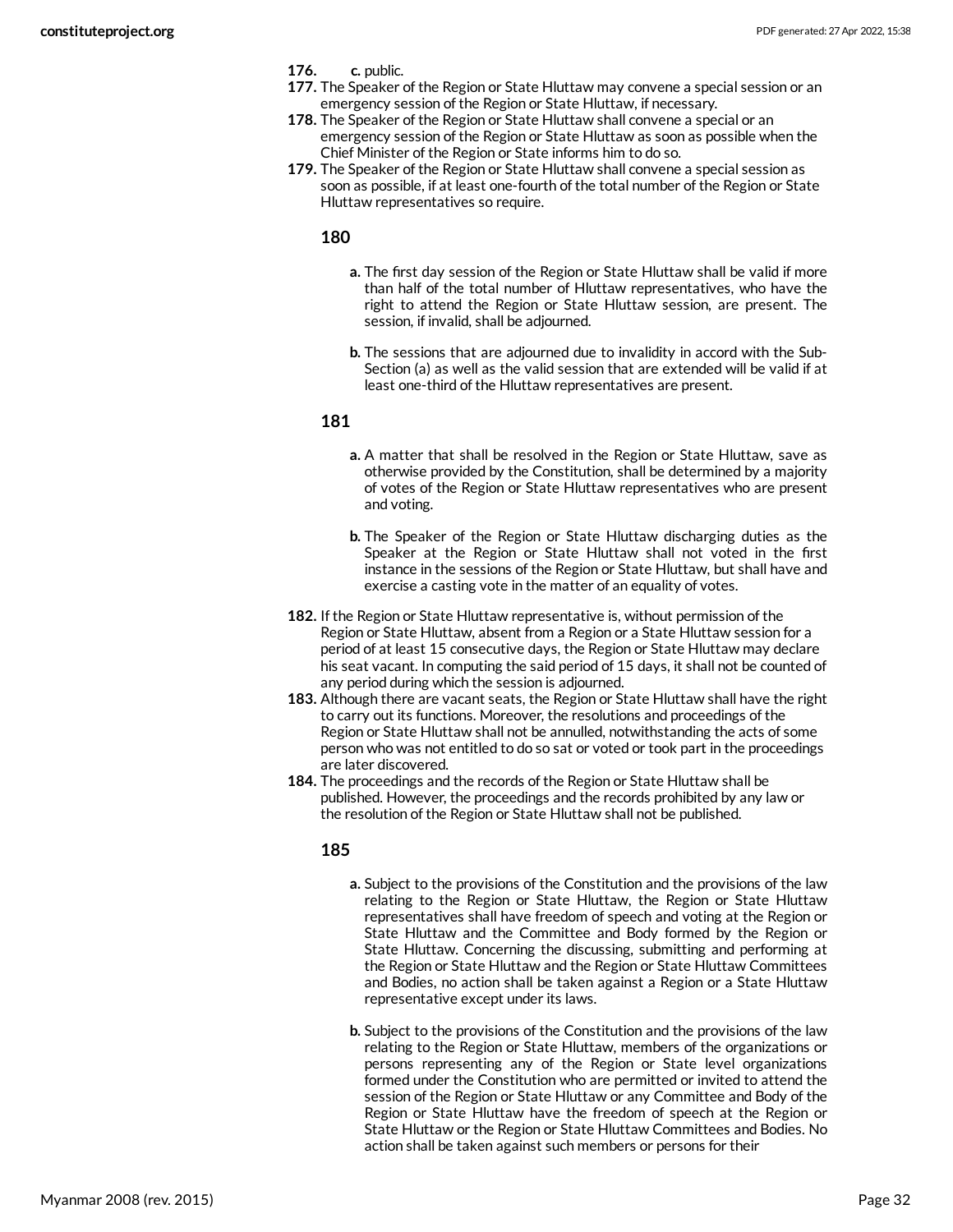- **b.** submissions and speeches in the Region or State Hluttaw by other law except under its laws.
- **c.** If the persons mentioned in Sub-Sections (a) and (b) committed assault in exercising the said privileges, they shall be liable to punishment under the regulations, by-laws, procedures of the Region or State Hluttaw or the existing laws.

#### **186**

- **a.** If there is a need to arrest a Region or a State Hluttaw representative attending the Region or State Hluttaw session or a person attending the Region or State Hluttaw session with the permission or invitation of the Speaker of the Hluttaw, the credible evidence shall be submitted to the Speaker of the Region or State Hluttaw. He shall not be arrested without the prior permission of the Speaker of the Region or State Hluttaw.
- **b.** If there is a need to arrest a member of a Committee or a Body of the Region or State Hluttaw attending session of any Committee or Body formed by the Region or State Hluttaw, the credible evidence shall be submitted to the Speaker of the Region or State Hluttaw through the Head of the Committee or Body concerned. He shall not be arrested without the prior permission of the Speaker of the Hluttaw.
- **c.** If a representative of the Region or State Hluttaw is arrested, session of the Region or State Hluttaw or session of any Committee or any Body formed by the Hluttaw is not in session, the credible evidence in support of such arrest shall as soon as possible be submitted to the Speaker of the Region or State Hluttaw.
- **187.** No action shall be instituted relating to the reports, documents and Hluttaw records published by the Region or State Hluttaw or under its authority.

#### **Part 11. Legislation**

**188.** The Region or State Hluttaw shall have the right to enact laws for the entire or any part of the Region or State related to matters prescribed in Schedule Two of the Region or State Hluttaw Legislative List.

#### **189**

- **a.** When the Region or State Hluttaw enacts a law, it may:
	- **i.** authorize to issue rules, regulations and by-laws concerning that law to any Region or State level organization formed under the Constitution;
	- **ii.** authorize to issue notifications, orders, directives and procedures to the respective organization or authority.
- **b.** The rules, regulations, by-laws, notifications, orders, directives and procedures issued under the power conferred by any law shall be in conformity with the provisions of the Constitution and the relevant law.
- **c.** After issuing any rule, regulation or by-law in accord with the law enacted by the Region or State Hluttaw, the Body concerned shall distribute and submit the said rule, regulation or by-law to its representatives at the nearest regular session of the Region or State Hluttaw under the permitted arrangement of the Speaker of the Hluttaw.
- **d.** If it is found that a rule, regulation or by-law is in conformity with the provisions of relevant law, Hluttaw representatives may move to annul or amend the rule, regulation or by-law to the Region or State Hluttaw within 90 days from the day that rule, regulation or by-law is submitted and distributed.
- **e.** If the Region or State Hluttaw passes a resolution to annul or amend any rule, regulation or by-law, the resolution shall be without prejudice to the validity of any action previously taken under the relevant rules, regulations or by-laws.

Subsidiary unit government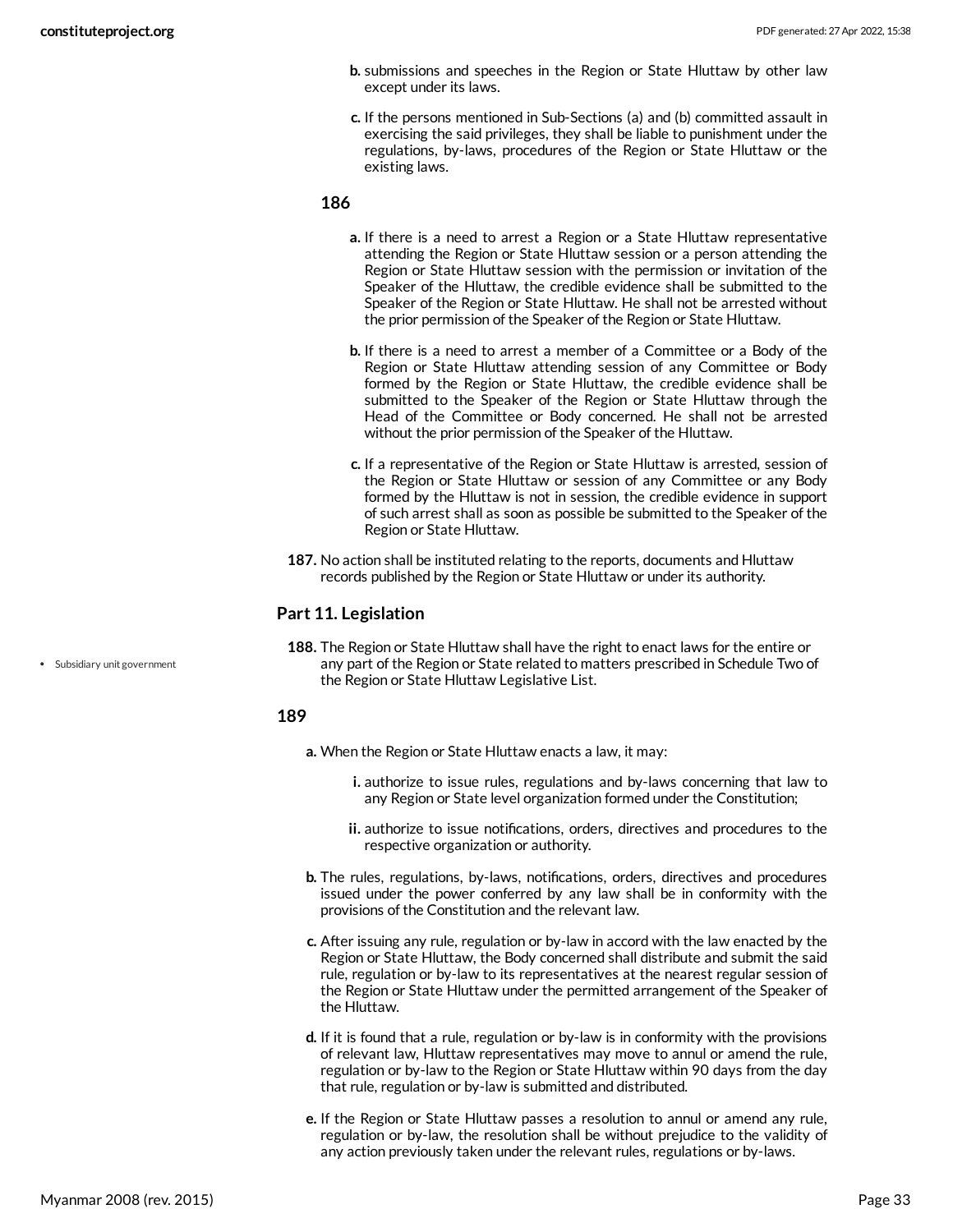## **Part 12. Submission of Bill**

#### **190**

- **a.** The Region or State level organizations formed under the Constitution shall have the right to submit the Bills relating to matters they administered among the matters included in the Schedule Two of the Region or State Legislative List to the Region or State Hluttaw in accord with the prescribed procedures.
- **b.** Bills relating to regional plans, annual budgets and taxation of the Region or State, which are to be submitted exclusively by the Region or State government, shall be submitted to the Region or State Hluttaw in accord with the prescribed procedures.
- **191.** Representatives of the Region or State Hluttaw shall submit the Bills relating to other matters, except the matters prescribed in the Constitution that the Bill was submitted exclusively by the Region or State Hluttaw stated in the Schedule Two of the Region or State Legislative List, to the Region or State Hluttaw in accord with the prescribed procedures.

#### **192**

- **a.** Members, who are representatives of the Region or State Hluttaw among members representing any Region or State level organization formed under the Constitution, are entitled to explain, converse, discuss and vote Bills or matters relating to their organizations at the Hluttaw sessions.
- **b.** Members, who are not representatives of the Region or State Hluttaw among members representing any Region or State level organization formed under the Constitution, when they are attending Hluttaw session with the permission of the Speaker of the Hluttaw, are entitled to explain, converse and discuss Bills or matters relating to their organizations.

## **Part 13. Submission of Region and State Budget Bill**

#### **193**

- **a.** The Region or State Annual Budget Bill to which only by the Region or State Government has the right to be submitted only to the Region or State Hluttaw in accord with the prescribed procedures.
- **b.** Relating to the Bill in Sub-Section (a), the Region or State Budget including finance received from the Union Fund of the Region or State under the Union Budget Law or the Supplementary Appropriation Law with the recommendation of the Chief Minister concerned shall be discussed, as may be necessary by the Region or State Hluttaw concerned and shall be carried out and approved, refused, curtailed with the majority consent. In doing so, the following matters may be discussed at the Region Hluttaw or the State Hluttaw, but not refused or curtailed:
	- **i.** salary and allowance of Heads and members of the Region or State level organizations formed under the Constitution and expenditures of those organizations;
	- **ii.** salary and allowance of Heads and members of Leading Bodies of Self-Administered Area formed under the Constitution and expenditures of those bodies;
	- **iii.** debts for which the Region or State is liable and expenses relating to the debts, other expenses relating to the loans taken out by the Region or State;
	- **iv.** expenditures required to satisfy judgment, order or decree of any Court or Tribunal;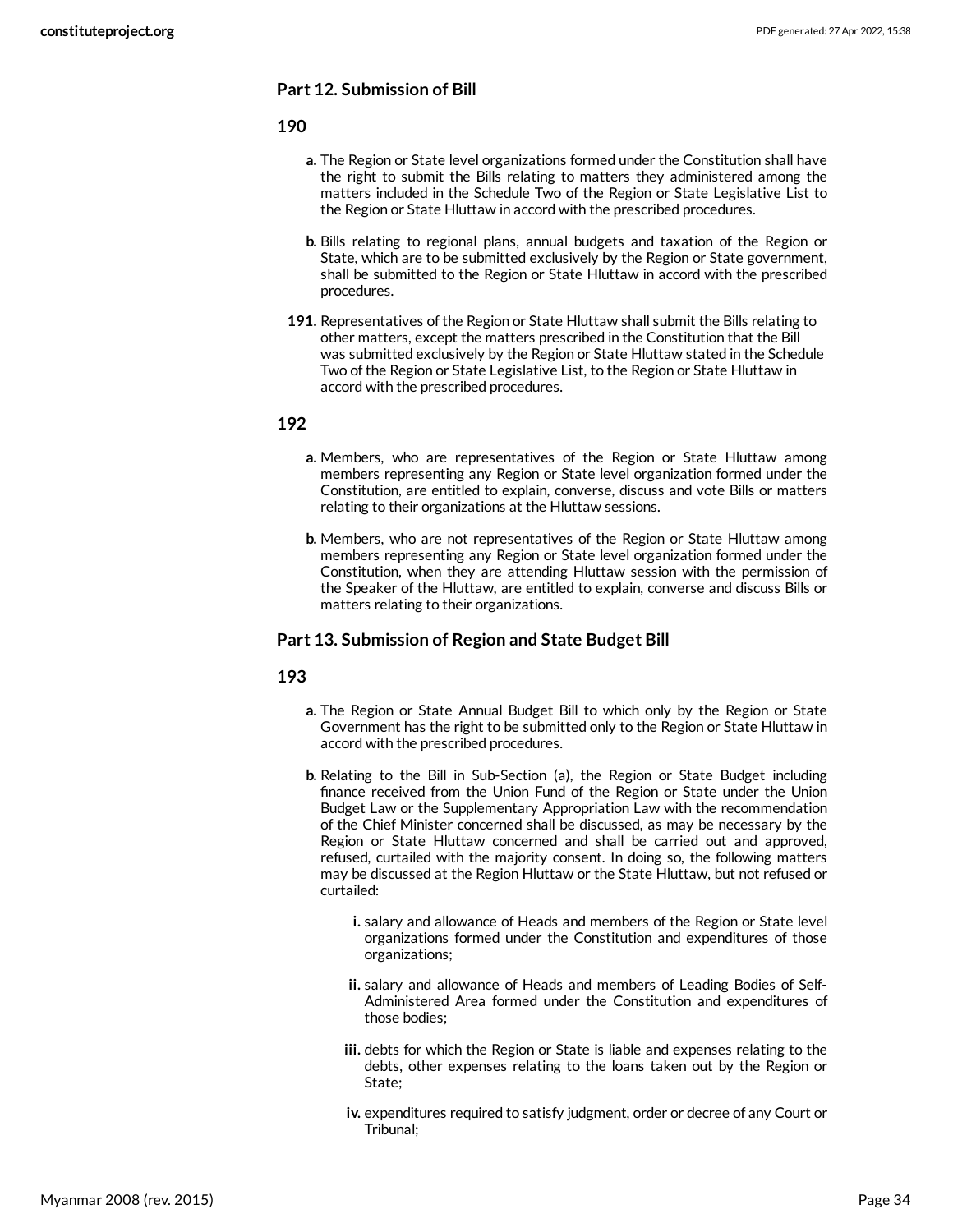- **b. v.** other expenditures which are to be charged by any law enacted by the Region Hluttaw or the State Hluttaw.
- **194.** The Region or State Hluttaw shall pass a resolution when the Region or State government submits the Region or State estimated budget in accord with the prescribed procedures.

## **Part 14. Promulgation of Law**

#### **195**

- **a.** The Chief Minister of the Region or State shall:
	- **i.** sign and promulgate the Bills approved by the Region or State Hluttaw as law within seven days after the day of receipt in accord with the prescribed procedures;
	- **ii.** sign and promulgate the Bills approved by the Leading Body of Self-Administered Division or Self-Administered Zone as law within 14 days after the day of receipt.
- **b.** If the Chief Minister of the Region or State does not sign and promulgate the Bill as law within the prescribed period, on the day after the completion of that period, the Bill shall become a law as if he had signed it.
- **c.** The laws signed by the Chief Minister of the Region or State and laws which deemed to have been signed by him, shall be promulgated by the publication in the official gazette. The Law shall come into operation on the day of such promulgation unless the contrary intention is expressed.

#### **Part 15. Self-Administered Division and Self-Administered Zone Leading Bodies**

**196.** The legislative power relating to the matters listed in the Schedule Three for respective Divisions or Zones are allotted to the Self-Administered Division or the Self-Administered Zone Leading Bodies.

## **Part 16. Duties, powers and rights of the representatives of the Pyithu Hluttaw, the Amyotha Hluttaw and the Region or State Hluttaw**

**197.** Duties, powers and rights of the representatives of the Pyithu Hluttaw, the Amyotha Hluttaw and the Region or State Hluttaw shall be prescribed by law.

## **Part 17. Effect of Laws**

- **198.** The effect of laws enacted by different levels of the Hluttaw and the Leading Bodies of the Self-Administered Area is as follows:
	- **a.** if any provision of the law enacted by the Pyidaungsu Hluttaw, the Region Hluttaw, the State Hluttaw, the Leading Bodies of the Self-Administered Division or the Self-Administered Zone or, any existing law is inconsistent with any provision of the Constitution, the Constitution shall prevail;
	- **b.** if any provision of the law enacted by the Region Hluttaw or the State Hluttaw is inconsistent with any provision of the law enacted by the Pyidaungsu Hluttaw, the law enacted by the Pyidaungsu Hluttaw shall prevail;
	- **c.** if any provision of the law enacted by the Leading Body of the Self-Administered Division or the Self-Administered Zone is inconsistent with any provision of the law enacted by the Pyidaungsu Hluttaw, the law enacted by the Pyidaungsu Hluttaw shall prevail;
	- **d.** if any provision of the law enacted by the Leading Body of the Self-Administered Division or the Self-Administered Zone is inconsistent with any provision of the law enacted by the Region Hluttaw or the State Hluttaw concerned, the law enacted by the Region Hluttaw or the State Hluttaw concerned shall prevail.
- Constitutionality of legislation
- National vs subnational laws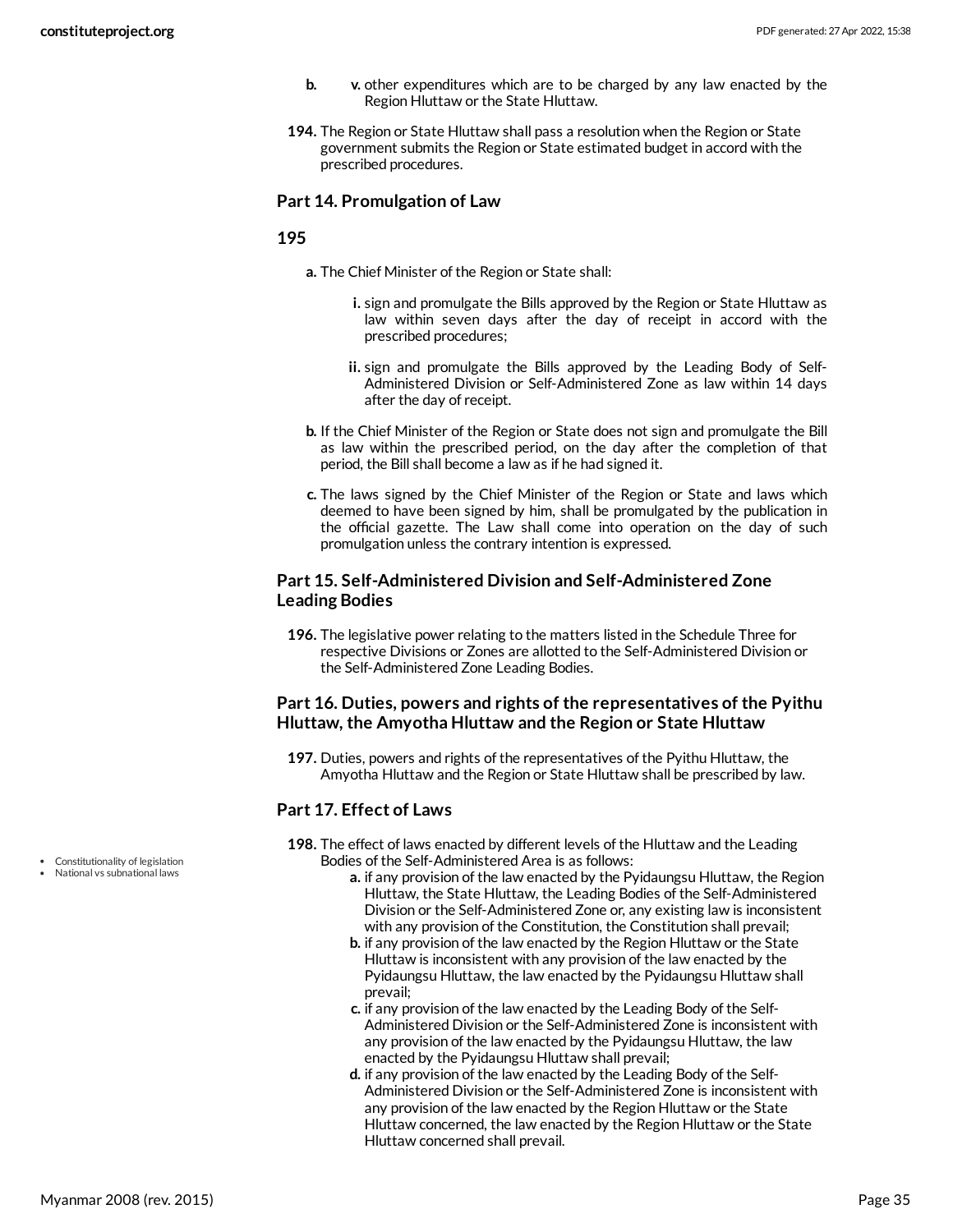# <span id="page-35-0"></span>**Chapter V. Executive**

# <span id="page-35-1"></span>**A. The Union Government**

## **199**

**a.** The Executive Head of the Union is the President.

- **b. i.** The executive power of the Union is distributed among the Union, Regions and States.
	- **ii.** Self-Administered power is distributed among Self-Administered Areas as prescribed by the Constitution.

## **Part 1. Formation of the Union Government**

**200.** The Union Government shall comprise the following persons:

- **a.** The President;
- **b.** Vice-Presidents;
- **c.** Ministers of the Union;
- **d.** The Attorney General of the Union.

## **Part 2. Formation of the National Defence and Security Council**

- **201.** The National Defence and Security Council led by the President, to enable it to discharge the duties assigned by the Constitution or any law, shall be formed with the following persons:
	- **a.** The President;
	- **b.** Vice-President;
	- **c.** Vice-President;
	- **d.** Speaker of the Pyithu Hluttaw;
	- **e.** Speaker of the Amyotha Hluttaw;
	- **f.** Commander-in-Chief of the Defence Services;
	- **g.** Deputy Commander-in-Chief of the Defence Services;
	- **h.** Minister for Defence;
	- **i.** Minister for Foreign Affairs;
	- **j.** Minister for Home Affairs;
	- **k.** Minister for Border Affairs.

#### **Part 3. Powers and Functions of the President**

**202.** The President, with the approval of the Pyidaungsu Hluttaw, may:

- **a.** designate the Ministries of the Union Government as necessary, and may make changes and additions to the ministries;
- **b.** designate the number of the Union Ministers as necessary, and may increase or decrease the number.
- **203.** The President shall be responsible to the Pyidaungsu Hluttaw. The Vice-Presidents shall be responsible to the President and also to the Pyidaungsu Hluttaw through the President.
- **204.** The President has:
	- **a.** the power to grant a pardon;
		- **b.** the power to grant amnesty in accord with the recommendation of the National Defence and Security Council.
- **205.** The President may, in accord with the law, have:
	- **a.** the power to confer honorary titles and awards; and **b.** the power to revoke conferred honorary titles and awards.
- **206.** The President may establish or sever diplomatic relations with foreign countries
	- with the approval of the Pyidaungsu Hluttaw. However, in situation which requires immediate action, the President may sever diplomatic relations with any foreign country after coordination with the National Defence and Security
- Deputy executive
- Establishment of cabinet/ministers
- Attorney general
- Advisory bodies to the head of state

- Head of state powers
- Head of state powers
- **Advisory bodies to the head of state**
- Head of state powers
- Head of state powers
- Foreign affairs representative Advisory bodies to the head of state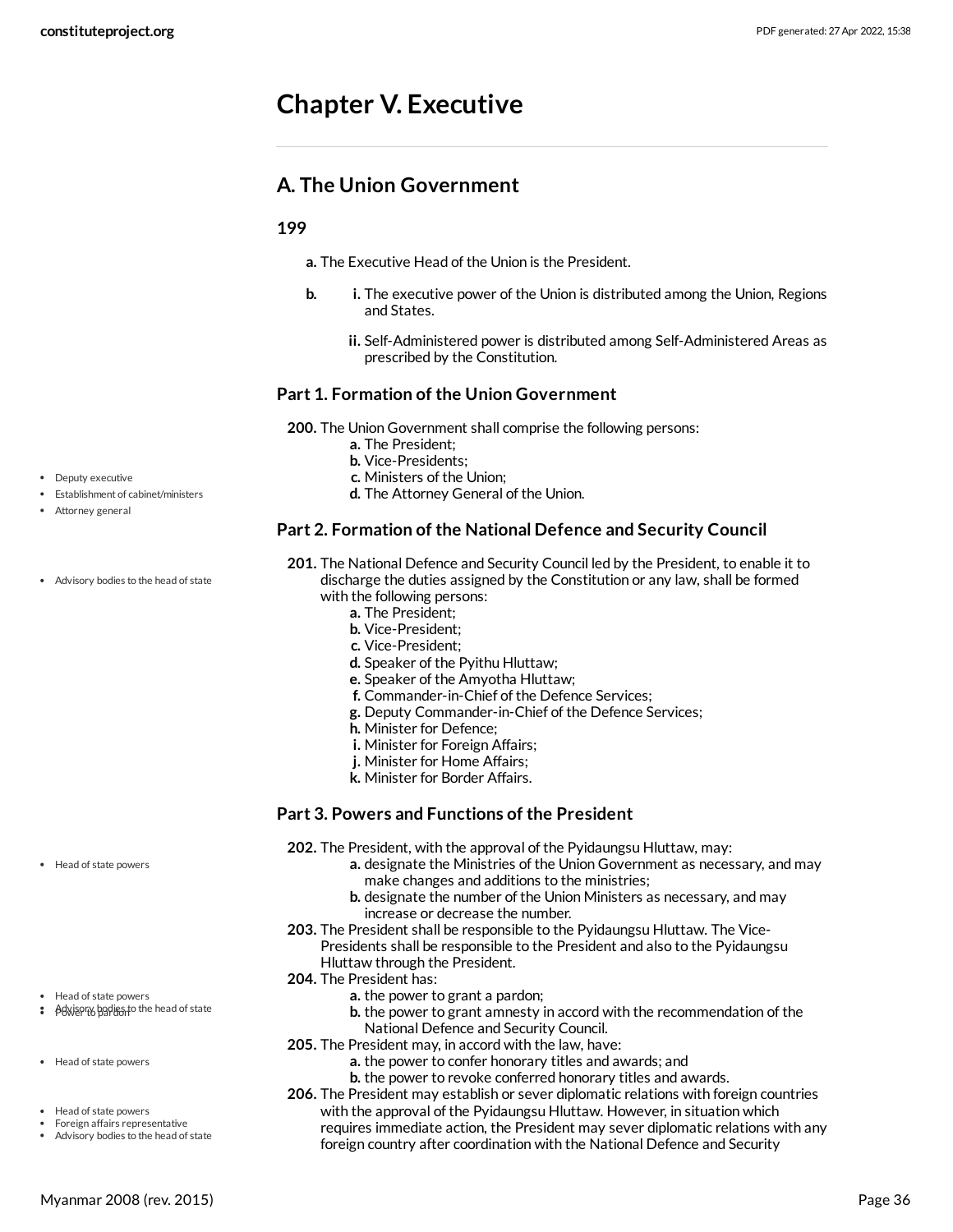- Foreign affairs representative
- Head of state powers
- Head of state powers
- International law
- Treaty ratification

- Extraordinary legislative sessions
- Head of state decree power
- **206.** Council. The President shall submit that action to the Pyidaungsu Hluttaw for its approval.
- **207.** The President, in accord with the law, may:
	- **a.** appoint and recall the diplomats of its country;
		- **b.** agree on the appointment of foreign diplomats and send information on the recall of diplomats;
	- **c.** accept the letters of accreditation presented by foreign diplomats.
- **208.** The President, in accord with the law, may appoint and dismiss Heads of the
- Bodies of Civil Services.
- **209.** The President, in accord with the law:
	- **a.** shall enter into, ratify or annul international, regional or bilateral treaties which require the approval of the Pyidaungsu Hluttaw, or revoke from such treaties;
	- **b.** may enter into, ratify or annul international, regional or bilateral treaties which do not require the approval of the Pyidaungsu Hluttaw, or revoke from such treaties.
- **210.** The President shall have the right to occasionally deliver an address or send a message to the session of the Pyidaungsu Hluttaw or the Amyotha Hluttaw, or to the entire country relating to the policies and general situation of the Union.
- **211.** The President may intimate the Speaker of the Pyidaungsu Hluttaw to summon an emergency or special session of the Pyidaungsu Hluttaw, if necessary.
	- **212**
		- **a.** Except Union budget matters, the President shall have the right to promulgate an ordinance for administrative matters that need immediate action during the interval between sessions of the Pyidaungsu Hluttaw.
		- **b.** If the President has not revoked the ordinance promulgated under Sub-Section (a), he shall submit the ordinance for approval to the nearest session of the Pyidaungsu Hluttaw within 60 days after the promulgation of the ordinance. If the Pyidaungsu Hluttaw is not in session, the President shall, within 60 days after the promulgation of such ordinance, summon a special session of the Pyidaungsu Hluttaw for approval.
		- **c.** The ordinance shall cease to have effect from the day on which it is not approved by the Pyidaungsu Hluttaw.
		- **d.** The ordinance promulgated by the President, with the approval of the Pyidaungsu Hluttaw, will continue to be in operation for the required period.
		- **e.** Notwithstanding that an ordinance has been already revoked within 60 days after its promulgation, it shall be submitted to the nearest session of the Pyidaungsu Hluttaw.
		- **f.** If an ordinance contains the provision to which the Pyidaungsu Hluttaw has no right to make a resolution in accord with the Constitution, the said provision shall cease to have effect.
- **213.** The President:
	- **a.** shall have the right to take appropriate military action, in co-ordination with the National Defence and Security Council formed in accord with the Constitution, in case of aggression against the Union;
	- **b.** shall submit the action so taken to the Pyidaungsu Hluttaw for approval if it is in session, or to summon an emergency session to submit that matter for approval if the Pyidaungsu Hluttaw is not in session;
	- **c.** may declare war or make peace only with the assent of the Pyidaungsu Hluttaw.
- **214.** The President shall take action in accord with the provisions of the Constitution and sign the laws passed and enacted by the Pyidaungsu Hluttaw. The said signed laws shall be promulgated in the Official Gazette.
- **215.** The President shall not be answerable to either any Hluttaw or to any Court for the exercise of the powers and functions of his office or for any act done or purported to be done by him in the exercise of these powers and functions in accord with the Constitution or any law. However, the exemption does not deal
- Advisory bodies to the head of state Head of state powers
- Designation of commander in chief
- Extraordinary legislative sessions
- Power to declare/approve war
- Head of state immunity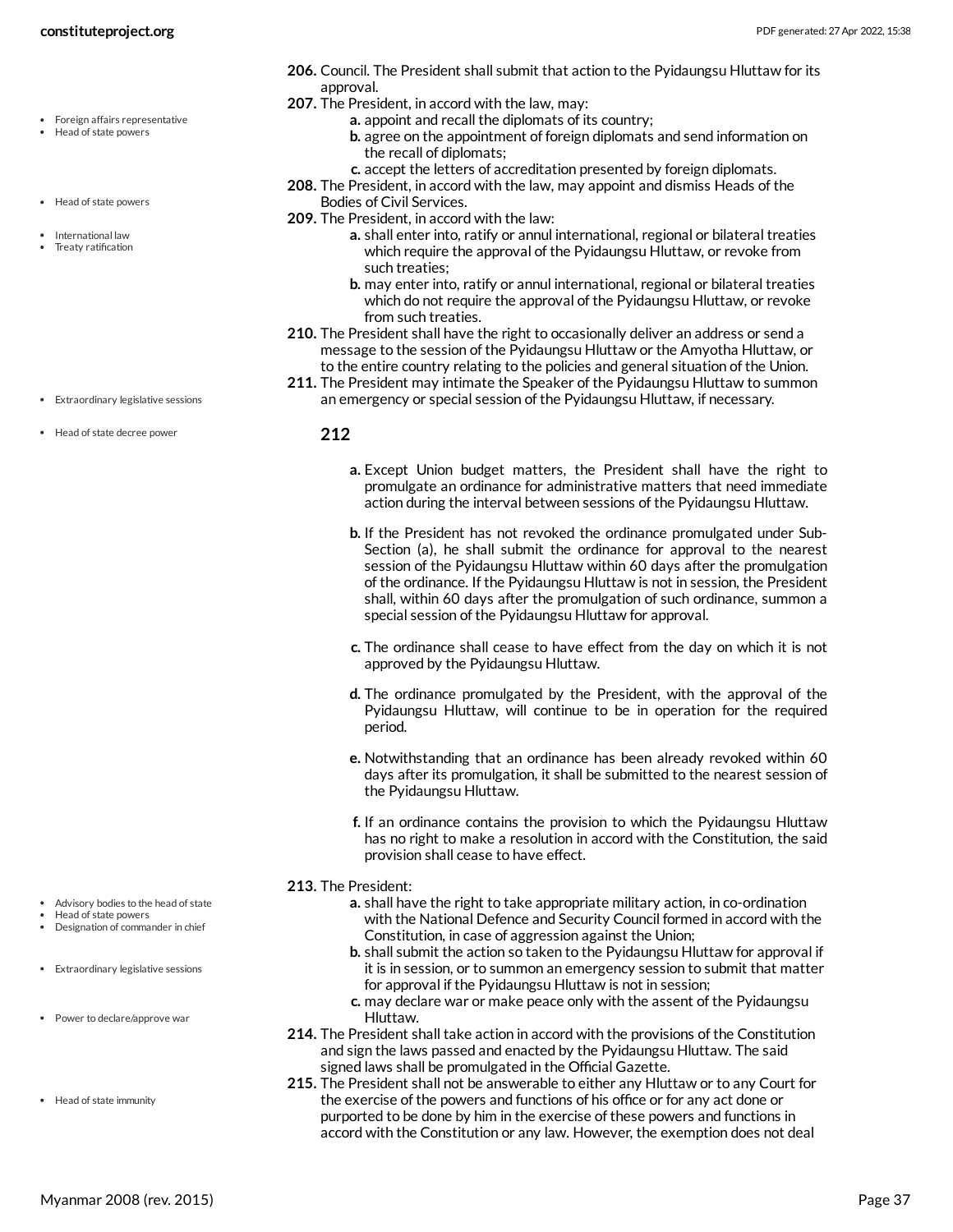**215.** with the provisions relating to impeachment of the President under the Constitution.

# **Part 4. The Executive Power of the Union Government**

- **216.** Subject to the provisions of the Constitution, the executive power of the Union extends to administrative matters over which the Pyidaungsu Hluttaw has power to make laws.
- **217.** Subject to the provisions of the Constitution, the executive power of the Union shall be vested in the President. Nothing in this Section shall prevent the Pyidaungsu Hluttaw from conferring functions and powers upon any authoritative body or person, or be deemed to transfer to the President functions and powers vested in any administrative body or person concerned under the existing laws.

# **218**

- **a.** All executive actions of the Union Government shall be taken as action in the name of the President.
- **b.** The President shall, except in matters conferred on him by the Constitution to perform in his own discretion, have the right to issue necessary rules on matters to be performed by the Union Government, on allocation of the said matters to the Ministries of the Union Government, and on allocation to the person responsible to act under any law.
- **c.** Orders and instruments executed in the name of the President shall be in accord with the manners of the prescribed rules issued by the President. Moreover, the validity of such order or instruments shall not be called in question on the ground that it was not done by the President.
- **d.** The President may, without prejudice to the generality of the provisions of Sub-Sections (a), (b) and (c) of this Section, allocate his duties regionally or according to the functions of the Government department.
- **219.** The Union Government preserves stability of the Union, community peace and tranquility and prevalence of law and order.
- **220.** The Union Government shall promulgate its policies in accord with the provisions of the Constitution. The necessary projects have to be drawn in accord with the said policies and shall be implemented with the approval of the Pyidaungsu Hluttaw.
- **221.** The Union Government shall draft the Union Budget Bill based on the annual Union budget, after coordinating with the Financial Commission, and submit it for approval to the Pyidaungsu Hluttaw in accord with the provisions of the Constitution.
- **222.** The Union Government shall, if the Pyidaungsu Hluttaw is unable to promulgate the Union Budget Bill before the end of the Budget Year, expend within the framework of the general expenditure included in the last-enacted Budget Law of the Pyidaungsu Hluttaw.
- **223.** The Union Government may, relating to the matters which may be enacted into law by the Pyidaungsu Hluttaw in accord with the provisions of the Constitution, submit the Bill to the Pyidaungsu Hluttaw.
- **224.** The Ministries of the Union Government shall, in carrying out the functions of their subordinate governmental departments and organizations, manage, guide, supervise and inspect in accord with the provisions of the Constitution and the existing laws.
- **225.** In carrying out functions of the Region Government, the State Government, and the Leading Bodies of Self-Administered Division and Self-Administered Zone, the Union Government co-operates and co-ordinates with them to be effective and successful.
- **226.** The Union Government, with the exception of Constitutional disputes and the disputes over territorial re-delineation shall:
	- **a.** mediate and if necessary, decide, on disputes over administration between the Region and State, among Regions, among States, between Region or State and Self-Administered Area, among Self-Administered Areas; and
- Budget bills
- Budget bills
- 

• Initiation of general legislation

Powers of cabinet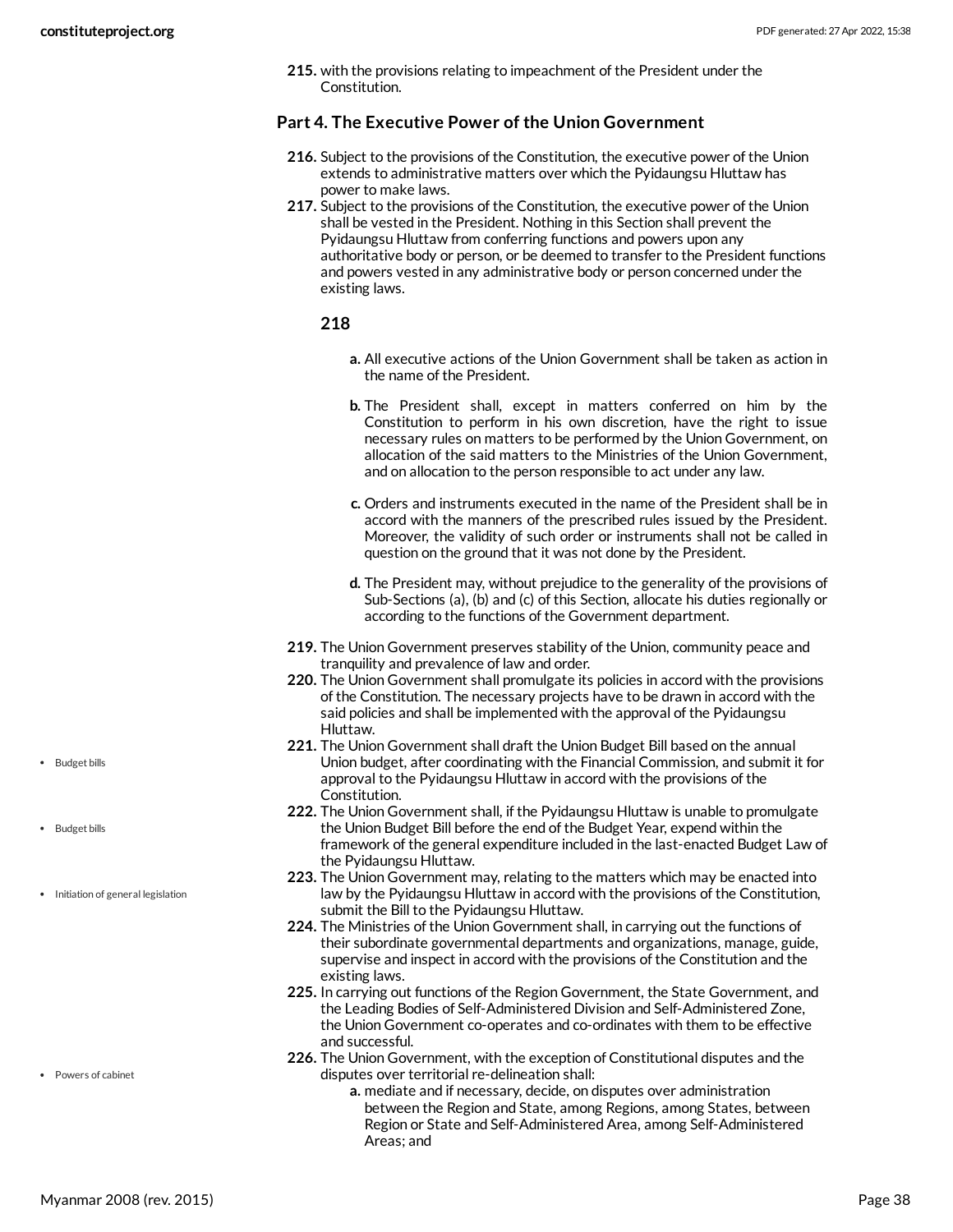- **226. b.** mediate and if necessary, decide, on disputes over administration between the Region or State and Union territory, between Self-Administered Area and Union territory.
- **227.** The Union Government, in accord with the law:
	- **a.** may form Civil Services organizations relating to the Union as necessary.
		- In so forming, the functions and powers shall be prescribed;
		- **b.** may appoint the required civil service personnel.
- **228.** The Union Government shall:
	- **a.** implement the administrative resolutions passed occasionally by the Pyidaungsu Hluttaw and report back the actions which have been taken to the Pyidaungsu Hluttaw;
	- **b.** submit occasionally matters relating to the general situation of the Union to the Pyidaungsu Hluttaw.

# **Part 5. Formation of the Financial Commission**

#### **229**

- **a.** The Financial Commission shall be formed with the following persons:
	- **i.** The President Chairperson
	- **ii.** Vice-Presidents Vice-Chairpersons
	- **iii.** The Attorney-General of the Union Member
	- **iv.** The Auditor-General of the Union Member
	- **v.** Chief Ministers of the Regions and States Members
	- **vi.** The Nay Pyi Taw Council Chairperson Member
	- **vii.** The Minister of Finance of the Union Secretary
- **b. i.** In forming the Financial Commission, the President may appoint a suitable person as a temporary member if there is vacancy for any reason.
	- **ii.** The President shall promulgate the formation of the Financial Commission. Moreover, necessary orders or directives, so forth, for the Financial Commission may be promulgated either by the President or the person assigned by him.

# **Part 6. Duties and Functions of the Financial Commission**

#### **230**

- **a.** The budgets of the Union Ministries and Union level organizations are to be vetted by a Vice-President assigned by the President, and the estimated budgets of the Union level organizations including the Union Ministries are to be submitted to the Financial Commission.
- **b.** The budgets of the Region or State are to be vetted by the other Vice-President assigned by the President, and the estimated budgets of the Region or State are to be submitted to the Financial Commission.
- **c.** The Financial Commission shall:
	- **i.** submit to the Pyidaungsu Hluttaw with recommendation for the Union Budget which includes the expenditure of the Union territory, a supplementary finance as suitable to the Regions or States from the Union Fund, giving grants as a special matter and permitting loans;
	- **ii.** to advise financial matters that should be undertaken;
	- **iii.** carry out the duties assigned by the Pyidaungsu Hluttaw through the promulgation of law for the emergence of a substantial financial system.
- Powers of cabinet
- Legislative oversight of the executive Powers of cabinet

• Budget bills Deputy executive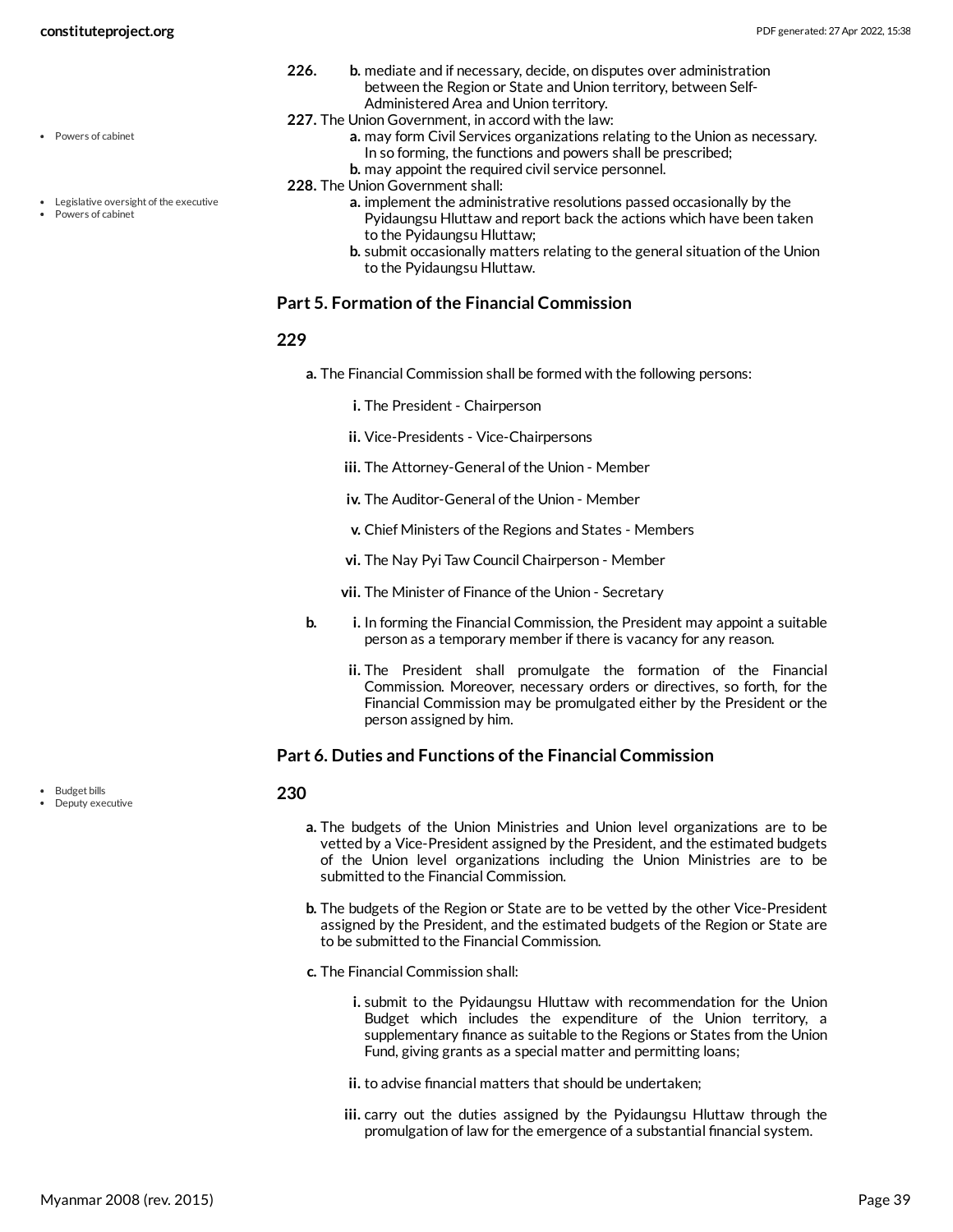- **d.** The Financial Commission shall submit with recommendation to the President, the Bill of Union Budget, which includes Union Budget, the distribution of suitable funds from Union Fund accounts to Regions or States, the provisions or funds as a special case and disbursing of necessary loans for submission them to the Pyidaungsu Hluttaw.
- **e.** The Financial Commission may, if necessary, seek advice from financial experts.

# **Part 7. Taxes and revenues to be paid to the Union Fund**

# **231**

- **a.** The Union shall, with the exception of the taxes and revenues listed in Schedule Five to be collected by Regions or States, collect all other taxes and revenues in accord with the law and deposit them in the Union Fund.
- **b.** If it is necessary to collect designated receipts or incomes and taxes and revenues to be collected by the Regions or States for the Union territories, the Union shall collect them in accord with the law and deposit them in the Union Fund.
- **c.** The Union has the right to expend the Union Fund in accord with the law.

# **B. The Union Ministers and the Deputy Ministers**

# **Part 1. Appointment of the Union Ministers**

- **232**
- Cabinet selection Eligibility for cabinet

Establishment of cabinet/ministers

Subsidiary unit government

- - **a.** The President shall appoint the Union Ministers who possess the following qualifications:
		- **i.** person who has attained the age of 40 years;
		- **ii.** person who has qualifications, with the exception of age limit, entitled to be elected as Pyithu Hluttaw representatives prescribed in Section 120;
		- **iii.** person whose qualifications does not breach the provisions under Section 121 which disqualify the person from standing for election as the Pyithu Hluttaw representative;
		- **iv.** person loyal to the Union and its citizens.

**b.** In order to appoint the Union Ministers, the President shall:

- **i.** select suitable persons who have qualifications prescribed in Sub-Section (a) from among the Hluttaw representatives or persons who are not Hluttaw representatives;
- **ii.** obtain a list of suitable Defence Services personnel nominated by the Commander-in-Chief of the Defence Services for Ministries of Defence, Home Affairs and Border Affairs;
- **iii.** co-ordinate with the Commander-in-Chief of the Defence Services if he desires to appoint the Defence Services personnel as Union Ministers for other Ministries apart from Ministries of Defence, Home Affairs and Border Affairs.
- **c.** The President shall compile the list of persons selected by him and the list of the Defence Services personnel nominated by the Commander-in-Chief of the Defence Services and submit them to the Pyidaungsu Hluttaw for its approval.
- **d.** The appointment of a person as a Union Minister nominated by the President shall not be refused by the Pyidaungsu Hluttaw unless it can clearly be proved that the person concerned does not meet the qualifications of the Union Minister.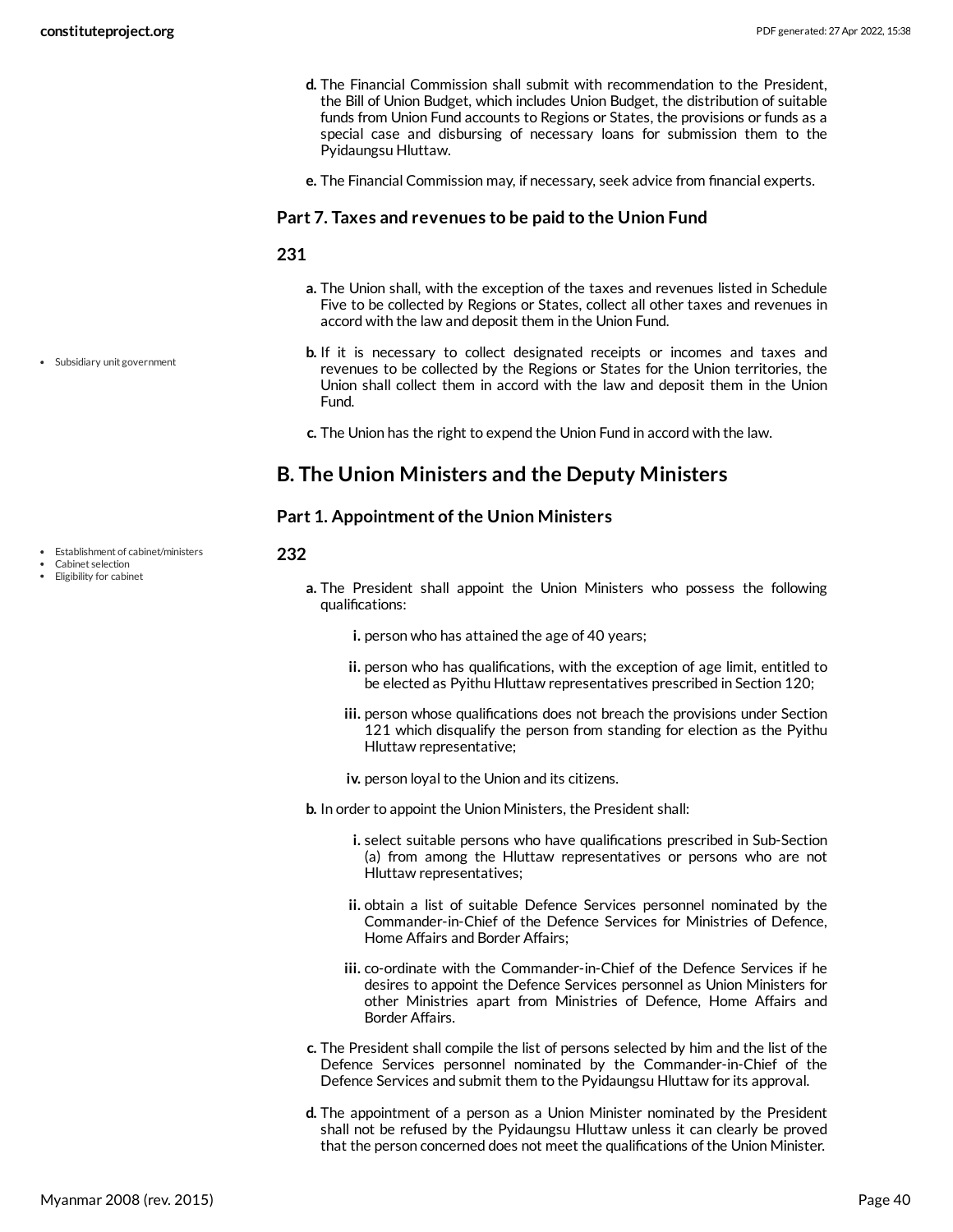- **e.** The President has the right to submit again the list with a new name replacing the one who has not been approved by the Pyidaungsu Hluttaw for the appointment of a Union Minister.
- **f.** The President shall appoint the persons who have been approved by the Pyidaungsu Hluttaw as Union Ministers. In doing so, the President shall designate Ministry or Ministries for each Union Minister to take responsibility.
- **g.** The President shall intimate the Pyidaungsu Hluttaw whenever he appoints Union Ministers.

**h.** The Union Ministers shall be responsible to the President.

- **i.** If the Union Minister is a representative of a Hluttaw, it shall be deemed that he has resigned from the day he is appointed as a Union Minister.
- **j. i.** If the Union Minister is a Civil Services personnel, it shall be deemed that he has retired according to the existing civil service rules and regulations from the day he is appointed as a Union Minister.
	- **ii.** The Defence Services personnel who are appointed as Union Ministers for the Ministries of Defence, Home Affairs and Border Affairs are not required to retire or resign from the Defence Services.
- **k.** If the Union Minister is a member of any political party, he shall not take part in its party activities during the term of office from the day he is appointed as a Union Minister.

#### **Part 2. Impeachment of the Union Minister**

Cabinet removal

#### **233**

**a.** Any Union Minister may be impeached on any of the following reasons:

- **i.** high treason;
- **ii.** breach of any provision of the Constitution;
- **iii.** misconduct;
- **iv.** disqualification of qualification of the Union Minister prescribed in the Constitution;
- **v.** inefficient discharge of duties assigned by law.
- **b.** If there is a need to impeach any Union Minister, the same procedure for the impeachment of the President or Vice-President under Section 71 shall be applied.
- **c.** The President shall remove the impeached Union Minister from office when the Hluttaw that had made an investigation had resolved and submitted to the President that the charge has been substantiated and the Union Minister is unfit to continue in office.
- **d.** If the Hluttaw concerned resolves that the charge has failed, the Speaker of the Hluttaw shall report the resolution to the President.

# **Part 3. Appointment of Deputy Ministers**

# **234**

**a.** The President shall appoint the persons, from among Hluttaw representatives or from those who are not Hluttaw representatives, possessing the following qualifications, as Deputy Ministers to assist the Union Ministers:

**i.** persons who have attained the age of 35 years;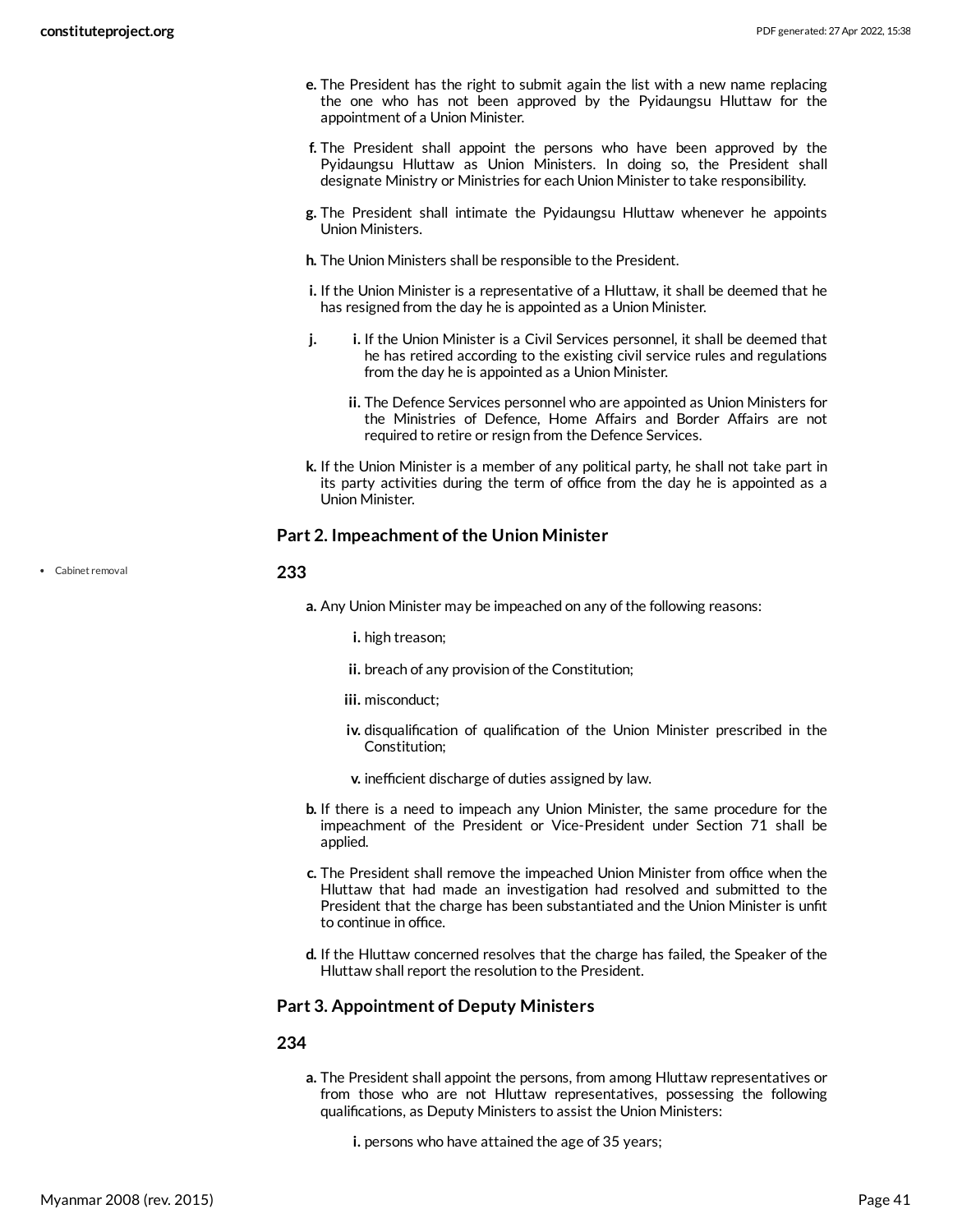- **a. ii.** persons who have qualifications, with the exception of the age limit, prescribed in Section 120 for Pyithu Hluttaw representatives;
	- **iii.** persons whose qualification does not breach the provisions under Section 121 which disqualify a person from standing for election as Pyithu Hluttaw representatives;

**iv.** persons loyal to the Union and its citizens.

- **b.** The President shall, to appoint the Deputy Ministers for Ministries of Defence, Home Affairs and Border Affairs, have the list of suitable Defence Services personnel nominated by the Commander-in-Chief of the Defence Services.
- **c.** The President shall co-ordinate with the Commander-in-Chief of the Defence Services if he desires to appoint the Defence Services personnel as the Deputy Ministers of other Ministries apart from the Ministries of Defence, Home Affairs and Border Affairs.
- **d.** The President shall designate Ministries for each Deputy Minister to take responsibility.
- **e.** The Deputy Ministers shall be responsible to the relevant Union Minister, and to the President through the relevant Union Minister.
- **f.** If the Deputy Minister is a representative of a Hluttaw or a Civil Services personnel or a Defence Services personnel, or a member of a political party, the provisions of Sub-Sections (i), (j) and (k) of Section 232 shall be applied. Term of office, resignation, termination of duties and filling vacancy of the Union Ministers and Deputy Ministers

# **Part 4. Term of office, resignation, termination of duties and filling vacancy of the Union Ministers and Deputy Ministers**

#### **235**

- **a.** The term of the Union Minister and Deputy Minister is the same as that of the President.
- **b.** The Union Minister or Deputy Minister may resign from office on his own volition due to a certain reason before the expiry of his term of office, after submitting his written resignation to the President.

#### **c.** The President:

- **i.** may direct any Union Minister or Deputy Minister who cannot discharge his duties efficiently to resign. If he fails to comply, he shall be terminated from his duties;
- **ii.** shall co-ordinate with the Commander-in-Chief of the Defence Services if it relates to a Defence Services personnel who is a Minister or Deputy Minister to resign or remove from office.
- **d.** If the office of the Union Minister or Deputy Minister becomes vacant due to resignation, removal from office, death or any other reason, the President shall have the right to appoint and assign duties to a new Union Minister or Deputy Minister in accord with the provisions of the Constitution relating to the appointment of the Union Minister or Deputy Minister. The term of office of the newly appointed Union Minister or Deputy Minister shall be the same as the remaining term of the President.
- **e. i.** When the President before the expiry of his term in office, has appointed the Union Ministers or Deputy Ministers, and the President's office is vacant due to resignation or death or any other reason, the Union Ministers and the Deputy Ministers shall continue to perform their duties until the new elected President has appointed and assigned duties to the new Union Ministers or Deputy Ministers.

Cabinet removal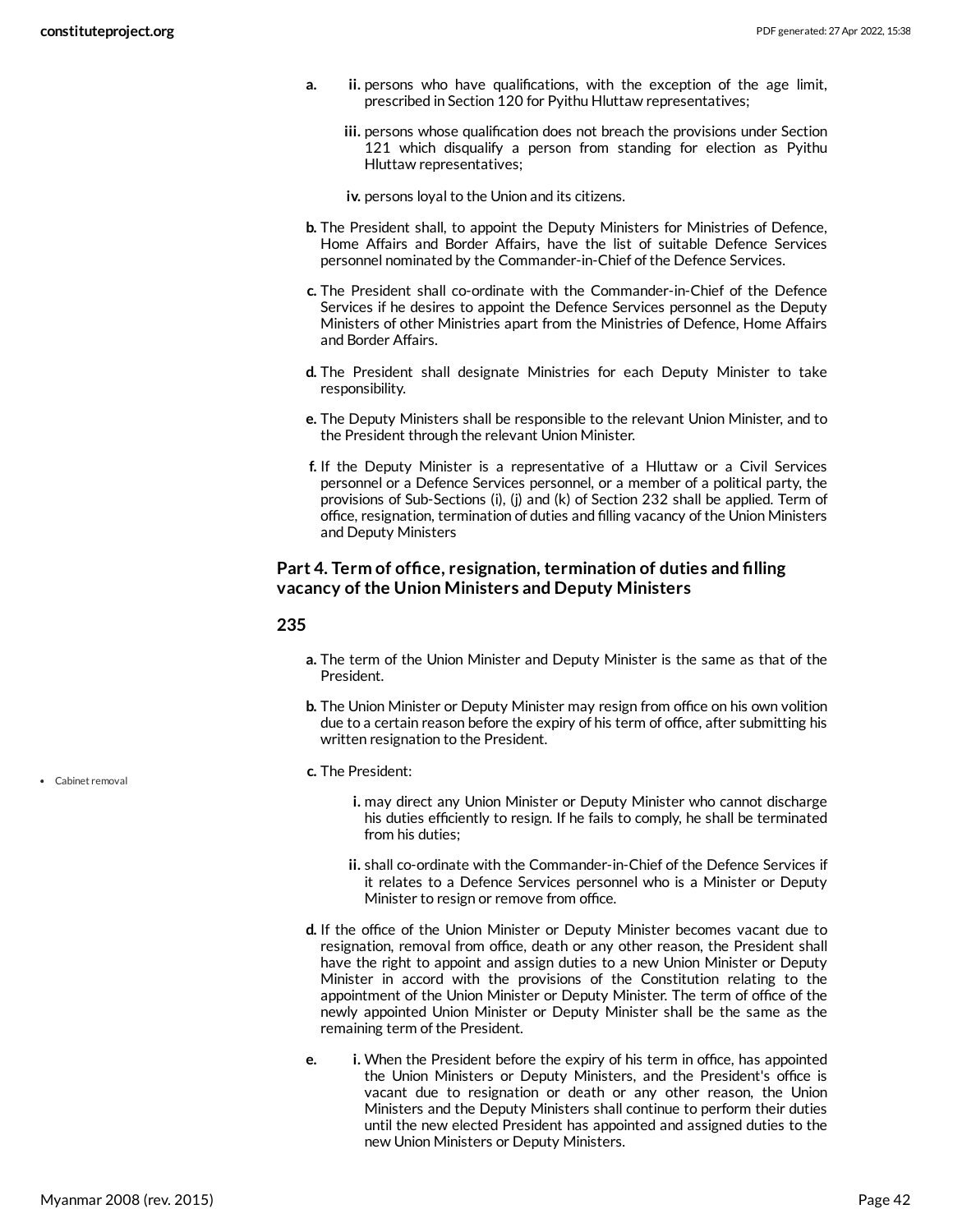Attorney general

Attorney general

- **e. ii.** The term of the newly appointed Union Ministers and Deputy Ministers shall be up to the expiry of the remaining term of the new President.
- **f.** Duties, powers and rights of the Union Minister and Deputy Ministers shall be prescribed by law.

#### **Part 5. The Attorney General of the Union and the Deputy Attorney General**

**236.** The Attorney General of the Union shall be called the Attorney General of the Union.

#### **Part 6. The appointment of the Attorney General of the Union**

- **a.** The President, with the approval of the Pyidaungsu Hluttaw, shall appoint a person, from among Hluttaw representatives or persons who are not Hluttaw representatives having the following qualifications as the Attorney-General of the Union to obtain legal advice and assign duties on legal matters:
	- **i.** person who has attained the age of 45 years;
	- **ii.** person who has qualifications, with the exception of age limit, entitled to be elected as Pyithu Hluttaw representatives prescribed in Section 120;
	- **iii.** person whose qualification does not breach the provisions under Section 121 which disqualify a person from standing for election as the Pyithu Hluttaw representatives;
	- **iv. aa.** person who has served as a Judge of the Region or State High Court for at least five years; or
		- **bb.** person who has served as a judicial officer or law officer for at least 10 years not lower than that of the Region or State Level;
		- **cc.** person who has practised as an advocate for at least 20 years;
		- **dd.** person who is, in the opinion of the President, as an eminent jurist;
	- **v.** person who is loyal to the Union and its citizens.
- **b.** The appointment of a person as the Attorney-General of the Union by the President shall not be refused by the Pyidaungsu Hluttaw unless it can clearly be proved that the person concerned does not meet the qualification of the Attorney-General of the Union.
- **c.** The President has the right to submit again the list with a new name replacing the one who has not been approved by the Pyidaungsu Hluttaw for the appointment of a person as the Attorney-General of the Union.
- **d.** The Attorney-General of the Union is a member of the Union Government.
- **e.** The Attorney General of the Union shall be responsible to the President.
- **f.** If the Attorney General of the Union is a representative of a Hluttaw, it shall be deemed that he has resigned from the day he is appointed as Attorney General of the Union.
- **g.** If the Attorney General of the Union is a Civil Services personnel, it shall be deemed that he has retired according to the existing civil service rules and regulations from the day he is appointed as the Attorney General of the Union.
- **h.** If the Attorney General of the Union is a member of any political party, he shall not take part in its party activities during the term of office from the day he is appointed as the Attorney General of the Union.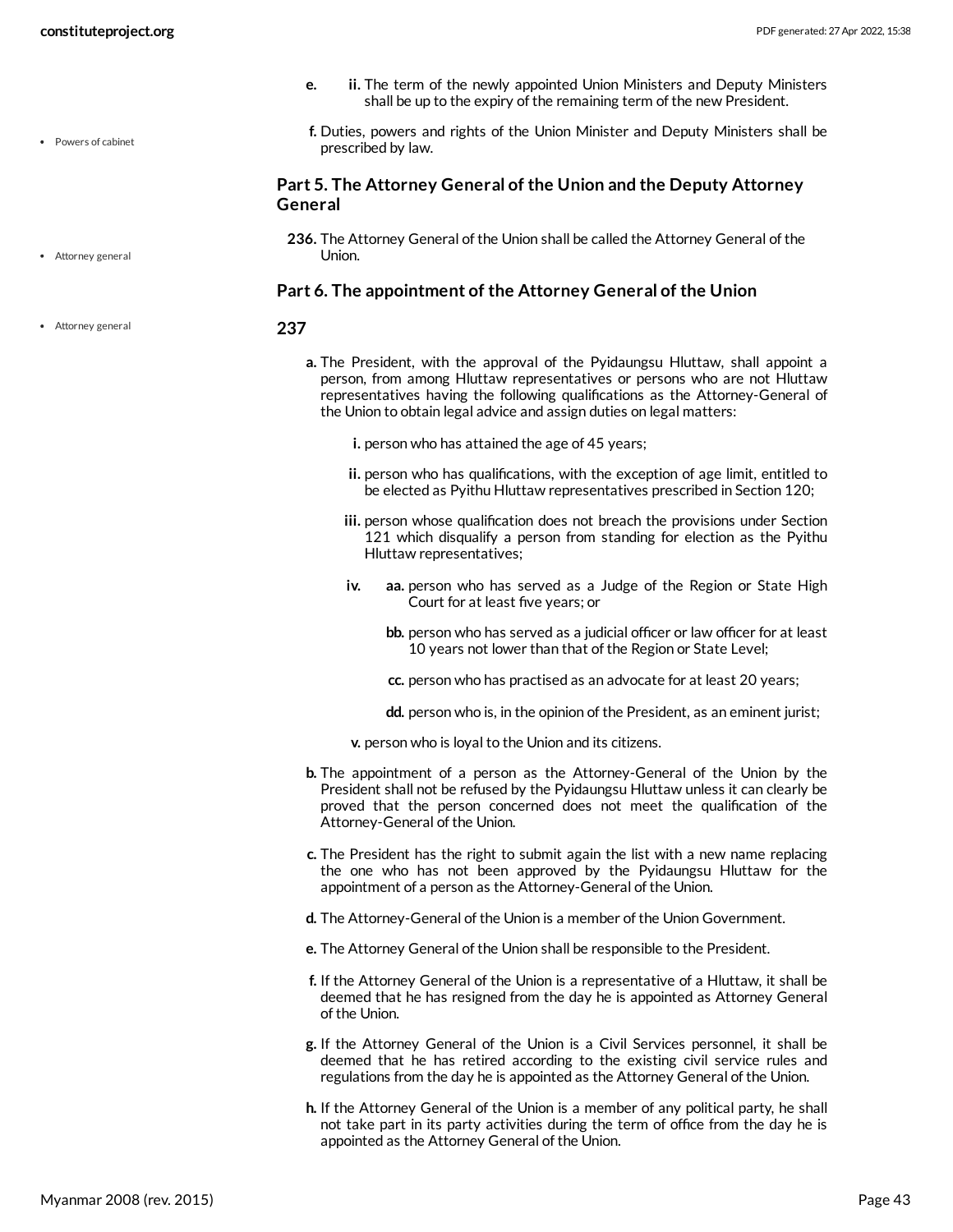# **Part 7. Impeachment of the Attorney General of the Union**

**238.** If there is a need to impeach the Attorney General of the Union, the same procedure for the impeachment of the Union Minister under Section 233 shall be applied.

#### **Part 8. Appointment of the Deputy Attorney General**

#### **239**

- **a.** The President shall appoint, in his own volition, the persons from among the Hluttaw representatives or from among those who are not Hluttaw representatives who have the following qualifications, as Deputy Attorney General to assist the Attorney General of the Union:
	- **i.** person who has attained the age of 40 years;
	- **ii.** person who has qualifications, with the exception of age limit, entitled to be elected as Pyithu Hluttaw representatives prescribed in Section 120;
	- **iii.** persons whose qualification does not breach the provisions under Section 121 which disqualify a person from standing for election as Pyithu Hluttaw representatives;
	- **iv. aa.** person who has served as a Judge of the Region or State High Court for at least five years; or
		- **bb.** person who has served as a judicial officer or law officer for at least 10 years not lower than that of the Region or State Level; or
		- **cc.** person who has practised as an advocate for at least 15 years;
		- **dd.** person who is, in the opinion of the President, as an eminent jurist;
	- **v.** person who is loyal to the Union and its citizens.
- **b.** The Deputy Attorney-General shall be responsible to the Attorney-General of the Union and to the President through the Attorney-General of the Union.
- **c.** If the Deputy Attorney-General of the Union is a representative of a Hluttaw or a Civil Services personnel or a member of a political party, the provisions of Sub-Sections (f), (g) and (h) of Section 237 shall be applied. Term of office, resignation, termination of office, filling the vacancy of the Attorney-General of the Union and the Deputy Attorney-General

# **Part 9. Term of office, resignation, termination of office, filling the vacancy of the Attorney-General of the Union and the Deputy Attorney-General**

- **a.** The term of the Attorney-General of the Union and the Deputy Attorney-General is normally the same as that of the President.
- **b.** The Attorney-General of the Union or the Deputy Attorney-General may resign from office on his own volition due to a certain reason before expiry of the term of office, after submitting his written resignation to the President.
- **c.** The President may direct to resign the Attorney-General of the Union or the Deputy Attorney-General who cannot discharge his duties efficiently. If either of them fails to comply, he shall be terminated from his duties.
- **d.** If the office of the Attorney-General of the Union or the Deputy Attorney-General becomes vacant due to resignation, removal from office, death or any other reason, the President shall have the right to appoint and assign duties to a new Attorney-General of the Union or the Deputy Attorney-General in accord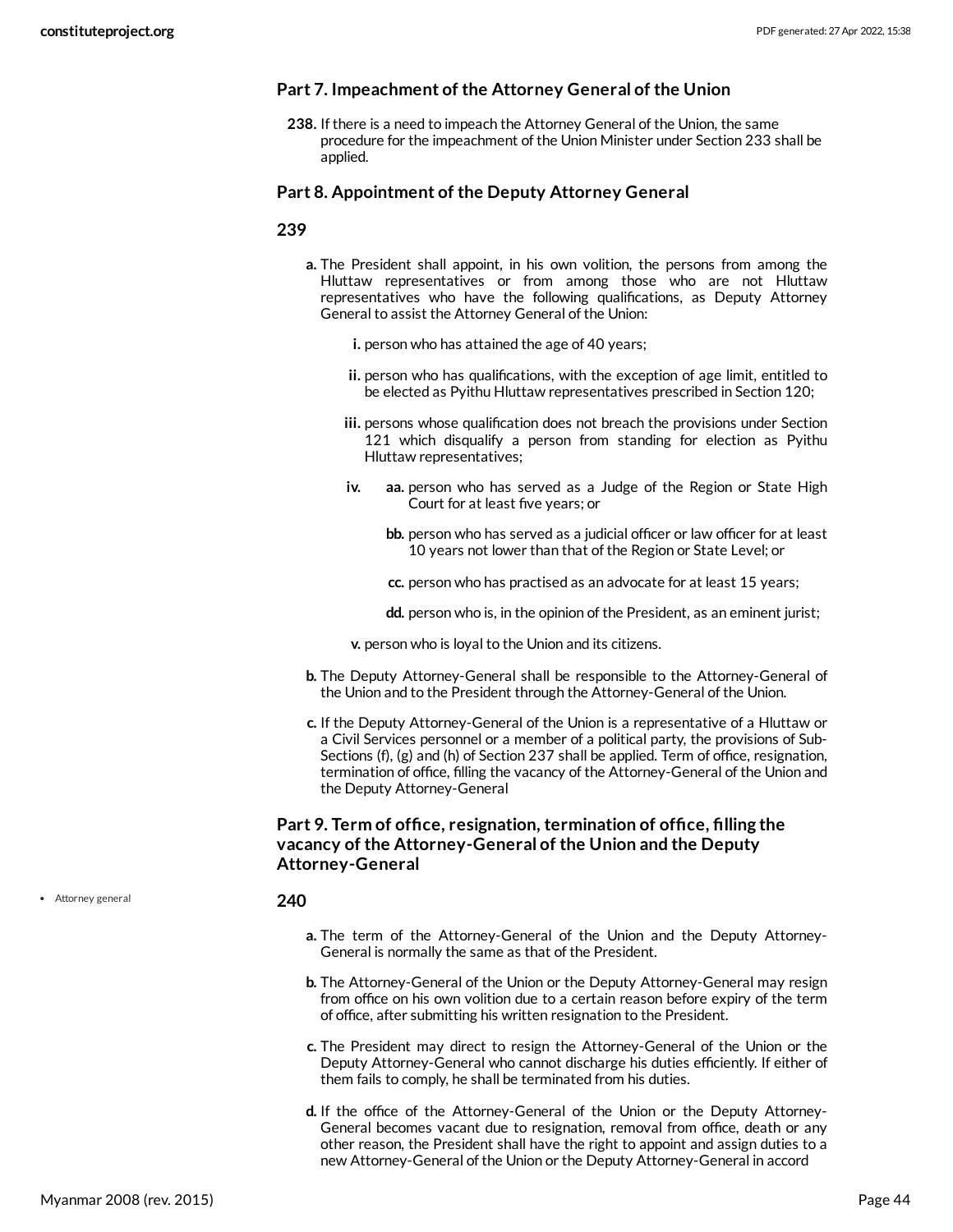- **d.** with the provisions of the Constitution relating to the appointment of the Attorney-General of the Union or the Deputy Attorney-General. The term of the newly appointed Attorney-General of the Union or the Deputy Attorney-General shall be the same as the remaining term of office of the President.
- **e. i.** When the President before the expiry of his term in office, has appointed the Attorney-General of the Union and the Deputy Attorney-General, and the President's office is vacant due to resignation or death or any other reason, the Attorney-General of the Union or the Deputy Attorney-General may be continued to be assigned or shall continue to perform their duties until the new elected President has appointed and assigned duties to the new Attorney-General of the Union or the Deputy Attorney-General in accord with the provisions of the Constitution.
	- **ii.** The term of the new appointed Attorney-General of the Union and the Deputy Attorney-General shall be up to the expiry of the remaining term of the new President.
- **f.** Duties, powers and rights of the Attorney-General of the Union and the Deputy Attorney-General shall be prescribed by law.

# **Part 10. Auditor-General of the Union and the Deputy Auditor-General**

**241.** The Auditor-General of the Union shall be called the Auditor-General of the Union.

# **Part 11. Appointment of the Auditor-General of the Union**

- **a.** The President, with the approval of the Pyidaungsu Hluttaw, shall appoint a person from among Hluttaw representatives or from among those who are not Hluttaw representatives, who has the following qualifications, as the Auditor-General of the Union so as to audit Union Budget and report thereon to the Pyidaungsu Hluttaw:
	- **i.** person who has attained the age of 45 years;
	- **ii.** person who has qualifications, with the exception of the age limit, entitled to be elected as Pyithu Hluttaw representatives prescribed in Section 120;
	- **iii.** persons whose qualification does not breach the provisions in Section 121 which disqualify a person from standing for election as Pyithu Hluttaw representatives;
	- **iv. aa.** person who has served as an auditor for at least 10 years not lower than that of the Region or State Level; or
		- **bb.** person who has served as a Registered Accountant or a Certified Public Accountant for at least 20 years; or
		- **cc.** person who is, in the opinion of the President, as a eminent accountant, statistician or economist.
	- **v.** person who is loyal to the Union and its citizens.
- **b.** The person nominated by the President to be appointed as the Auditor-General of the Union shall not be refused by the Pyidaungsu Hluttaw unless it can clearly be proved that the person concerned does not meet the qualification to be the Auditor-General of the Union.
- **c.** The President has the right to submit again the list with a new name replacing the one who has not been approved by the Pyidaungsu Hluttaw for the appointment of the Auditor-General of the Union.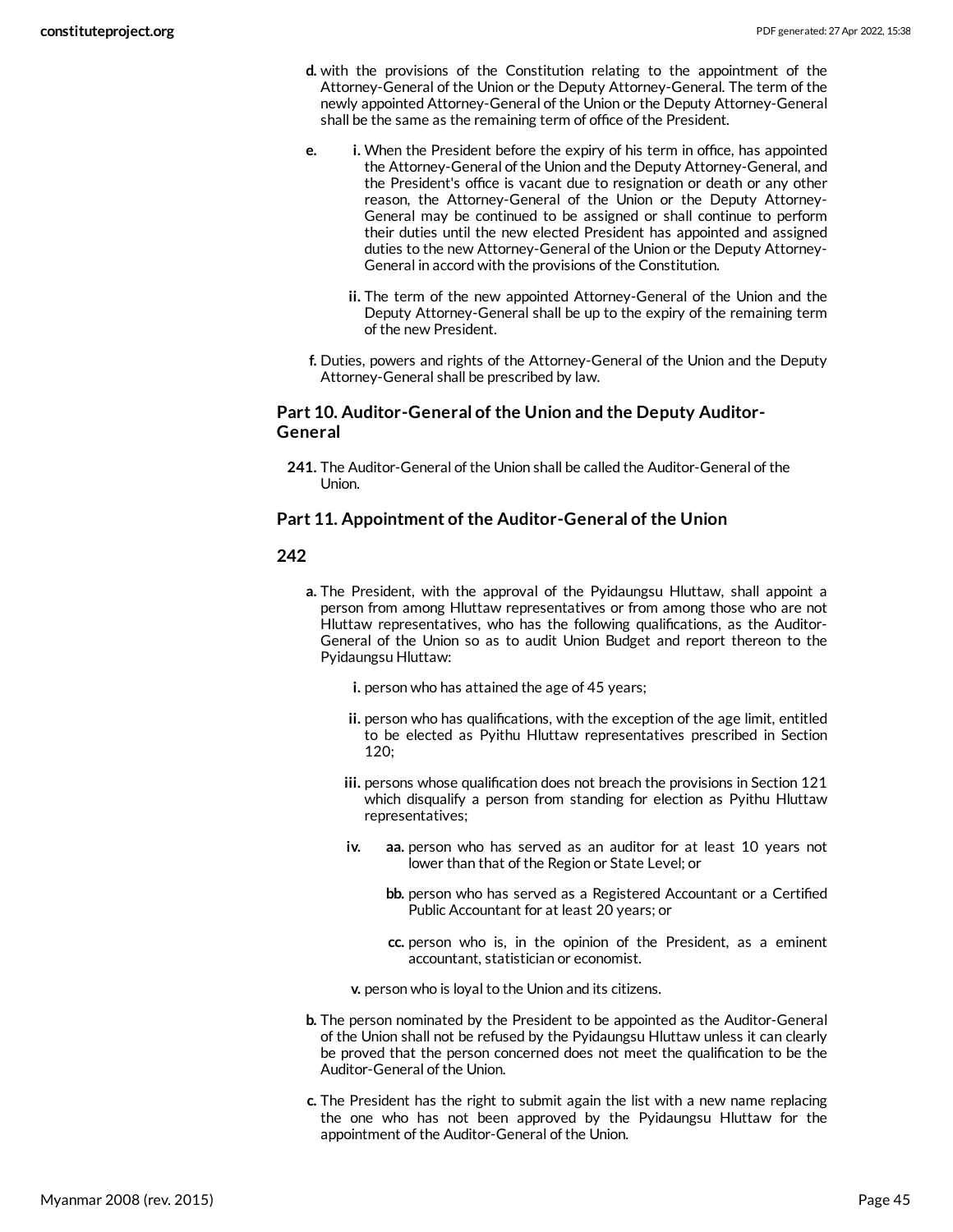- **d.** The Auditor-General of the Union shall be responsible to the President.
- **e.** If the Auditor-General of the Union is a Hluttaw representative, it shall be deemed that he has resigned from the day he is appointed as the Auditor-General of the Union.
- **f.** If the Auditor-General of the Union is a Civil Services personnel, it shall be deemed that he has retired according to the existing civil service rules and regulations from the day he is appointed as the Auditor-General of the Union.
- **g.** If the Auditor-General of the Union is a member of any political party, he shall not take part in its party activities during the term of office from the day he is appointed as Auditor-General of the Union.

#### **Part 12. Impeachment of the Auditor-General of the Union**

**243.** If there is a need to impeach the Auditor-General of the Union, the same procedure for the impeachment of the Union Minister under Section 233 shall be applied.

# **Part 13. Appointment of the Deputy Auditor-General**

#### **244**

- **a.** The President shall appoint, in his own volition, the persons from among the Hluttaw representatives or from those who are not Hluttaw representatives, who have the following qualifications, as the Deputy Auditor-General to assist the Auditor-General of the Union:
	- **i.** person who has attained the age of 40 years;
	- **ii.** person who has qualifications, with the exception of age limit, entitled to be elected as Pyithu Hluttaw representatives prescribed in Section 120;
	- **iii.** persons whose qualification does not breach the provisions under Section 121 which disqualify a person from standing for election as Pyithu Hluttaw representatives;
	- **iv. aa.** person who has served as an auditor for at least 10 years not lower than that of the Region or State Level; or
		- **bb.** person who has served as a Registered Accountant or a Certified Public Accountant for at least 15 years; or
		- **cc.** person who is, in the opinion of the President, as an eminent accountant, statistician or economist.
	- **v.** person who is loyal to the Union and its citizens.
- **b.** The Deputy Auditor-General shall be responsible to the Auditor-General of the Union and the President through the Auditor-General of the Union.
- **c.** If the Deputy Auditor-General of the Union is a representative of a Hluttaw or civil service personnel or member of a political party, the provisions of Sub-Sections (e), (f) and (g) of Section 242 shall be applied.

# **Part 14. Term of office, resignation, termination of office, filling the vacancy of the Auditor-General of the Union and the Deputy Auditor-General**

#### **245**

**a.** The term of the Auditor-General of the Union and the Deputy Auditor-General is normally the same as that of the President.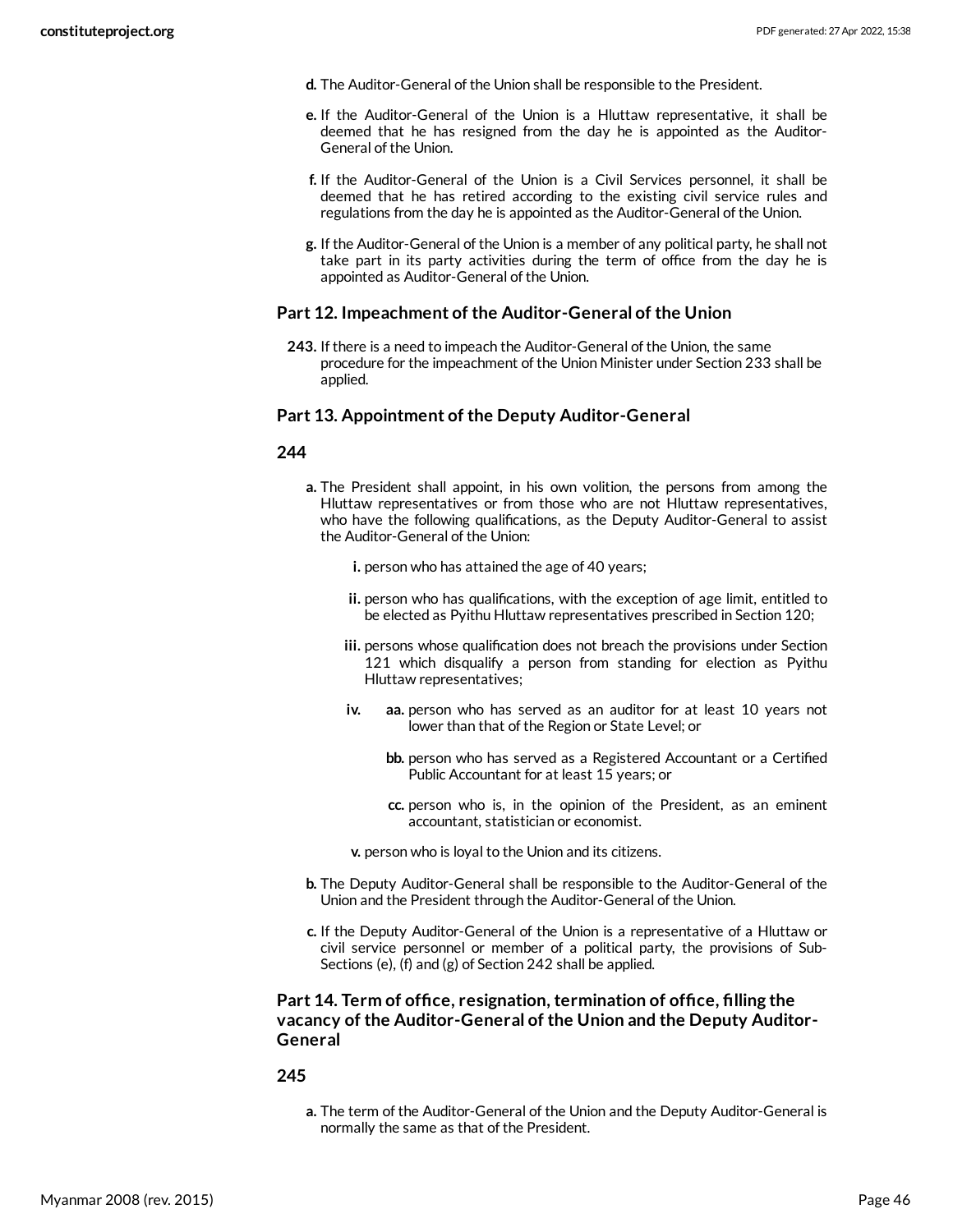- **b.** The Auditor-General of the Union or the Deputy Auditor-General may resign from office on his own volition due to a certain reason before expiry of the term of office, after submitting his written resignation to the President.
- **c.** The President may direct to resign the Auditor-General of the Union or the Deputy Auditor-General who cannot discharge his duties efficiently. If either of them fails to comply, he shall be terminated from his duties.
- **d.** If the office of the Auditor-General of the Union or the Deputy Auditor-General becomes vacant due to resignation, removal from office, death or any other reason, the President shall have the right to appoint and assign duties to a new Auditor-General of the Union or the Deputy Auditor-General in accord with the provisions of the Constitution relating to the appointment of the Auditor-General of the Union or the Deputy Auditor-General. The term of the newly appointed Auditor-General of the Union or the Deputy Auditor-General shall be the same as the remaining term of the President.
- **e. i.** When the President before the expiry of his term in office, has appointed the Auditor-General of the Union and the Deputy Auditor-General, and the President's office is vacant due to resignation or death or any other reason, the Auditor-General of the Union or the Deputy Auditor-General may be continued to be assigned or shall continue to perform their duties until the new elected President has appointed and assigned duties to the new Auditor-General of the Union or the Deputy Auditor-General in accord with the provisions of the Constitution.
	- **ii.** The term of the new appointed Auditor-General of the Union or the Deputy Auditor-General shall be up to the expiry of the remaining term of the new President.
- **f.** Duties, powers and rights of the Auditor-General of the Union and the Deputy Auditor-General shall be prescribed by law.

# **Part 15. Formation of the Union Civil Services Board**

- **a.** The President shall form the Union Civil Services Board to enable to perform the duties of selecting, training the Civil services personnel and prescribing of Civil Service regulations.
- **b.** The President shall appoint the persons who have the following qualifications as the Chairperson and Members of the Union Civil Services Board:
	- **i.** person who has attained the age of 50 years;
	- **ii.** person who has qualifications, with the exception of the age limit, entitled to be elected as Pyithu Hluttaw representatives prescribed in Section 120;
	- **iii.** persons whose qualification does not breach the provisions under Section 121 which disqualify a person from standing for election as Pyithu Hluttaw representatives;
	- **iv.** experienced intelligentsia and intellectuals;
	- **v.** person who is loyal to the Union and its citizens;
	- **vi.** person who is not a member of a political party;
	- **vii.** person who is not a Hluttaw representative.
- **c.** If the Chairperson and members of the Union Civil Services Board are Civil Services personnel, it shall be deemed that they have retired according to the existing Civil Services rules and regulations from the day they are appointed as Chairperson and Members of the Union Civil Services Board of the Union.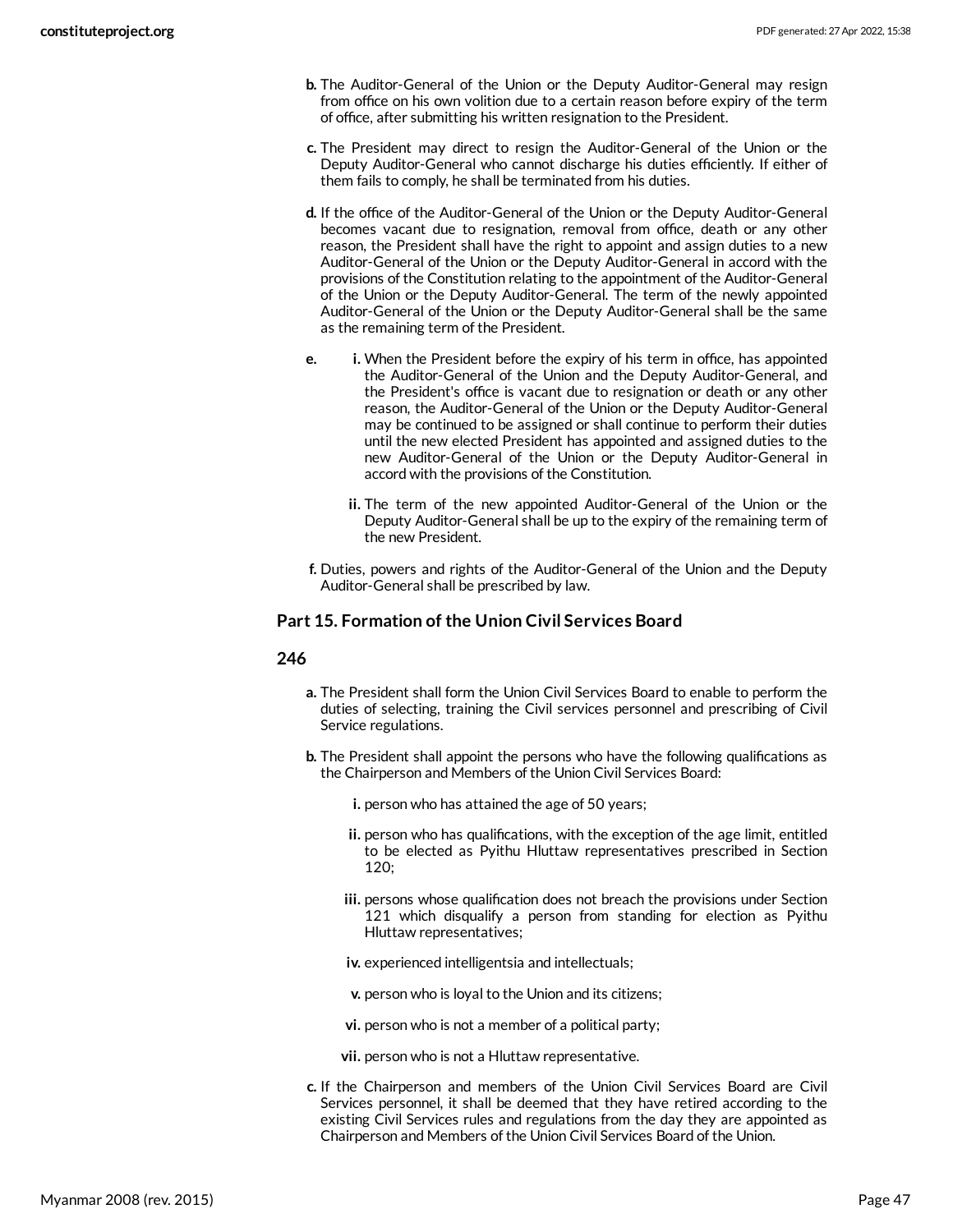- **d.** The Chairperson of the Union Civil Services Board shall be responsible to the President, and members of the Union Civil Services Board shall be responsible to the President through the Chairperson of Union Civil Services Board.
- **e.** The term of the Chairperson and members of the Union Civil Services Board is normally the same as that of the President.
- **f.** Formation of the Union Civil Services Board, duties, powers and rights of the Chairperson and Members, resignation and termination of duties shall be prescribed by law.

#### **Part 16. The Region Government or the State Government**

#### Subsidiary unit government

- **a.** The Head of the Region or State shall be called the Chief Minister of the Region or State.
- **b.** The Member of the Region or State Government shall be called the Minister of the Region or State.

#### **Part 17. Formation of the Region Government or State Government**

#### **248**

**247**

- **a.** The Region Government is formed in the Region and State Government is formed in the State respectively.
- **b.** The Region or State Government is formed with the following persons:
	- **i.** the Chief Minister of the Region or State;
	- **ii.** the Ministers of the Region or State;
	- **iii.** the Advocate General of the Region or State.
- **c.** The President, with the approval of the Region or State Hluttaw concerned, may:
	- **i.** specify the Region or State Ministries as may be necessary. Moreover, he may make changes and additions to the specified Ministries;
	- **ii.** specify the number of the Ministers of the Region or State as may be necessary. Moreover, the specified number may be increased or decreased.

#### **Part 18. Executive powers of the Region or State Government**

- **249.** Subject to the provisions of the Constitution, the executive power of the Region or State Government extends to the administrative matters which the Region or State Hluttaw has power to make laws. Moreover, it also extends to the matters which the Region or State Government is permitted to perform in accord with any Union Law.
- **250.** The Region or State Government shall have the responsibility to assist the Union Government in the preservation of the stability of the Union, community peace and tranquillity and prevalence of law and order.
- **251.** The Region or State Government shall, subject to the policies adopted by the Union Government and Union Laws, implement projects that are to be undertaken in the Region or State with the approval of the Region or State Hluttaw concerned.
- **252.** The Region or State Government shall, in accord with the provisions of the Constitution, submit the Region or State Budget Bill based on the annual Union Budget to the Region or State Hluttaw concerned.
- **253.** The Region or State Government shall, if the Region or State Budget Bill is unable to promulgate before the end of the Budget year, expend within the framework of the general expenditure included in the last-enacted Budget Law of the Region or State Hluttaw.

Subsidiary unit government

Subsidiary unit government

- Subsidiary unit government
- Subsidiary unit government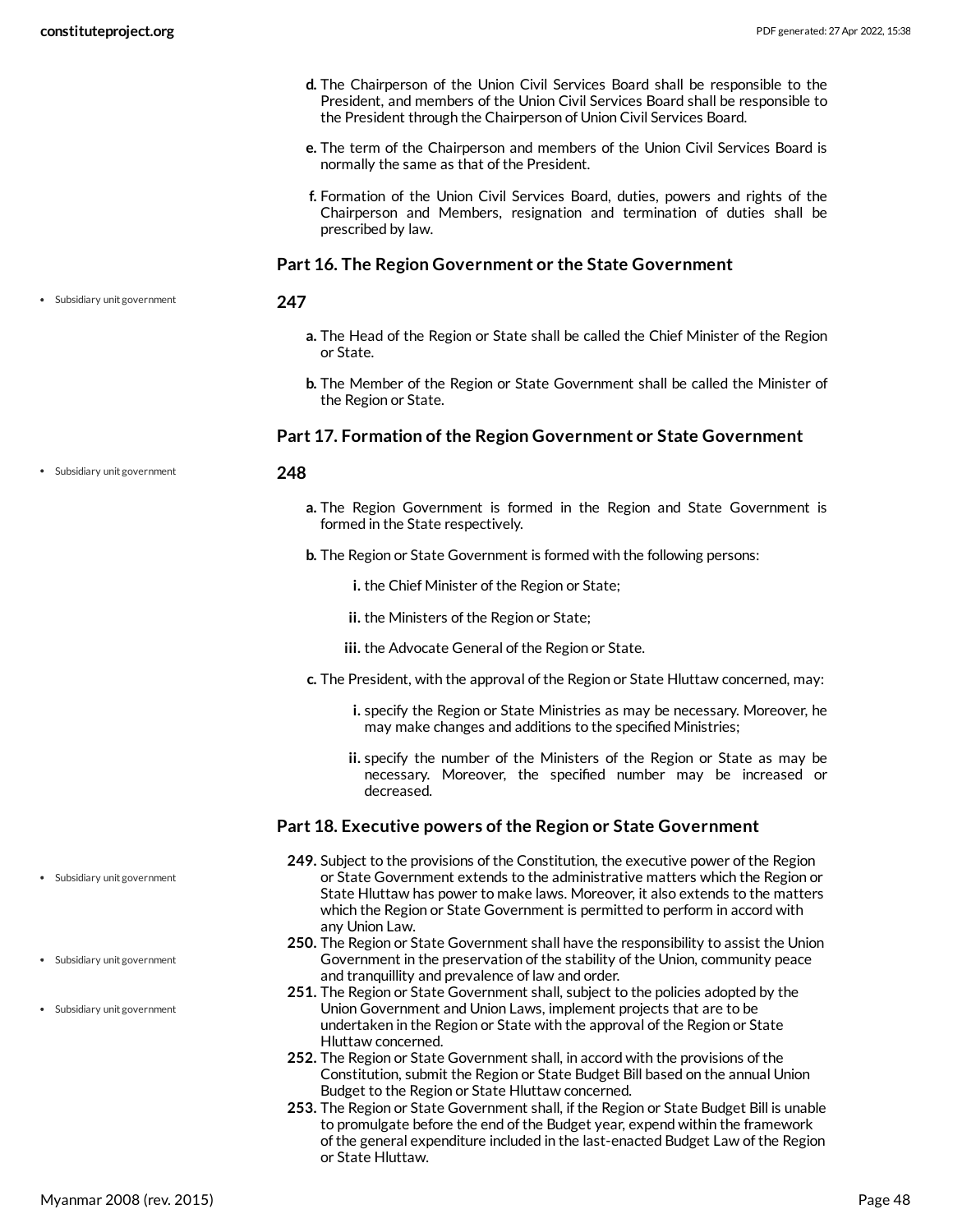# **Part 19. Charges and Taxes to be Collected by the Region or State Government**

| • Subsidiary unit government | 254                                                                                                                                                                                                                                                                                                                                                                                                                                              |
|------------------------------|--------------------------------------------------------------------------------------------------------------------------------------------------------------------------------------------------------------------------------------------------------------------------------------------------------------------------------------------------------------------------------------------------------------------------------------------------|
|                              | a. The Region or State shall collect the taxes and revenues listed in Schedule Five in<br>accord with law and deposit them in the Region or State fund.                                                                                                                                                                                                                                                                                          |
|                              | <b>b.</b> The Region or State has the right to expend the Region or State fund in accord<br>with the law.                                                                                                                                                                                                                                                                                                                                        |
| Subsidiary unit government   | 255. The Region or State Government, in accord with the provisions of the<br>Constitution, may submit the necessary Bill relating to matters listed in Schedule<br>Two of the Region or State Legislative List to the Region or State Hluttaw.<br>256. The Region or State Government:<br>a. shall, in carrying out the functions of the Region or State Ministries, their                                                                       |
|                              | subordinate governmental departments and organizations, manage,<br>guide, supervise and inspect in accord with the provisions of the<br>Constitution and the existing laws;<br>b. may, relating to the performance of the civil service organizations<br>discharging duties in their Region or State concerned, supervise, inspect<br>and coordinate in accord with the law.                                                                     |
| Subsidiary unit government   | 257. The Region or State Government may, for enabling the performance of the<br>functions to be carried out in accord with the Union Law for Civil Services and in<br>co-ordination with the Union Government in advance:<br>a. form Civil Services organizations relating to the Region or State as<br>necessary;                                                                                                                               |
|                              | b. appoint the required number of Civil Services personnel.<br>258. The Region or State Government shall:<br>a. implement the administrative resolutions passed occasionally by the<br>Region or State concerned and report back the actions which has taken to<br>the Region or State Hluttaw concerned;<br>b. submit the report on the general situations of its area to the Union<br>Government and to the Region or State Hluttaw concerned. |
| • Subsidiary unit government | 259. The Region or State Government shall discharge the functions occasionally<br>assigned by the Union Government.                                                                                                                                                                                                                                                                                                                              |
|                              | Part 20. Office of the Region or State Government                                                                                                                                                                                                                                                                                                                                                                                                |
| • Subsidiary unit government | 260. The Head of the General Administration Department of the Region or State is<br>the ex-officio Secretary of the Region or State Government concerned.<br>Moreover, the General Administration Department of the Region or State is the<br>Office of the Region or State Government concerned.                                                                                                                                                |
|                              | C. Chief Minister of the Region or State                                                                                                                                                                                                                                                                                                                                                                                                         |
|                              | Part 1. Appointment of the Chief Minister of the Region or State                                                                                                                                                                                                                                                                                                                                                                                 |
| Subsidiary unit government   | 261                                                                                                                                                                                                                                                                                                                                                                                                                                              |
|                              | a. The Chief Minister of the Region or State shall have the following qualifications:                                                                                                                                                                                                                                                                                                                                                            |
|                              | i. person who has attained the age of 35 years;                                                                                                                                                                                                                                                                                                                                                                                                  |
|                              | ii. person who has qualifications, with the exception of the age limit, entitled<br>to be elected as Pyithu Hluttaw representatives prescribed in Section<br>120;                                                                                                                                                                                                                                                                                |
|                              | iii. person whose qualification does not breach the provisions under Section<br>121 which disqualify a person from standing for election as Pyithu<br>Hluttaw representatives;                                                                                                                                                                                                                                                                   |
|                              | iv. person who is loyal to the Union and its citizens.                                                                                                                                                                                                                                                                                                                                                                                           |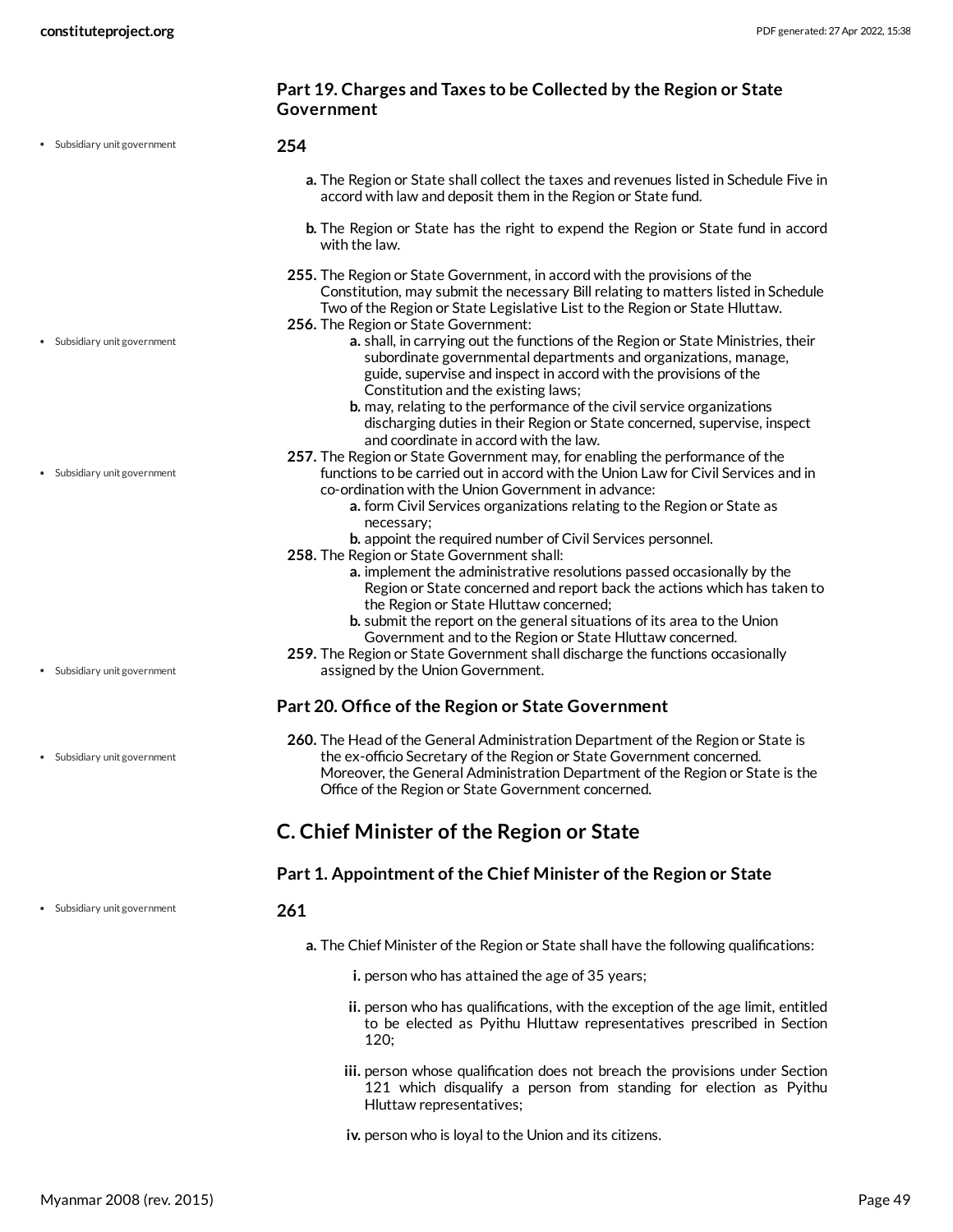- **b.** In order to appoint the Chief Minister of the Region or State concerned, the President shall:
	- **i.** select a suitable Hluttaw representative who has the prescribed qualifications from among the Region or State Hluttaw representatives concerned;
	- **ii.** submit the list of the elected Hluttaw representatives to the Region or State Hluttaw concerned for its approval.
- **c.** The President shall appoint the Hluttaw representative approved by the Region or State Hluttaw as the Chief Minister of the Region or State concerned.
- **d.** The appointment of a person as a Chief Minister of the Region or State nominated by the President shall not be refused by the Region or State Hluttaw unless it can clearly be proved that the person concerned does not meet the qualifications of the Chief Minister of the Region or State.
- **e.** The President has the right to submit again the list with a new name replacing the one who has not been approved by the Region or State Hluttaw for the appointment of the Chief Minister.

# **D. Ministers of the Region or Ministers of the State**

# **Part 1. Appointment of the Ministers of the Region or Ministers of the State**

- **a.** The Chief Minister of the Region or State shall:
	- **i.** select suitable persons who have prescribed qualifications under Sub-Section (a) of Section 261, from among the Region or State Hluttaw representatives or from among persons who are not Hluttaw representatives concerned;
	- **ii.** request for a list of suitable Defence Services personnel nominated by the Commander-in-Chief of the Defence Services to assign responsibilities of Security and Border Affairs;
	- **iii.** obtain a list of Chairpersons of Leading Bodies of the Self-Administered Division or the Self-Administered Zone in the Region or State concerned;
	- **iv.** obtain the list of Hluttaw representatives elected to carry out the affairs of National races in the Region or State concerned from the relevant Election Commission.
- **b.** The Chief Minister of the Region or State shall compile the list of persons selected by him and the list of the Defence Services personnel nominated by the Commander-in-Chief of the Defence Services and submit them to the Region or State Hluttaw concerned for its approval.
- **c.** The appointment of a person as a Minister of the Region or State nominated by the Chief Minister of the Region or State shall not be refused by the Region or State Hluttaw unless it can clearly be proved that the person concerned does not have the qualifications of the Minister of the Region or State.
- **d.** The Chief Minister of the Region or State has the right to submit again the list with a new name replacing the one who has not been approved by the Region or State Hluttaw for the appointment of a Minister of the Region or State.
- **e.** The Chief Minister of the Region or State shall submit the list of persons who are approved by the Region or State Hluttaw or Chairpersons of the Self-Administered Division or Self-Administered Zone and the list of persons who are representatives elected to undertake the affairs of National races to appoint as the Ministers of the Region or State to the President.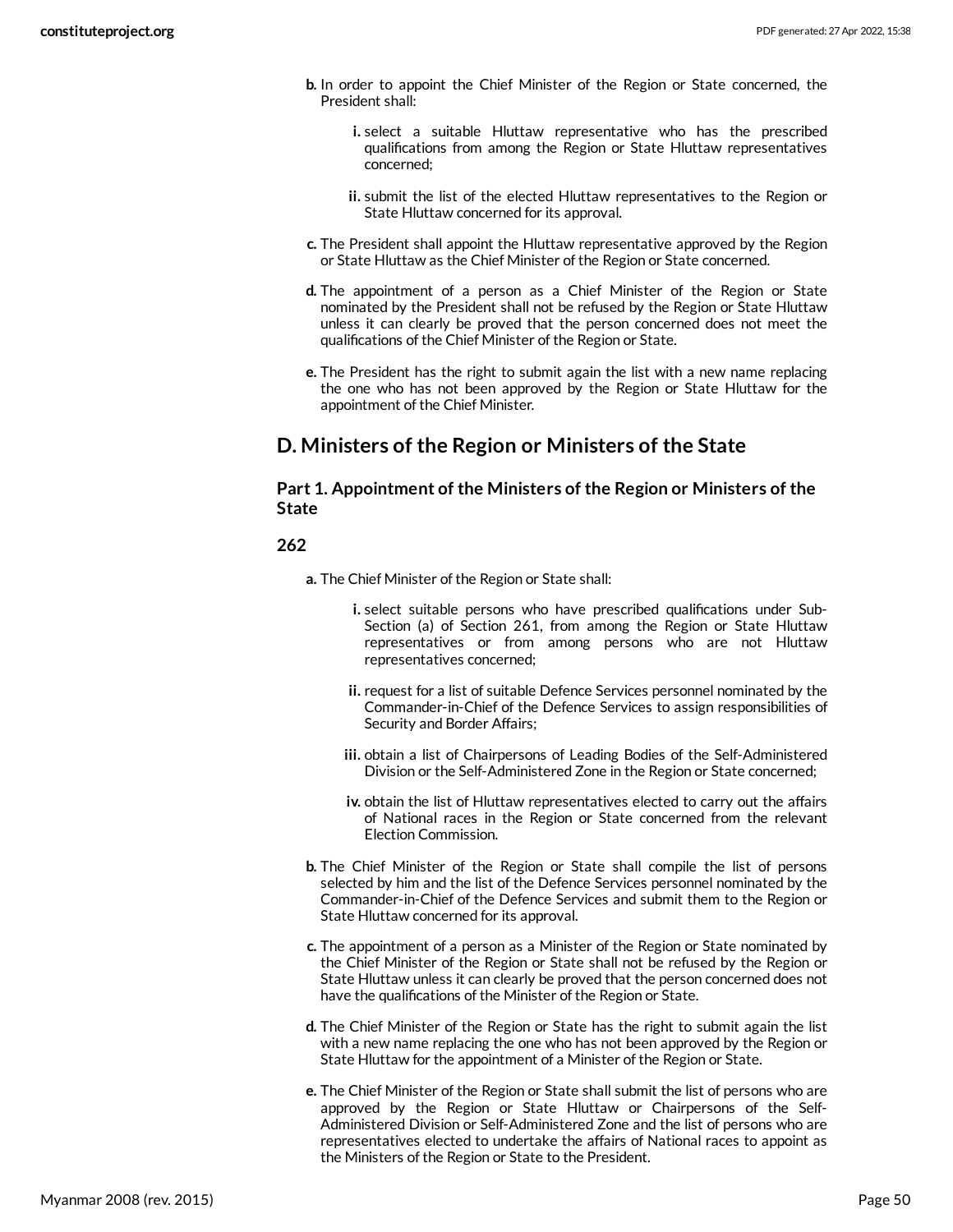- **f.** The President shall appoint the persons who have been approved by the Chief Minister of the Region or State as Ministers of the Region or State. In doing so, he shall, in co-ordination with the Chief Minister of the Region or State concerned, designate the Ministry or Ministries which each Region or the State Minister to take responsibility.
- **g.** The President shall:
	- **i.** assign duties to the Chairpersons of the Self-Administered Division and the Self-Administered Zone who are the Ministers of the Region or State, to perform the affairs of the Self-Administered Division or Self-Administered Zone concerned;
	- **ii.** assign duties to the Hluttaw representatives who are the Ministers of the Region or State, to perform the affairs of National races concerned.
- **h.** The President shall relax the prescribed age limit under the Constitution in appointing the Minister of the Region or State, the Chairperson of the Self-Administered Division or the Self-Administered Zone or elected Hluttaw representative to perform the affairs of National races concerned.
- **i.** The President may, in co-ordination with the Chief Minister, appoint Ministers for the Self-Administered Division or the Self-Administered Zone or Ministers for National races affairs as Ministers concurrently in charge of other Ministries.
- **j.** The Chief Minister of the Region or State shall, if he wishes to assign the Defence Services personnel as the Region or State Ministers for other duties apart from security and border affairs, obtain their list from the Commander-in-Chief of the Defence Services with the approval of the Region or State Hluttaw concerned, submit it to the President.
- **k.** The President shall intimate the appointments of the Chief Minister and Ministers of the Region or State to the Region or State Hluttaw concerned and Pyidaungsu Hluttaw.
- **l. i.** The Chief Minister of the Region or State shall be responsible to the President.
	- **ii.** The Ministers of the Region or State shall be responsible to the Chief Minister of the Region or State concerned and to the President through the Chief Minister of the Region or State concerned.
- **m.** The term of the Chief Minister and Ministers of the Region or State is the same as that of the President.
- **n. i.** If the Minister of the Region or State is a Civil Services personnel, it shall be deemed that he has retired according to the existing Civil Services rules and regulations from the day he is appointed as Minister of the Region or State.
	- **ii.** The Defence Services personnel who are appointed as Ministers of the Region or State for Ministries of Security and Border Affairs are not required to retire or resign from the Defence Services.

# **Part 2. Impeachment of the Chief Minister of the Region or State or any Minister**

- **a.** The Chief Minister of the Region or State or any Minister, may be impeached for one of the following reasons:
	- **i.** high treason;
	- **ii.** breach of any of the provisions of the Constitution;
	- **iii.** misconduct;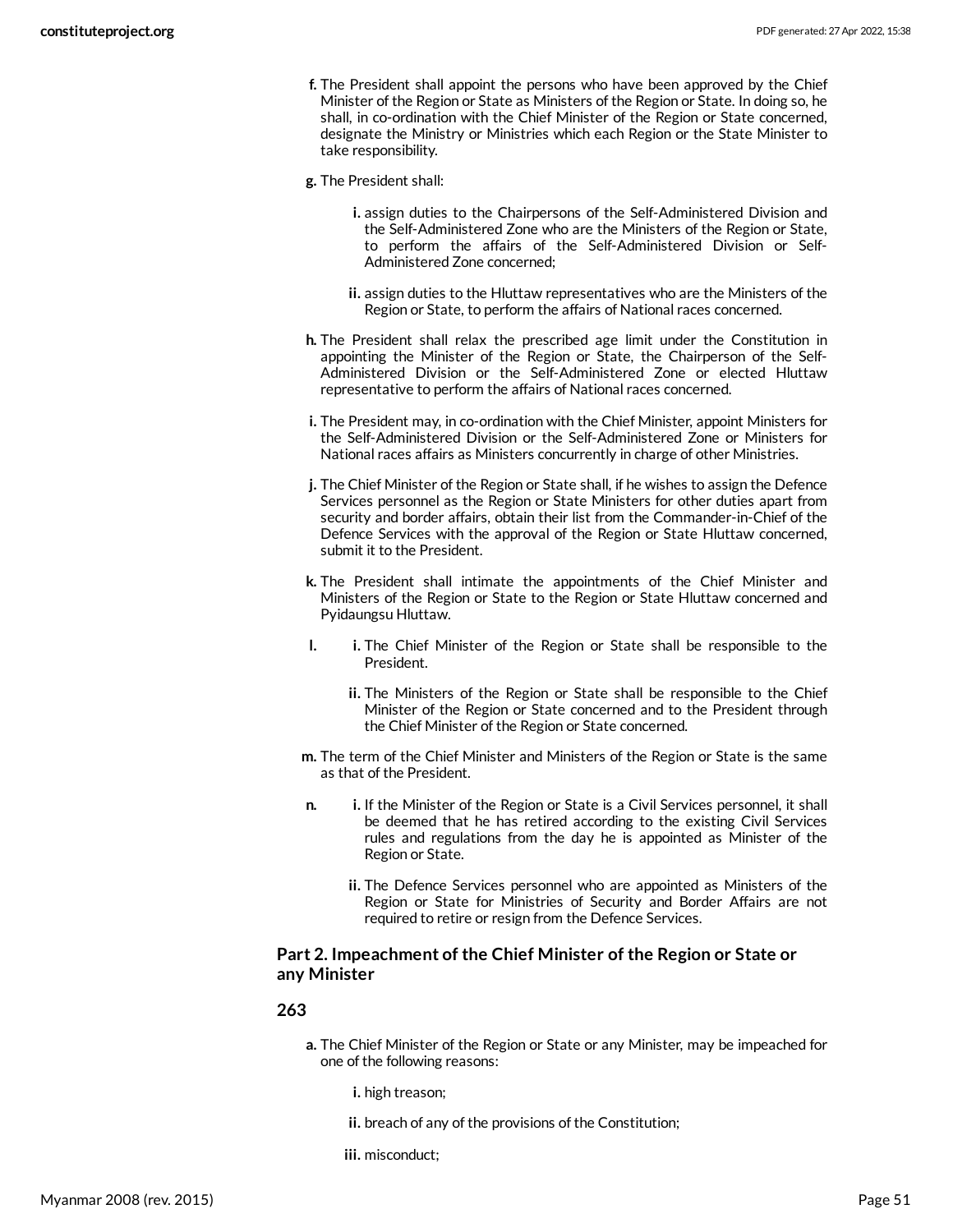**a. iv.** disqualification of qualification of the Chief Minister or Minister of the Region or State prescribed in the Constitution;

**v.** inefficient discharge of duties assigned by law.

- **b.** If there is a need to impeach the Chief Minister or any of the Ministers of the Region or State, a charge signed by not less than one-fourth of the total number of representatives of either the Region or State Hluttaw concerned shall be submitted to the Speaker of the Hluttaw concerned.
- **c.** The Speaker of the Hluttaw concerned shall form a body of investigation to investigate the charge. The term of the completion of the investigation shall be determined on the volume of work.
- **d.** When the charge is being investigated, the Chief Minister or Minister of the Region or State shall have the right to defend himself in person or through a representative.
- **e. i.** If an Investigation Body submits its investigation concerning the impeachment of the Chief Minister or any Minister of the Region or State by the Region or State Hluttaw concerned, the Speaker of the Hluttaw shall submit it to the relevant Region or State Hluttaw.

If, after the investigation, on submitting the findings of the charge has been substantiated and that Chief Minister or any Minister of the Region or State is unfit to continue in office by not less than two-thirds of the total number of representatives of the Hluttaw concerned which investigated, the Speaker shall submit the resolution to the President.

- **ii.** The President, upon receipt of the report, shall remove the impeached Chief Minister or Minister of the Region or State.
- **iii.** If the Hluttaw concerned resolves that the charge has been failed, the Speaker of the Hluttaw shall submit the resolution to the President.

# **Part 3. Resignation, termination of office, filling the vacancy of the Chief Minister or Minister of the Region or State**

- **a.** The Chief Minister or any Minister of the Region or State may resign from office on his own volition due to a certain reason before expiry of the term of office, after submitting his written resignation to the President.
- **b.** The President shall:
	- **i.** direct to resign the Chief Minister or Minister of the Region or State who cannot discharge his duties efficiently. If he fails to comply, he shall be terminated from his duties;
	- **ii.** co-ordinate with the Commander-in-Chief of the Defence Services concerning the Defence Services personnel who is Minister of the Region or State who has to resign or be terminated from his duties.
- **c.** If the office of the Chief Minister or Ministers of the Region or State becomes vacant due to resignation, removal from office, death or any other reason, the President shall have the right to appoint and assign duties to a new Chief Minister of the Region or State in accord with the provisions of the Constitution relating to the appointment of the Chief Minister or Ministers of the Region or State. The term of the newly appointed Chief Minister or Ministers of the Region or State shall be the same as the remaining term of the President.
- **d.** Duties, powers and rights of the Chief Minister and Ministers of the Region or State shall be prescribed by law.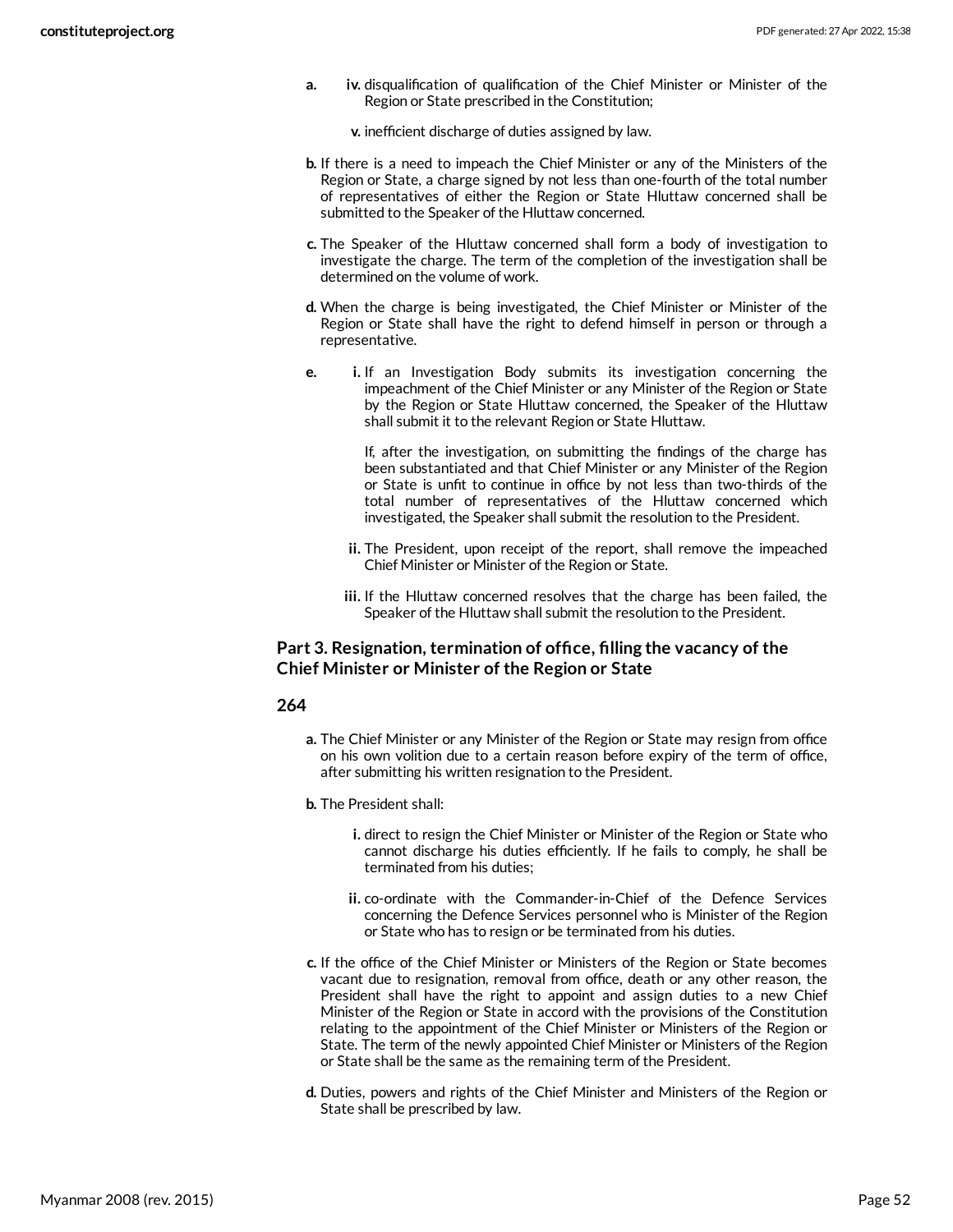### **Part 4. Advocate-General of the Region or Advocate-General of the State**

**265.** The Advocate-General of the Region or the Advocate-General of the State shall be called the Advocate-General of the Region or the Advocate-General of the State.

# **Part 5. The Appointment of the Advocate-General of the Region or State**

#### **266**

- **a.** The Chief Minister of the Region or State shall, with the approval of the Region or State Hluttaw concerned, appoint a person from among the Region or State Hluttaw representatives or from those who are not the Hluttaw representatives having the following qualifications as the Advocate General of the Region or State to obtain legal advice and assign duties on legal matters:
	- **i.** person who has attained the age of 40 years;
	- **ii.** person who has qualifications, with the exception of age limit, as the Pyithu Hluttaw representatives, prescribed in Section 120;
	- **iii.** persons whose qualification does not breach the provisions under Section 121 which disqualify a person from standing for election as Pyithu Hluttaw representatives;
	- **iv. aa.** person who has served as a judicial officer or law officer for at least five years not lower than that of the Region or State High Court; or person who has served as a judicial officer or law officer for at least 10 years not lower than that of the District Level;

**bb.** person who has been an advocate for at least 15 years.

- **v.** person loyal to the Union and its citizens.
- **b.** The President, with the approval of the Hluttaw shall appoint a person from among Hluttaw representatives as the Advocate-General of the Region or State.
- **c.** The appointment of a person as the Advocate-General of the Region or State nominated by the Chief Minister of the Region or State, to be appointed as the Advocate-General of the Region or State shall not be refused by the Region or State Hluttaw concerned unless it can clearly be proved that the person concerned does not meet the qualifications of the Advocate-General of the Region or State.
- **d.** The Chief Minister of the Region or State has the right to submit again the list for the appointment of a person as the Advocate-General of the Region or State to the Region or State Hluttaw concerned instead of the one who has not been approved by the Region or State Hluttaw.
- **e.** The Advocate-General of the Region or State is a member of the Government of the Region or State concerned.
- **f.** The Advocate-General of the Region or State shall:
	- **i.** be responsible to the President through the Chief Minister of the Region or State concerned;
	- **ii.** be responsible to the relevant Advocate-General of the Union or the relevant Chief Minister of the Region or State.

#### **Part 6. Impeachment of the Advocate-General of the Region or State**

**267.** If there is a need to impeach the Advocate-General of the Region or State, the same procedure for the impeachment of the Chief Minister or any Minister of the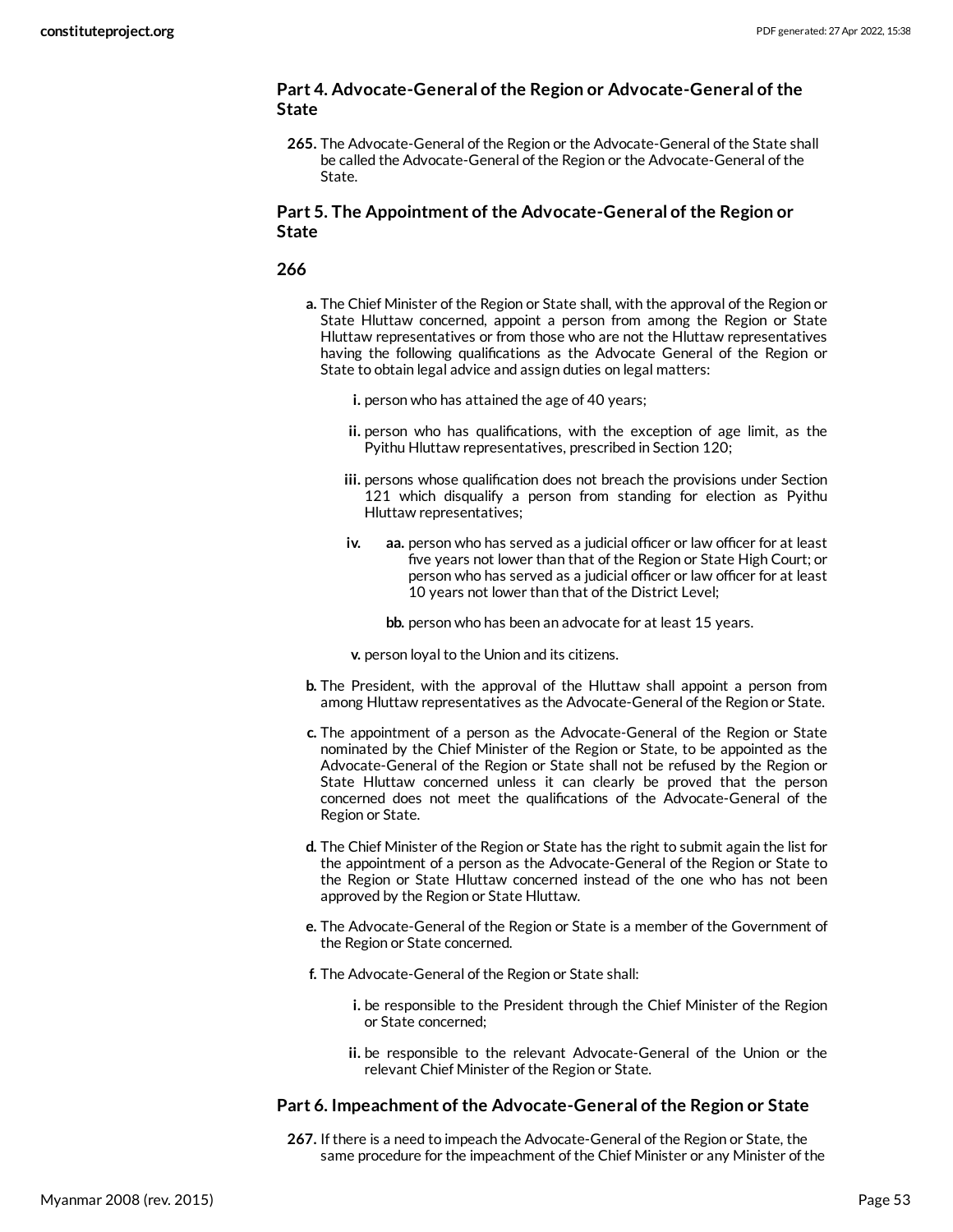**267.** Region or State under Section 263 shall be applied.

# **Part 7. Resignation, termination of office, filling vacancy of the Advocate-General of the Region or State**

- **268.** The Advocate-General of the Region or State is, subject to provisions of Sections 262 (n) and 264 prescribed for the relevant Chief Minister or the relevant Ministers of the Region or State concerning resignation, termination of office, filling the vacancy and deeming the person to have retired in case he is a Civil Services personnel.
- **269.** Duties, powers and rights of the Advocate-General of the Region or State shall be prescribed by law.

# **Part 8. Auditor-General of the Region or Auditor-General of the State**

**270.** The Auditor-General of the Region or State shall be called the Auditor-General of the Region or Auditor-General of the State.

# **Part 9. Appointment of the Auditor-General of the Region or the Auditor-General of the State**

- **a.** The Chief Minister of the Region or State shall appoint a person from Hluttaw representatives or from those who are not Hluttaw representatives, who has the following qualifications, with the approval of the relevant Region or State Hluttaw as the Auditor-General of the Region or State so as to audit the Region or State budget and report it:
	- **i.** person who has attained the age of 40 years;
	- **ii.** person who has qualifications, with the exception of age limit, as the Pyithu Hluttaw representatives prescribed in Section 120;
	- **iii.** persons whose qualifications does not breach the provisions under Section 121 which disqualify a person from standing for election as Pyithu Hluttaw representatives;
	- **iv. aa.** person who has served as an auditor of the Region or State for at least five years not lower than that of the Region or State Level; or person who has served as an auditor at least 10 years not lower than that of the District Level; or
		- **bb.** person who has served as a Registered Accountant or a Certified Public Accountant for at least 15 years;
	- **v.** person who is loyal to the Union and its citizens.
- **b.** The President shall appoint the person submitted by the relevant Chief Minister of the Region or State with the approval of the Hluttaw concerned as the Auditor-General of the Region or State.
- **c.** The person nominated by the Chief Minister of the Region or State concerned to be appointed as the Auditor-General of the Region or State shall not be refused by the Region or State Hluttaw concerned unless it can clearly be proved that the person concerned is not qualified to be the Auditor-General of the Region or State.
- **d.** The Chief Minister of the Region or State has the right to submit again the new list for the appointment of a person as the Auditor-General of the Region or State to the Region or State Hluttaw concerned instead of the one who has not been approved by the Region or State Hluttaw.
- **e.** The Auditor-General of the Region or State shall:
	- **i.** be responsible to the President through the Chief Minister of the Region or State concerned;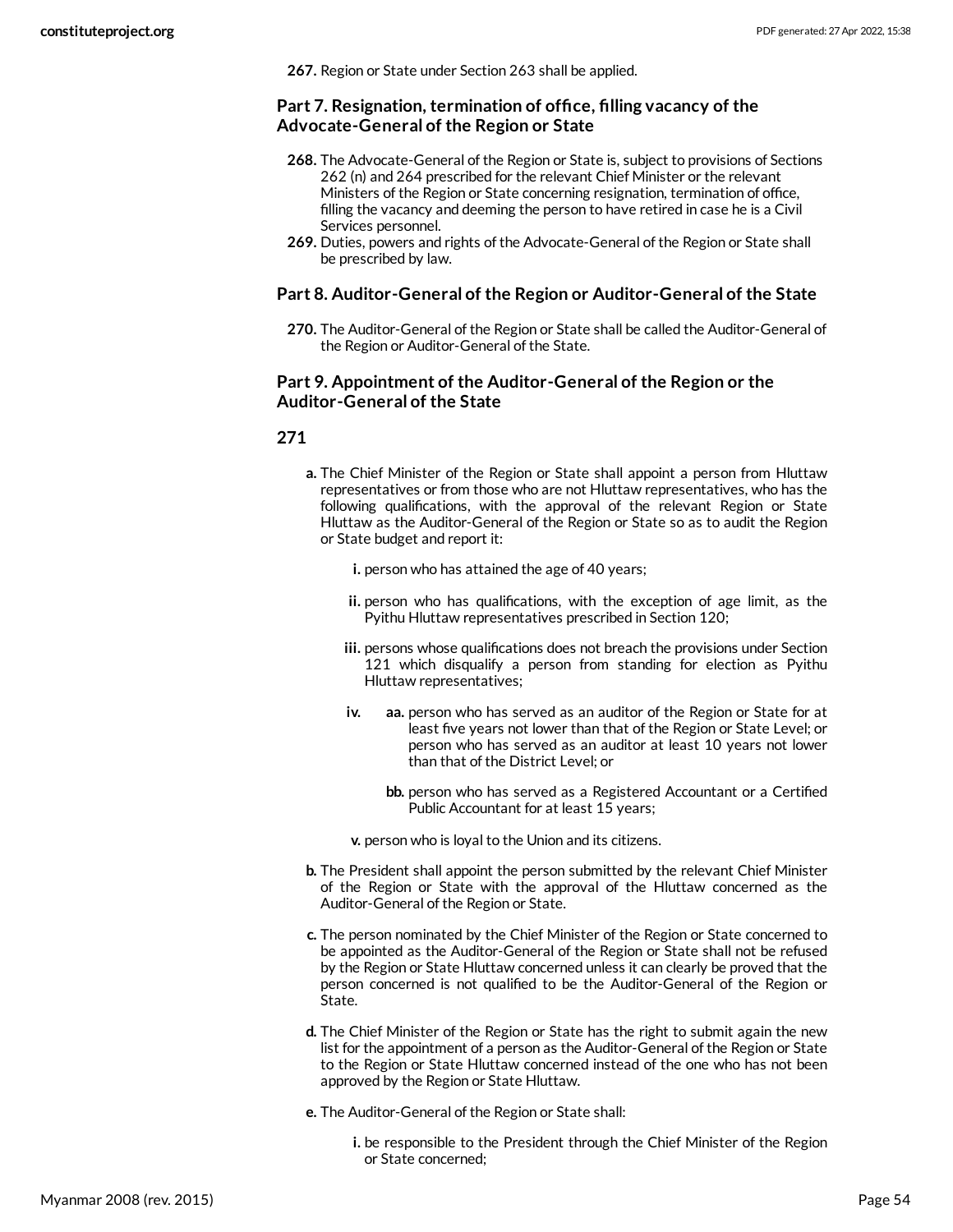**e. ii.** be responsible to the Auditor-General of the Union and to the Chief Minister of the Region or State concerned.

# **Part 10. Impeachment of the Auditor-General of the Region or the Auditor-General of the State**

**272.** If there is a need to impeach the Auditor-General of the Region or State, the same procedure for the impeachment of the Chief Minister or any Minister of the Region or State under Section 263 shall be applied.

# **Part 11. Resignation, termination of office, filling the vacancy of the Auditor-General of the Region or the Auditor-General of the State**

- **273.** The Auditor-General of the Region or State is, subject to provisions of Section 264 prescribed for the Chief Minister or Ministers of the Region or State concerning resignation, termination of office, filling the vacancy and deeming as the person to have retired in case he is a Civil Services personnel.
- **274.** Duties, powers and rights of the Auditor-General of the Region or State shall be prescribed by law.

# **Part 12. Administrative Body of the Self-Administered Division or Self-Administered Zone**

**275.** The Administrative Body of Self-Administered Division or Self-Administered Zone shall be called the leading body of the Self-Administered Division or leading body of the Self-Administered Zone.

# **Part 13. Formation of Leading Bodies of the Self-Administered Division and the Self-Administered Zone**

- **a.** Being Self-Administered Areas, the Self-Administered Division and the Self-Administered Zones are of equal status.
- **b.** Leading Bodies of the Self-Administered Division and the Self-Administered Zone are formed respectively in each and every Self-Administered Division and the Self-Administered Zone. Such Leading Bodies exercise legislative power vested under the Schedule Three of the Constitution.
- **c.** Leading Bodies of the Self-Administered Division or the Self-Administered Zone shall consist of at least 10 members.
- **d.** Leading Bodies of the Self-Administered Division or the Self-Administered Zone shall be formed with the following persons:
	- **i.** Region or State Hluttaw representatives elected from townships in the Self-Administered Division or Self-Administered Zone concerned;
	- **ii.** the Defence Services personnel representatives nominated by the Commander-in-Chief of the Defence Services to assign duties relating to Security or Border Affairs;
	- **iii.** Additional representatives selected by persons stated in Sub-Section (d) (i) and (ii).
- **e.** Members of the Leading Bodies of the Self-Administered Division or the Self-Administered Zone stated in above Sub-Section (d)(i) and (ii) shall, after coordinating among themselves, select a suitable person as the Chairperson of the Self-Administered Division or the Self-Administered Zone from the Region or State Hluttaw representatives elected from the townships in the Self-Administered Division or the Self-Administered Zone. The name of the person so elected shall be submitted to the President through the Chief Minister of the Region or State concerned.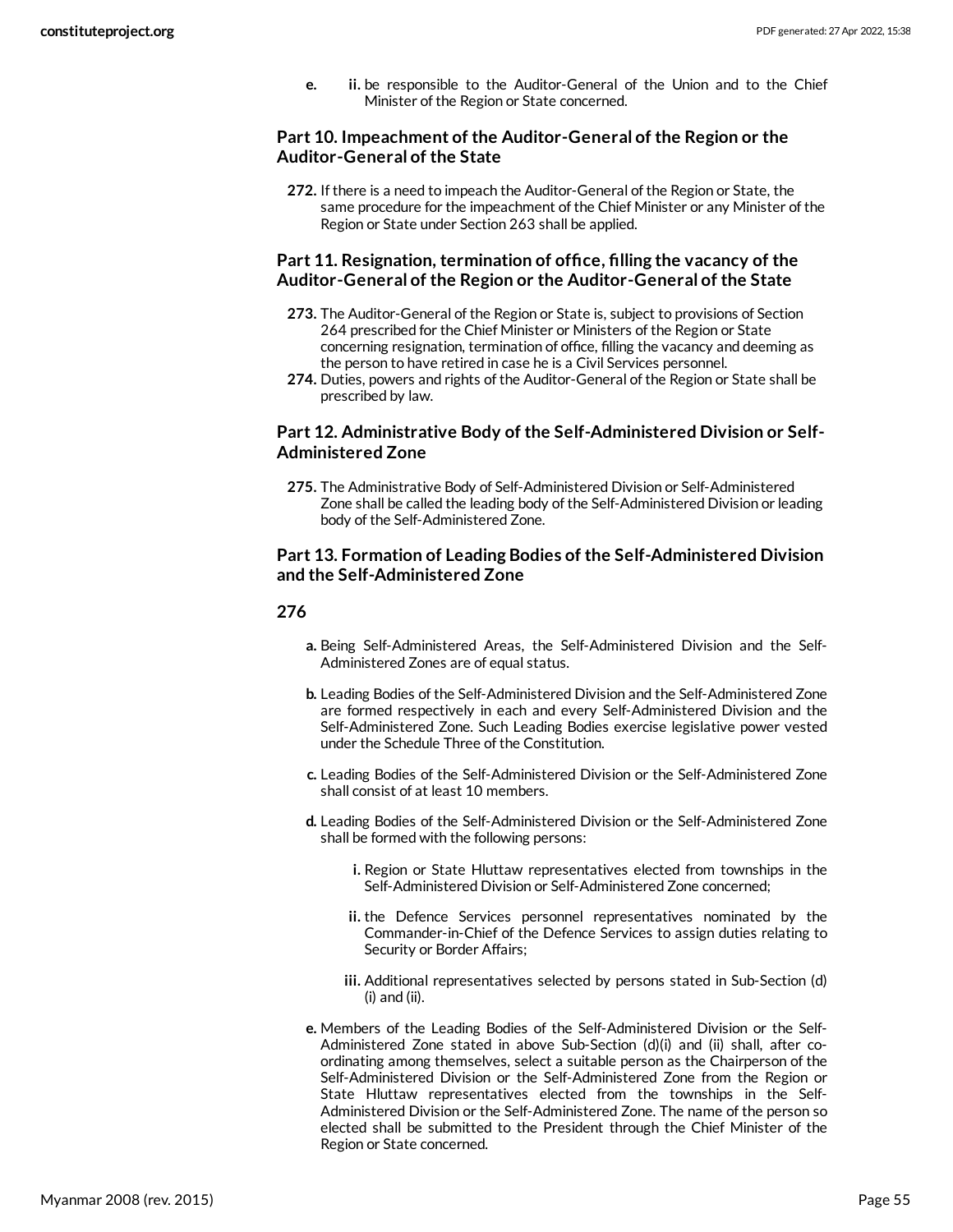- **f.** The President shall appoint the person who is nominated as the Chairperson of the Self-Administered Division or the Self-Administered Zone concerned.
- **g.** The Chairperson of the Self-Administered Division or the Self-Administered Zone is the ex-officio Minister in the Region or State concerned. Except for the method of the appointment of the Minister of the Region or State, the other provisions of the Constitution shall be applied to the Chairperson of the Self-Administered Division or Self-Administered Zone.
- **h.** The Chairperson of the Self-Administered Division or Self-Administered Zone and members of the Leading Body concerned shall:
	- **i.** except the National races who have already obtained the Self-Administered Division or Self-Administered Zone concerned residing in the Self-Administered Division or Self-Administered Zone concerned, if they are National races that are deemed by the authority concerned to have a population of over 10,000, from the remaining National races, each representative of the said National races shall be elected and appointed as a member of the Leading Body. The elected member of the Leading Body shall have the prescribed qualifications of Hluttaw representatives of the Region or State under Section 169;
	- **ii.** if the number of members of the Leading Body of the Self-Administered Division or Self-Administered Zone is less than 10 members, the required number of members from those residing in the Self-Administered Division or Self-Administered Zone concerned and who have qualifications prescribed for the Region or State Hluttaw representatives shall be elected and appointed to fill up 10 members as they desire.
- **i.** The Commander-in-Chief of the Defence Services shall assign the duties to the one-fourth of the total number of members with the Defence Services personnels in the Leading Bodies of the Self-Administered Division or Self-Administered Zone, as necessary.
- **j.** The Defence Services personnel, nominated in accord with the law by the Commander-in-Chief of the Defence Services, to be assigned as the members of the Leading Bodies of the Self-Administered Division or Self-Administered Zone shall have qualifications of the Region or State Hluttaw representatives.
- **k. i.** The Chairperson of the Leading Bodies of the Self-Administered Division or Self-Administered Zone concerned shall declare the name of the members of the Leading Bodies of the Self-Administered Division or Self-Administered Zone.
	- **ii.** The Chairperson of the Leading Bodies of the Self-Administered Division or Self- Administered Zone shall be responsible to the Region or State Chief Minister concerned, and to the President through the Chief Minister concerned.
	- **iii.** Members of Leading Bodies of the Self-Administered Division or Self-Administered Zone shall be responsible to their Chairperson.
	- **iv.** The term of office, taking action, resignation, termination of duty and filling the vacancy of the Chairperson of the Leading Bodies of the Self-Administered Division or Self-Administered Zone shall be prescribed by law.
- **l.** Duties, powers and rights of the Chairperson and members of the Leading Bodies of the Self-Administered Division or Self-Administered Zone shall be prescribed by law.

# **Part 14. Executive Powers of the Leading Bodies of the Self-Administered Division or Self-Administered Zone**

**277.** Subject to provisions of the Constitution, the Self- executive power of the Leading Bodies of the Self-Administered Division or Self-Administered Zone extend to the following matters: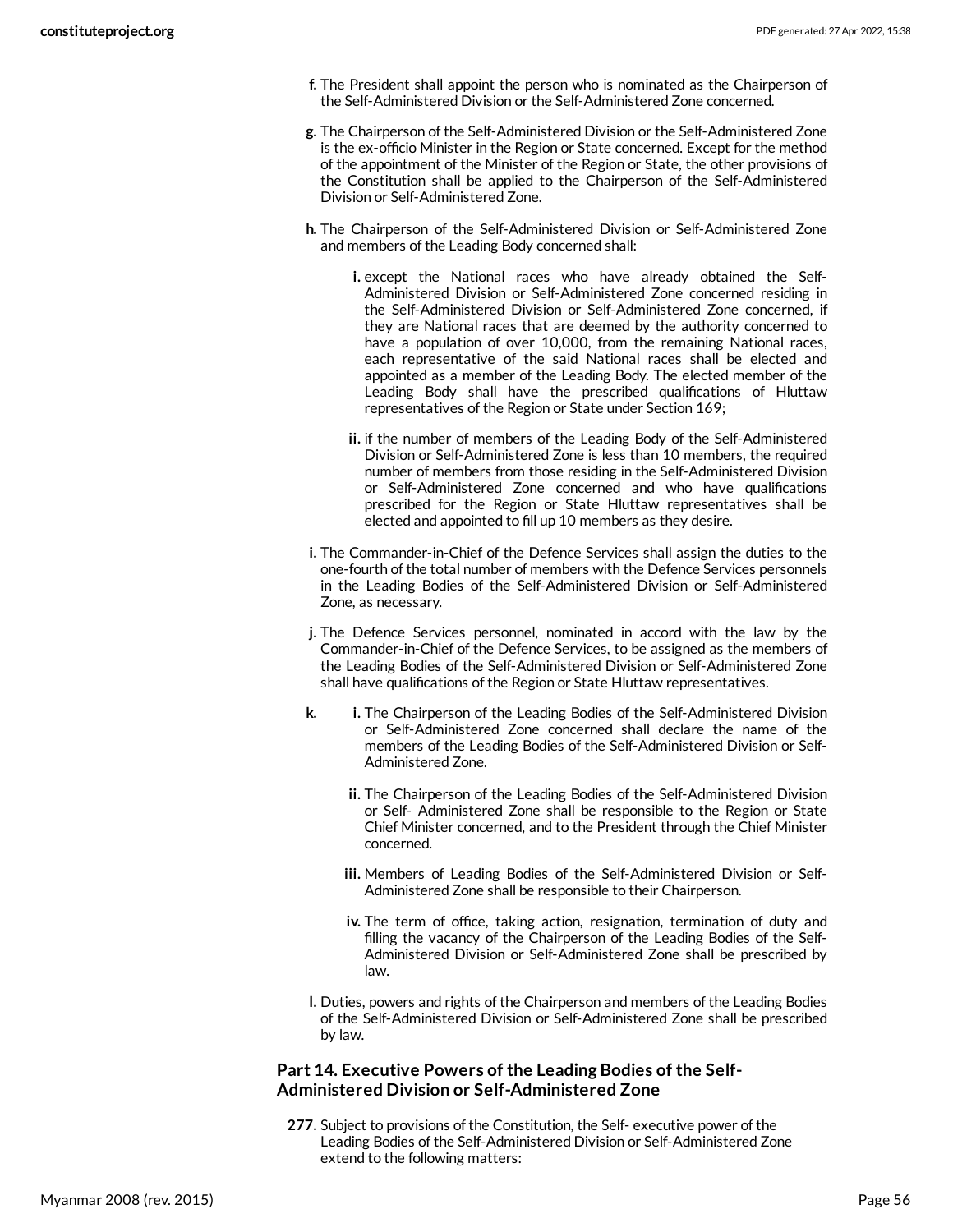- **277. a.** on which the Leading Bodies of the Self-Administered Division or Self-Administered Zone has power to make law under Schedule Three;
	- **b.** on which the Leading Bodies of the Self-Administered Division or Self-Administered Zone has power to implement in accord with any law enacted by the Pyidaungsu Hluttaw;
	- **c.** on which the Leading Bodies of the Self-Administered Division or Self-Administered Zone has power to implement in accord with any law enacted by the Region or State Hluttaw concerned.
- **278.** The Leading Bodies of the Self-Administered Division or Self-Administered Zone shall be responsible to assist the Union Government in preserving stability of the Union, community peace and tranquillity and prevalence of law and order.
- **279.** The Leading Bodies of the Self-Administered Division or Self- Administered Zone shall:
	- **a.** subject to the policies of the Union Government draw work programmes for the development of their territory and shall co-ordinate with the Region or State Government concerned;
	- **b.** draw annual budgets and co-ordinate for approval with the Region or State Government concerned in accord with the provisions of the Constitutions;
	- **c.** have the right to expend the allotted fund included in the Budget Law of the Region or State Government concerned in accord with the rules;
	- **d.** have the right to expend within the permitted framework to the general expenditure included in the last-enacted Budget Law of the Region or State Hluttaw if the Region or State Hluttaw is unable to pass the Region or State Budget Bill submitted by the Region or State Government.
- **280.** The Leading Bodies of the Self-Administered Division or Self-Administered Zone may, in accord with the law, supervise, co-operate and co-ordinate the functions of the Civil Services organizations which are performing the duties within their territory.
- **281.** The Leading Bodies of the Self-Administered Division or Self-Administered Zone shall submit reports of the general situations of their territory to the Union Government and the Region or State Government concerned.
- **282.** The Leading Bodies of the Self-Administered Division or Self-Administered Zone shall perform the functions which are occasionally assigned by the Union Government and the Region or State Government concerned.

# **Part 15. Office of the Leading Bodies of the Self-Administered Division or Self-Administered Zone**

**283.** The Head of General Administration Department of the Leading Bodies of the Self-Administered Division or Self-Administered Zone shall serve as the Secretary of the Leading Bodies of the Self-Administered Division or Self-Administered Zone. Moreover, the General Administration Department of the Self-Administered Division or Self-Administered Zone is also the Office of the Leading Bodies of the Self-Administered Division or Self-Administered Zone.

# **Part 16. Administration of Nay Pyi Taw, the Union Territory**

#### **284**

- **a.** Nay Pyi Taw which is the Union Territory, shall consist of all districts and townships that are Nay Pyi Taw development territory, on the day the Constitution come into operation.
- **b.** The President may change, if necessary, the demarcation of districts and townships in Nay Pyi Taw which is the Union Territory.

# **Part 17. Formation of the Nay Pyi Taw Council**

#### Subsidiary unit government

# **285**

**a.** The Chairperson and members of the Nay Pyi Taw Council shall have the following qualifications:

**i.** person who has attained the age of 35 years;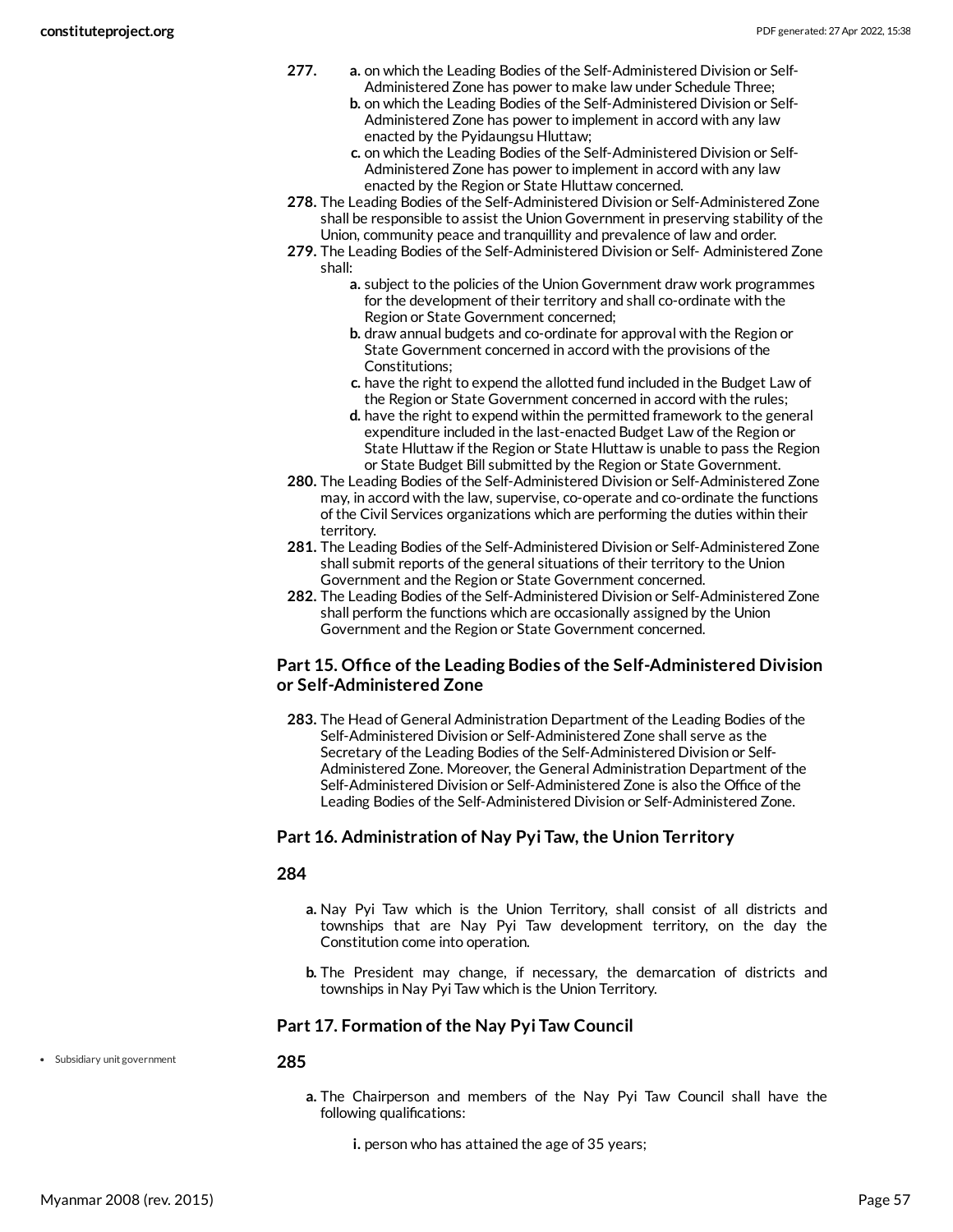- **a. ii.** person who has qualifications, with the exception of age limit, entitled to be elected as Pyithu Hluttaw representatives prescribed in Section 120;
	- **iii.** persons whose qualifications does not breach the provisions under Section 121 which disqualify a person from standing for election as Pyithu Hluttaw representatives;
	- **iv.** who have other qualifications prescribed by the President.
- **b.** The President:
	- **i.** shall form a Nay Pyi Taw Council;
	- **ii.** shall appoint persons who have the prescribed qualifications as Chairperson and members of Nay Pyi Taw Council;
	- **iii.** shall obtain the nomination of suitable Defence Services personnel who have prescribed qualifications for appointment as Council member or members from the Commander-in-Chief of the Defence Services for coordination of Security matters of Nay Pyi Taw which is the Union Territory;
	- **iv.** may prescribe the number of members, including the Chairperson, to serve in Nay Pyi Taw Council in accord with the law as necessary.
- **c.** The Chairperson of the Nay Pyi Taw Council shall be responsible to the President and the members shall be responsible to the Chairperson of the Nay Pyi Taw Council and the President through the Chairperson of the Nay Pyi Taw Council.
- **d.** If the Chairperson or a member of the Nay Pyi Taw Council is a representative of a Hluttaw, it shall be deemed that he has resigned from the day he is appointed as Chairperson or a member of the Nay Pyi Taw Council.
- **e.** If the Chairperson or a member of the Nay Pyi Taw Council is a Civil Services personnel, it shall be deemed that he has retired according to the existing Civil Services rules and regulations from the day he is appointed as the Chairperson or a member of the Nay Pyi Taw Council.
- **f.** The Defence Services personnel who are appointed as a member or members of the Nay Pyi Taw Council, to co-ordinate Security Affairs, are not required to retire or resign from the Defence Services.
- **g.** If the Chairperson or a member of the Nay Pyi Taw Council is a member of any political party, he shall not take part in its party activities during the term from the day he is appointed as the Chairperson or a member of the Nay Pyi Taw Council. Resignation, termination of office, filling the vacancy of the Chairperson and members of the Nay Pyi Taw Council

# **Part 18. Resignation, termination of office, filling the vacancy of the Chairperson and members of the Nay Pyi Taw Council**

- **a. i.** The term of the Chairperson and members of the Nay Pyi Taw Council is the same as that of the President.
	- **ii.** The Chairperson and any member of the Nay Pyi Taw Council may resign from office on his own volition due to a certain reason before expiry of the term of office, after submitting his written resignation to the President.
	- **iii.** The President may:
		- **aa.** direct the Chairperson and any member of the Nay Pyi Taw Council to resign if he cannot discharge his duties efficiently. If he fails to comply, he shall be terminated from his office;
		- **bb.** co-ordinate with the Commander-in-Chief of the Defence Services concerning with the Defence Services personnel who is the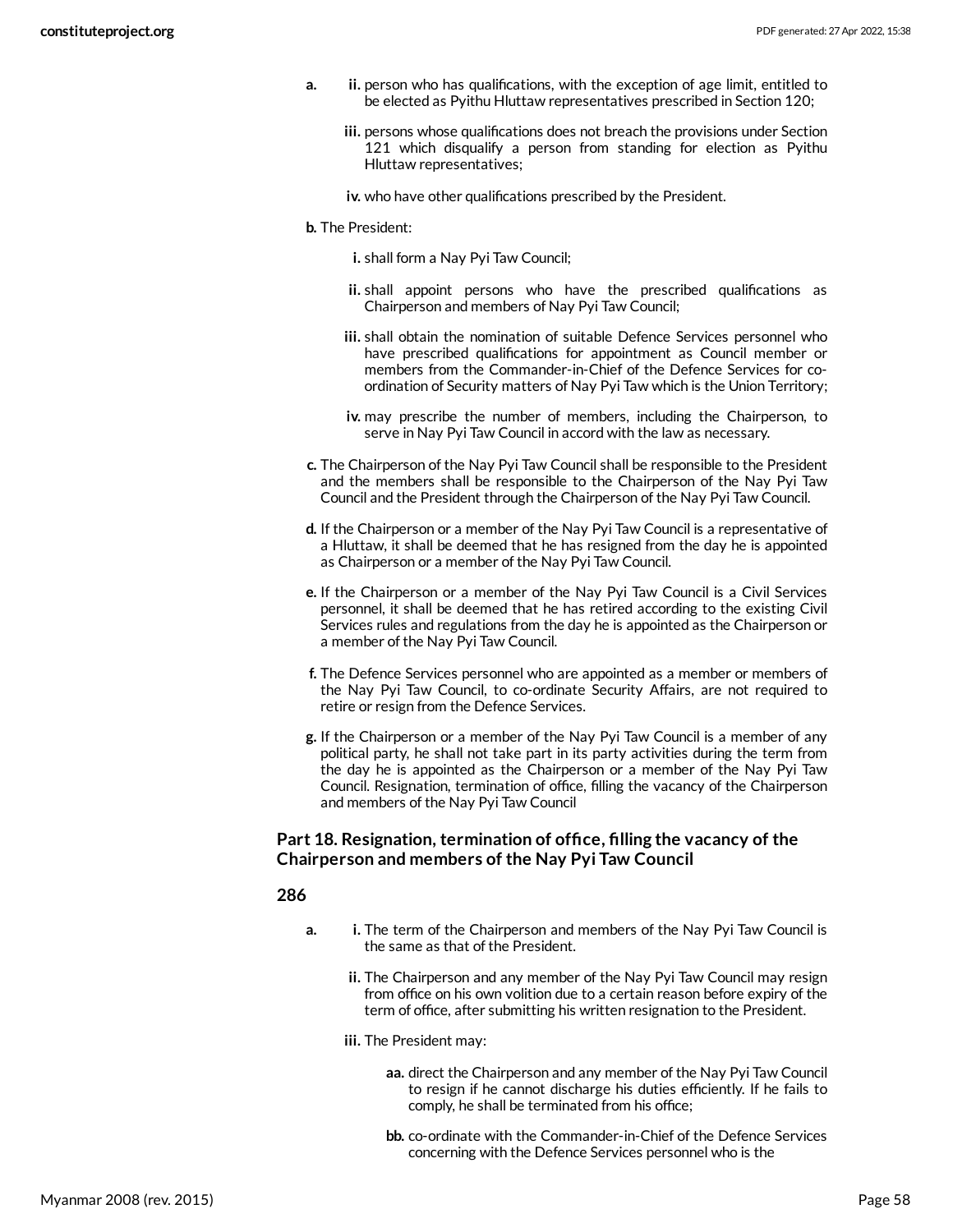- **a. iii. bb.** member of the Nay Pyi Taw Council and has to resign or be terminated from office.
	- **iv.** If the office of the Chairperson or member of the Nay Pyi Taw Council becomes vacant due to resignation, removal from office, death or any other reason, the President shall have the right to appoint and assign duties to a new Chairperson or member of the Nay Pyi Taw Council in accord with the provisions of the Constitution. The term of the newly appointed Chairperson or member of the Nay Pyi Taw Council shall be the same as that of the remaining term of the President.
- **b.** The formation of Nay Pyi Taw Council, duties, powers and rights of the Chairperson and members of Nay Pyi Taw Council shall be prescribed by law.

# **Part 19. Office of Nay Pyi Taw Council**

**287.** The Head of General Administration Department of Nay Pyi Taw is ex-officio the secretary of the Nay Pyi Taw Council. General Administration Department of Nay Pyi Taw is the office of the Nay Pyi Taw Council.

#### **Part 20. Administration of district and township**

**288.** Administration of district and township level shall be assigned to the Civil Services personnel.

#### **Part 21. Administration of ward and village-tract**

**289.** Administration of ward or village-tract shall be assigned in accord with the law to a person whose integrity is respected by the community.

# **E. Civil Services Personnel**

- **290.** Matters relating to the appointment, promotion, retirement, enforcement of rules and regulations and taking action on the Civil services personnel shall be exercised in accord with the law.
- **291.** With respect to the Defence Services personnel who are also Civil Services personnel whose nature of work, is of special significant, they shall be given by the relevant Military laws.
- **292.** With respect to members of Myanmar Police Force who are also Civil Services personnel whose nature of work, is of special significant, they shall be given by the specified law which shall be enacted.

# **Chapter VI. Judiciary**

# **A. Formation of Courts**

**293.** Courts of the Union are formed as follows:

- **a.** Supreme Court of the Union, High Courts of the Region, High Courts of the State, Courts of the Self-Administered Division, Courts of the Self-Administered Zone, District Courts, Township Courts and the other Courts constituted by law;
- **b.** Courts-Martial;
- **c.** Constitutional Tribunal of the Union.

# **B. Supreme Court of the Union**

#### **Part 1. Constitution of the Supreme Court of the Union**

**294.** In the Union, there shall be a Supreme Court of the Union. Without affecting the powers of the Constitutional Tribunal and the Courts-Martial, the Supreme Court

- Municipal government
- Municipal government

- Municipal government Structure of the courts
- Establishment of military courts
- Establishment of constitutional court

• Structure of the courts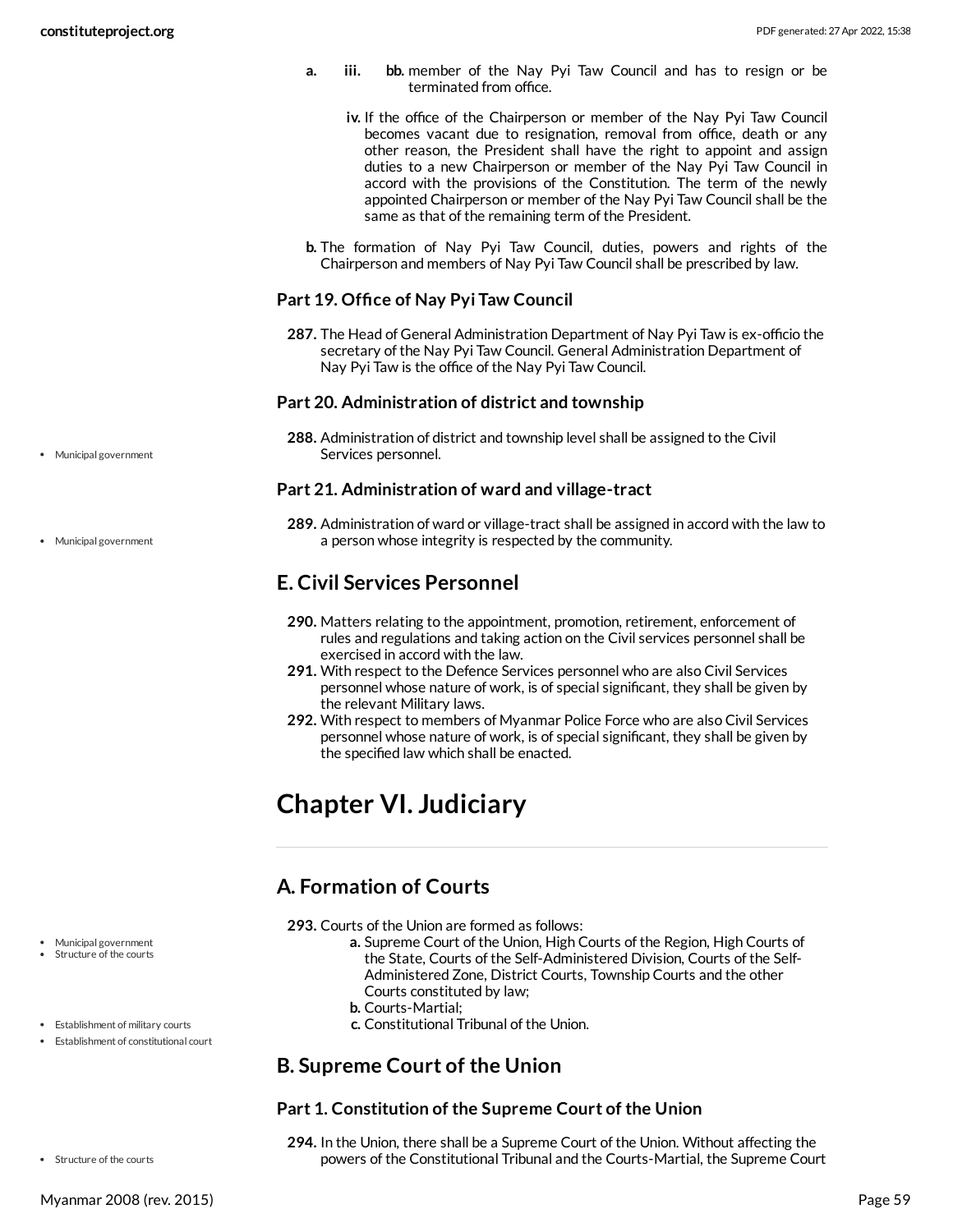Supreme court powers

• International law

**294.** of the Union is the highest Court of the Union.

#### **Part 2. Original Jurisdiction of the Supreme Court of the Union**

#### **295**

- **a.** Only the Supreme Court of the Union has the following original jurisdiction:
	- **i.** in matters arising out of bilateral treaties concluded by the Union;
	- **ii.** in other disputes, except the Constitutional problems, between the Union Government and the Region or State Governments;
	- **iii.** in other disputes, except the Constitutional problems, among the Regions, among the States, between the Region and the State and between the Union Territory and the Region or the State;

**iv.** other matters as prescribed by any law.

- **b.** As the Supreme Court of the Union is the highest court of the Union, it is the court of final appeal.
- **c.** The judgments of the Supreme Court of the Union are final and conclusive and have no right of appeal.
- **d.** The Supreme Court of the Union, subject to any provision of the Constitution or any provision of other law, has the appellate jurisdiction to decide judgments passed by the High Courts of the Regions or the States. Moreover, the Supreme Court of the Union also has the appellate jurisdiction to decide judgments passed by the other courts in accord with the law.
- **e.** The Supreme Court of the Union has the revisional jurisdiction in accord with the law.
- **296.** The Supreme Court of the Union:
	- **a.** has the power to issue the following writs:
		- **i.** Writ of Habeas Corpus;
		- **ii.** Writ of Mandamus;
		- **iii.** Writ of Prohibition;
		- **iv.** Writ of Quo Warranto;
		- **v.** Writ of Certiorari.
	- **b.** The applications to issue writs shall be suspended in the areas where the state of emergency is declared.

#### **Part 3. Judiciary Budget**

**297.** The Supreme Court of the Union shall submit judiciary budget to the Union Government in order to include and present in the Annual Budget Bill of the Union in accord with the provisions of the Constitution.

#### **Part 4. Submission of the Judiciary Situation**

**298.** The Chief Justice of the Union may submit important judiciary situation concerning the Union or the public, either to the session of the Pyidaungsu Hluttaw or the Pyithu Hluttaw or the Amyotha Hluttaw from time to time.

# **Part 5. Appointment of the Chief Justice of the Union and the Judges of the Supreme Court of the Union**

Supreme court selection

Emergency provisions Supreme court powers

#### **299**

- **a.** The Head of the Supreme Court of the Union shall be called the Chief Justice of the Union.
- **b.** Judges of the Supreme Court of the Union including the Chief Justice of the Union may be appointed in the Supreme Court from a minimum of seven and a

• Number of supreme court judges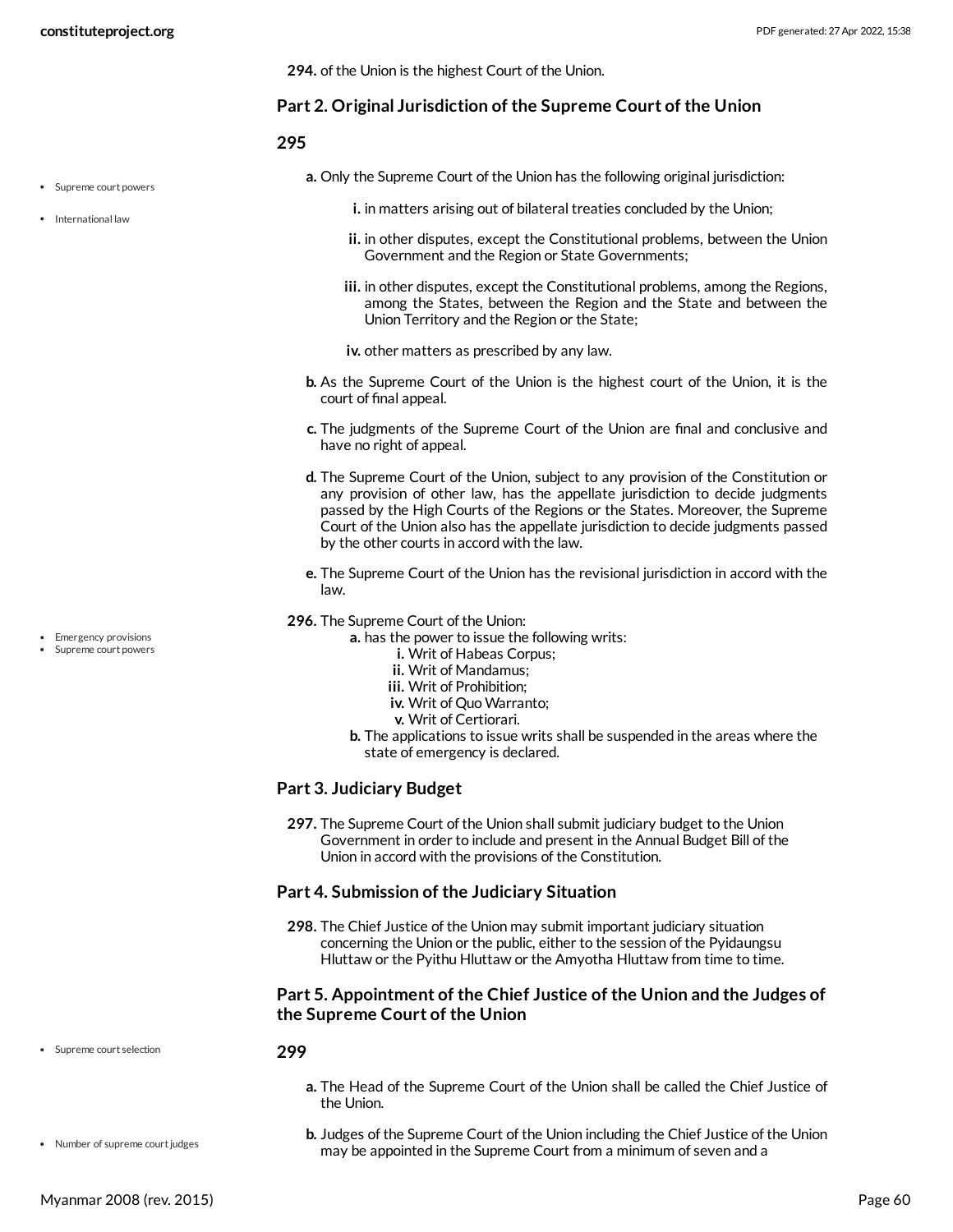**b.** maximum of 11 in number.

- **c. i.** The President shall submit the nomination of the person suitable to be appointed as the Chief Justice of the Union to the Pyidaungsu Hluttaw and seek its approval.
	- **ii.** The Pyidaungsu Hluttaw shall have no right to refuse the person nominated by the President for the appointment of Chief Justice of the Union and Judges of the Supreme Court of the Union unless it can clearly be proved that the persons do not meet the qualifications for the post prescribed in Section 301.
	- **iii.** The President has the right to submit again the list furnished with a new name replacing the one who has not been approved by the Pyidaungsu Hluttaw for the appointment of the Chief Justice of the Union.
	- **iv.** The President shall appoint the person who has been approved by the Pyidaungsu Hluttaw as the Chief Justice of the Union.
- **d. i.** The President, in co-ordination with the Chief Justice of the Union, shall submit the nomination of the persons suitable to be appointed as the Judges of the Supreme Court of the Union to the Pyidaungsu Hluttaw and seek its approval.
	- **ii.** The Pyidaungsu Hluttaw has no right to refuse the persons nominated by the President for the appointment of the Chief Justice of the Union and Judges of the Supreme Court of the Union unless it can clearly be proved the persons concerned do not possess the qualifications prescribed for Judges of Supreme Court of the Union. in Section 301.
	- **iii.** The President has the right to submit again the list furnished with a new name replacing the one who has not been approved by Pyidaungsu Hluttaw for the appointment of a Judge of the Supreme Court of the Union.
	- **iv.** The President shall appoint the persons approved by Pyidaungsu Hluttaw as Judges of the Supreme Court of the Union.

#### **300**

- **a.** The Chief Justice of the Union or Judges of the Supreme Court of the Union must be free from party politics.
- **b.** The Chief Justice of the Union or Judges of the Supreme Court of the Union, if they are Civil Services personnel, shall be deemed to have retired in accord with the existing Civil Services Regulations commencing from the day of the appointment as the Chief Justice of the Union or Judge of the Supreme Court of the Union.

# **Part 6. Qualifications of the Chief Justice of the Union and Judges of the Supreme Court of the Union**

- **301.** The Chief Justice of the Union and Judges of the Supreme Court of the Union shall be a person of following qualifications:
	- **a.** not younger than 50 years and not older than 70 years;
	- **b.** who has qualifications, with the exception of the age limit, prescribed in Section 120 for Pyithu Hluttaw representatives;
	- **c.** whose qualifications does not breach the provisions under the Section 121 which disqualify him from standing for election as Pyithu Hluttaw representatives;
	- **d. i.** who has served as a Judge of the High Court of the Region or State for at least five years; or
		- **ii.** who has served as a Judicial Officer or a Law Officer at least 10 years not lower than that of the Region or State level; or
		- **iii.** who has practised as an Advocate for at least 20 years; or
		- **iv.** who is, in the opinion of the President, an eminent jurist;
	- **e.** loyal to the Union and its citizens;

• Eligibility for supreme court judges

• Minimum age of supreme court judges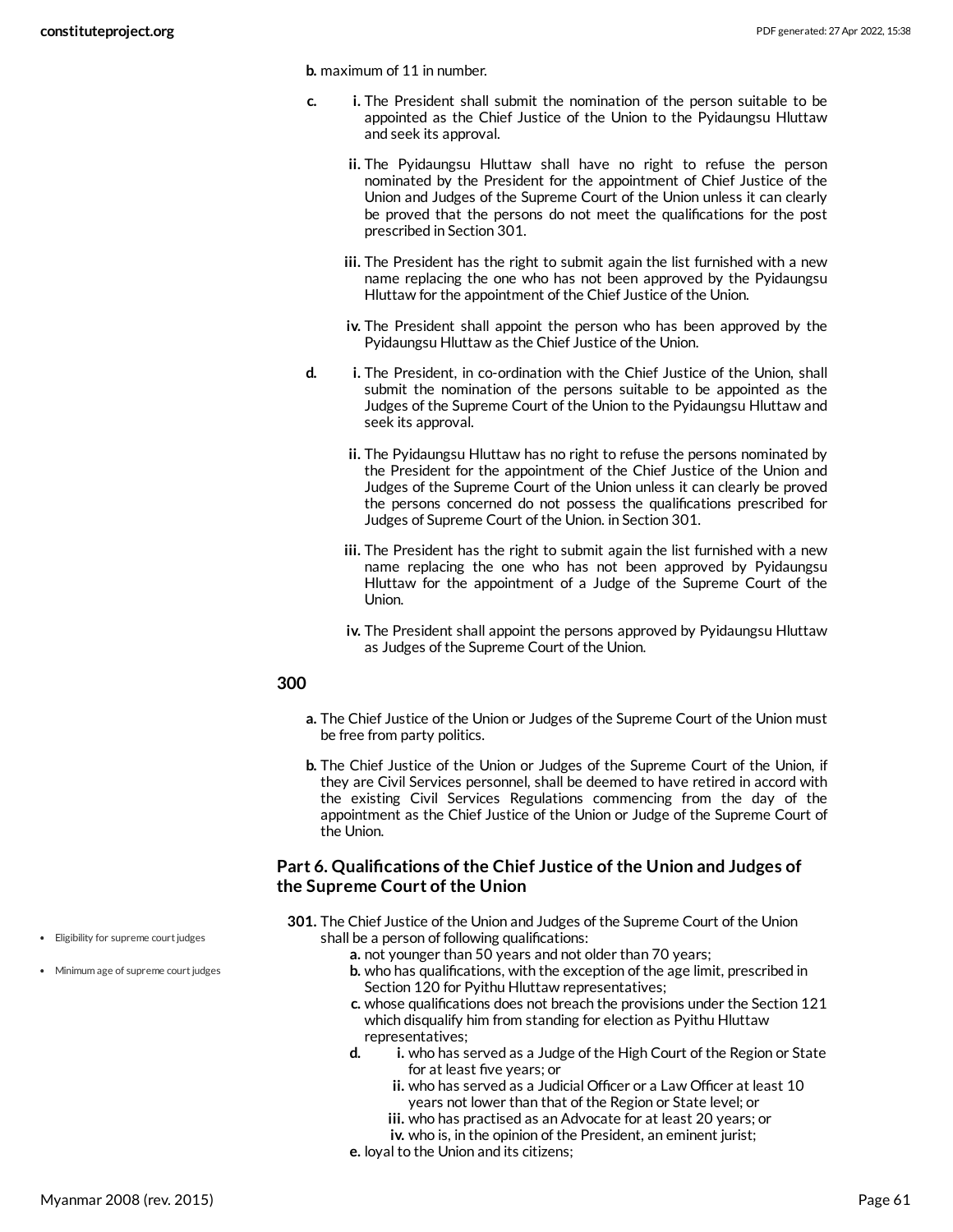**301. f.** who is not a member of a political party; **g.** who is not a Hluttaw representative.

# **Part 7. Impeachment of the Chief Justice of the Union and Judges of the Supreme Court of the Union**

- Supreme/ordinary court judge removal
- **a.** The President or the representatives of the Pyithu Hluttaw or Amyotha Hluttaw may impeach the Chief Justice of the Union or any Judge of the Supreme Court of the Union for any of the following reasons:
	- **i.** high treason;

- **ii.** breach of any provision of the Constitution;
- **iii.** misconduct;
- **iv.** disqualifications of the qualifications of the Chief Justice of the Union and Judges of the Supreme Court of the Union prescribed under Section 310;
- **v.** inefficient discharge of duties assigned by law.
- **b.** If the President wishes to impeach:
	- **i.** he shall submit the charge to the Speaker of the Pyidaungsu Hluttaw;
	- **ii.** the Speaker of the Pyidaungsu Hluttaw shall form an investigation body and cause the charge to be investigated in accord with the law;
	- **iii.** in forming the investigation body, an equal number of representatives of the Pyithu Hluttaw and Amyotha Hluttaw shall be included and any suitable member of the body be assigned as the Chairperson of such body;
	- **iv.** the time for the completion of the investigation shall be determined on the volume of work;
	- **v.** the President may, himself in person or through a representative, explain and present the charge before the investigation body and has also the right to submit evidence and witnesses;
	- **vi.** when the charge is being investigated, the person being charged shall be given the right to defend himself in person or through a representative;
	- **vii.** the Speaker of the Pyidaungsu Hluttaw shall, on being submitted the findings of the investigation concerning the impeachment by the investigation body, present it to the Pyidaungsu Hluttaw;
	- **viii.** the Speaker of the Pyidaungsu Hluttaw shall, if the resolution is passed that the charge has been substantiated and the alleged person is unfit to continue to serve as the Chief Justice of the Union or a Judge of the Supreme Court of the Union by the two-thirds of the total number of the Pyidaungsu Hluttaw representatives, present and report the said resolution to the President;
	- **ix.** on presentation of the report, the President shall, proceed to remove the Chief Justice of the Union or the Judge of the Supreme Court of the Union who has been impeached from office;
	- **x.** if the Pyidaungsu Hluttaw resolves that the charges has failed, the Speaker of the Pyidaungsu Hluttaw shall present and report the said resolution to the President;
- **c.** If the representatives of the Pyithu Hluttaw or the Amyotha Hluttaw wish to impeach:
	- **i.** the provisions for the impeachment of the President or the Vice-President under Section 71 shall be applied;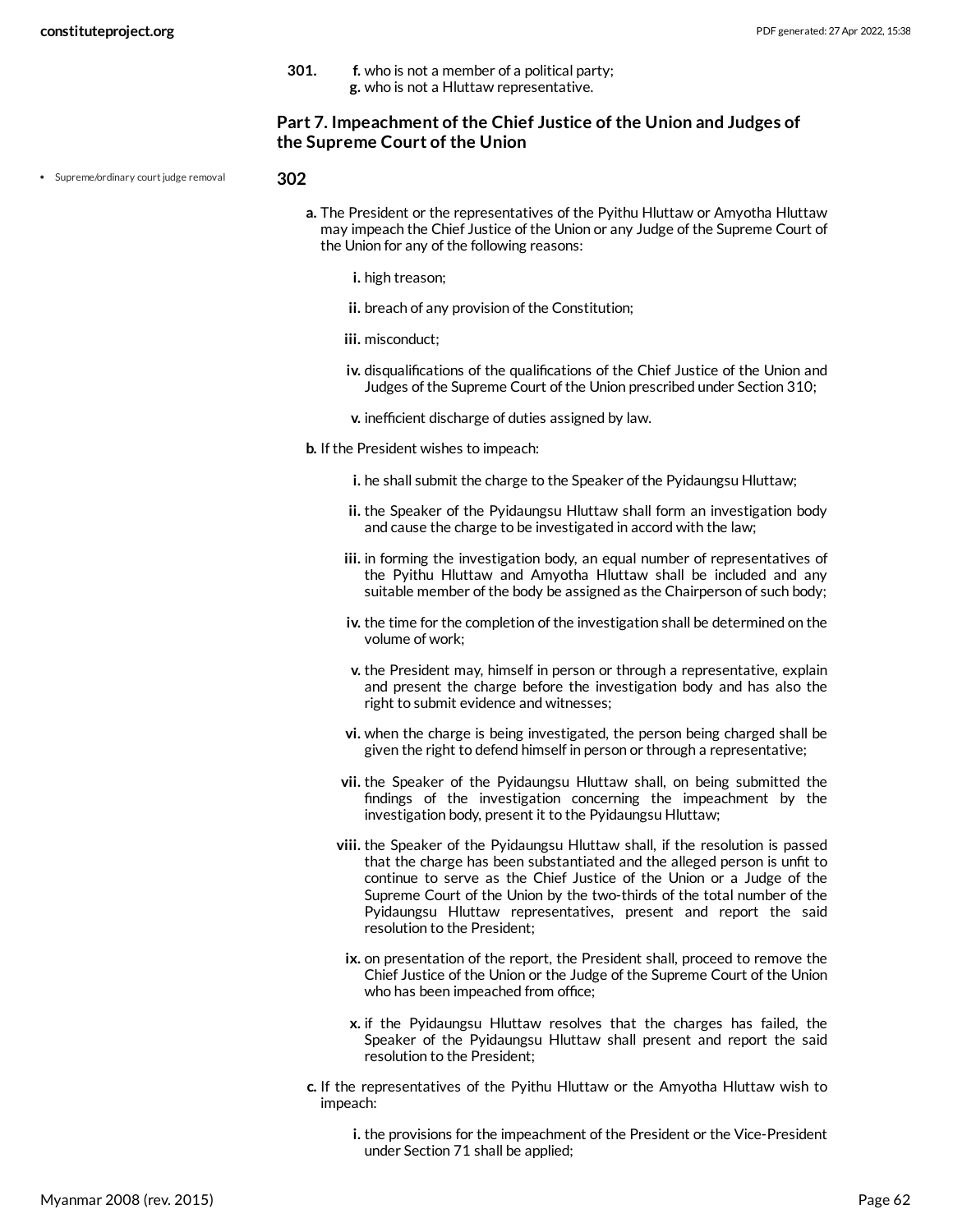- **c. ii.** the President shall, if the Hluttaw which made the investigation resolves and reports that the charge made upon the Chief Justice of the Union or any Judge of the Supreme Court of the Union has been substantiated and the person being charged is unfit to continue to serve as the Chief Justice of the Union or Judge of the Supreme Court of the Union, proceed to remove the Chief Justice of the Union or the Judge of the Supreme Court of the Union who has been impeached from office;
	- **iii.** if the Hluttaw which made the investigation resolves that the charge has been failed, the Chairperson of the Hluttaw concerned shall present and report the resolution to the President.

# **Part 8. Term of the Chief Justice of the Union and Judges of the Supreme Court of the Union**

**303.** The Chief Justice of the Union and Judges of the Supreme Court of the Union

- shall hold office up to the age of 70 years unless one of the following occurs: **a.** resignation on his own volition;
	- **b.** being impeached in accord with the provisions under the Constitution and removed from office;
	- **c.** being found to be unable to continue to serve due to permanent disability caused by either physical or mental defect according to the findings of the medical board formed by law;
	- **d.** death.
- **304.** Duties, powers and rights of the Chief Justice of the Union and Judges of the Supreme Court of the Union shall be prescribed by law.

# **C. High Courts of the Region or High Courts of the State**

# **Part 1. Formation of High Courts of the Region or High Courts of the State**

**305.** There is the High Court of the Region in the Region and the High Court of the State in the State.

# **Part 2. Jurisdictions of High Courts of the Region or High Courts of the State**

- **306.** High Courts of the Region or State shall have the following jurisdictions in accord with the law:
	- **a.** adjudicating on original case;
	- **b.** adjudicating on appeal case;
	- **c.** adjudicating on revision case;
	- **d.** adjudicating on matters prescribed by any law.

### **307**

- **a.** For the purpose of judicial administration, the High Court of Mandalay Region is the High Court of the Courts situated in Nay Pyi Taw.
- **b.** For the purpose of judicial administration, where any area located in the Region or State is designated as a Union Territory, the High Court of the Region or State concerned is the High Court of the Courts situated in the said Union Territory. Appointment of the Chief Justice and Judges of the High Court of the Region or the High Court of the State

# **Part 3. Appointment of the Chief Justice and Judges of the High Court of the Region or the High Court of the State**

#### Ordinary court selection

#### **308**

**a. i.** The Head of the High Court of the Region or the High Court of the State shall be called the Chief Justice of the High Court of the Region or the

Supreme court powers

 $\bullet$  Supreme/ordinary court judge removal Mandatory retirement age for judges Supreme court term length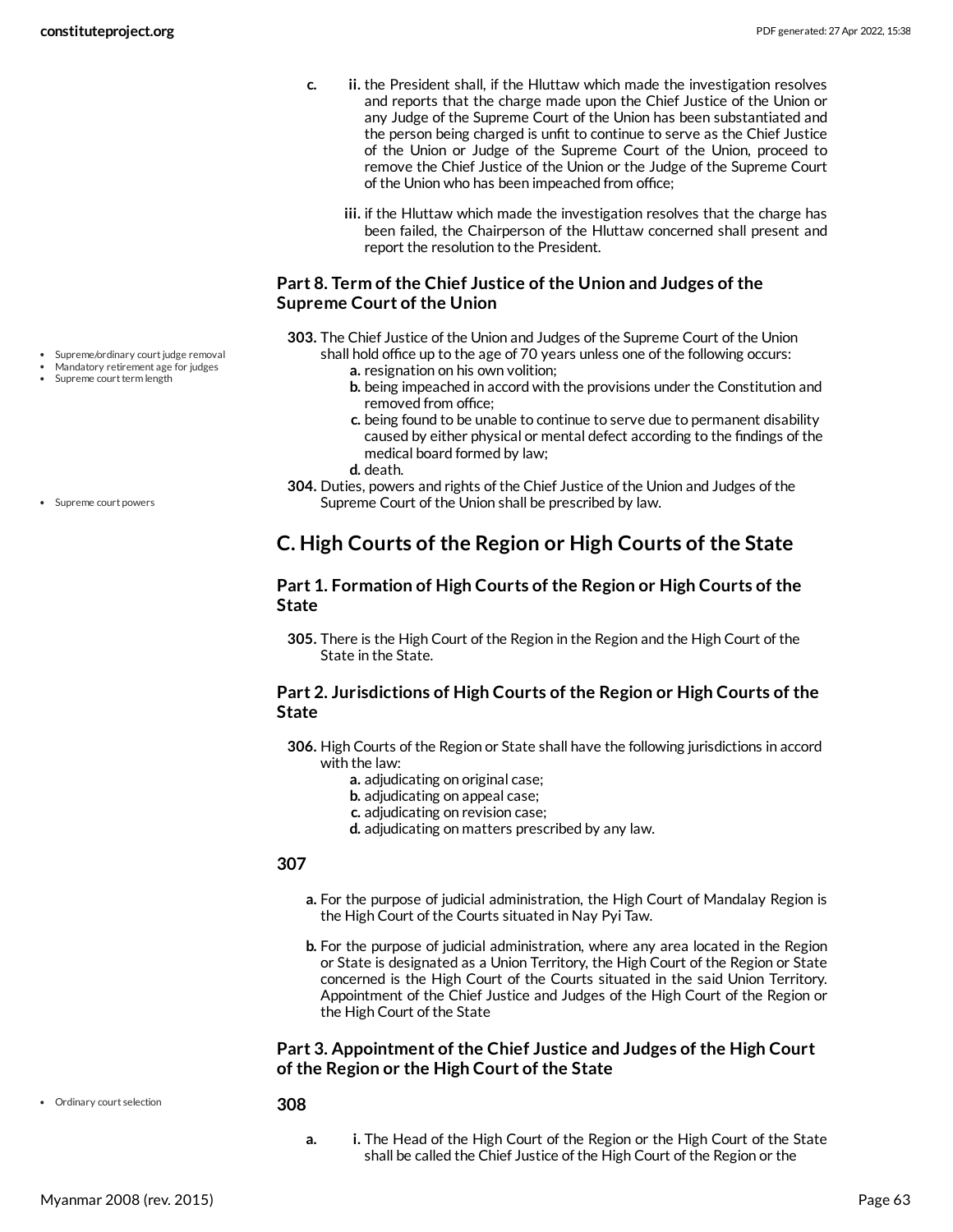- **a. i.** Chief Justice of the High Court of the State.
	- **ii.** In the High Court of the Region or the High Court of the State, judges of the High Court of the Region or Judges of the High Court of the State including the Chief Justice of the High Court of the Region or the Chief Justice of the High Court of the State may be appointed from a minimum of three and a maximum of seven in number.
- **b. i.** The President, in co-ordination with the Chief Justice of the Union and the Chief Minister of the Region or State concerned, shall prepare the nomination for the appointment of the Chief Justice of the High Court of the Region or State concerned and the Chief Minister of the Region or State concerned, in co-ordination with the Chief Justice of the Union, shall prepare the nomination for the appointment of the Judges of the High Court of the Region or State concerned, and the said nomination shall be sent to the Region or State Hluttaw concerned.
	- **ii.** The Region or State Hluttaw concerned shall have no right to refuse the person or persons nominated by the President, in coordination with the Chief Justice of the Union and the Chief Minister of the Region or State concerned, for the appointment of the Chief Justice of the High Court of the Region or State concerned, or the person or persons nominated by the Chief Minister of the Region or State concerned, in co-ordination with the Chief Justice of the Union, for the appointment of Judges of the High Court of the Region or State concerned unless it can clearly be proved that the person does not meet the qualifications prescribed under Section 310 for the Chief Justice of the High Court of the Region or State and the Judge of the High Court of the Region or State.
	- **iii.** There is the right to resubmit a new nomination list as prescribed in place of the persons who are refused under Sub-Section (ii).
	- **iv.** The President shall appoint persons approved by the Region or State Hluttaw as the Chief Justice of the High Court of the Region or State concerned and Judges of the High Court of the Region or State concerned.

#### **309**

- **a.** The Chief Justice of the High Court of the Region or State and Judges of the High Court of the Region or State must be free from party politics.
- **b.** The Chief Justice of the High Court of the Region or State and Judges of the High Court of the Region or State, if they are civil service personnel, shall be deemed to have retired from the civil service in accord with the existing Civil Service Regulations commencing from the day they have been appointed as the Chief Justice of the High Court of the Region or State and the Judge of the High Court of the Region or State. Qualification of the Chief Justice of the High Court of the Region or the High Court of the State and Judges of the High Court of the Region or the High Court of the State

# **Part 4. Qualification of the Chief Justice of the High Court of the Region or the High Court of the State and Judges of the High Court of the Region or the High Court of the State**

- **310.** The Chief Justice of the High Court of the Region or State and Judges of the High Court of the Region or State shall be a person of the following qualifications:
	- **a.** not younger than 45 years and not older than 65 years of age; **b.** who has the qualifications, with the exception of the age limit, prescribed
		- under Section 120 for the Pyithu Hluttaw representatives; **c.** whose qualifications does not breach the provisions under Section 121 which disqualify him from standing for election as Pyithu Hluttaw representatives;
		- **d. i.** who has served as a Judicial Officer or Law Officer at least five years not lower than that of the Region or State level or as a Judicial Officer or Law Officer at least 10 years not lower than that of the District level for; or
- Eligibility for ordinary court judges
- Minimum age of ordinary court judges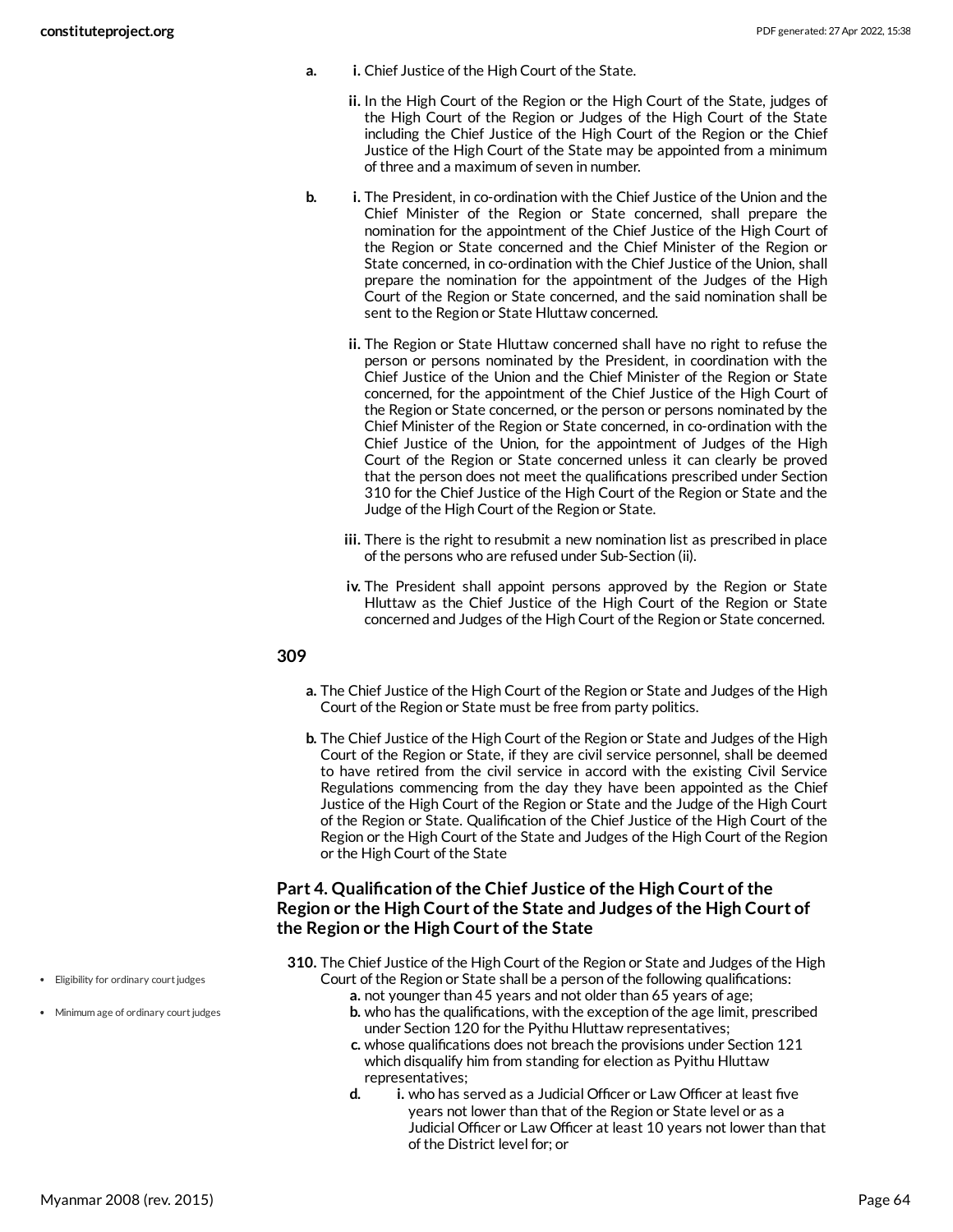- **310. d. ii.** who has practised as an Advocate for at least 15 years; or **iii.** who is, in the opinion of the President, an eminent jurist.
	- **e.** loyal to the Union and its citizens;
	- **f.** who is not a member of a political party;
	- **g.** who is not a Hluttaw representative.

# **Part 5. Impeachment of the Chief Justice of the High Court of the Region or the High Court of the State and Judges of the High Court of the Region or the High Court of the State**

- Supreme/ordinary court judge removal
- **a.** The Chief Justice of the High Court of the Region or State or Judges of the High Court of the Region or State may be impeached on any of the following reasons:
	- **i.** high treason;

- **ii.** breach of any provision of the Constitution;
- **iii.** misconduct;
- **iv.** disqualification of the qualification of the Chief Justice of the High Court of the Region or State and Judges of the High Court of the Region or State prescribed under Section 310;
- **v.** inefficient discharge of duties assigned by law.
- **b.** If the President wishes to impeach the Chief Justice of the High Court of the Region or State or the Chief Minister of the Region or State wishes to impeach any of the Judges of the High Court of the Region or State concerned, he shall submit the charge to the Speaker of the Region or State Hluttaw.
- **c.** If the representatives of the Region or State Hluttaw wish to impeach the Chief Justice of the High Court of the Region or State concerned or the Judge of the High Court of the Region or State concerned, the charge signed by not less than one-fourth of the total number of representatives of the Region or State Hluttaw concerned shall be submitted to the Speaker of the Region or State Hluttaw concerned.
- **d.** The Speaker of the Region or State Hluttaw shall form an investigation body and cause the charge to be investigated in accord with the law. The time for the completion of the investigation shall be determined on the volume of work.
- **e. i.** If the President or the Chief Minister of the Region or the Chief Minister of the State wishes to carry out the impeachment, an investigation body shall be formed with the representatives of the Region or State Hluttaw concerned and a suitable person from among the members of the investigation body shall be assigned as the Chairperson.
	- **ii.** The President or the Chief Minister of the Region or State concerned may, himself in person or through a representative, explain the charge before the investigation body and has also the right to submit relevant evidences and witnesses.
- **f.** When the charge is being investigated, the person being charged shall be given the right to defend himself in person or through a representative.
- **g.** The Speaker of the Region or State Hluttaw shall, on being submitted the findings of the investigation concerning the impeachment by the investigation body, report it to the Region or State Hluttaw.
- **h.** The Speaker of the Region or State Hluttaw shall, if the resolution is passed that the charge has been substantiated and the alleged person is unfit to continue to serve as the Chief Justice of the High Court of the Region or State or a Judge of the High Court of the Region or State by two-thirds of the total number of the representatives of the Region or State Hluttaw, if it is the case concerning the Chief Justice of the High Court of the Region or State, the said resolution is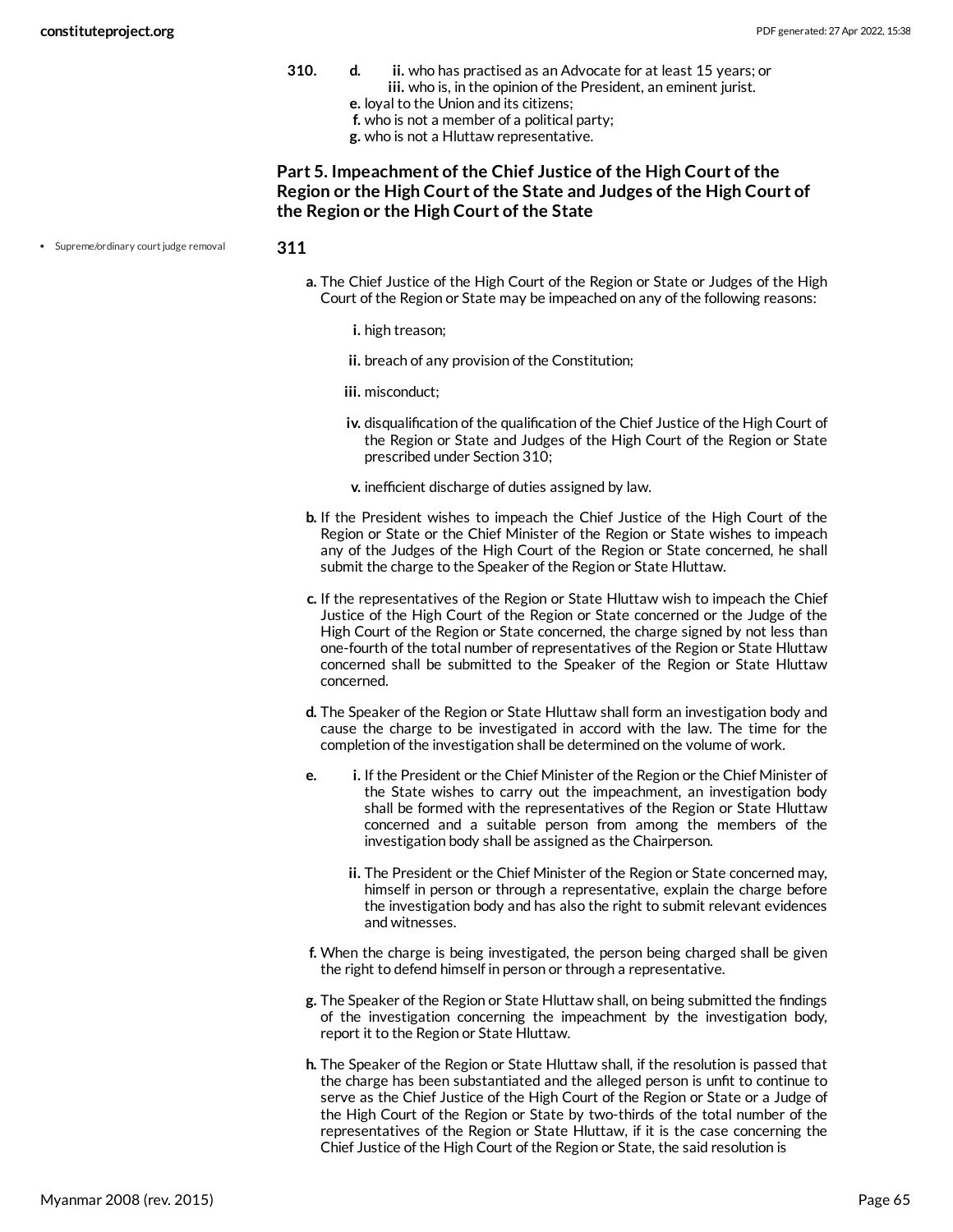- **h.** submitted to the President and if it is the case concerning a Judge of the High Court of the Region or State, the said resolution is submitted to the Chief Minister of the Region or State concerned. The Chief Minister of the Region of the State shall, on receiving the said resolution, submit it to the President.
- **i.** On receiving the report, the President shall, proceed to remove the Chief Justice of the High Court of the Region or State or the Judge of the High Court of the Region or State who has been impeached from office.
- **j.** If the Region or State Hluttaw concerned resolves that the charge has failed, the Speaker of the Region or State Hluttaw shall, if it is the case concerning the Chief Justice of the High Court of the Region or State, such resolution is submitted to the President and if it is the case concerning the Judge of the High Court of the Region or State, such resolution is submitted to the Chief Minister of the Region or State concerned.

# **Part 6. Term of the Chief Justice of the High Court of the Region or the High Court of the State and Judges of the High Court of the Region or High Court of the State**

**312.** The Chief Justice of the High Court of the Region or State and Judges of the High Court of the Region or State shall hold office up to the age of 65 years unless any of the following occurs:

**313.** Duties, powers and rights of the Chief Justice of the High Court of the Region or State and the Judges of the High Court of the Region or State shall be prescribed

**Part 7. Courts under the Supervision of the High Court of the Region or**

**314.** The following levels of Courts are under the supervision of the High Court of the

**b.** being impeached in accord with the provisions under the Constitution and

**c.** being found to be unable to continue to serve due to permanent disability caused by either physical or mental defect according to the findings of the

Supreme/ordinary court judge removal Ordinary court term length

Mandatory retirement age for judges

Structure of the courts Municipal government

- Region or State: **a.** if there is no Self-Administered Areas in the Region or State:
	- **i.** District Courts;

**a.** resignation on his own volition;

medical board formed by law;

removed from office;

**d.** death.

**the High Court of the State**

by law.

- **ii.** Township Courts.
- **b.** if there is Self-Administered Areas in the Region or State:
	- **i.** In the Self-Administered Division:
		- **aa.** Court of the Self-Administered Division;
		- **bb.** Township Courts.
	- **ii.** In the Self-Administered Zone:
		- **aa.** Court of the Self-Administered Zone;
		- **bb.** Township Courts.
	- **iii.** In the remaining areas:
		- **aa.** District Courts;
		- **bb.** Township Courts.
- **c.** In the Union Territory:
	- **i.** District Courts;
	- **ii.** Township Courts.
- **d.** Other Courts constituted by law.

# **Part 8. Jurisdiction of the District Courts and Township Courts**

- **315.** District Courts, Courts of the Self-Administered Division, and Courts of the Self-Administered Zone, in accord with the law, have the jurisdiction relating to original criminal cases, original civil cases, appeal cases, revision cases or matters prescribed by any law.
- **316.** Township Courts, in accord with the law, have the jurisdiction relating to original criminal cases, original civil cases or matters prescribed by any law.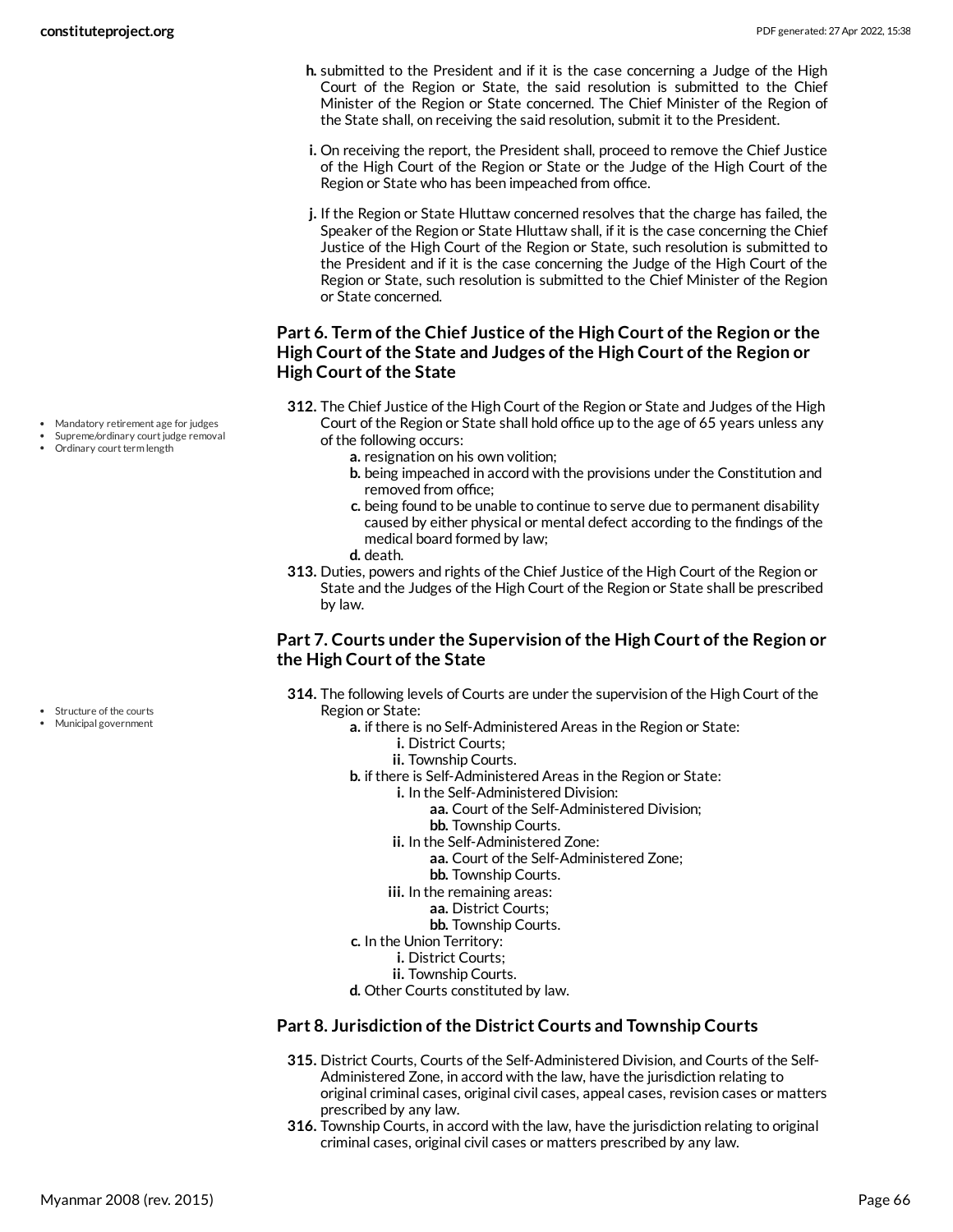**317.** The Judges appointed in accord with the law at the Courts formed by the Constitution or any other law shall administer all judicial affairs in the entire Union.

#### **318**

Ordinary court selection

Establishment of military courts

Constitutional court selection

- Constitutional court powers
- Constitutional interpretation
- Constitutionality of legislation
- Federal review of subnational legislation
- **a.** Appointment of Judges at various levels of Courts under the supervision of the High Court of the Region or State, conferring judicial powers, prescribing the duties, powers and rights shall be in accord with the law.
- **b.** Formation of staff organizations, comprising of officers and other ranks at the Supreme Court of the Union, the High Courts of the Region or State and other Courts, and prescribing duties, powers and rights shall be in accord with the law.

# **D. Courts-Martial**

**319.** According to Sub-Section (b) of Section 293, the Courts-Martial shall be constituted in accord with the Constitution and the other law and shall adjudicate Defence Services personnel.

# **E. The Constitutional Tribunal of the Union**

# **Part 1. Formation of the Constitutional Tribunal of the Union**

- **320.** The Constitutional Tribunal of the Union shall be formed with nine members including the Chairperson.
- **321.** The President shall submit the candidature list of total nine persons, three members chosen by him, three members chosen by the Speaker of the Pyithu Hluttaw and three members chosen by the Speaker of the Amyotha Hluttaw, and one member from among nine members to be assigned as the Chairperson of the Constitutional Tribunal of the Union, to the Pyidaungsu Hluttaw for its approval.

# **Part 2. Functions and Duties of the Constitutional Tribunal of the Union**

- **322.** The functions and the duties of the Constitutional Tribunal of the Union are as follows:
	- **a.** interpreting the provisions under the Constitution;
	- **b.** vetting whether the laws promulgated by the Pyidaungsu Hluttaw, the Region Hluttaw, the State Hluttaw or the Self-Administered Division Leading Body and the Self-Administered Zone Leading Body are in conformity with the Constitution or not;
	- **c.** vetting whether the measures of the executive authorities of the Union, the Regions, the States, and the Self-Administered Areas are in conformity with the Constitution or not;
	- **d.** deciding Constitutional disputes between the Union and a Region, between the Union and a State, between a Region and a State, among the Regions, among the States, between a Region or a State and a Self-Administered Area and among the Self-Administered Areas;
	- **e.** deciding disputes arising out of the rights and duties of the Union and a Region, a State or a Self-Administered Area in implementing the Union Law by a Region, State or Self-Administered Area;
	- **f.** vetting and deciding matters intimated by the President relating to the Union Territory;
	- **g.** functions and duties conferred by laws enacted by the Pyidaungsu Hluttaw.

# **Part 3. Effect of the Resolution of the Constitutional Tribunal of the Union**

Constitutionality of legislation

**323.** In hearing a case by a Court, if there arises a dispute whether the provisions contained in any law contradict or conform to the Constitution, and if no resolution has been made by the Constitutional Tribunal of the Union on the said dispute, the said Court shall stay the trial and submit its opinion to the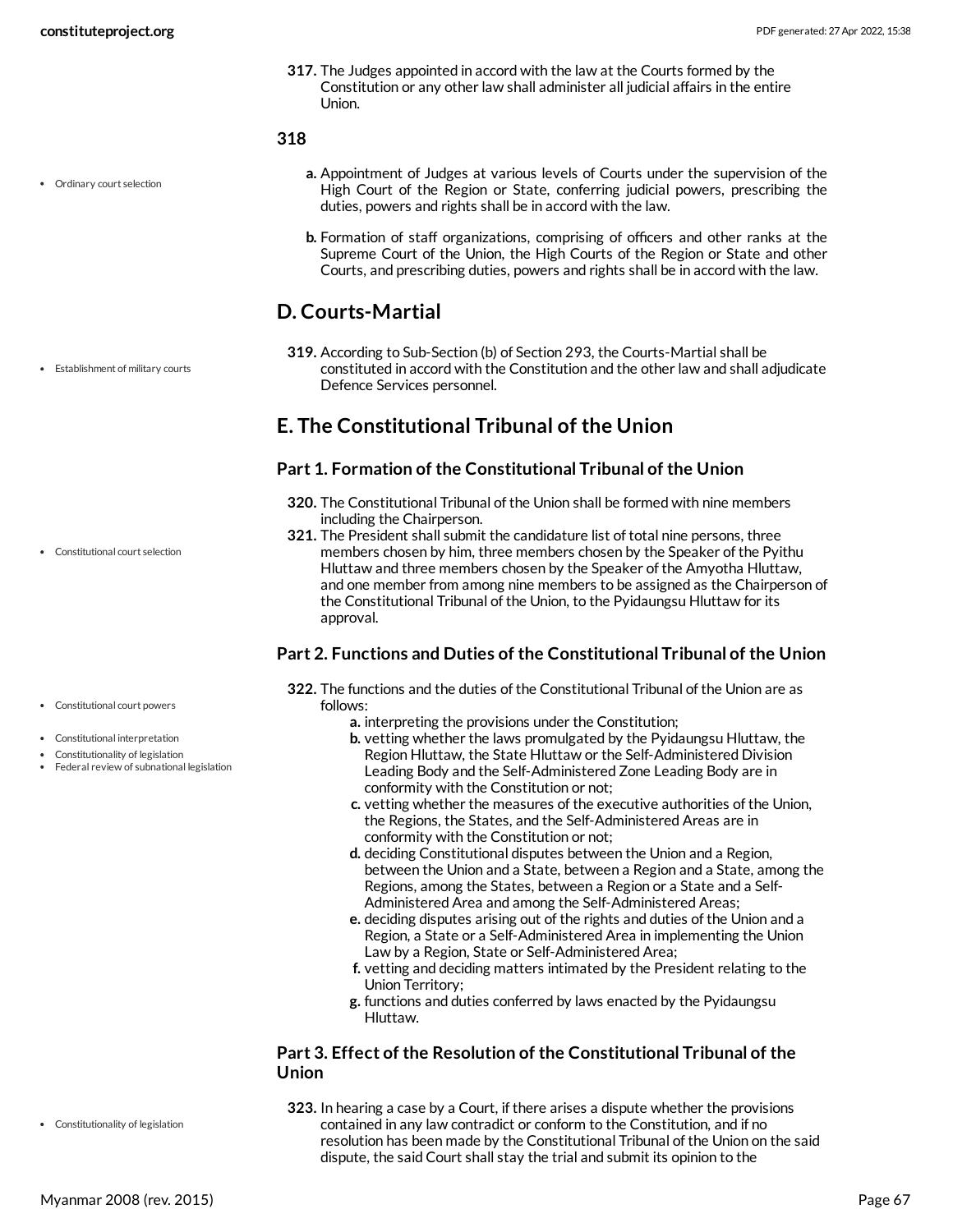- **323.** Constitutional Tribunal of the Union in accord with the prescribed procedures and shall obtain a resolution. In respect of the said dispute, the resolution of the Constitutional Tribunal of the Union shall be applied to all cases.
- **324.** The resolution of the Constitutional Tribunal of the Union shall be final and conclusive.

# **Part 4. Submission to obtain the interpretation, resolution and opinion of the Constitutional Tribunal of the Union**

- **325.** The following persons and organizations shall have the right to submit matters directly to obtain the interpretation, resolution and opinion of the Constitutional Tribunal of the Union:
	- **a.** the President;
	- **b.** the Speaker of the Pyidaungsu Hluttaw;
	- **c.** the Speaker of the Pyithu Hluttaw;
	- **d.** the Speaker of the Amyotha Hluttaw;
	- **e.** the Chief Justice of the Union;
	- **f.** the Chairperson of the Union Election Commission.
- **326.** The following persons and organizations shall have the right to submit matters to obtain the interpretation, resolution and opinion of the Constitutional Tribunal of the Union in accord with the prescribed procedures:
	- **a.** the Chief Minister of the Region or State;
	- **b.** the Speaker of the Region or State Hluttaw;
	- **c.** the Chairperson of the Self-Administered Division Leading Body or the Self-Administered Zone Leading Body;
	- **d.** Representatives numbering at least ten percent of all the representatives of the Pyithu Hluttaw or the Amyotha Hluttaw.

# **Part 5. Appointment of the Chairperson and members of the Constitutional Tribunal of the Union**

- **327.** The President shall appoint the Chairperson and members of the Constitutional Tribunal of the Union approved by the Pyidaungsu Hluttaw.
- **328.** The Pyidaungsu Hluttaw shall have no right to refuse the persons nominated for members of the Constitutional Tribunal of the Union by the President unless it can clearly be proved that they are disqualified.
- **329.** The President has the right to submit again, in accord with the provisions of the Constitution, the new nomination list to replace the person who has not been approved by the Pyidaungsu Hluttaw for appointment as member of the Constitutional Tribunal of the Union.
- **330.** A member of the Constitutional Tribunal of the Union shall:
	- **a.** if he is a representative of any Hluttaw, be deemed to have resigned as representative of the Hluttaw commencing from the day he has been appointed as a member of the Constitutional Tribunal of the Union;
	- **b.** if he is a Civil Services personnel, be deemed to have retired from the Civil Services in accord with the existing Civil Services Regulations commencing from the day he has been appointed as a member of the Constitutional Tribunal of the Union;
	- **c.** if he is a member of any political party, he shall not take part in its party activities during his term, commencing from the day he has been appointed a member of the Constitutional Tribunal of the Union.
- **331.** If a member of the Constitutional Tribunal of the Union wishes to resign on his own volition from office before the expiry of his term due to any reason, he may do so, after submitting his resignation in writing to the President.
- **332.** If the position of a member of the Constitutional Tribunal of the Union is vacant for any reason, the President may appoint a new member of the Constitutional Tribunal of the Union in accord with the provisions under the Constitution.

# **Part 6. Qualifications of the Member of the Constitutional Tribunal of the Union**

**333.** The President, the Speaker of the Pyithu Hluttaw and the Speaker of the Amyotha Hluttaw shall select from among the Hluttaw representatives or among those who are not Hluttaw representatives with three members each who has the following qualifications:

Constitutionality of legislation

Constitutionality of legislation

- Constitutional court selection
- Constitutional court selection
- Constitutional court selection

• Eligibility for const court judges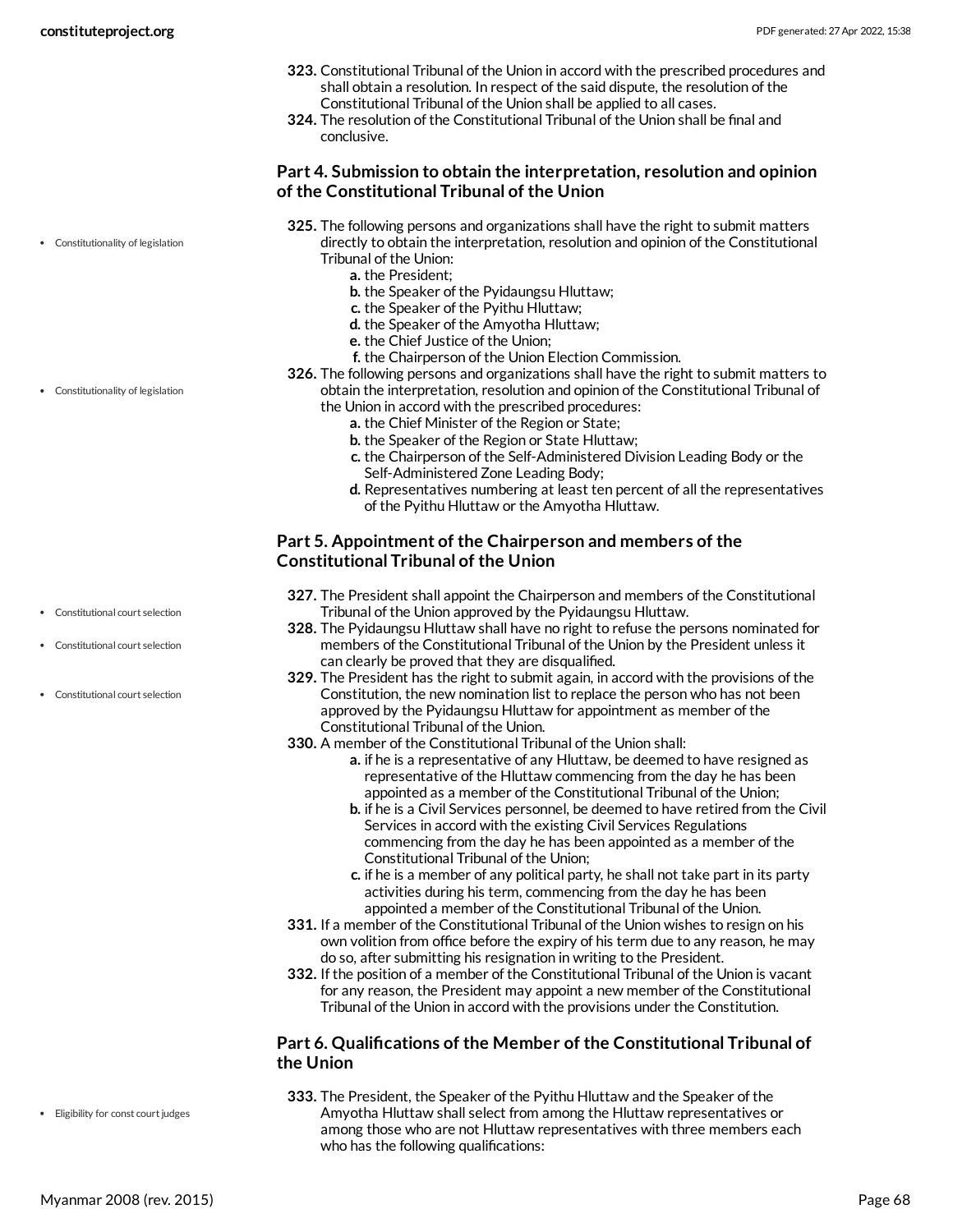- Min age of const court judges
- **333. a.** person who has attained the age of 50 years;
	- **b.** person who has qualifications, with the exception of the age limit, prescribed in Section 120 for Pyithu Hluttaw representatives;
		- **c.** person whose qualification does not breach the provisions under Section 121 which disqualify a person standing for election as Pyithu Hluttaw representatives;
		- **d. i.** person who has served as a Judge of the High Court of the Region or State for at least five years; or
			- **ii.** person who has served as a Judicial Officer or a Law Officer at least 10 years not lower than that of the Region or State level for; or
			- **iii.** person who has practised as an Advocate for at least 20 years; or **iv.** person who is, in the opinion of the President, an eminent jurist.
		- **e.** person who is not a member of a political party;
	- **f.** person who is not a Hluttaw representative;
	- **g.** person who has political, administrative, economic and security outlook; **h.** person loyal to the Union and its citizens.

### **Part 7. Impeachment of the Chairperson and the Members of the Constitutional Tribunal of the Union**

#### Constitutional court removal

- **334**
	- **a.** The Chairperson and members of the Constitutional Tribunal of the Union may be impeached on any of the following reasons:
		- **i.** high treason;
		- **ii.** breach of any of the provisions under the Constitution;
		- **iii.** misconduct;
		- **iv.** disqualification of the qualifications of member of the Constitutional Tribunal of the Union prescribed under Section 333;
		- **v.** inefficient discharge of duties assigned by law.
	- **b.** If the Chairperson or any member of the Constitutional Tribunal of the Union is to be impeached, it shall be done so in accord with the impeachment provisions as prescribed under Section 302 of the Chief Justice of the Union or a Judge of the Supreme Court of the Union. Term of the Constitutional Tribunal of the Union

# **Part 8. Term of the Constitutional Tribunal of the Union**

- **335.** The term of the Constitutional Tribunal of the Union is the same as that of the Pyidaungsu Hluttaw being five years. However, the ongoing Constitution Tribunal of the Union, on expiry of its term, shall continue its functions till the President forms a new Tribunal under the Constitution.
- **336.** The formation and communication of the Constitutional Tribunal of the Union, duties, powers and rights of the Chairperson and members of the Tribunal shall be prescribed by law.

# **Chapter VII. Defence Services**

- **337.** The main armed force for the Defence of the Union is the Defence Services.
- **338.** All the armed forces in the Union shall be under the command of the Defence Services.
- **339.** The Defence Services shall lead in safeguarding the Union against all internal and external dangers.
- **340.** With the approval of the National Defence and Security Council, the Defence Services has the authority to administer the participation of the entire people in the Security and Defence of the Union. The strategy of the people's militia shall be carried out under the leadership of the Defence Services.

Advisory bodies to the head of state

• Constitutional court term length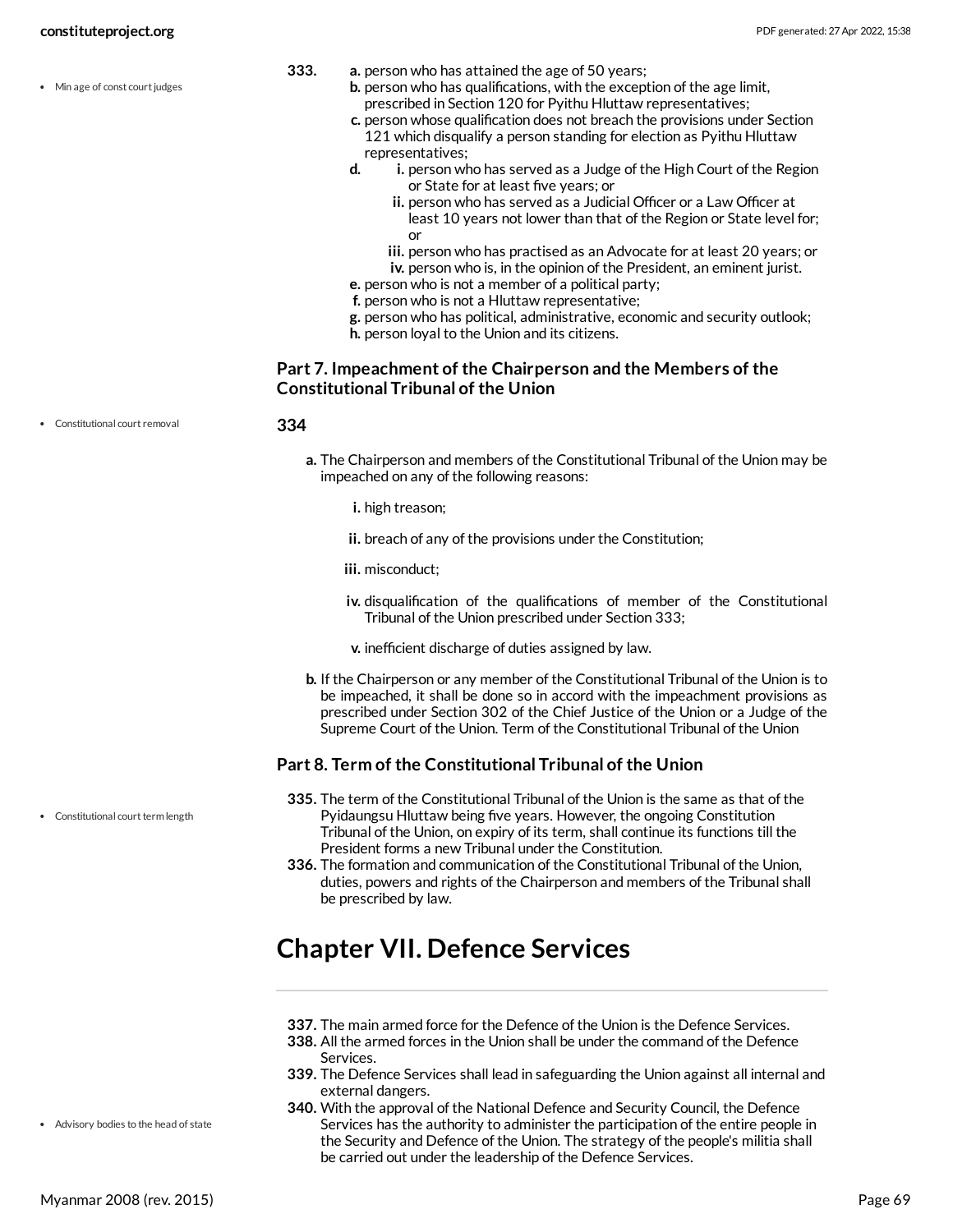- Advisory bodies to the head of state
- State support for the disabled

- Requirements for birthright citizenship
- Requirements for naturalization

Requirements for birthright citizenship

- Conditions for revoking citizenship General guarantee of equality
- 
- Equality regardless of financial status
- Equality regardless of race
- Equality regardless of social status
- Equality regardless of parentage
- Equality regardless of gender
- : Equality regardless of religion
- Reference to science
- Reference to art
- Rights of children
- Right to life
- Freedom of expression
- **FFEEDOM OF BEES FINDLY**
- Freedom of association
- **Right to culture**
- Freedom of religion
- Protection of language use
- Freedom of movement
- Right to privacy
- **341.** The Defence Services shall render assistance when calamities that affects the Union and its citizens occur in the Union.
- **342.** The President shall appoint the Commander-in-Chief of the Defence Services
- with the proposal and approval of the National Defence and Security Council. **343.** In the adjudication of Military justice:
	- **a.** the Defence Services personnel may be administered in accord with law collectively or singly;
	- **b.** the decision of the Commander-in-Chief of the Defence Services is final and conclusive.
- **344.** A law shall be enacted to provide assistance and care for disabled Defence Services personnel and the families of deceased or fallen Defence Services personnel.

# **Chapter VIII. Citizen, Fundamental Rights and Duties of the Citizens**

- **345.** All persons who have either one of the following qualifications are citizens of the Republic of the Union of Myanmar:
	- **a.** person born of parents both of whom are nationals of the Republic of the Union of Myanmar;
	- **b.** person who is already a citizen according to law on the day this Constitution comes into operation.
- **346.** Citizenship, naturalization and revocation of citizenship shall be as prescribed by law.
- **347.** The Union shall guarantee any person to enjoy equal rights before the law and shall equally provide legal protection.
- **348.** The Union shall not discriminate any citizen of the Republic of the Union of Myanmar, based on race, birth, religion, official position, status, culture, sex and wealth.
- **349.** Citizens shall enjoy equal opportunity in carrying out the following functions:
	- **a.** public employment;
	- **b.** occupation;
	- **c.** trade;
	- **d.** business;
	- **e.** technical know-how and vocation;
	- **f.** exploration of art, science and technology.
- **350.** Women shall be entitled to the same rights and salaries as that received by men in respect of similar work.
- **351.** Mothers, children and expectant women shall enjoy equal rights as prescribed by law.
- **352.** The Union shall, upon specified qualifications being fulfilled, in appointing or assigning duties to civil service personnel, not discriminate for or against any citizen of the Republic of the Union of Myanmar, based on race, birth, religion, and sex. However, nothing in this Section shall prevent appointment of men to the positions that are suitable for men only.
- **353.** Nothing shall, except in accord with existing laws, be detrimental to the life and personal freedom of any person.
- **354.** Every citizen shall be at liberty in the exercise of the following rights, if not contrary to the laws, enacted for Union security, prevalence of law and order, community peace and tranquility or public order and morality:
	- **a.** to express and publish freely their convictions and opinions;
	- **b.** to assemble peacefully without arms and holding procession;
	- **c.** to form associations and organizations;
	- **d.** to develop their language, literature, culture they cherish, religion they profess, and customs without prejudice to the relations between one national race and another or among national races and to other faiths.
- **355.** Every citizen shall have the right to settle and reside in any place within the Republic of the Union of Myanmar according to law.
- **356.** The Union shall protect according to law movable and immovable properties of every citizen that are lawfully acquired.
- **357.** The Union shall protect the privacy and security of home, property, correspondence and other communications of citizens under the law subject to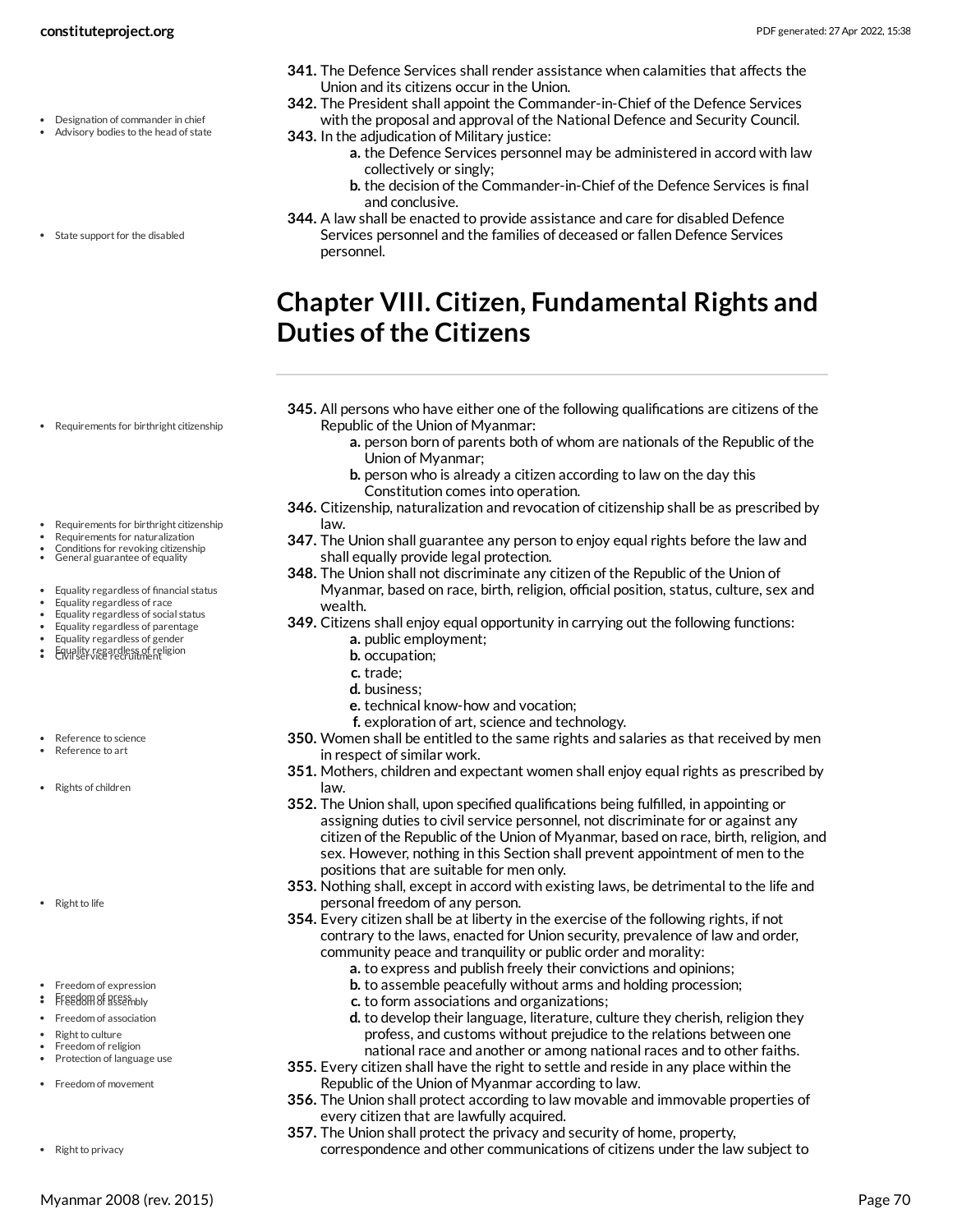- Prohibition of slavery
- Prohibition of slavery
- 

• Freedom of religion

- **357.** the provisions of this Constitution.
- **358.** The Union prohibits the enslaving and trafficking in persons.
- **359.** The Union prohibits forced labor except hard labor as a punishment for crime duly convicted and duties assigned by the Union in accord with the law in the interest of the public.

# **360**

- **a.** The freedom of religious right given in Section 34 shall not include any economic, financial, political or other secular activities that may be associated with religious practice.
- **b.** The freedom of religious practice so guaranteed shall not debar the Union from enacting law for the purpose of public welfare and reform.
- **361.** The Union recognizes special position of Buddhism as the faith professed by the great majority of the citizens of the Union.
- **362.** The Union also recognizes Christianity, Islam, Hinduism and Animism as the religions existing in the Union at the day of the coming into operation of this Constitution.
- **363.** The Union may assist and protect the religions it recognizes to its utmost.
- **364.** The abuse of religion for political purposes is forbidden. Moreover, any act which is intended or is likely to promote feelings of hatred, enmity or discord between racial or religious communities or sects is contrary to this Constitution. A law may be promulgated to punish such activity.
- **365.** Every citizen shall, in accord with the law, have the right to freely develop literature, culture, arts, customs and traditions they cherish. In the process, they shall avoid any act detrimental to national solidarity. Moreover, any particular action which might adversely affect the interests of one or several other national races shall be taken only after coordinating with and obtaining the settlement of those affected.
- **366.** Every citizen, in accord with the educational policy laid down by the Union: **a.** has the right to education;
	- **b.** shall be given basic education which the Union prescribes by law as compulsory;
	- **c.** have the right to conduct scientific research explore science, work with creativity and write to develop the arts and conduct research freely other branches of culture.
- **367.** Every citizen shall, in accord with the health policy laid down by the Union, have the right to health care.
- **368.** The Union shall honour and assist citizens who are outstanding in education irrespective of race, religion and sex according to their qualifications.

- **a.** Subject to this Constitution and relevant laws, every citizen has the right to elect and right to be elected to the Pyithu Hluttaw, the Amyotha Hluttaw, and the Region or State Hluttaw.
- **b.** Relevant electorate has the right to recall a Hluttaw representative in accord with the law.
- **370.** Every citizen has, in accord with the law, the right to conduct business freely in the Union, for national economic development.
- **371.** The Union may assist the access to technology, investment, machinery, raw material, so forth, for national economic development.
- **372.** The Union guarantees the right to ownership, the use of property and the right to private invention and patent in the conducting of business if it is not contrary to the provisions of this Constitution and the existing laws.
- **373.** Any person who committed a crime, shall be convicted only in accord with the relevant law then in operation. Moreover, he shall not be penalized to a penalty greater than that is applicable under that law.
- **374.** Any person convicted or acquitted by a competent court for an offence shall not be retried unless a superior court annuls the judgment and orders the retrial.
- **375.** An accused shall have the right of defence in accord with the law.
- Official religion
- Official religion
- Official religion
- Reference to fraternity/solidarity
- Reference to art Right to culture
- 
- Compulsory education
- Right to academic freedom
- Reference to science Reference to art
- 
- Right to health care

- Removal of individual legislators
- Right to establish a business
- Right to own property
- Provisions for intellectual property
- $\bullet$  Principle of no punishment without law
- Prohibition of double jeopardy
- Right to counsel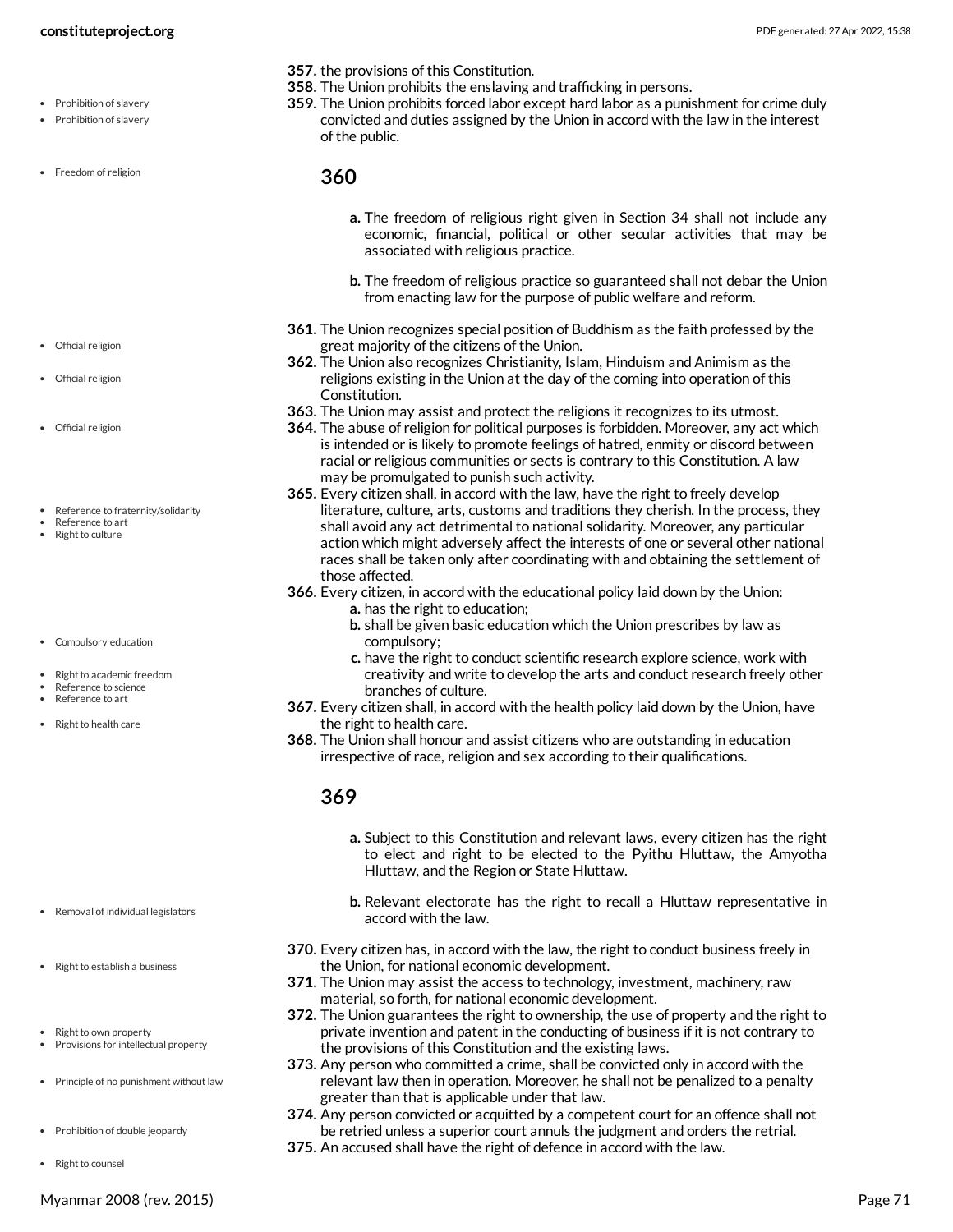• Protection from uniustified restraint

- **376.** No person shall, except matters on precautionary measures taken for the security of the Union or prevalence of law and order, peace and tranquility in accord with the law in the interest of the public, or the matters permitted according to an existing law, be held in custody for more than 24 hours without the remand of a competent magistrate.
- **377.** In order to obtain a right given by this Chapter, application shall be made in accord with the stipulations, to the Supreme Court of the Union.

# **378**

• Protection from unjustified restraint

- **a.** In connection with the filing of application for rights granted under this Chapter, the Supreme Court of the Union shall have the power to issue the following writs as suitable:
- **@@(1).** Writ of Habeas Corpus;
- **@@(2).** Writ of Mandamus;
- **@@(3).** Writ of Prohibition;
- **@@(4).** Writ of Quo Warranto;
- **@@(5).** Writ of Certiorari.
- **b.** The right to issue writs by the Supreme Court of the Union shall not affect the power of other courts to issue order that has the nature of writs according to the existing laws.
- **379.** At the time of the occurrence the following situation, the rights under Section
	- 377 shall not be suspended unless the public safety may so require:
		- **a.** in time of war;
		- **b.** in time of foreign invasion;
		- **c.** in time of insurrection.
- **380.** Every citizen who has relations with foreign countries shall have the right to seek protection of the Union at home or abroad.
- **381.** Except in the following situations and time, no citizen shall be denied redress by due process of law for grievances entitled under law:
	- **a.** in time of foreign invasion;
	- **b.** in time of insurrection;
	- **c.** in time of emergency.
- **382.** In order to carry out their duties fully and to maintain the discipline by the Defence Forces personnel or members of the armed forces responsible to carry out peace and security, the rights given in this Chapter shall be restricted or revoked through enactment to law.
- **383.** Every citizen has the duty to uphold:
	- **a.** non-disintegration of the Union;
		- **b.** non-disintegration of national solidarity;
		- **c.** perpetuation of sovereignty.
- **384.** Every citizen has duty to abide by the provisions of this Constitution.
- **385.** Every citizen has the duty to safeguard independence, sovereignty and territorial integrity of the Republic of the Union of Myanmar.
- **386.** Every citizen has the duty to undergo military training in accord with the provisions of the law and to serve in the Armed Forces to defend the Union.
- **387.** Every citizen, with the Union Spirit, has the duty to enhance unity among national races and to ensure public peace and stability.
- **388.** Every citizen has the duty for the emergence of a modern developed Nation.
- **389.** Every citizen has the duty to pay taxes to be levied according to the law.
- **390.** Every citizen has the duty to assist the Union in carrying out the following matters:
	- **a.** preservation and safeguarding of cultural heritage;
	- **b.** environmental conservation;
	- **c.** striving for development of human resources;
	- **d.** protection and preservation of public property.
- Ultra-vires administrative actions
- Emergency provisions
- Protection from false imprisonment

- Reference to fraternity/solidarity
- Duty to obey the constitution
- Duty to serve in the military
- Duty to pay taxes
- Protection of environment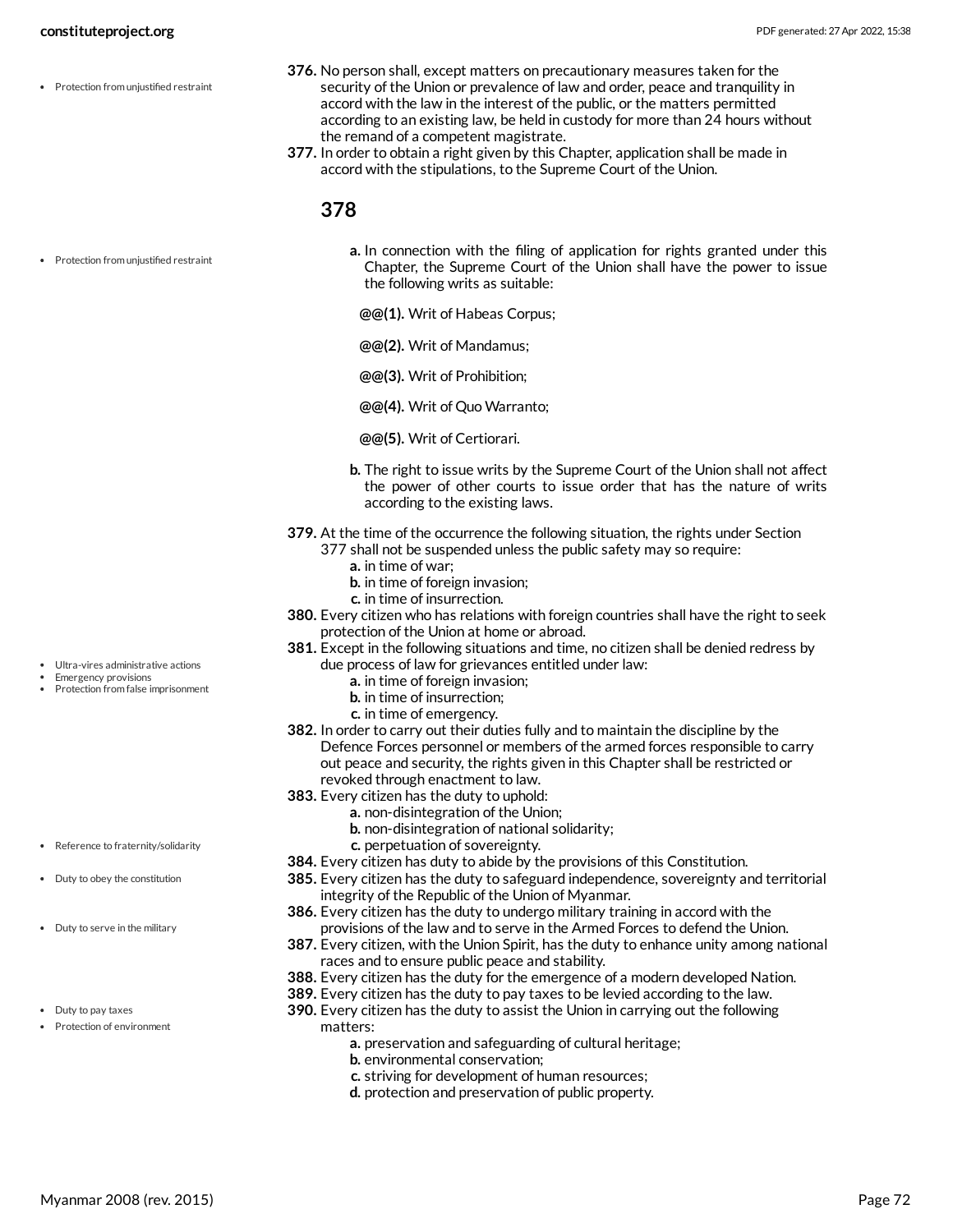# **Chapter IX. Election**

### <span id="page-72-2"></span>**Part 1. Election of People, Äôs Representatives to the Hluttaws**

- **391.** In electing people's representatives to the Hluttaws:
	- **a.** every citizen who has attained 18 years of age on the day on which the election commences, who is not disqualified by law, who is eligible to vote, and person who has the right to vote under the law, shall have the right to vote;
	- **b.** every citizen who is eligible to vote and person who has the right to vote under the law shall cast a vote only for each Hluttaw at a constituency in an election;
	- **c.** Moreover, the relevant national races having right to vote in accord with the provisions contained in this Constitution have also the right to vote to elect Hluttaw representatives of national races for their Region or State Hluttaw;
	- **d.** secret balloting system shall be practised.
	- **392.** The following persons shall have no right to vote:
		- **a.** members of religious orders;
		- **b.** persons serving prison terms;
		- **c.** persons determined to be of unsound mind and stands so declared by a competent Court;
		- **d.** persons who have not yet been declared free from insolvent;
		- **e.** persons disqualified by election law.
	- **393.** A Hluttaw candidate has, in an election:
		- **a.** the right to be elected to one Hluttaw only;
		- **b.** the right to stand for one constituency only.

#### **394**

- **a.** The electorate residing in the Union Territory or Union Territories designated by enactment of Pyidaungsu Hluttaw law have the right to elect the Pyithu Hluttaw and Amyotha Hluttaw representatives only.
- **b.** A Region or State Hluttaw representative elected from a territory designated as a Union Territory through enactment of a Pyidaungsu Hluttaw law, save as otherwise provided by the law, shall not continue to stand as a representative of the said Hluttaw.
- **395.** Every citizen who is not disqualified by the provisions under this Constitution or the provisions of the election law shall have the right to stand for election to any Hluttaw.

### <span id="page-72-1"></span>**Part 2. Recalling a representative of the Hluttaw**

#### <span id="page-72-0"></span>**396**

**a.** A representative of the Hluttaw may be recalled on any of the following reasons:

**@@(1).** high treason;

- **@@(2).** breach of any provision of this Constitution;
- **@@(3).** misbehavior;
- **@@(4).** disqualification prescribed in this Constitution for the Hluttaw representative;
- **@@(5).** inefficient discharge of duties assigned to.

• Restrictions on voting

- Secret ballot
- Restrictions on voting Restrictions on rights of groups

Removal of individual legislators

Electoral commission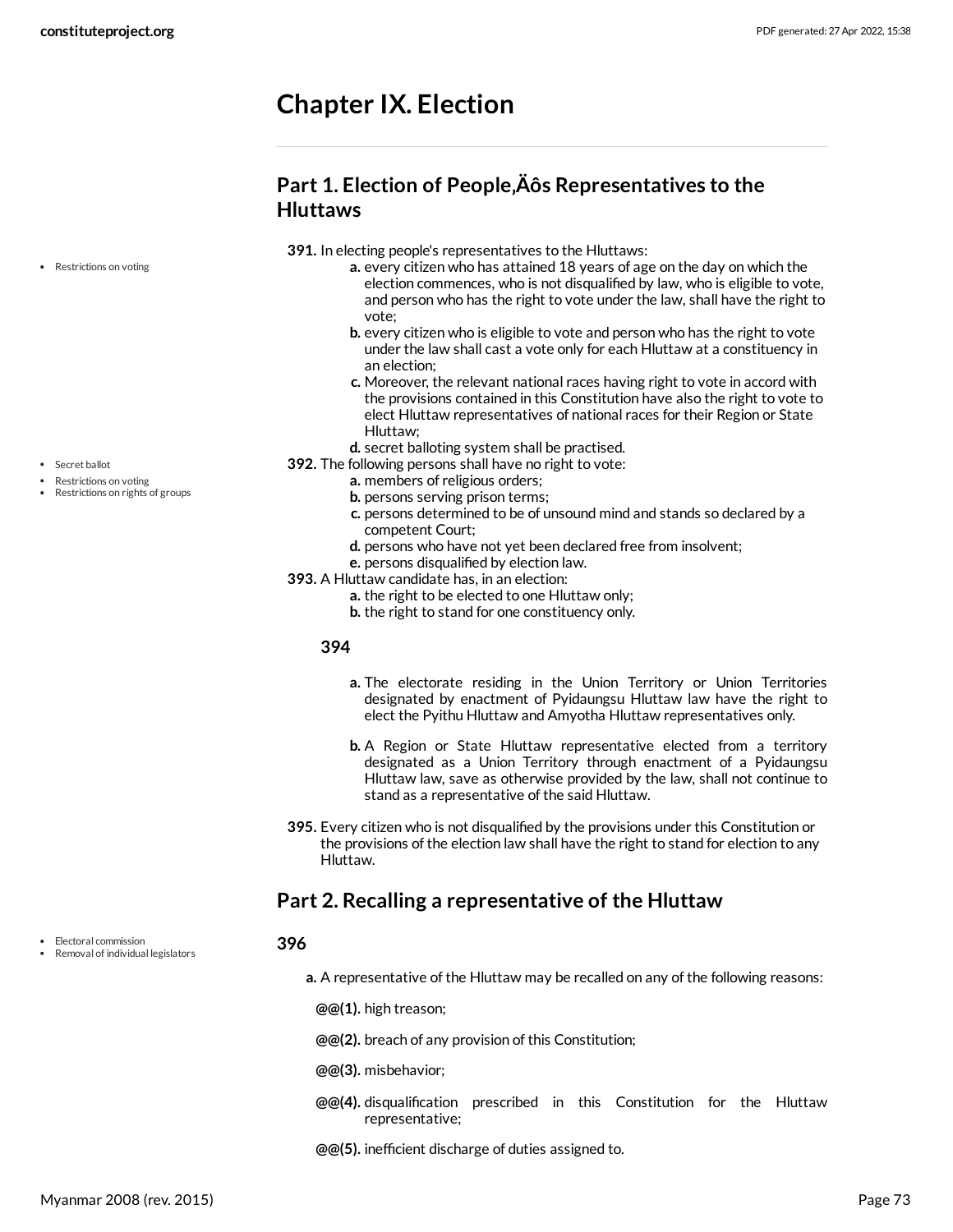- Second chamber selection
- Removal of individual legislators
- First chamber selection
- Electoral commission
- **b.** A minimum of one percent out of the original voters of the electorate of the constituency concerned shall submit the complaint to the Union Election Commission against the Hluttaw representative on whom it wishes to recall.
- **c.** The Union Election Commission shall conduct the investigation in accord with the law.
- **d.** In conducting the investigation on an allegation made to a Hluttaw representative, he has a right to defend himself in person or through an agent.
- **e.** If the Union Election Commission considers that the allegation is true and that the alleged person should not continue to serve as a Hluttaw representative any longer, the Union Election Commission shall proceed in accord with the law.
- **397.** The Pyidaungsu Hluttaw shall enact the necessary laws on matters relating to 'Election' and on matters relating to 'Recall'.

### **Part 3. Formation of the Union Election Commission**

#### <span id="page-73-0"></span>**398**

- **a.** The President shall constitute a Union Election Commission. In constituting the Commission, he may appoint a minimum of five members including the chairman of the Union Election Commission in accord with the provisions on appointment of the Union Minister prescribed in this Constitution.
- **b.** The chairman and members of the Union Election Commission shall be persons who:
	- **@@(1).** have attained 50 years of age;
- **@@(2).** with the exception of the age limit, shall have the qualifications prescribed for the Pyithu Hluttaw representatives;
- **@@(3). aa.** have served in the position of the Chief Justice of the Union or Judge of the Supreme Court of the Union or Judge of the High Court of the Region or State or a similar position for a minimum of five years; or
	- **bb.** have served in the position of the judicial officer or the law officer not lower than the rank of the Region or State level for a period of 10 years; or
	- **cc.** have served as a practising lawyer for a minimum of 20 years as an Advocate; or

**dd.** shall be deemed by the President to be an eminent person.

- **@@(4).** shall have integrity and experience;
- **@@(5).** shall be not relevant with the provisions for disqualification of election as the Pyithu Hluttaw representative;
- **@@(6).** shall be loyal to the State and its citizens;
- **@@(7).** shall not be a member of a political party;
- **@@(8).** shall not be a Hluttaw representative;
- **@@(9).** shall not be a person who accepts the position that entitles salary, allowance or money.

### <span id="page-73-1"></span>**Part 4. Duties of the Union Election Commission**

**399.** The duties of the Union Election Commission are as follows: **a.** holding Hluttaw elections;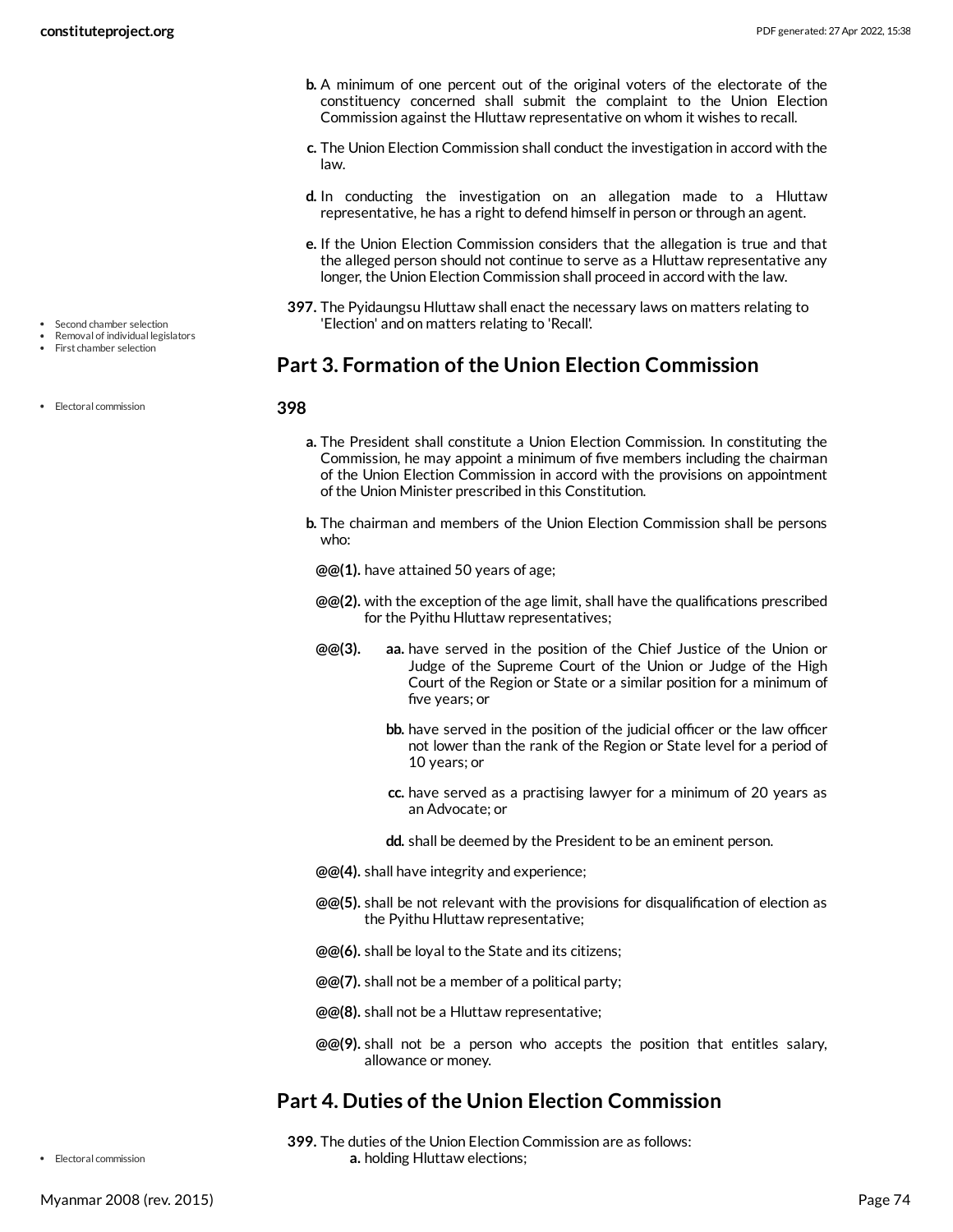- **399. b.** supervising Hluttaw elections; forming different levels of sub-commissions and supervising thereof;
	- **c.** designating and amending the constituencies;
	- **d.** compiling lists of voters and amending thereof;
	- **e.** postponing elections of the constituencies where free and fair election cannot be held due to natural disaster or due to local security situation;
	- **f.** prescribing rules relating to elections or political parties in accord with the provisions of this Constitution, and procedures, directives, so forth, in accord with the relevant laws;
	- **g.** constituting the election tribunals for trial of disputes relating to election in accord with the law;
	- **h.** performing duties assigned under a law.

### **Part 5. Impeachment of the Chairman or the members of the Union Election Commission**

#### **400**

**a.** The President may impeach the Chairman or the members of the Union Election Commission for one of the following reasons:

**@@(1).** high treason;

- **@@(2).** breach of any provision of this Constitution;
- **@@(3).** misconduct;
- **@@(4).** disqualification on conditions prescribed for the representative concerned prescribe in this Constitution;
- **@@(5).** inefficient discharge of duties assigned to.
- **b.** Impeachment shall be conducted in accord with the procedure laid down in this Constitution relating to the impeachment of the Chief Justice of the Union or a Judge of the Supreme Court of the Union.

#### **401**

- **a.** If the Chairman or a member of the Union Election Commission during this term of service wishes to resign on his own accord due to any reason, he may submit his resignation in writing to the President.
- **b.** If the seat of the Chairman or the member of the Union Election Commission is vacant due to resignation, termination of duties, death or any other reason, the President may appoint a new Chairman, or a member of the Union Election Commission in accord with the provisions of appointment of a Union Minister prescribed in this Constitution.
- **c.** If the Chairman or member of the Union Election Commission is a Civil Services Personnel it shall be deemed that he has been retired from service in accord with the existing service regulations from the day of appointment of the Chairman or member of the Union Election Commission.

### <span id="page-74-0"></span>**Part 6. Resolutions and Functions of the Union Election Commission**

- **402.** The resolutions and functions made by the Union Election Commission on the following matters shall be final and conclusive:
	- **a.** election functions;
	- **b.** appeals and revisions relating to the resolutions and orders of the election tribunals;
	- **c.** matters taken under the law relating to political party.
- **403.** Duties, powers and privileges of the Chairman and members of the Union Election Commission shall be prescribed by law.

Electoral commission

• Flectoral commission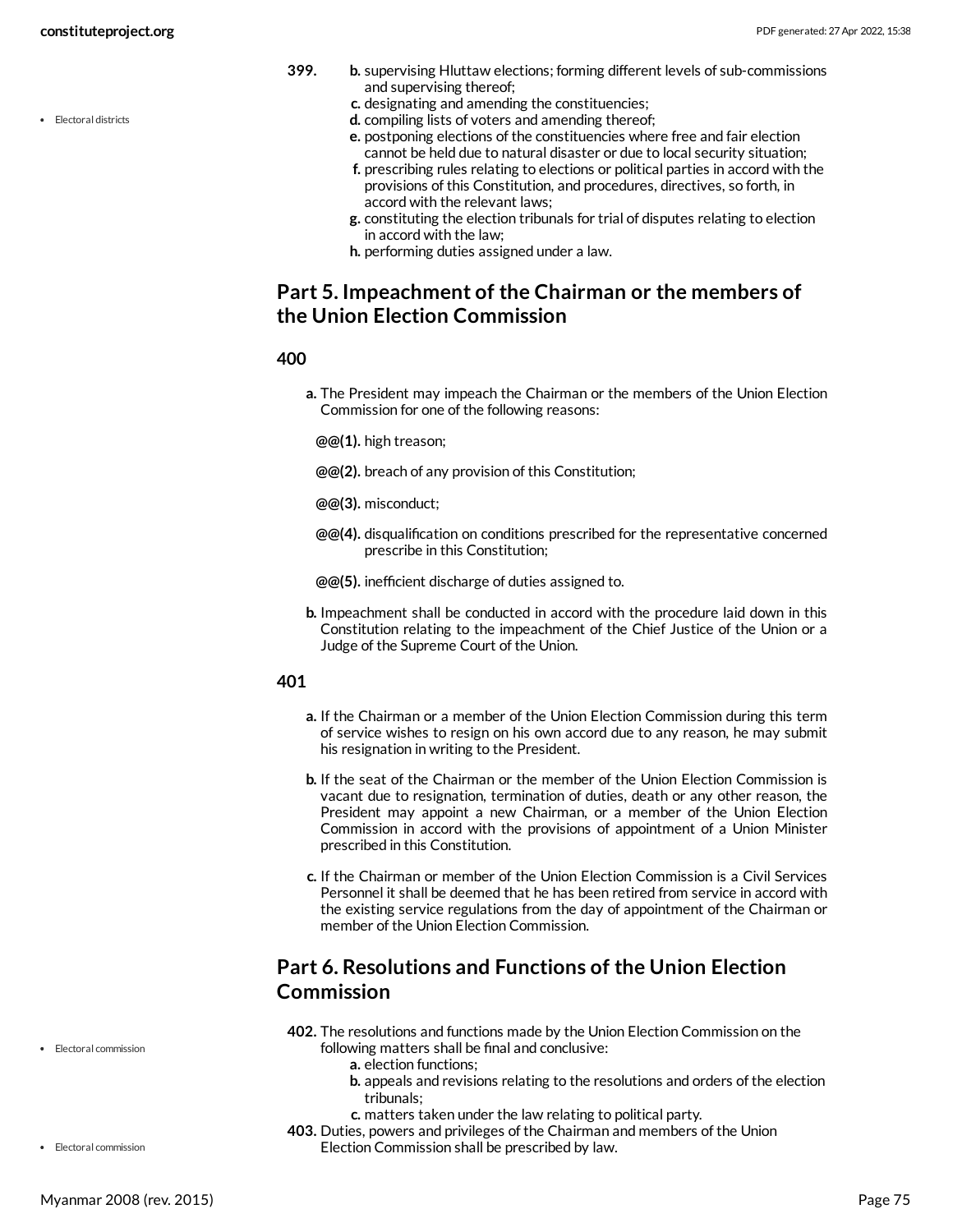# **Chapter X. Political Parties**

### <span id="page-75-1"></span>**Part 1. Formation of the Political Parties**

- **404.** A political party shall:
	- **a.** set the objective of non-disintegration of the Union, non-disintegration of national solidarity and perpetuation of sovereignty;
	- **b.** be loyal to the State.
- **405.** A political party shall:
	- **a.** accept and practise a genuine and discipline-flourishing multi-party democratic system;
	- **b.** abide by and respect this Constitution and the existing laws;
	- **c.** form and register as a political party in accord with the law.
- **406.** Apolitical party shall, in accord with the law, have the right in the Union to: **a.** organize freely;
	- **b.** participate and compete in the elections.

### <span id="page-75-2"></span>**Part 2. The right of Non-Existence of Political Parties**

- **407.** If a political party infringe one of the following stipulations, it shall have no right of continued existence:
	- **a.** having been declared an unlawful association under the existing law;
	- **b.** directly or indirectly contacting or abetting the insurgent group launching armed rebellion against the Union or the associations and persons determined by the Union to have committed terrorist acts or the association declared to be an unlawful association;
	- **c.** directly or indirectly receiving and expending financial, material and other assistance from a foreign government, a religious association, other association or a person from a foreign country;
	- **d.** abusing religion for political purpose.
- **408.** If the body having authority to register political parties finds that a political party infringes one of the stipulations contained in Section 407, the party's registration shall be revoked.
- **409.** The Pyidaungsu Hluttaw shall enact necessary laws concerning political parties.

# <span id="page-75-0"></span>**Chapter XI. Provisions on State of Emergency**

- **410.** If the President learns that or if the respective local administrative body submits that the administrative functions cannot be carried out in accord with the Constitution in a Region or a State or a Union territory or a Self-Administered Area, he may, after coordinating with the National Defence and Security Council, promulgate an ordinance and declare a state of emergency.
- **411.** In the matter concerning the declaration of a state of emergency in accord with Section 410, the President:
	- **a.** may exercise the executive power of a Region or a State or a Self-Administered Area concerned. Moreover, he may form an appropriate body or a suitable person and entrust the said executive power;
	- **b.** in doing so, if necessary, has the right to exercise the legislative power only for executive matters from among the matters that may be legislated by the respective Region, State or Self-Administered Areas. However, the legislative power shall not be empowered on any body or any person.

Restrictions on political parties Reference to fraternity/solidarity

- Restrictions on political parties
- Duty to obey the constitution
- $\cdot$  Right to form political parties
- Regulation of political parties
- Prohibited political parties
- Restrictions on political parties
- Terrorism
- Regulation of political parties

- Emergency provisions
- Advisory bodies to the head of state
- **Emergency provisions**

• Emergency provisions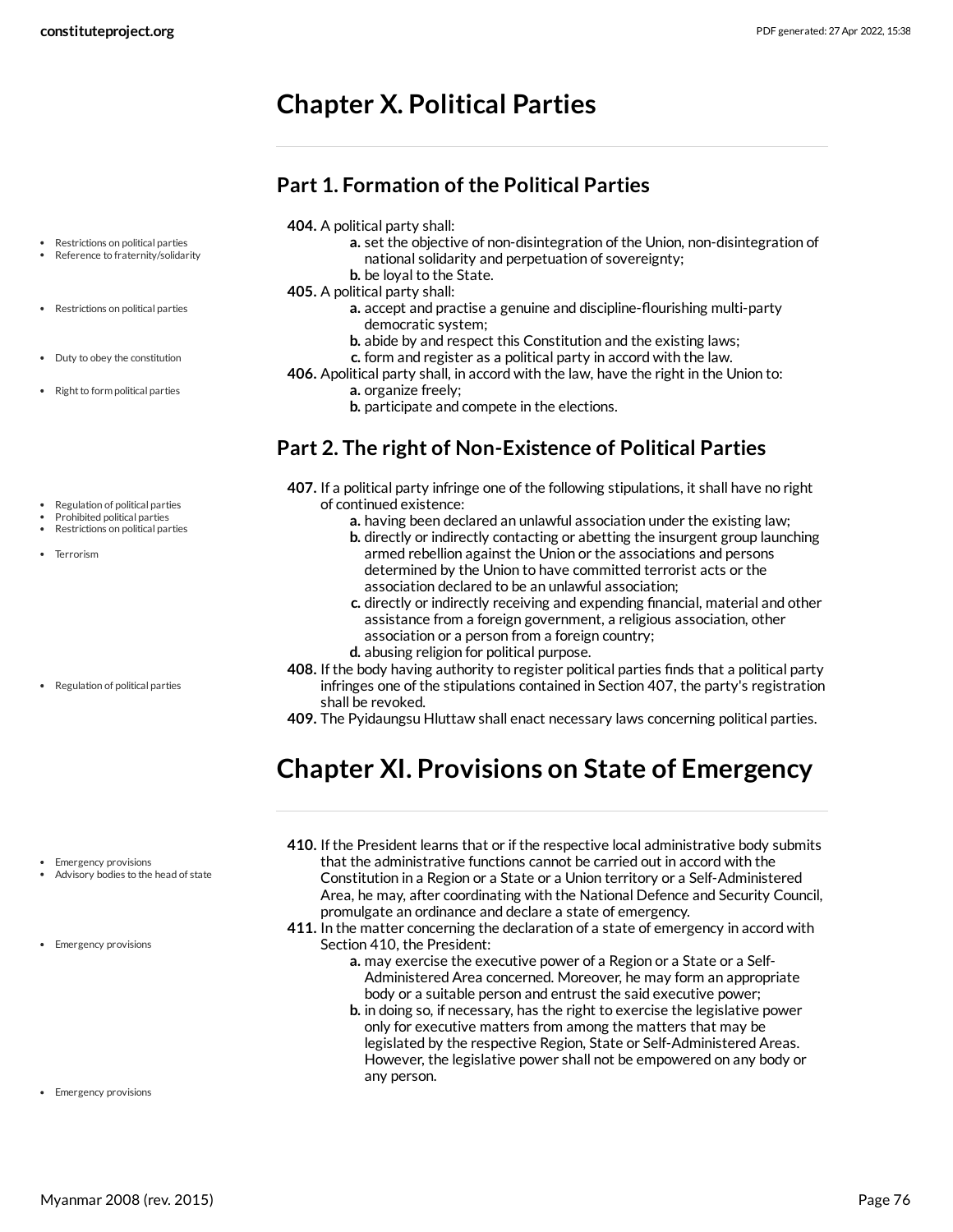**412**

- **a.** If the President, learns that or if the respective local administrative body submits that there arises or is sufficient reason to arise a state of emergency endangering the lives, shelter and property of the public in a Region or a state or a Union Territory or a Self-Administered Area, after co-ordinating with the National Defence and Security Council, may promulgate an ordinance and declare a state of emergency.
- **b.** If all the members are unable to attend the meeting held by the President to co-ordinate with the National Defence and Security Council under Sub-Section (a), the President may declare in time a state of emergency after co-ordinating with the Commander-in-Chief of the Defence Services, the Deputy Commander-in-Chief of the Defence Services, the Minister for Defence, and the Minister for Home Affairs who are members. The said declaration shall be submitted to the National Defence and Security Council for approval as soon as possible.
- **413.** According to Section 412, concerning the declaration of a state of emergency:
	- **a.** the local administrative bodies and their members and the Civil Services organizations and their members may obtain the assistance of the Defence Services to effectively carry out their duties in accord with the existing laws in order to quickly restore to its original situation in an area where the declaration of a state of emergency has been in operation;
	- **b.** the President may, if necessary, declare a military administrative order. In the said order, the executive powers and duties and the judicial powers and duties concerning community peace and tranquillity and prevalence of law and order shall be conferred on the Commander-in-Chief of the Defence Services. The Commander-in-Chief of the Defence Services may exercise the said powers and duties himself or empower on any suitable military authority to exercise thereof.
- **414.** The President, in promulgating an ordinance and declaring a state of emergency:
	- **a.** shall specify in the said ordinance the areas and the duration that the state of emergency is in operation;
		- **b.** may, if necessary, restrict or suspend as required, one or more fundamental rights of the citizens residing in the areas where the state of emergency is in operation.
- **415.** The President shall, relating to the measures taken under Sections 410 and 411, and relating to the measures taken under Sections 412 and 413 in declaring a state of emergency, carry out such measures in accord with Section 212 (b), (c) and (e).
- **416.** If the Pyidaungsu Hluttaw session besides approving the submission of the President under Section 415 also extends the duration of the ordinance, it shall remain in operation up to the expiry of the extended duration.
- **417.** If there arises or if there is sufficient reason for a state of emergency to arise that may disintegrate the Union or disintegrate national solidarity or that may cause the loss of sovereignty, due to acts or attempts to take over the sovereignty of the Union by insurgency, violence and wrongful forcible means, the President may, after co-ordinating with the National Defence and Security Council, promulgate an ordinance and declare a state of emergency. In the said ordinance, it shall be stated that the area where the state of emergency in operation is the entire Nation and the specified duration is one year from the day of promulgation.

### **418**

• Emergency provisions

<span id="page-76-0"></span>**a.** In the matter concerning the declaration of the state of emergency according to Section 417, the President shall declare the transferring of legislative, executive and judicial powers of the Union to the Commanderin-Chief of the Defence Services to enable him to carry out necessary measures to speedily restore its original situation in the Union. It shall be deemed that the legislative functions of all Hluttaws and leading bodies shall be suspended from the day of declaration. It shall also be deemed

• Emergency provisions

- Emergency provisions
- Emergency provisions
- Emergency provisions
- Advisory bodies to the head of state
- Emergency provisions Reference to fraternity/solidarity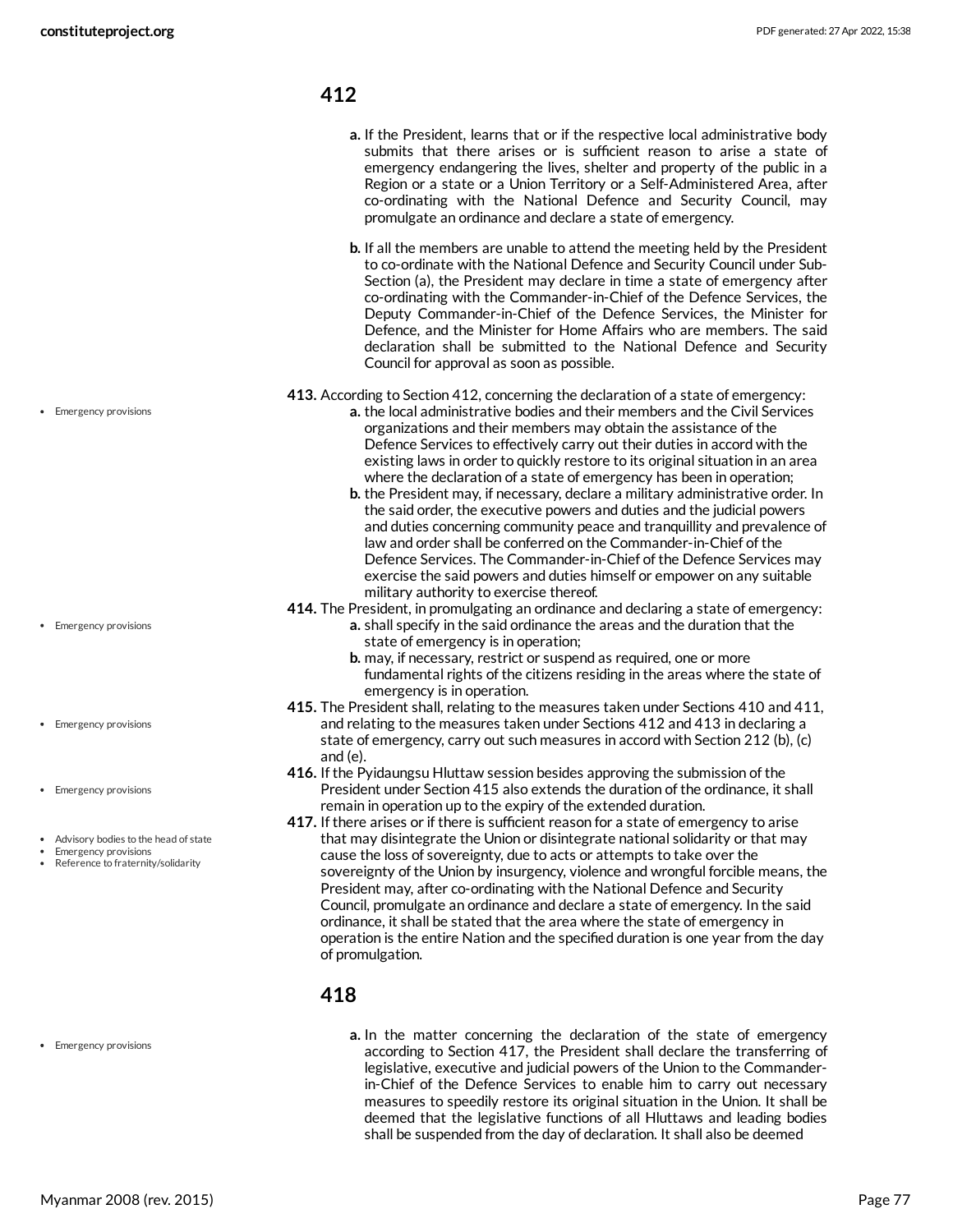- Emergency provisions
- Emergency provisions
- Emergency provisions

• Emergency provisions

- Emergency provisions
- Emergency provisions
- Emergency provisions
- Emergency provisions
- **a.** that on the expiry of the term of the said Hluttaws, the relevant Hluttaws have been dissolved automatically.
- **b.** Notwithstanding anything contained in the Constitution, commencing from the day of transfer of the sovereign power to the Commander-in-Chief of the Defence Services, it shall be deemed that the members appointed and assigned duties by approval of the relevant Hluttaws in accord with the Constitution, Self-Administered Division Leading Bodies or the members of Self-Administered Zone Leading Bodies, with the exception of the President and the Vice-Presidents, have been terminated from duty.
- **419.** The Commander-in-Chief of the Defence Services to whom the sovereign power has been transferred shall have the right to exercise the powers of legislature, executive and judiciary. The Commander-in-Chief of the Defence Services may exercise the legislative power either by himself or by a body including him. The executive power and the judicial power may be transferred to and exercised by an appropriate body that has been formed or a suitable person.
- **420.** The Commander-in-Chief of the Defence Services may, during the duration of the declaration of a state of emergency, restrict or suspend as required, one or more fundamental rights of the citizens in the required area.
- **421.** The President:
	- **a.** shall submit the matter of transferring the sovereign power to the Commander-in-Chief of the Defence Services, after declaring a state of emergency under Sections 417 and 418, to a regular session of the Pyidaungsu Hluttaw if it is in session, or to an emergency session of the Pyidaungsu Hluttaw by summoning it, if it is not in regular session;
	- **b.** may, if the Commander-in-Chief of the Defence Services submits the extension of the prescribed duration by giving reasons why he has not yet been able to accomplish the duties assigned to him, and after coordinating with the National Defence and Security Council, normally permit two extensions of the prescribed duration for a term of six months for each extension. The matter relating to the extension shall be reported to the emergency session of the Pyidaungsu Hluttaw by summoning it.
- **422.** The President shall, on submission of a report that the Commander-in-Chief of the Defence Services has accomplished the duties assigned, declare the annulment of the ordinance transferring the sovereign power to the Commander-in-Chief of the Defence Services under Section 418, after coordinating with the National Defence and Security Council, on the day of submission of the report by convening an emergency session of the Pyidaungsu Hluttaw if the term of the Pyidaungsu Hluttaw has not expired, or on the day that the submission of the report of the Commander-in-Chief of the Defence Services is received if that term of the Pyidaungsu Hluttaw has expired.
- **423.** The President shall, on receiving the report of the Commander-in-Chief of the Defence Services under Section 422, revoke the temporary suspension of the legislative functions of all Hluttaws and Leading Bodies if the term of the Pyidaungsu Hluttaw has not expired. The New executive and judicial bodies prescribed in the Constitution shall then be formed and assigned duties in accord with the Constitution. Such bodies shall only carry out the duties for the remaining term of the Hluttaw.
- **424.** Notwithstanding that the term of the Pyidaungsu Hluttaw has expired, the President and the Vice-Presidents, or the Speaker of the Pyithu Hluttaw and the Speaker of the Amyotha Hluttaw shall remain in their office until the new President and the new Vice-Presidents, or the new Speaker of the Pyithu Hluttaw and the new Speaker of the Amyotha Hluttaw have been elected in accord with the Constitution.
- **425.** The National Defence and Security Council may, if the Commander-in-Chief of the Defence Services submits the extension of the prescribed duration by giving reasons why he has not been able to accomplish the assigned duties, on the expiry of the term of the Pyidaungsu Hluttaw, normally permit two extensions of the prescribed duration for a term of six months for each extension.
- **426.** The National Defence and Security Council shall, concerning the matter of transferring of sovereign power by the President to the Commander-in-Chief of the Defence Services by declaring a state of emergency under Sections 417 and 418, declare the annulment of the ordinance transferring the sovereign power to him under Section 418 on receiving the report that the Commander-in-Chief of the Defence Services has accomplished the duties assigned to him.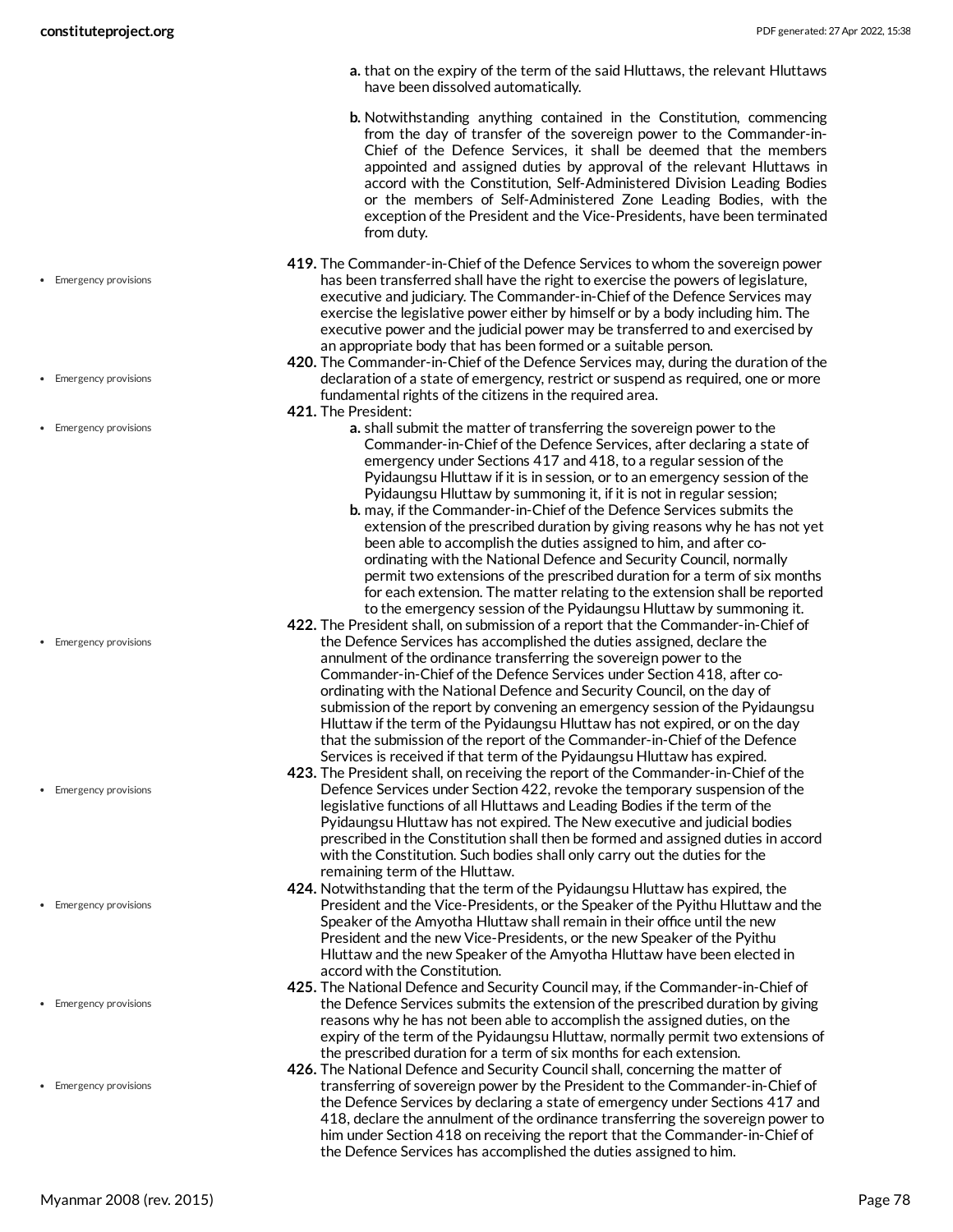**Emergency provisions** 

- Emergency provisions
- **Emergency provisions**
- Emergency provisions
- Emergency provisions
- Emergency provisions
- **427.** The National Defence and Security Council:
	- **a.** exercises the powers of the legislature, executive and judiciary before the Hluttaws are formed in accord with the Constitution;
	- **b.** has the right to exercise the sovereign power until the new President has been elected and the Union level administrative bodies have been formed in accord with the provisions in this Constitution. In exercising thereof, the legislative power shall be exercised by itself. The executive power and the judicial power may be transferred to and exercised by the appropriate Bodies that have been formed or a suitable person at the Union, Region or State and Self-Administered Area levels.
- **428.** The National Defence and Security Council shall form and assign duties to different levels of administrative bodies, the Self-Administered Division Leading Body, or the Self-Administered Zone Leading Bodies and Election Commission prescribed in the Constitution with persons who meet the relevant qualifications prescribed in the Constitution.
- **429.** The National Defence and Security Council shall hold the general election in accord with the provisions of the Constitution within a duration of six months commencing from the day on which the ordinance is annulled under Section 426.
- **430.** The bodies formed under Section 428 shall continue to perform their functions and duties until legislative, executive and judicial bodies have been formed in accord with the Constitution after holding the general election.
- **431.** The National Defence and Security Council shall exercise the sovereign power in the name of the President.
- **432.** The legitimate measures of any administrative body or any of its members, any Civil Services body or any of its members, and any military body or any of its members assigned powers and duties to take measures as required in order to speedily restore the security, stability, community peace and tranquility and prevalence of law and order to its original state on behalf of the President while a declaration of emergency is in operation or during the duration the sovereign power is being exercised by the Commander-in-Chief of the Defence Services or during the duration the sovereign power is being exercised by the National Defence and Security Council, shall be valid. No legal action shall be taken on such legitimate measures.

# <span id="page-78-0"></span>**Chapter XII. Amendment of the Constitution**

- **433.** Any provision of this Constitution may be amended in the manner herein after provided:
	- **a.** the proposal to amend the Constitution shall be submitted in the form of a Bill;
	- **b.** the Bill to amend the Constitution shall not contain other proposals.
- **434.** The Bill to amend the Constitution shall be submitted to the Pyidaungsu Hluttaw.
- **435.** If twenty percent of the total number of the Pyidaungsu Hluttaw representatives submit the Bill to amend the Constitution, it shall be considered by the Pyidaungsu Hluttaw.

### **436**

- <span id="page-78-1"></span>**a.** If it is necessary to amend the provisions of Sections 1 to 48 in Chapter I, Sections 49 to 56 in Chapter II, Sections 59 and 60 in Chapter III, Sections 74, 109, 141 and 161 in Chapter IV, Sections 200, 201, 248 and 276 in Chapter V, Sections 293, 294, 305, 314 and 320 in Chapter VI, Sections 410 to 432 in Chapter XI and Sections 436 in Chapter XII of this Constitution, it shall be amended with the prior approval of more than seventy-five percent of all the representatives of the Pyidaungsu Hluttaw, after which in a nation-wide referendum only with the votes of more than half of those who are eligible to vote.
- **b.** Provisions other than those mentioned in Sub-Section (a) shall be amended only by a vote of more than seventy-five percent of all the representatives of the Pyidaungsu Hluttaw.

Referenda

Constitution amendment procedure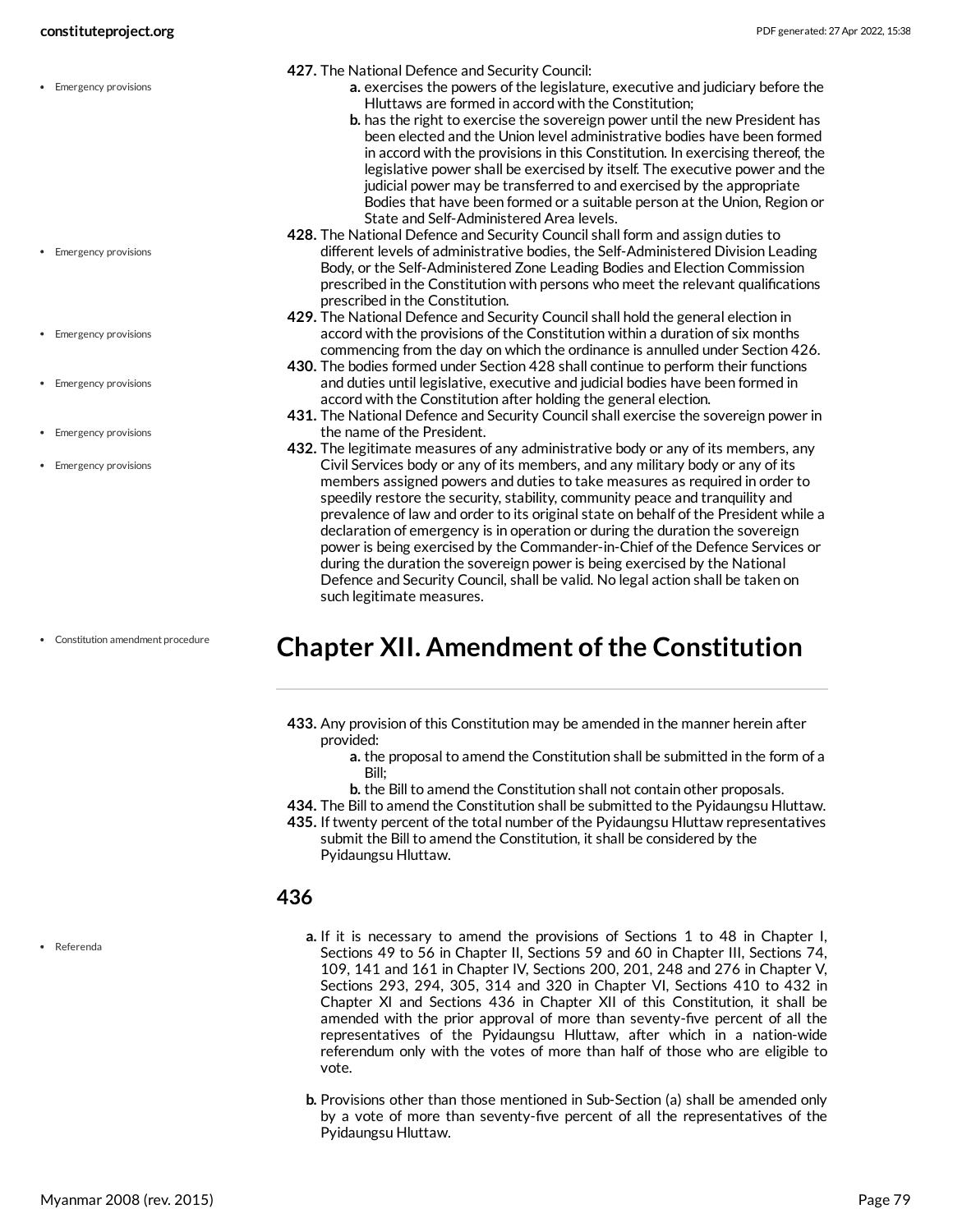# <span id="page-79-1"></span>**Chapter XIII. State Flag, State Seal, National Anthem and the Capital**

#### • National flag

#### <span id="page-79-2"></span>**437**

**a.** The State Flag shall be as shown below:

[image]

**b.** Law shall be promulgated concerning the State Flag.

### **438**

**a.** The State Seal shall be as shown below:

[image]

**b.** Law shall be promulgated concerning the State Seal.

<span id="page-79-0"></span>**439**

**a.** The present National Anthem shall be prescribed as the National Anthem.

**b.** Law shall be promulgated concerning the National Anthem.

National capital

National anthem

- Transitional provisions
- Referenda

**440.** The Capital of the Republic of the Union of Myanmar is Nay Pyi Taw.

# <span id="page-79-3"></span>**Chapter XIV. Transitory Provisions**

- **441.** A nation-wide referendum held for adoption of this Constitution where more than half of the eligible voters voted, of which majority of these voters adopted this Constitution, shall come into operation throughout the Union from the day the first session of the Pyidaungsu Hluttaw is convened.
- **442.** The State Peace and Development Council shall continue to exercise State sovereignty before this Constitution comes into operation.
- **443.** The preparatory work done by the State Peace and Development Council, before this Constitution comes into operation, to bring the Constitution into operation, shall be deemed to have been carried out in accord with this Constitution.

### **444**

- **a.** The Government that exists on the day this Constitution comes into operation shall continue to discharge the respective duties until the emergence of the new Government formed and assigned duties in accord with this Constitution.
- **b.** All courts existing on the day the coming into operation of this Constitution shall continue to exercise their jurisdiction until new courts are constituted by law in accord with this Constitution. All cases, civil, criminal and revenue, pending in the said courts, shall be disposed of in accord with the laws exercised on the day on which the cases came up for trial.
- **445.** All policy guidelines, laws, rules, regulations, notifications and declarations of the State Law and Order Restoration Council and the State Peace and Development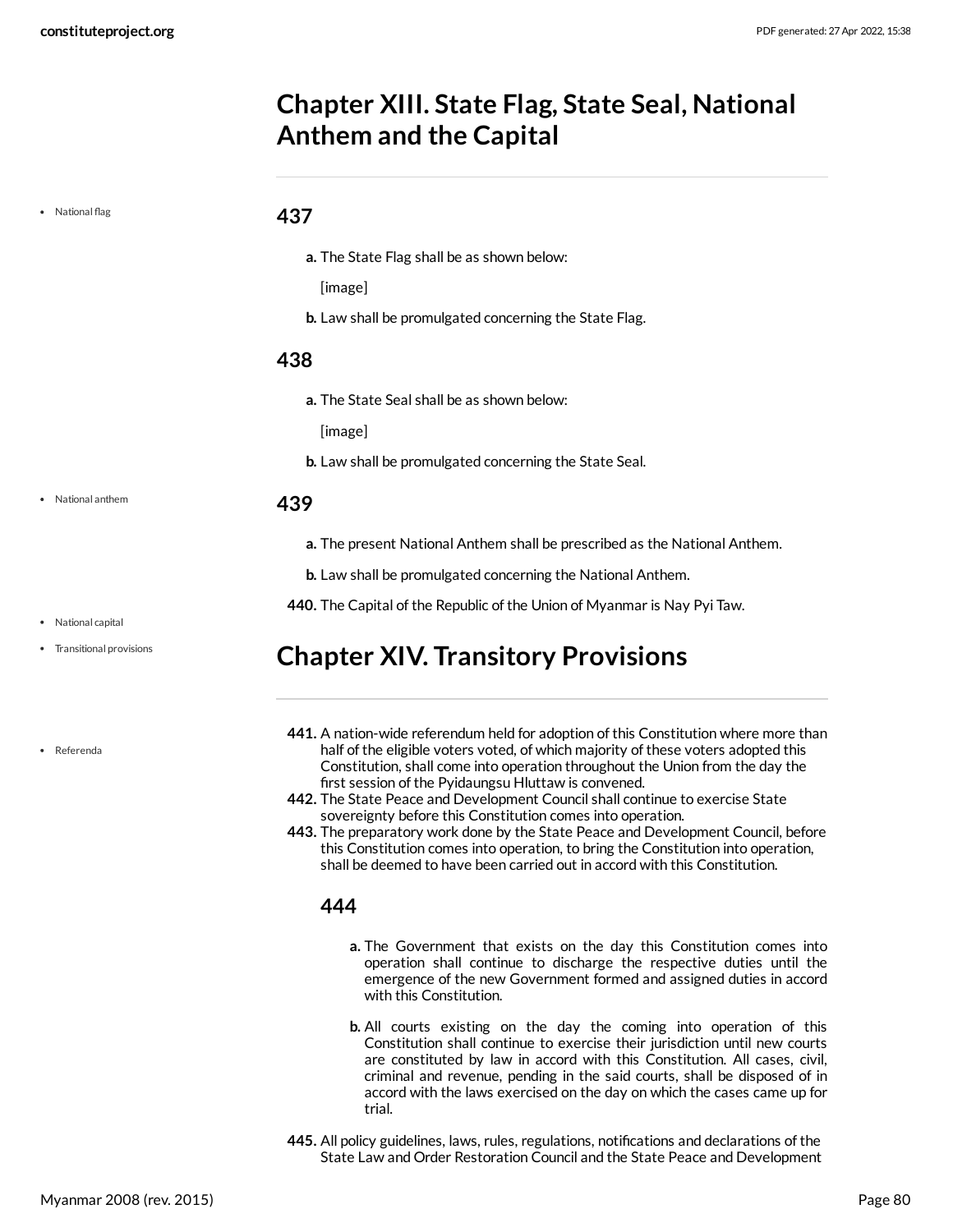- **445.** Council or actions, rights and responsibilities of the State Law and Order Restoration Council and the State Peace and Development Council shall devolve on the Republic of the Union of Myanmar. No proceeding shall be instituted against the said Councils or any member thereof or any member of the Government, in respect of any act done in the execution of their respective duties.
- **446.** Existing laws shall remain in operation in so far as they are not contrary to this Constitution until and unless they are repealed or amended by the Pyidaungsu Hluttaw.
- **447.** Existing rules, regulations, by-laws, notifications, orders, directives and procedures shall remain in operation in so far as they are not contrary to this Constitution until and unless they are repealed or amended by the Union Government.
- **448.** All functioning Civil Services personnel of departmental organizations including the Defence Services under the State Peace and Development Council on the day this Constitution comes into operation, shall continue in their functions unless otherwise prescribed by the Government of the Republic of the Union of Myanmar.

# <span id="page-80-0"></span>**Chapter XV. General Provisions**

- **449.** This Constitution is the Basic Law of all the laws of the Union.
- **450.** Myanmar language is the official language.
- **451.** The application of the Basic Principles of the Union in the legislation and administration shall be the care of the Union but shall not be enforceable in any Court of law.
- **452.** Interpretation of the preamble, Sections, Sub-Sections, expressions, individual words and ideas of this Constitution shall be based only on the Myanmar text.
- **453.** In interpretation of expressions contained in this Constitution reference shall be made to the existing Interpretation Law.
- **454.** The Myanmar text of this Constitution shall be kept as record in the National Archives. Such text shall be conclusive evidence of the provisions of this Constitution.
- **455.** The Government of the Union may, in the interest of the Union, relating to any of the economic activity prescribed to be carried out only by the Government of the Union:
	- **a.** permit the Region government or the State government to form a joint venture with the Government of the Union or to operate under terms and conditions;
	- **b.** permit a co-operative organization, economic organization and an individual person to form a joint venture with the Government of the Union or to operate under terms and conditions.
- **456.** The Republic of the Union of Myanmar shall honour all legitimate obligations arising out of treaties or agreements which before the commencement of this Constitution have been in operation between the Government of the Union of Myanmar and the Government of other State, provided that such other State honours any reciprocal obligations towards the Union of Myanmar.

### **457**

- **a.** Any proceedings relating to contract or liabilities which might have been brought against the Government of the Union of Myanmar before this Constitution comes into operation, may be brought against the Government of the Union of Myanmar.
- **b.** The Republic of the Union of Myanmar may sue and be sued in the name of the Republic of the Union of Myanmar.

Official or national languages

• International law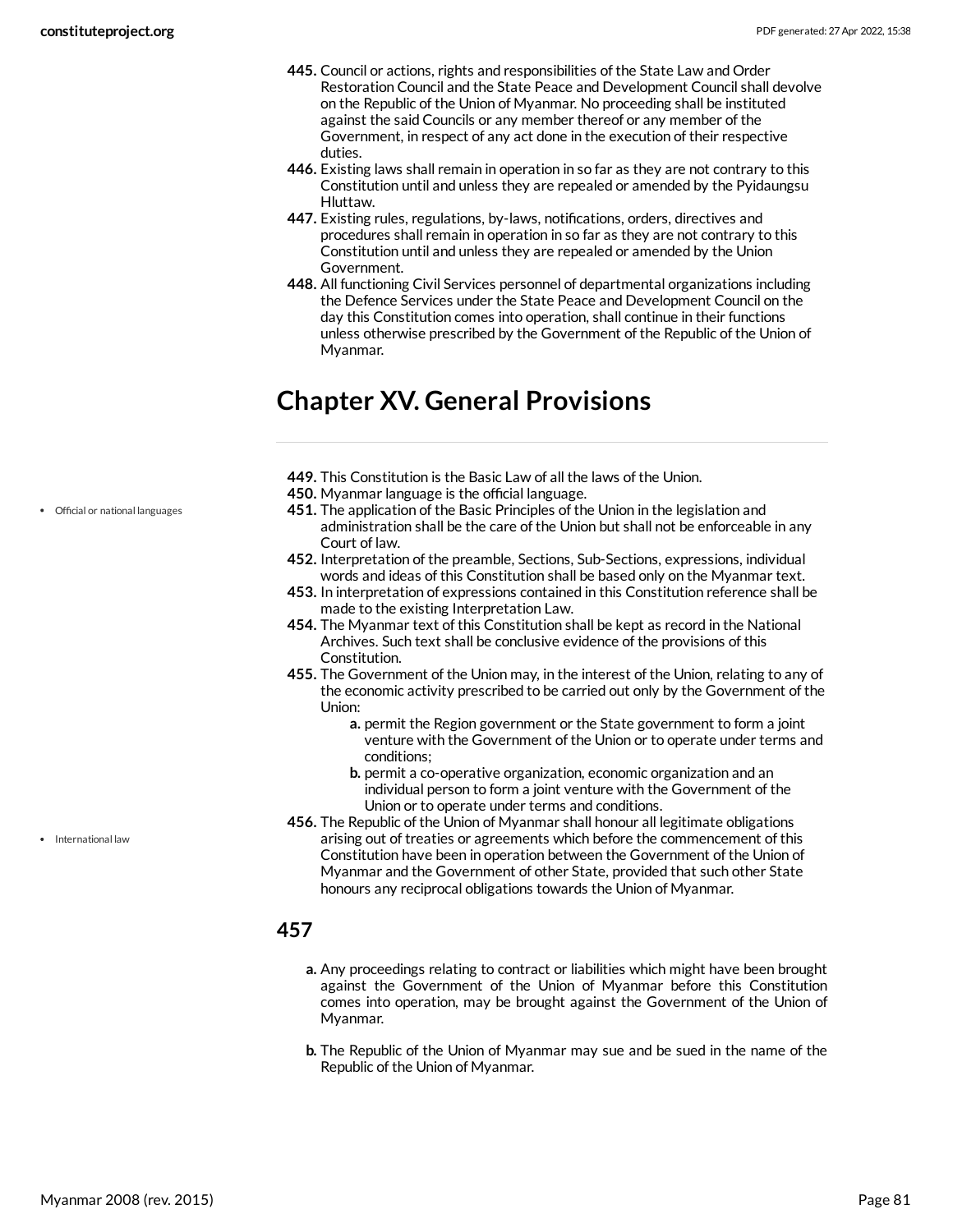# **SCHEDULE 1. Union Legislative List (Refer to Section 96)**

### **1. Union Defence and Security Sector**

- **a.** Defence of the Republic of the Union of Myanmar and every part thereof and preparation for such defence;
- **b.** Defence and Security industries;
- **c.** Arms, ammunition and explosives including biological and chemical weapons;
- **d.** Atomic energy, nuclear fuel and radiation and mineral resources essential to its production;
- **e.** Declaration of war and conclusion of peace;
- **f.** Stability, peace and tranquility of the Union and prevalence of law and order; and **g.** Police force.

### <span id="page-81-1"></span>**2. Foreign Affairs Sector**

- **a.** Representatives of the diplomatic, consular and other affairs;
- **b.** United Nations;
- **c.** Participation in international, regional and bilateral conferences, seminars, meetings, associations and other organizations and implementation of resolutions thereof;
- **d.** Conclusion and implementation of international and regional treaties, agreements, conventions and bilateral agreements and treaties;
- **e.** Passports and identification certificates;
- **f.** Visas, admission into the Republic of the Union of Myanmar, stay, departure, immigration and deportation; and
- **g.** Extradition and request for extradition.

### <span id="page-81-0"></span>**3. Finance and Planning Sector**

- **a.** The Union Budget;
- **b.** The Union Fund;
- **c.** Currency and coinage;
- **d.** The Central Bank of Myanmar and financial institutions;
- **e.** Foreign exchange control;
- **f.** Capital and money markets;
- **g.** Insurance;
- **h.** Income tax;
- **i.** Commercial tax;
- **j.** Stamp duty;
- **k.** Customs duty;
- **l.** Union lottery;
- **m.** Tax appeal;
- **n.** Services of the Union;
- **o.** Sale, lease and other means of execution of property of the Union;
- **p.** Disbursement of loans from the Union Funds;
- **q.** Investment of the Union Funds;
- **r.** Domestic and foreign loans;
- **s.** Acquisition of property for the Union; and
- **t.** Foreign aid and financial assistance.

### **4. Economic Sector**

- **a.** Economy;
- **b.** Commerce;
- **c.** Co-operatives;
- **d.** Corporations, boards, enterprises, companies and partnerships;

• International organizations • International organizations

• International law

• Power to deport citizens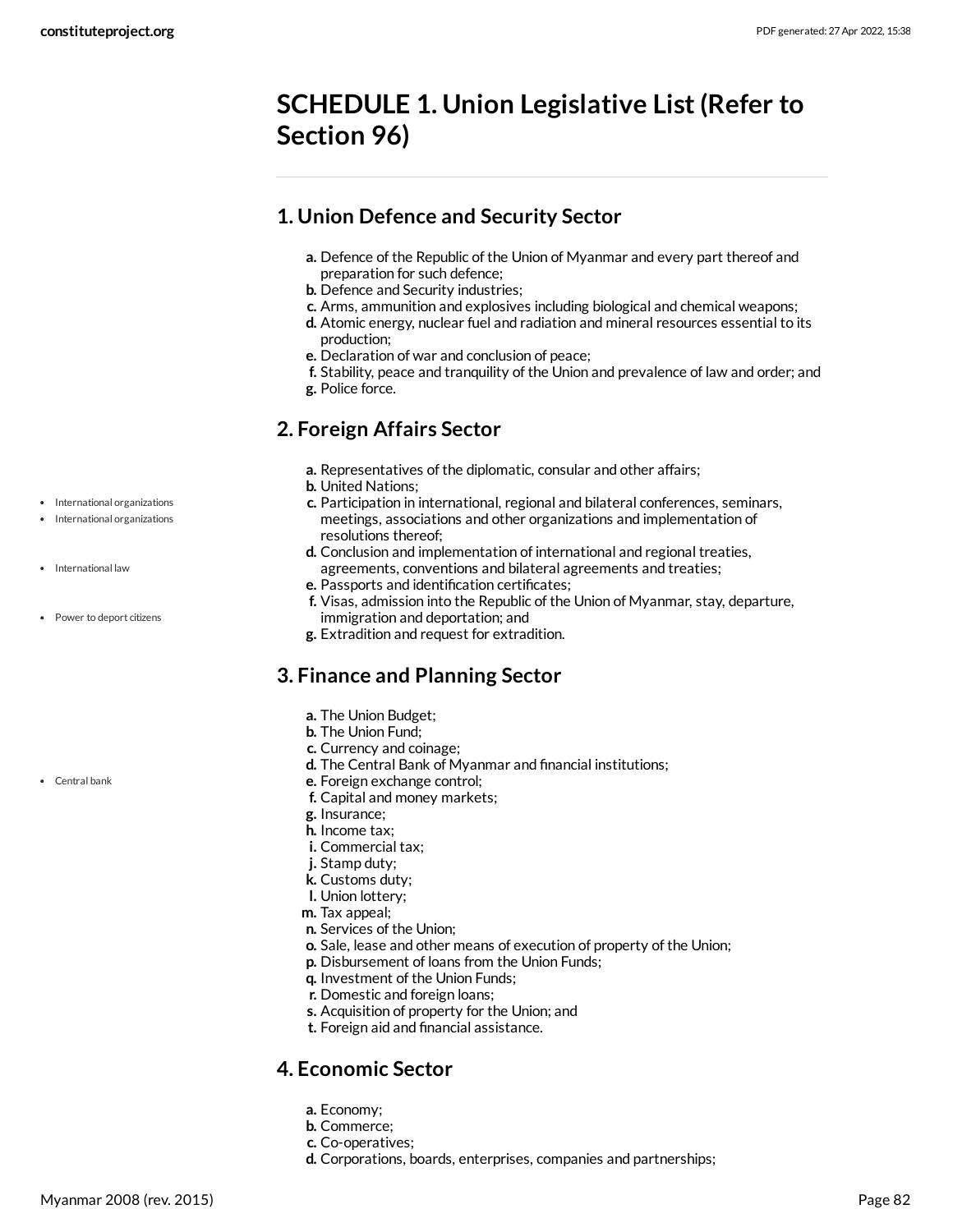- **e.** Imports, exports and quality control thereon;
- **f.** Hotels and lodging houses; and
- **g.** Tourism.

### **5. Agriculture and Livestock Breeding Sector**

- **a.** Land administration;
- **b.** Reclamation of vacant, fallow and virgin lands;
- **c.** Settlements and land records;
- **d.** Land survey;
- **e.** Dams, embankments and irrigation works managed by the Union;
- **f.** Meteorology, hydrology and seismic survey;
- **g.** Registration of documents;
- **h.** Mechanized agriculture;
- **i.** Agricultural research;
- **j.** Production of chemical fertilizers and insecticides;
- **k.** Marine fisheries; and
- **l.** Livestock proliferation, prevention and treatment of diseases and research works.

### <span id="page-82-0"></span>**6. Energy, Electricity, Mining and Forestry Sector**

- **a.** Petroleum, natural gas, other liquids and substances declared by the Union Law to be dangerously inflammable;
- **b.** Production and distribution of electricity of the Union;
- **c.** Minerals, mines, safety of mine workers, and environmental conservation and restoration;
- **d.** Gems;
- **e.** Pearls;
- **f.** Forests; and
- **g.** Environmental protection and conservation including wildlife, natural plants and natural areas.

### <span id="page-82-1"></span>**7. Industrial Sector**

- **a.** Industries to be undertaken by the Union level;
- **b.** Industrial zones;
- **c.** Basic standardization and specification for manufactured products;
- **d.** Science and technology and research thereon;
- **e.** Standardization of weights and measures; and
- **f.** Intellectual property such as copyrights, patents, trademarks and industrial designs.

### <span id="page-82-2"></span>**8. Transport, Communication and Construction Sector**

- **a.** Inland water transport;
- **b.** Maintenance of waterways;
- **c.** Development of water resources and rivers and streams;
- **d.** Carriage by sea;
- **e.** Major ports;
- **f.** Lighthouses, lightships and lighting plans;
- **g.** Shipbuilding, repair and maintenance;
- **h.** Air transport;
- **i.** Air navigation, control and airfields construction;
- **j.** Land transport;
- **k.** Railways;
- **l.** Major highways and bridges managed by the Union;
- **m.** Posts, telegraphs, telephones, fax, e-mail, internet, intranet and similar means of communication; and
- **n.** Television, satellite communication, transmission and reception, and similar means of communication and housing and buildings.

• Protection of environment

• Protection of environment

- Reference to science
- Provisions for intellectual property

#### • Telecommunications

**•** Television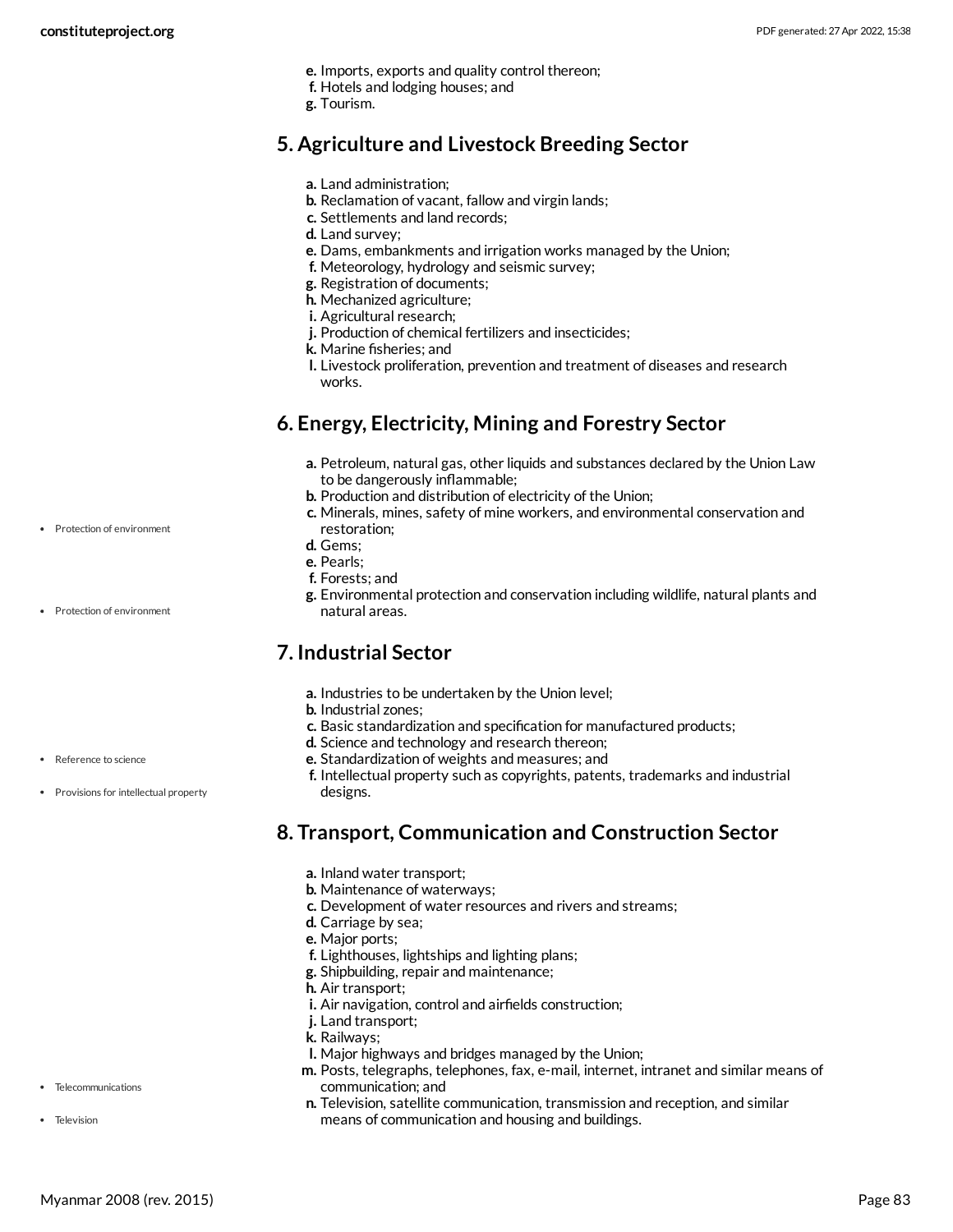### <span id="page-83-2"></span>**9. Social Sector**

- **a.** Educational curricula, syllabus, teaching methodology, research, plans, projects and standards;
- **b.** Universities, degree colleges, institutes and other institutions of higher education;
- **c.** Examinations prescribed by the Union;
- **d.** Private schools and training;
- **e.** National sports;
- **f.** National health;
- **g.** Development of traditional medicinal science and traditional medicine;
- **h.** Charitable hospitals and clinics and private hospitals and clinics;
	- **i.** Maternal and child welfare;
	- **j.** Red cross society;
	- **k.** Prevention from adulteration, manufacture and sale of foodstuffs, drugs, medicines and cosmetics;
- **l.** Welfare of children, youths, women, the disabled, the aged and the homeless;
- **m.** Relief and rehabilitation;
- **n.** Fire Brigade;
- **o.** Working hours, resting-hours, holidays and occupational safety;
- **p.** Trade disputes;
- **q.** Social security;
- **r.** Labour organizations;
- **s.** Managements by the Union, the following:
	- **i.** Ancient culture or historical sites, buildings, monuments, records, stone inscriptions, ink inscriptions on stucco, palm-leaf parabaiks, handwritings, handiworks, inanimate objects and archaeological works; **ii.** Museums and libraries.
- **t.** Literature, dramatic arts, music, traditional arts and crafts, cinematographic films and videos; and
- **u.** Registration of births and deaths.

### <span id="page-83-0"></span>**10. Management Sector**

- **a.** General administration;
- **b.** Administration of town and village land;
- **c.** Tenants;
- **d.** Narcotic drugs and psychotropic substances;
- **e.** Union secrets;
- **f.** Associations;
- **g.** Prisons;
	- **h.** Development of border areas;
	- **i.** Census;
	- **j.** Citizenship, naturalization, termination and revocation of citizenship, citizenship scrutiny and registration; and
	- **k.** Titles and honours.

### <span id="page-83-1"></span>**11. Judicial Sector**

- **a.** Judiciary;
- **b.** Lawyers;
- **c.** Criminal Laws and procedures;
- **d.** Civil Laws and procedures including contract, arbitration, actionable wrong, insolvency, trust and trustees, administrator and receiver, family laws, guardians and wards, transfer of property and inheritance;
- **e.** Law of Evidence;
- **f.** Limitation;
- **g.** Suit valuation;
- **h.** Specific relief;
- **i.** Foreign jurisdiction;
- **j.** Admiralty jurisdiction; and
- **k.** Piracies, crimes committed in international waters or in outer space and offences against the international law on land or in international waters or in outer space.

• Census

• Reference to art

• International law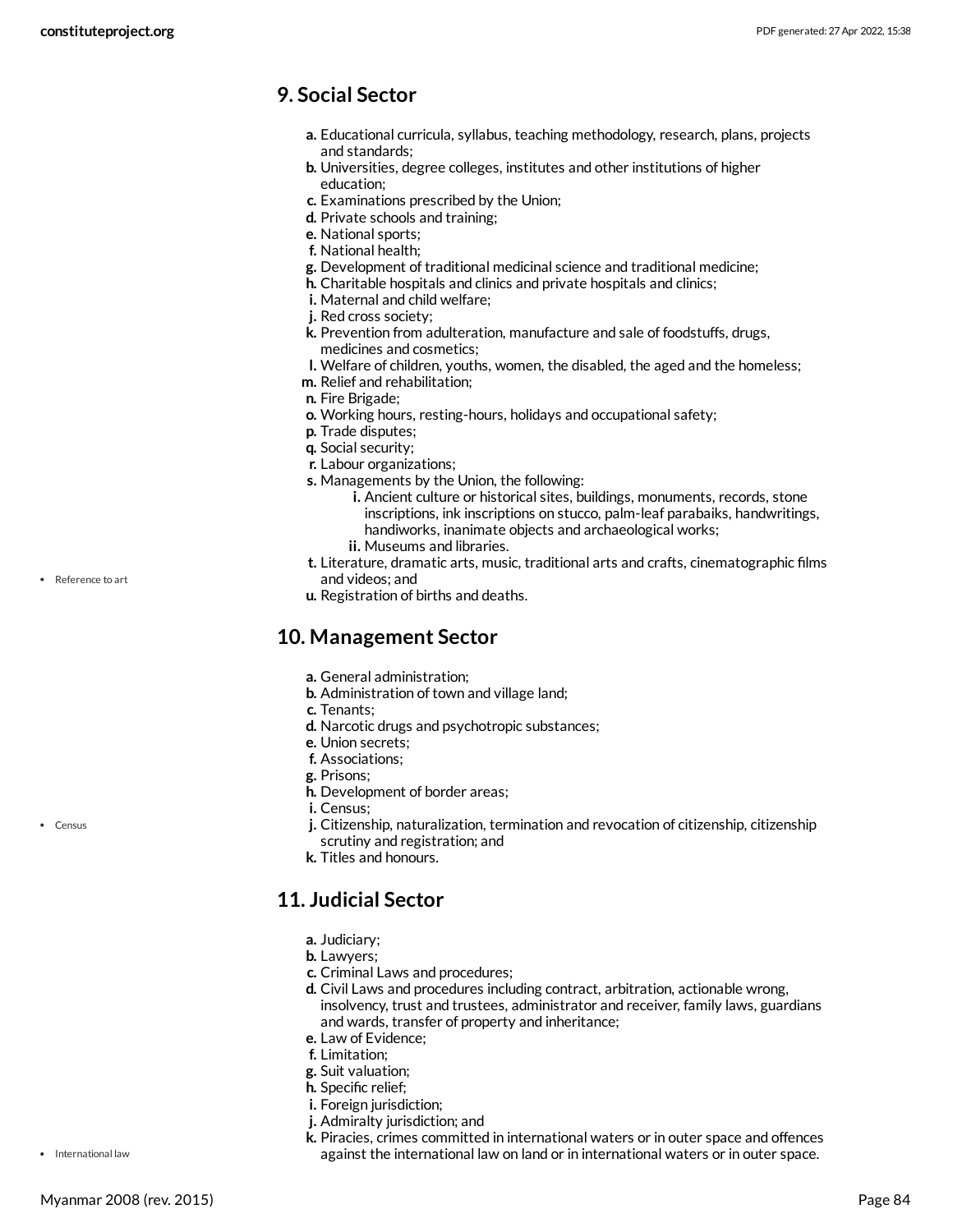# **SCHEDULE 2. Region or State Legislative List (Refer to Section 188)**

### **1. Finance and Planning Sector**

- **a.** The Region or State budget;
- **b.** The Region or State fund;
- **c.** Land revenue;
- **d.** Excise duty (not including narcotic drugs and psychotropic substances);
- **e.** Municipal taxes such as taxes on buildings and lands, water, street lightings and wheels;
- **f.** Services of the Region or State;
- **g.** Sale, lease and other means of execution of property of the Region or State;
- **h.** Disbursement of loans in the country from the Region or State funds;
- **i.** Investment in the country from the Region or State funds;
- **j.** Local plan;
- **k.** Small loans business;
- **l.** Investment that have the right to be undertaken in the Region or State in accordance with the law enacted by the Union;
- **m.** Insurance that have the right to be undertaken by the Region or State in accordance with the law enacted by the Union;
- **n.** Income tax that have the right to be undertaken by the Region or State in accordance with the law enacted by the Union;
- **o.** Commercial tax that have the right to be undertaken by the Region or State in accordance with the law enacted by the Union;
- **p.** Domestic and Foreign loans that have the right to be undertaken by the Region or State in accordance with the law enacted by the Union;
- **q.** Acquisition of property that have the right to be undertaken in the Region or State in accordance with the law enacted by the Union;
- **r.** Foreign aid and financial assistant that have the right to be undertaken for the Region or State in accordance with the law enacted by the Union.

### **2. Economic Sector**

- **a.** Economic matters undertaken in the Region or State in accord with law enacted by the Union;
- **b.** Commercial matters undertaken in the Region or State in accord with law enacted by the Union;
- **c.** Co-operative matters undertaken in the Region or State in accord with law enacted by the Union;
- **d.** Hotels and lodging houses that have the right to be undertaken by the Region or State in accordance with the law enacted by the Union; and
- **e.** Tourism that has the right to be undertaken by the Region or State in accordance with the law enacted by the Union.

### **3. Agriculture and Livestock Breeding Sector**

- **a.** Agriculture;
- **b.** Protection against and control of plants and crop pests and diseases;
- **c.** Systematic use of chemical fertilizers and systematic production and use of natural fertilizers;
- **d.** Agricultural loans and savings;
- **e.** Dams, embankments, lakes, drains and irrigation works having the right to be managed by the Region or State;
- **f.** Fresh water fisheries;
- **g.** Livestock breeding and systematic herding in accord with the law enacted by the Union;
- **h.** Reclamation vacant, fallow and virgin lands that have the right to be undertaken by the Region or State in accordance with the law enacted by the Union;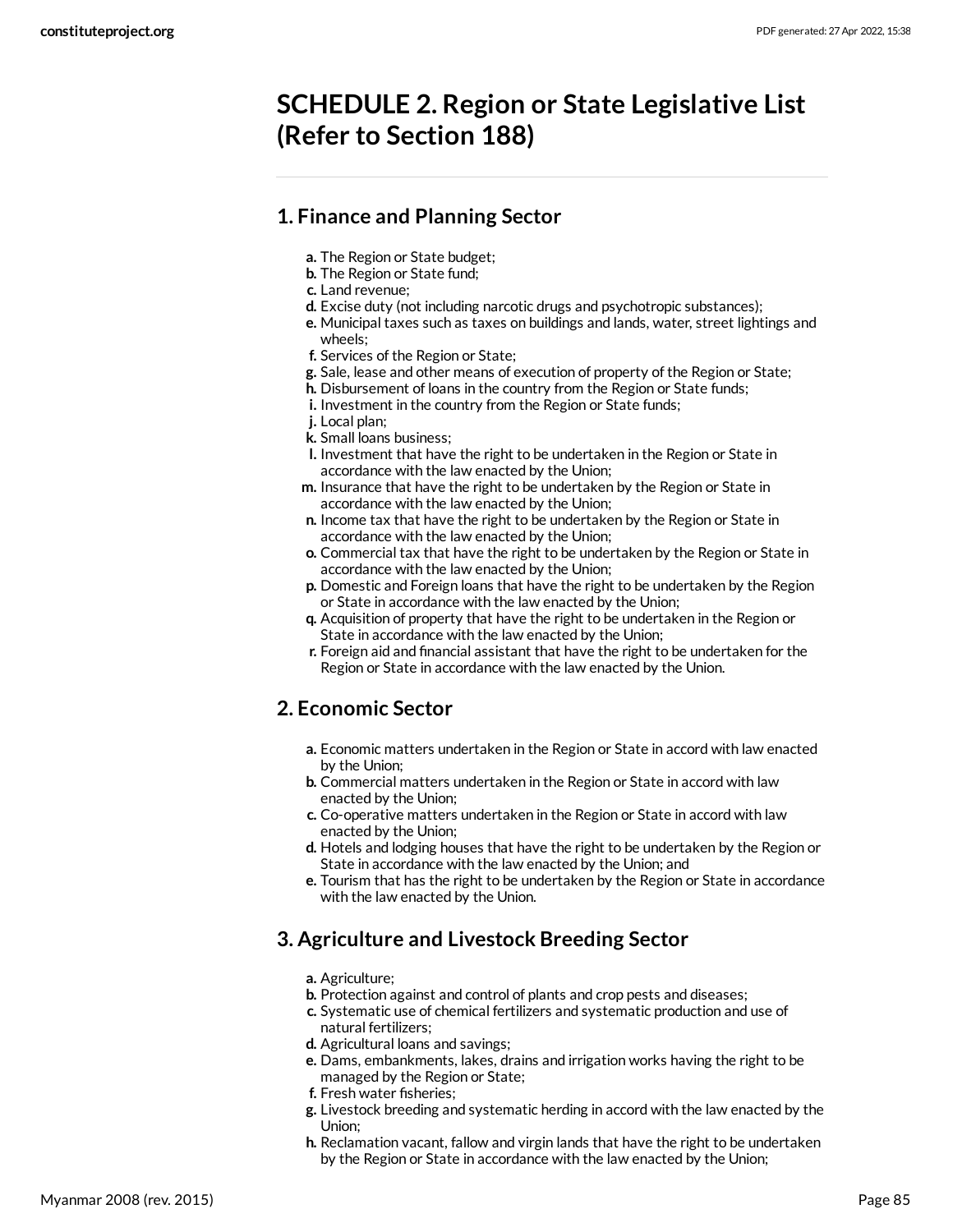- **i.** Registration of documents that have the right to be undertaken by the Region or State in accordance with the law enacted by the Union;
- **j.** Agricultural research that have the right to be undertaken by the Region or State in accordance with the law enacted by the Union;
- **k.** Marine Fisheries that have the right to be undertaken by the Region or State in accordance with the law enacted by the Union; and
- **l.** Agriculture and Meteorology that have the right to be undertaken in the Region or State in accordance with the law enacted by the Union.

### <span id="page-85-0"></span>**4. Energy, Electricity, Mining and Forestry Sector**

- **a.** Medium and small scale electric power production and distribution that have the right to be managed by the Region or State not having any link with national power grid, except large scale electric power production and distribution having the right to be managed by the Union;
- **b.** Salt and salt products;
- **c.** Cutting and polishing of gemstones within the Region or State;
- **d.** Village firewood plantation;
- **e.** Recreation centers, zoological garden and botanical garden;
- **f.** Setting ratios on natural resources production that have the right to be undertaken by the Region or State in accordance with the law enacted by the Union;
- **g.** Small and casual mining that have the right to be undertaken by the Region or State in accordance with the law enacted by the Union;
- **h.** Safety of mine workers, environmental conservation and restoration that have the right to undertaken in the Region or State in accordance with the law enacted by the Union;
- **i.** Small jewelry and small jewelry businesses that have the right to be undertaken in the Region or State in accordance with the law enacted by the Union;
- **j.** Others Woods expect Teak and group (1) (where group 1 includes Thitya, Ingyin , Pyinkado, Padauk, Thingan-net, Tamalan) that have the right to be undertaken in the Region or State in accordance with the law enacted by the Union; and
- **k.** Environmental protection and conservation including wildlife, natural plants and natural area that have the right to be managed in the Region or State in accordance with the law enacted by the Union.

### **5. Industrial Sector**

- **a.** Industries other than those prescribed to be undertaken by the Union level;
- **b.** Cottage industries; and
- **c.** Industrial zones that have the right to be undertaken in the Region or State in accordance with the law enacted by the Union.

### **6. Transport, Communication and Construction Sector**

- **a.** Ports, jetties and pontoons having the right to be managed by the Region or State;
- **b.** Roads and bridges having the right to be managed by the Region or State;
- **c.** Systematic running of private vehicles within the Region or State;
- **d.** Maintenance of waterways that have the right to be undertaken in the Region or State in accordance with the law enacted by the Union;
- **e.** Development of water resources and rivers and streams that have the right to be undertaken in the Region or State in accordance with the law enacted by the Union;
- **f.** Shipbuilding, repair and maintenance that have the right to be undertaken by the Region or State except managed by the Union;
- **g.** Air transport that have the right to be undertaken in the Region or State in accordance with the law enacted by the Union; and
- <span id="page-85-1"></span>**h.** Housing and buildings that have the right to be undertaken in the Region or State in accordance with the law enacted by the Union.

Protection of environment

• Protection of environment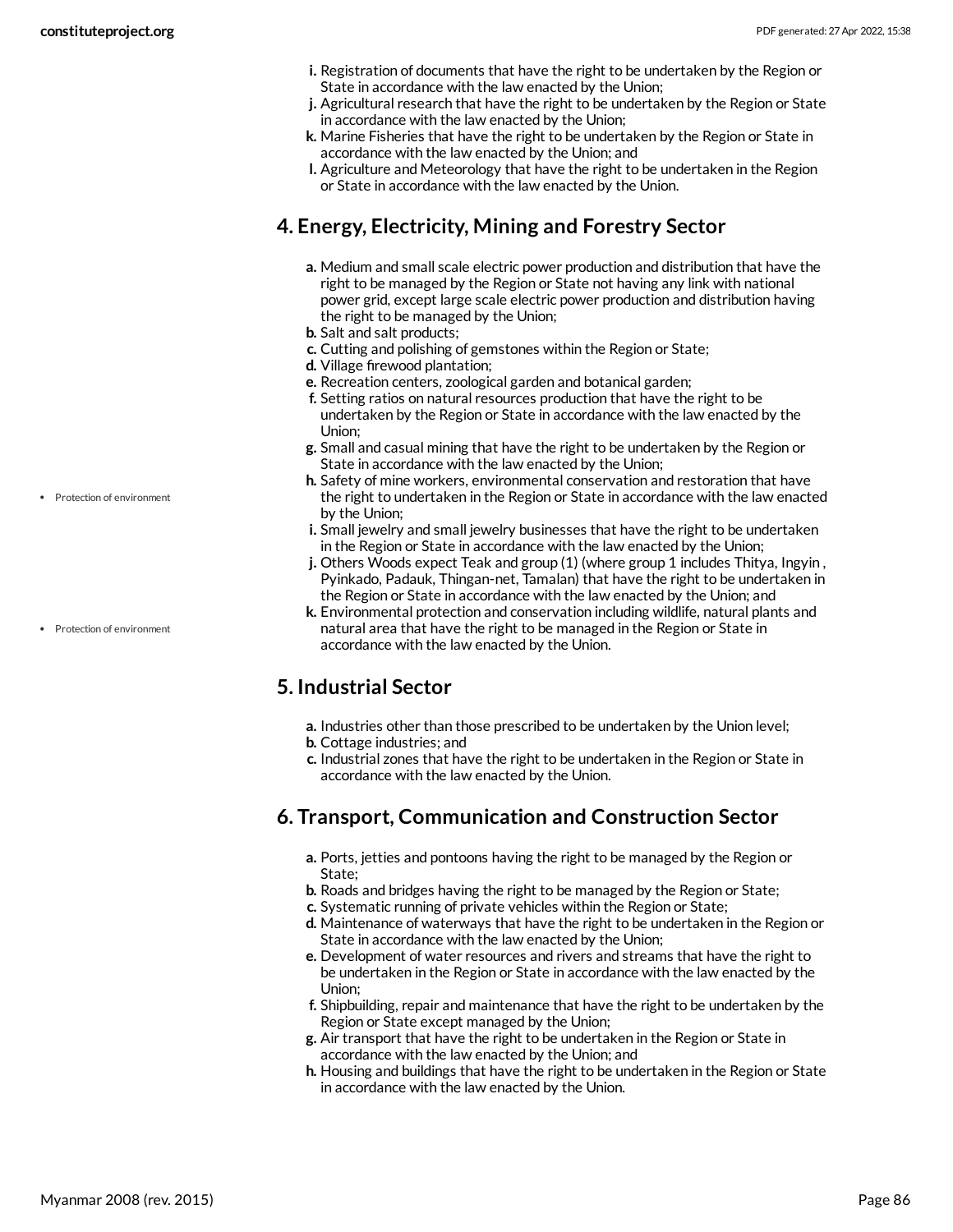## **7. Social Sector**

- **a.** Matters on traditional medicine not contrary to traditional medicine policies prescribed by the Union;
- **b.** Social welfare works within the Region or State;
- **c.** Preventive and precautionary measures against fire and natural disasters;
- **d.** Stevedoring;
- **e.** Having the right of management by the Region or State, the following:
	- **i.** preservation of cultural heritage;
	- **ii.** museums and libraries.
- **f.** Theatres, cinemas and video houses;
- **g.** Exhibitions such as photographs, paintings and sculptures;
- **h.** Basic education school management that have the right to be undertaken in the Region or State in accordance with the law enacted by the Union;
- **i.** Philanthropic hospitals and clinics, private hospitals and clinics that have the right to be undertaken in the Region or State in accordance with the law enacted by the Union;
- **j.** Prevention from adulteration, manufacture and sale of foodstuffs, drugs, medicines and cosmetics that have the right to be undertaken in the Region or State in accordance with the law enacted by the Union;
- **k.** Welfare of children, youth, women, disable people, the aged and homeless that have the right to be undertaken in the Region or State in accordance with the law enacted by the Union;
- **l.** Relief and rehabilitation that have the right to be undertaken in the Region or State in accordance with the law enacted by the Union; and
- **m.** Literature, dramatic arts, music, traditional arts and crafts, cinematographic films and videos that have the right to be undertaken in the Region or State in accordance with the law enacted by the Union.

### **8. Management Sector**

- **a.** Development matters;
- **b.** Town and housing development;
- **c.** Honorary certificates and awards;
- **d.** Management of excise tax that have the right to be undertaken in the Region or State in accordance with the law enacted by the Union; and
- **e.** Border Area Development and Rural Development activities that have the right to be undertaken in the Region or State in accordance with the law enacted by the Union.

# <span id="page-86-0"></span>**SCHEDULE 3. List of Legislation ofthe Leading Body of Self-Administered Division or Self-Administered Area (Refer to Section 196)**

- **1.** Urban and Rural Projects
- **2.** Construction and Maintenance of Roads and Bridges
- **3.** Public Health
- **4.** Development Affairs
- **5.** Prevention of Fire Hazard
- **6.** Maintenance of Pasture
- **7.** Conservation and Preservation of Forest
- **8.** Preservation of Natural Environment in Accord with Law Promulgated by the Union
- **9.** Water and Electricity Matters in Towns and Villages
- **10.** Market Matters of Towns and Villages

• Reference to art

Reference to art

• Protection of environment • Protection of environment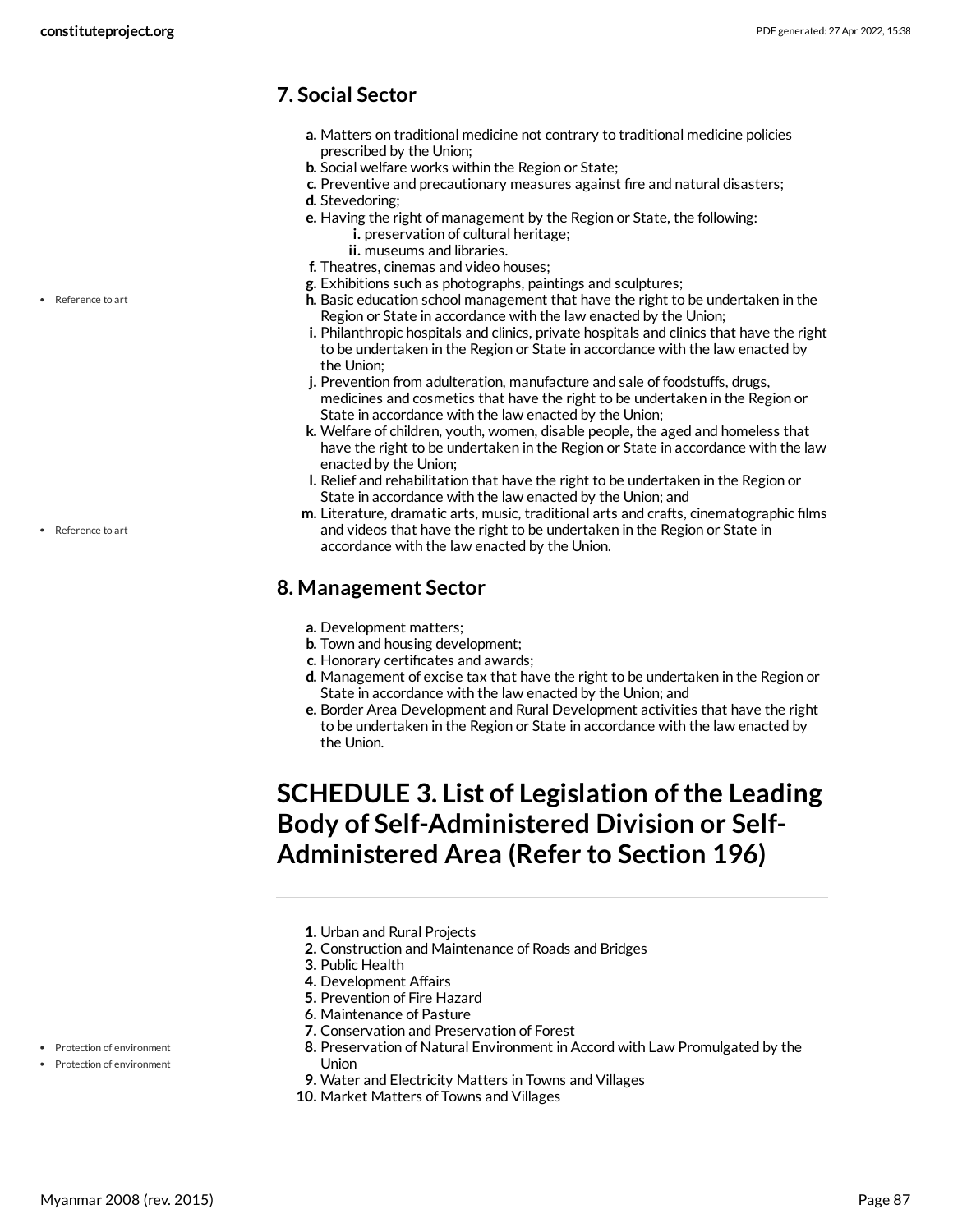- Oaths to abide by constitution
- Reference to fraternity/solidarity

# <span id="page-87-0"></span>**SCHEDULE 4. Form of Oaths or Affirmation (Refer to Section 125)**

I ................ do solemnly and sincerely promise that as an elected representative of the Pyithu Hluttaw/ the Amyotha Hluttaw/ the Region or State Hluttaw, I will uphold and abide by the Constitution of the Union. I will be loyal to the Republic of the Union of Myanmar and citizenry and hold always in esteem non-disintegration of the Union, nondisintegration of national solidarity and perpetuation of sovereignty. In addition, I will carry out the responsibilities uprightly to the best of my ability.

#### Subsidiary unit government

# <span id="page-87-1"></span>**SCHEDULE 5. Taxes Collected by Region or States (Refer to Section 254)**

- **1.** Land revenue.
- **2.** Excise revenue.
- **3.** Water tax and embankment tax based on dams and reservoirs managed by the Region or State and tax on use of electricity generated by such facilities managed by the Region or State.
- **4.** Toll fees from using roads and bridges managed by the Region or State.
- **5. a.** Royalty collected on fresh water fisheries.
	- **b.** Royalty collected on marine fisheries within the permitted range of territorial water.
- **6.** Taxes collected on vehicles on road transport and vessels on inland waterway transport, in accord with law, in a Region or a State.
- **7.** Proceeds, rent fees and other profits from those properties owned by a Region or a State.
- **8.** Fees, taxes and other revenues collected on services enterprises by a Region or a State.
- **9.** Fines imposed by judicial courts in a Region or a State including Region Taya Hluttaw or State Taya Hluttaw and taxes collected on service provision and other revenues.
- **10.** Interests from disbursed by a Region or State.
- **11.** Profits returned from investment of a Region or State.
- **12.** Taxes collected on extraction of the following items from the forests in a Region or a State:
	- **a.** Taxes collected on all other woods except teak and other restricted hard woods;
	- **b.** Taxes collected on firewood, charcoal, rattan, bamboo, birdnests, cutch, thanetkha, turpentine, eaglewood and honey-based products.
- **13.** Registration fees.
- **14.** Taxes on entrainments.
- **15.** Salt tax.
- **16.** Revenue received from the Union Fund Account.
- **17.** Contributions by development affairs organizations in a Region or State concerned.
- **18.** Unclaimed cash and property.
- **19.** Treasure trove.
- **20.** Tax on Investment that have the right to be undertaken in the Region or State in accordance with the law enacted by the Union;
- **21.** Tax on Insurance that have the right to be undertaken in the Region or State in accordance with the law enacted by the Union;
- **22.** Tax on Income that have the right to be undertaken in the Region or State in accordance with the law enacted by the Union;
- **23.** Commercial taxes that have the right to be undertaken in the Region or State in accordance with the law enacted by the Union;
- **24.** Customs duties that have the right to be undertaken in the Region or State in accordance with the law enacted by the Union;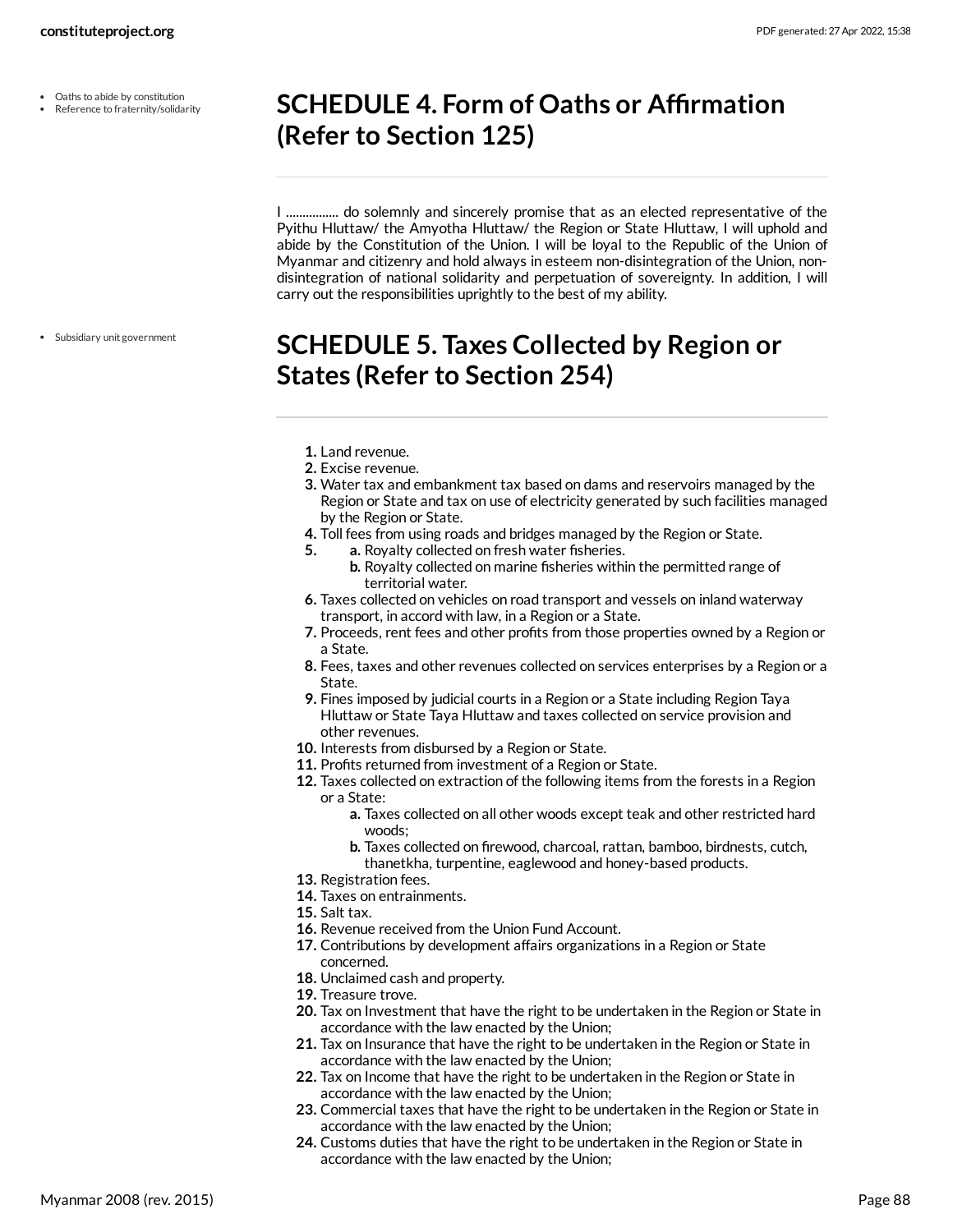- **25.** Tax on Hotels and lodging houses that have the right to be undertaken in the Region or State in accordance with the law enacted by the Union;
- **26.** Tax on Tourism that have the right to be undertaken in the Region or State in accordance with the law enacted by the Union;
- **27.** Tax on Registration of documents that have the right to be undertaken in the Region or State in accordance with the law enacted by the Union;
- **28.** Tax on Marine fisheries that have the right to be undertaken in the Region or State in accordance with the law enacted by the Union;
- **29.** Tax on Oils and gas that have the right to be undertaken in the Region or State in accordance with the law enacted by the Union;
- **30.** Tax on Mineral and Mining that have the right to be undertaken in the Region or State in accordance with the law enacted by the Union;
- **31.** Tax on Jewelry that have the right to be undertaken in the Region or State in accordance with the law enacted by the Union;
- **32.** Tax on Others Woods expect Teak and group (1) including Thitya, Ingyin , Pyinkado, Padauk, Thingan-net, Tamalan that have the right to be undertaken in the Region or State in accordance with the law enacted by the Union;
- **33.** Tax on Industrial activities that have the right to be undertaken in the Region or State in accordance with the law enacted by the Union;
- **34.** Tax on shipbuilding, repair and maintenance that have the right to be undertaken in the Region or State in accordance with the law enacted by the Union;
- **35.** Tax on air transport that have the right to be undertaken in the Region or State in accordance with the law enacted by the Union;
- **36.** Tax on Housing and Buildings that have the right to be undertaken in the Region or State in accordance with the law enacted by the Union;
- **37.** Tax on Private schools and training that have the right to be undertaken in the Region or State in accordance with the law enacted by the Union;
- **38.** Tax on Private hospitals and clinics that have the right to be undertaken in the Region or State in accordance with the law enacted by the Union;
- **39.** Tax on Literature, dramatic arts, music, traditional arts and crafts, cinematographic and videos that have the right to be undertaken in the Region or State in accordance with the law enacted by the Union.

Reference to art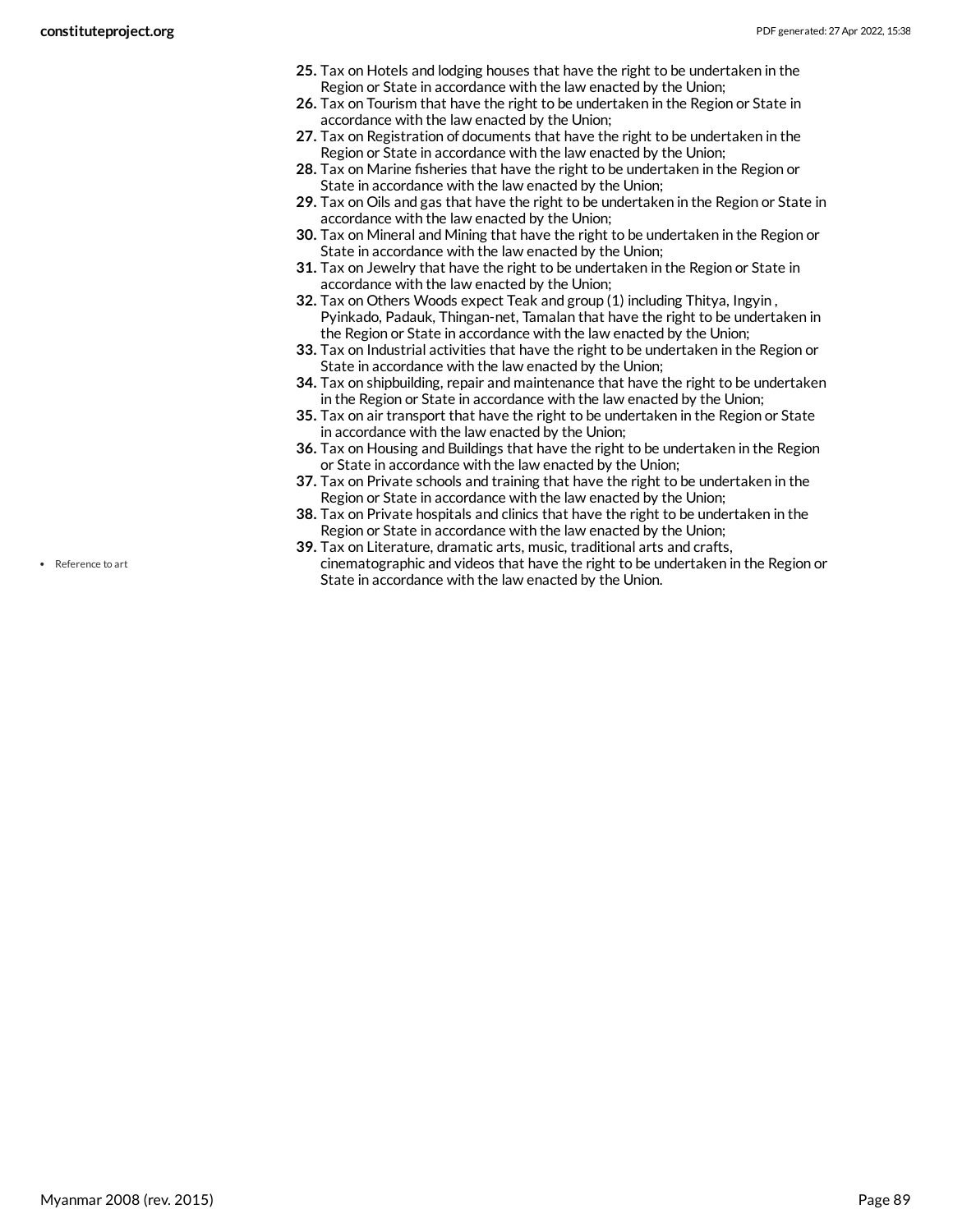# **Topic index**

### A

| B |  |
|---|--|
|   |  |
| C |  |
|   |  |
|   |  |
|   |  |
|   |  |
|   |  |
|   |  |
|   |  |
|   |  |
|   |  |
|   |  |
|   |  |
|   |  |
|   |  |
|   |  |
| D |  |
|   |  |
|   |  |
|   |  |
|   |  |
|   |  |
|   |  |
| E |  |
|   |  |
|   |  |
|   |  |
|   |  |
|   |  |
|   |  |
|   |  |
|   |  |
|   |  |
|   |  |
|   |  |
|   |  |
|   |  |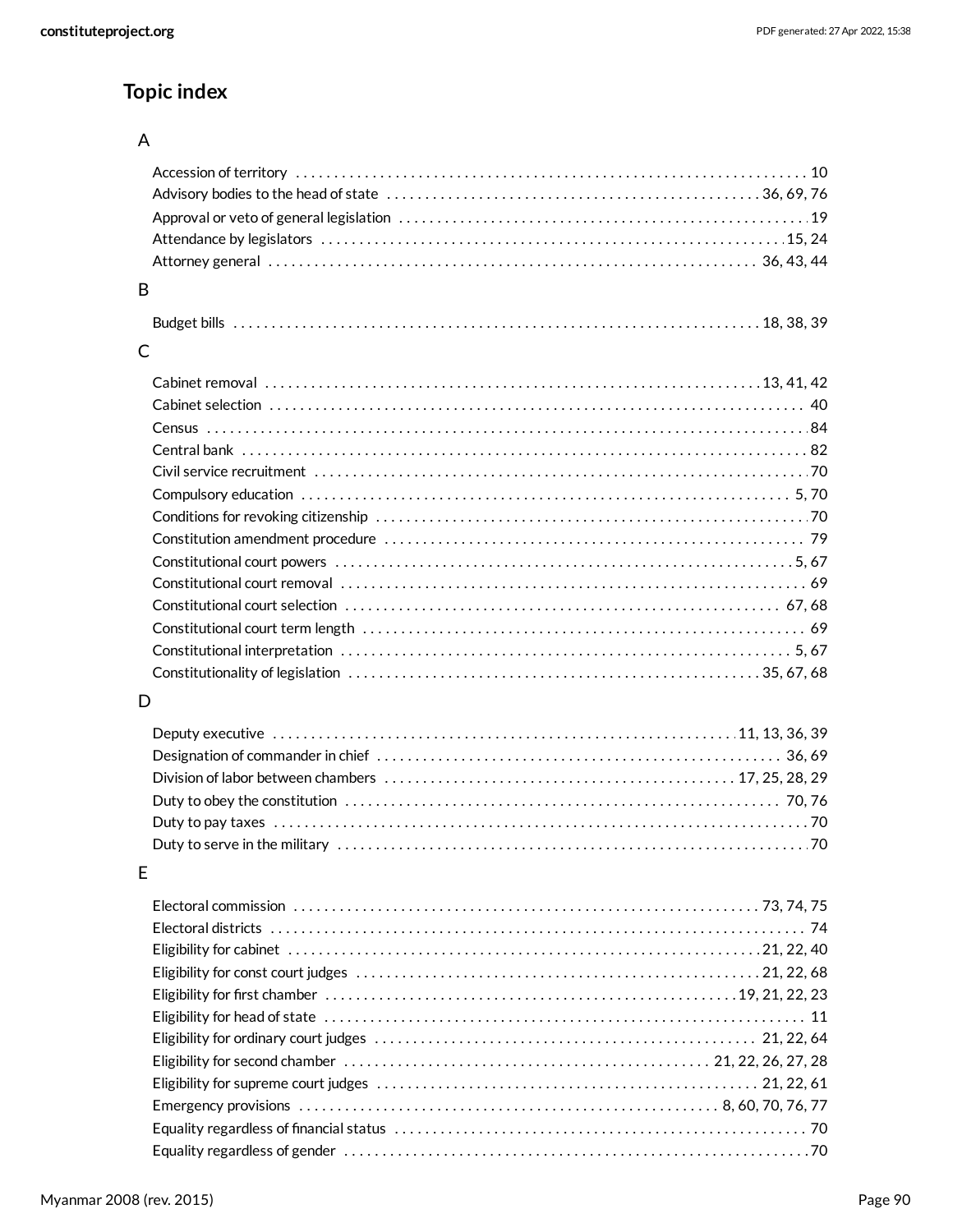### F

### G

|--|--|--|

### H

### I

### J

### L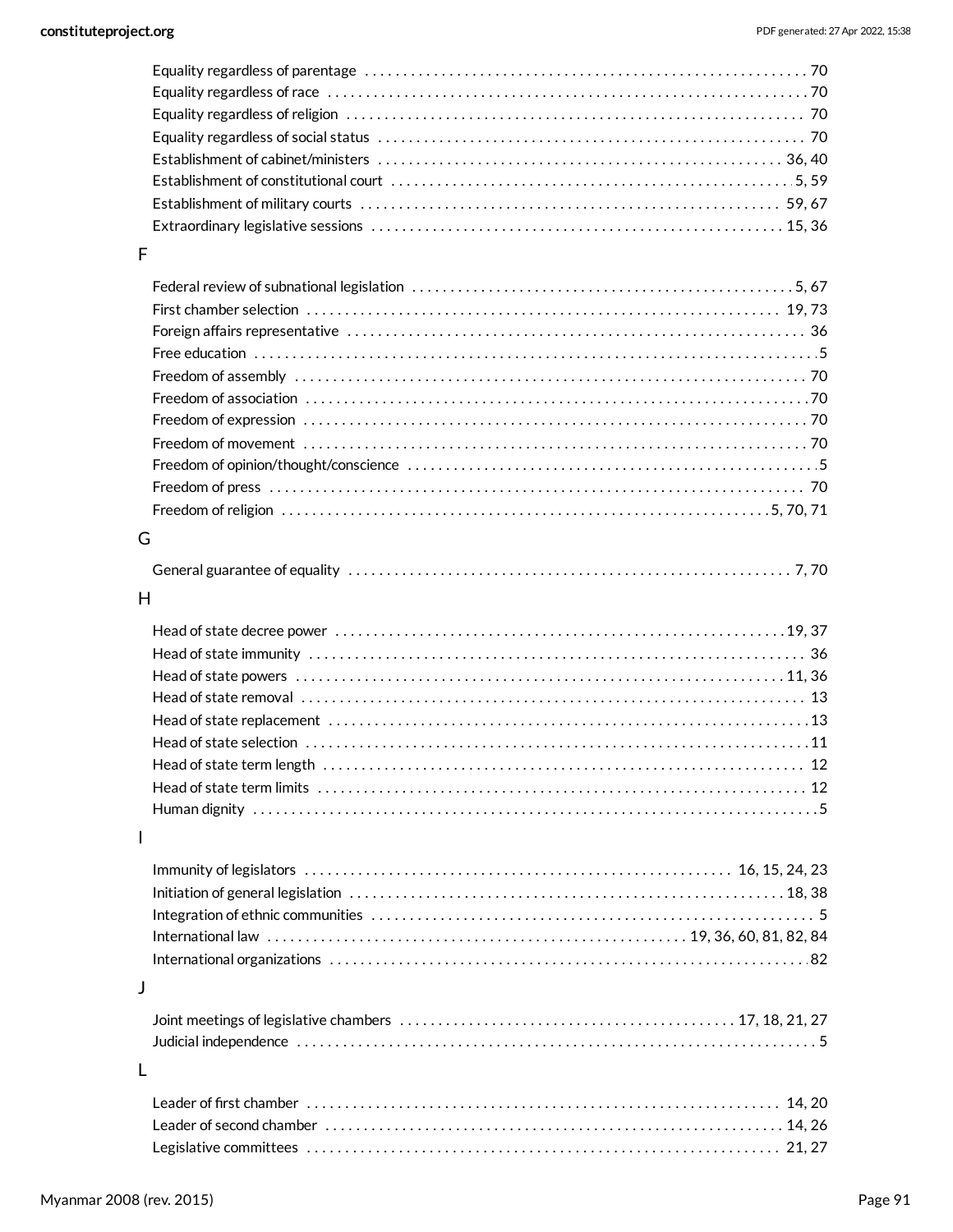|--|--|--|

### M

### N

### O

### P

| Protection of language use $\dots\dots\dots\dots\dots\dots\dots\dots\dots\dots\dots\dots\dots\dots\dots\dots\dots\dots$ |  |
|-------------------------------------------------------------------------------------------------------------------------|--|
|                                                                                                                         |  |
|                                                                                                                         |  |
|                                                                                                                         |  |

|--|--|--|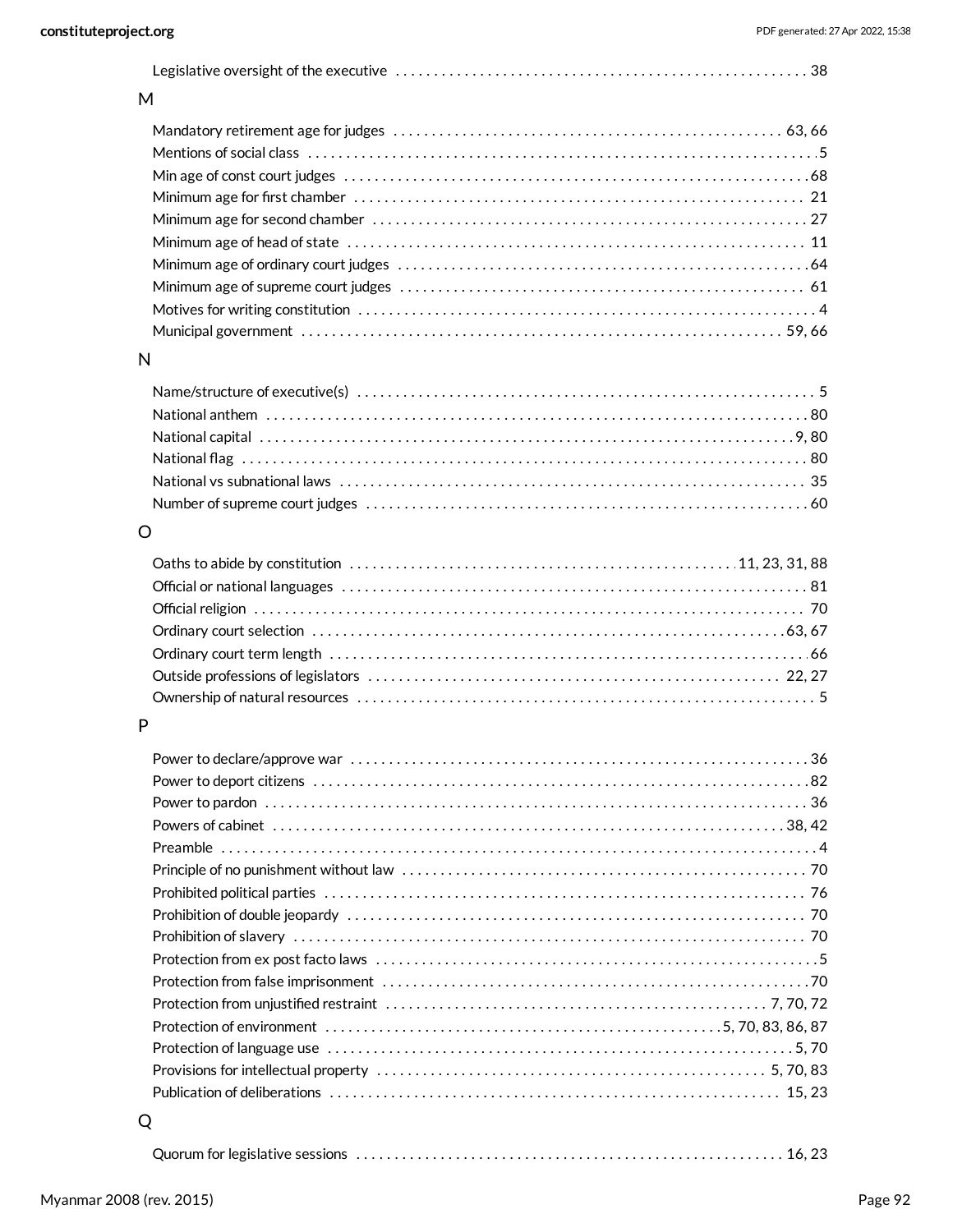### ${\sf R}$

### $\mathsf{S}$

| Size of first chamber $\dots\dots\dots\dots\dots\dots\dots\dots\dots\dots\dots\dots\dots\dots\dots\dots\dots\dots$ |  |
|--------------------------------------------------------------------------------------------------------------------|--|
|                                                                                                                    |  |
|                                                                                                                    |  |
|                                                                                                                    |  |
|                                                                                                                    |  |
|                                                                                                                    |  |
|                                                                                                                    |  |
|                                                                                                                    |  |
|                                                                                                                    |  |
|                                                                                                                    |  |
|                                                                                                                    |  |
|                                                                                                                    |  |
|                                                                                                                    |  |
|                                                                                                                    |  |